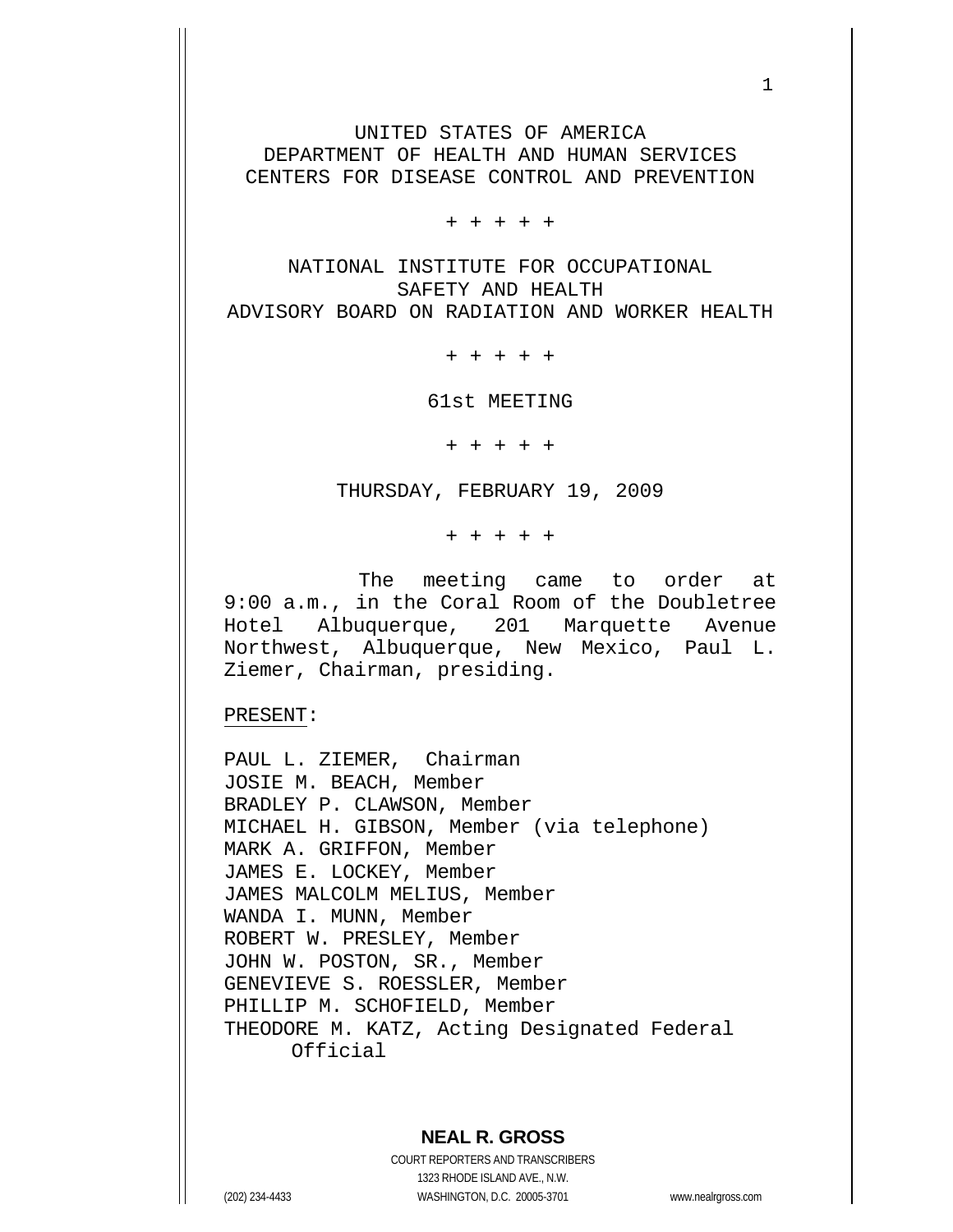#### REGISTERED PARTICIPANTS

ADAMS, NANCY, NIOSH CONTRACTER BRADFORD, SHANNON, NIOSH BREYER, LAURIE, NIOSH BROEHM, JASON, CDC DEGARMO, DENISE, SIUE/DOW EVASKOVICH, ANDREW, LANL FITZGERALD, JOE, SC&A HANSON, JOHN, SIUE HINNEFELD, STU, NIOSH HOMOKI-TIDUS, LIZ, HHS HOWELL, EMILY, HHS JACQUEZ-ORTIZ, MICHELE, SENATOR UDALL KINABREW, CLIFF KOTSCH, JEFF, DOL LEWIS, MARK, ATL MAKHIJANI, ARJUN, SC&A MAURO, JOHN, SC&A MCFEE, MATT, ORAU RUTHERFORD, LAVON, NIOSH WADE, LEWIS, NIOSH ZARCHERO, MARY JO, ORAU

## **NEAL R. GROSS**

COURT REPORTERS AND TRANSCRIBERS 1323 RHODE ISLAND AVE., N.W. (202) 234-4433 WASHINGTON, D.C. 20005-3701 www.nealrgross.com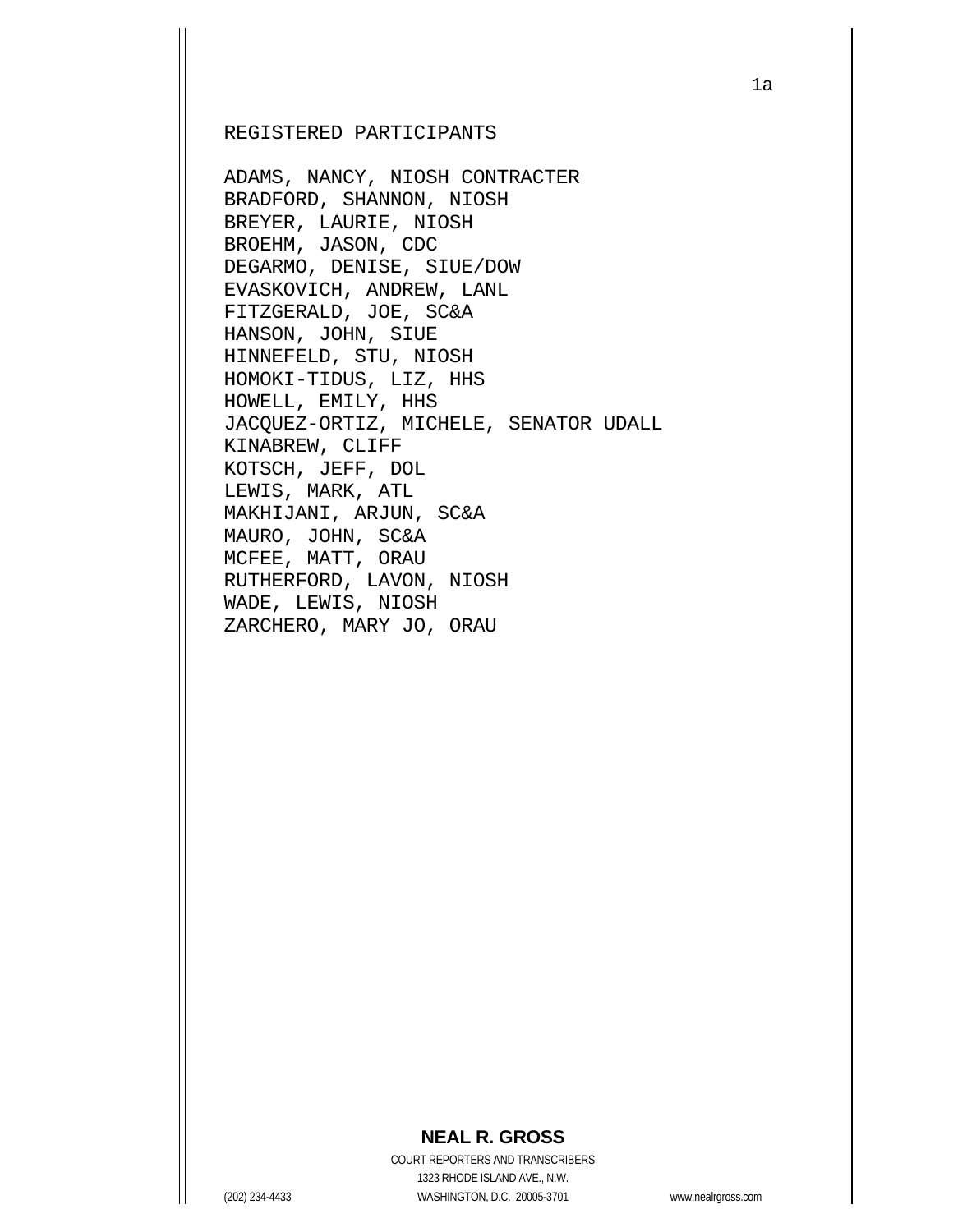#### TABLE OF CONTENTS

2

|     | I. Welcome                             | 3   |
|-----|----------------------------------------|-----|
|     | II. SEC Petition Status Updates        | 5   |
|     | III. Science Update                    |     |
| IV. | Subcommittee and Work Group<br>Reports | 26  |
| V.  | Board Working Time                     | 84  |
| VI. | Future Plans and Meetings              | 149 |
|     | VII. Adjourn                           |     |

\*note: Throughout the transcript, AFDTPCO shall indicate an audio failure due to phone connection outage

# **NEAL R. GROSS**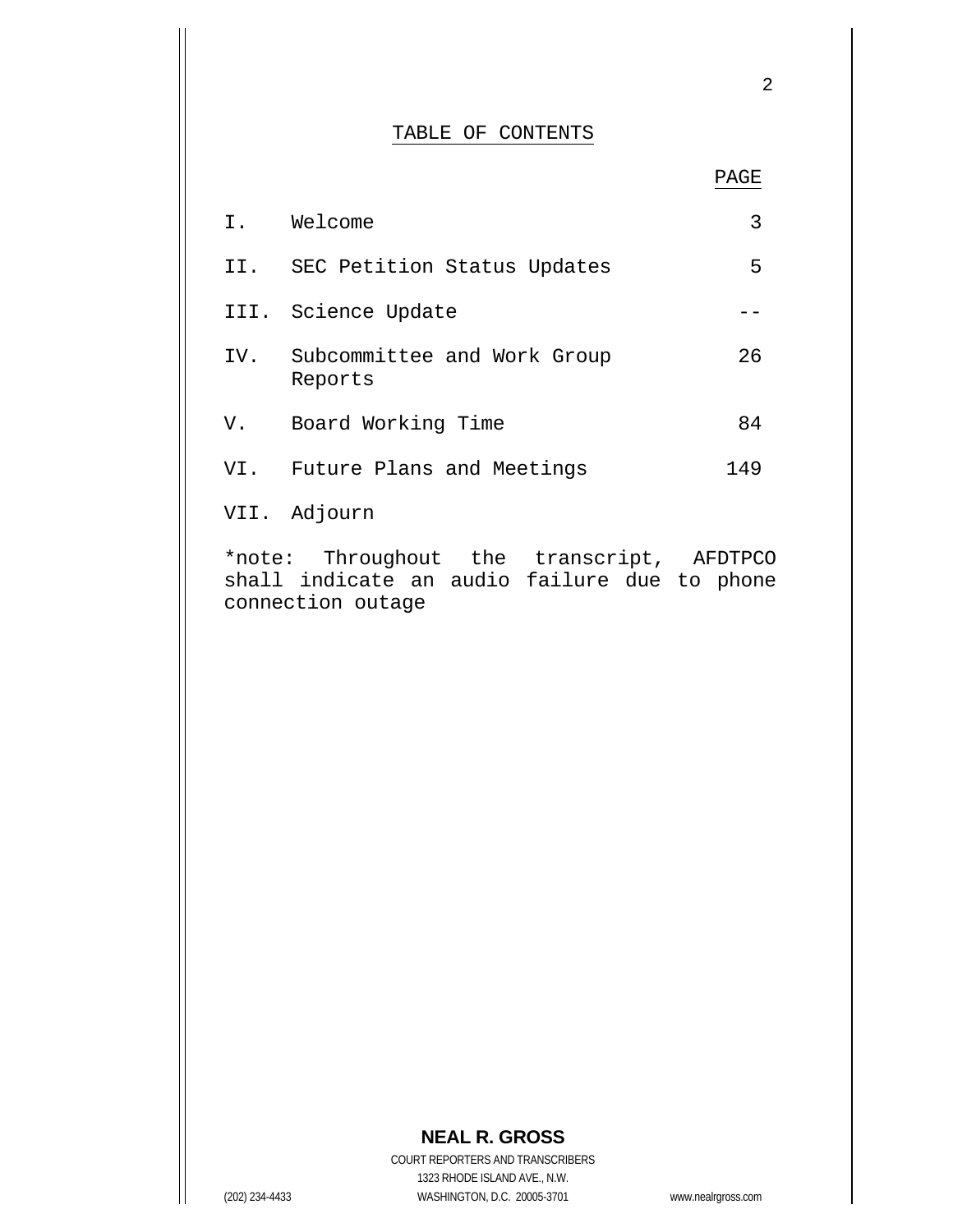**NEAL R. GROSS** COURT REPORTERS AND TRANSCRIBERS 1323 RHODE ISLAND AVE., N.W. 3 1 2 3 4 5 6 7 8 9 10 11 12 13 14 15 16 17 18 19 20 21 22 P-R-O-C-E-E-D-I-N-G-S (9:04 a.m.) CHAIRMAN ZIEMER: Good morning, everyone. We are going to get underway here. I know that some of you have plane flights scheduled for midday, so we are hoping to conclude our agenda by that time. We have a number of items that on paper look like they might go until 4:00, but some of them have already been covered, so we will be able to shorten things a bit and add some efficiency factors, and we will shoot for completing by the noon hour. Usual reminder. Register your attendance with us, if you haven't already done so. Mr. Katz, do you have any announcements or other business items for us? MR. KATZ: Let me just ask the people on the telephone if you can hear us now. And when we start the first presentation, if you would just let me know if

(202) 234-4433 WASHINGTON, D.C. 20005-3701 www.nealrgross.com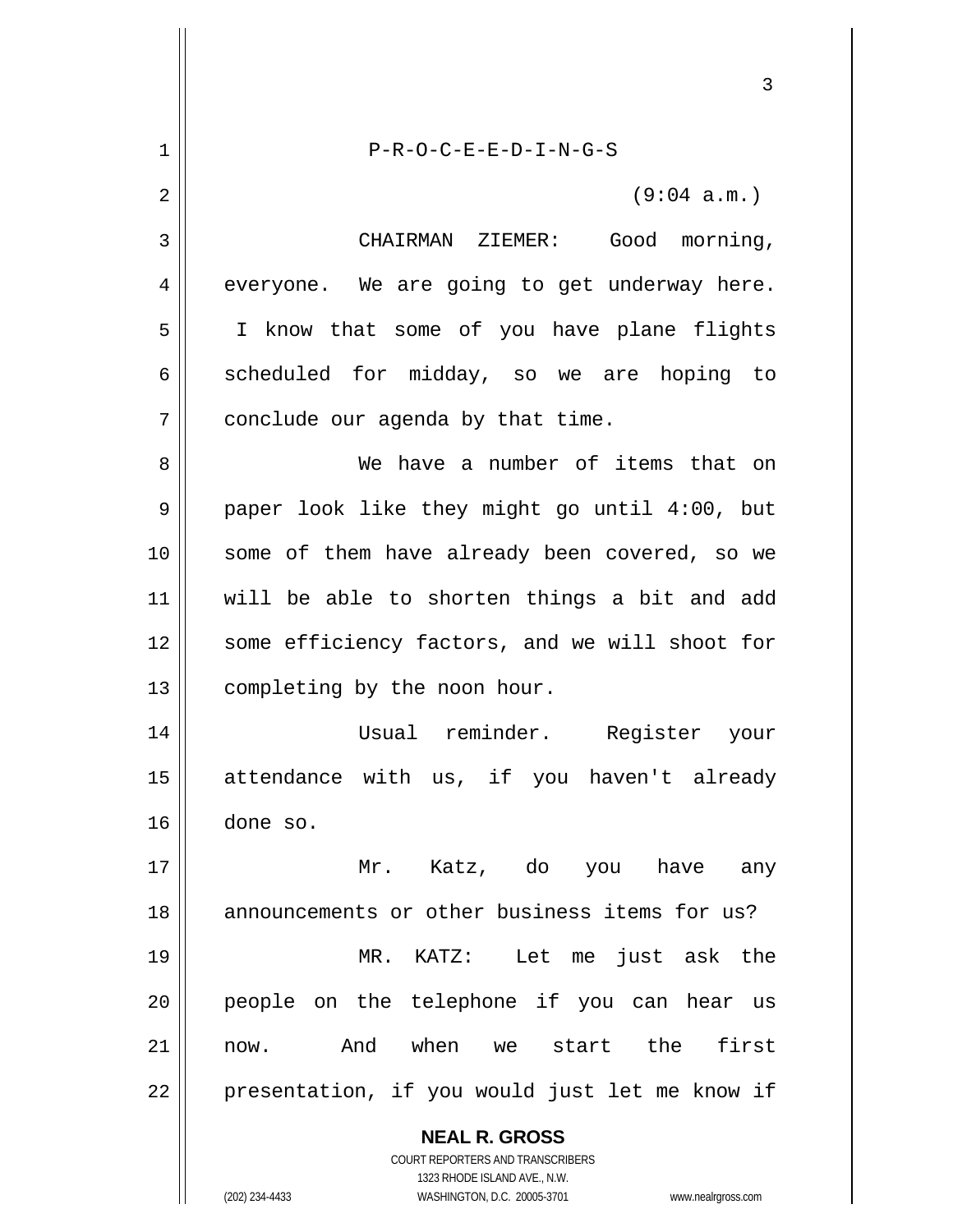**NEAL R. GROSS** COURT REPORTERS AND TRANSCRIBERS 1323 RHODE ISLAND AVE., N.W. (202) 234-4433 WASHINGTON, D.C. 20005-3701 www.nealrgross.com 1 2 3 4 5 6 7 8 9 10 11 12 13 14 15 16 17 18 19 20 21 22 it's audible to you, that would be great. And the other thing to note is just please to mute your phone while you are listening, and use the \*6 button if you don't have an actual mute button on your phone. Much thanks. PARTICIPANT: I have a lot of audio feedback. CHAIRMAN ZIEMER: Okay. I think it's the same problem with this phone line. Unfortunately, we are not able to remedy that at this time, and I regret that. We will do the best we can. Our first speaker this morning will be LaVon Rutherford. LaVon is going to give us the petition update for the various SEC petitions, and basically a summary of where we are in the SEC petition process, an overview. LaVon? MR. RUTHERFORD: Let me see if I can get this up there. CHAIRMAN ZIEMER: And I'm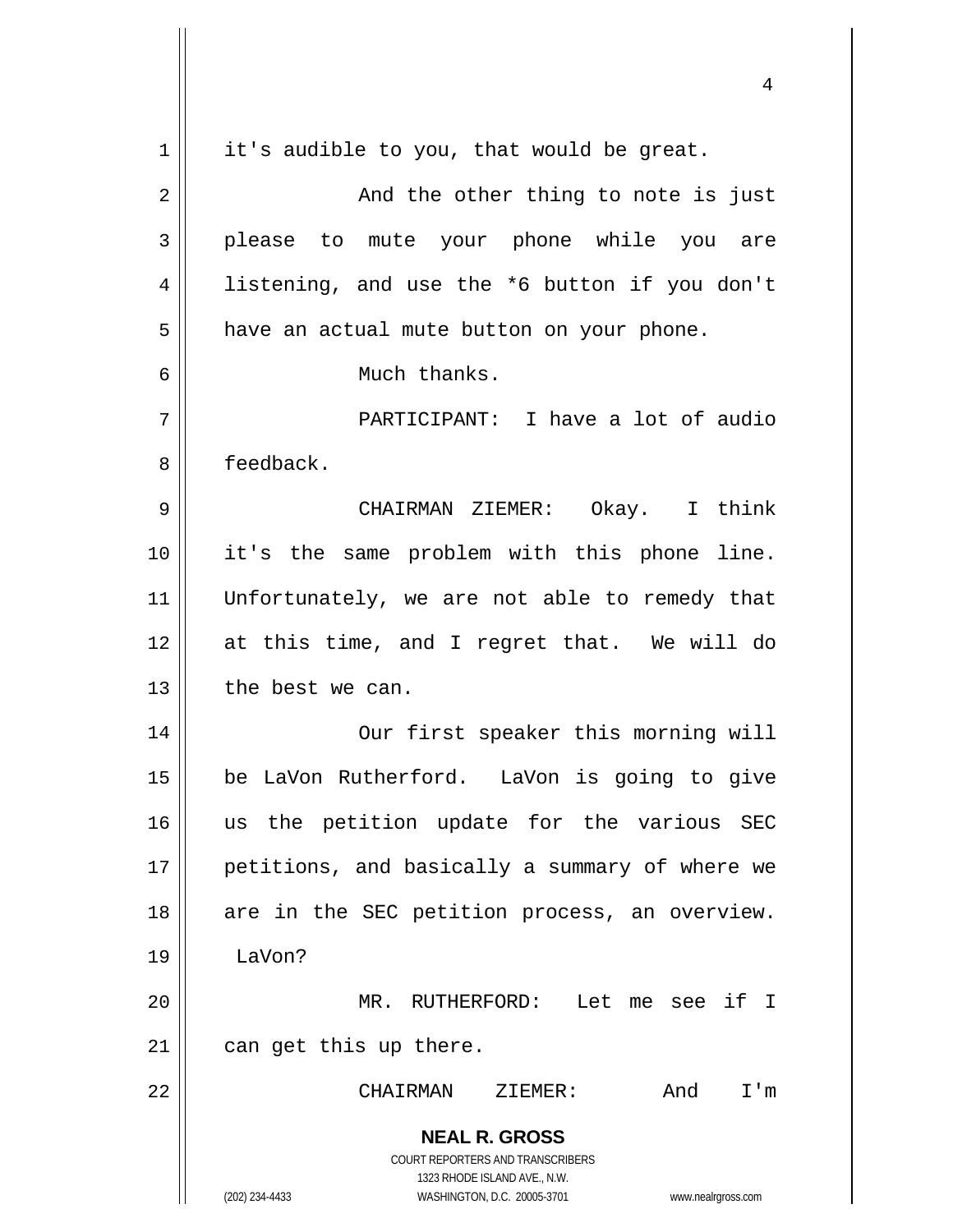**NEAL R. GROSS** COURT REPORTERS AND TRANSCRIBERS 1323 RHODE ISLAND AVE., N.W. (202) 234-4433 WASHINGTON, D.C. 20005-3701 www.nealrgross.com 1 2 3 4 5 6 7 8 9 10 11 12 13 14 15 16 17 18 19 20 21 22 wondering, you may want to come over here. Do you have to click something there? Oh, you do have to click that. Okay. MR. RUTHERFORD: Yes. I've got -- CHAIRMAN ZIEMER: Get close to the mic. MR. RUTHERFORD: Yes. CHAIRMAN ZIEMER: Perhaps even hold it up. Is that removable from the stand? Get it right up there, right against your -- MR. RUTHERFORD: Now I'm going to feel like I'm singing or something. CHAIRMAN ZIEMER: That's what we want you to do. Get it up there as close as you can, so the folks on the phone can hear you. MR. RUTHERFORD: Okay. I am LaVon Rutherford, and I am the Special Exposure Cohort Health Physics Team Leader for NIOSH. I am going to talk about the status of upcoming SEC petitions. We do this normally at the Board

<u>53 and 2001 and 2001 and 2001 and 2001 and 2001 and 2001 and 2001 and 2001 and 2001 and 2001 and 2001 and 200</u>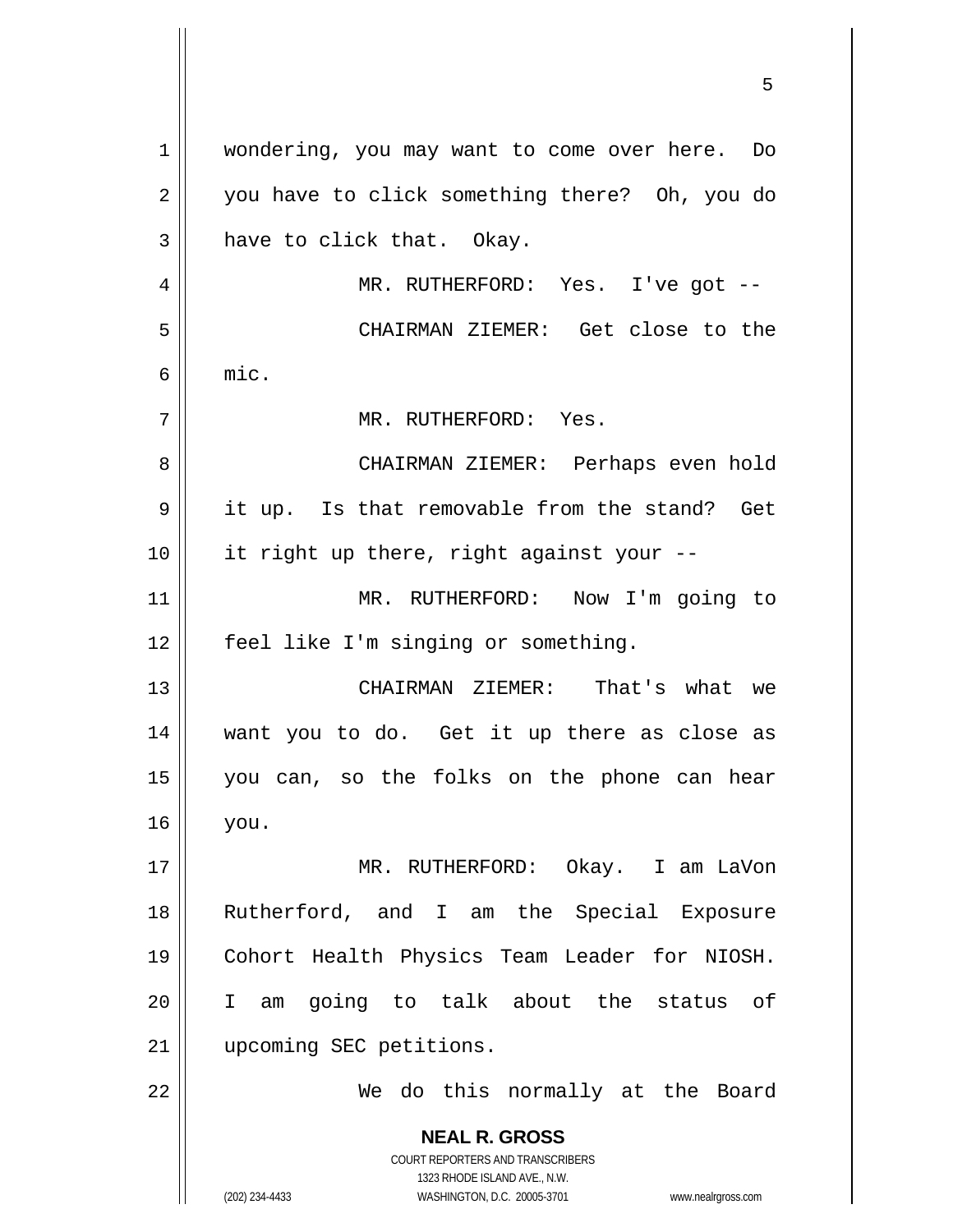meetings to provide the Board and the public an update. It also allows the Board a chance to prepare for upcoming work group meetings and Board meetings.

5 6 7 8 9 10 11 As of February 5, 2009, we have had 137 petitions. We have 12 petitions that are currently in the qualification process. We have 72 petitions that have qualified. Of those 72, 67 we have completed our evaluation, and five are in the evaluation process. We have 53 petitions that did not qualify.

12 13 14 15 16 17 18 19 We have a number of petitions that are with the Advisory Board for recommendation. I am not going to go through every step of this, but what you will see in the presentation is a chronological order of all of the events that have occurred. I am going to try to hit some of the highlights of that so we can move through this.

20 21 22 Chapman Valve, the evaluation report, was approved and sent to the Advisory Board and Petitioners on August 31, 2006. And

> **NEAL R. GROSS** COURT REPORTERS AND TRANSCRIBERS 1323 RHODE ISLAND AVE., N.W. (202) 234-4433 WASHINGTON, D.C. 20005-3701 www.nealrgross.com

1

2

3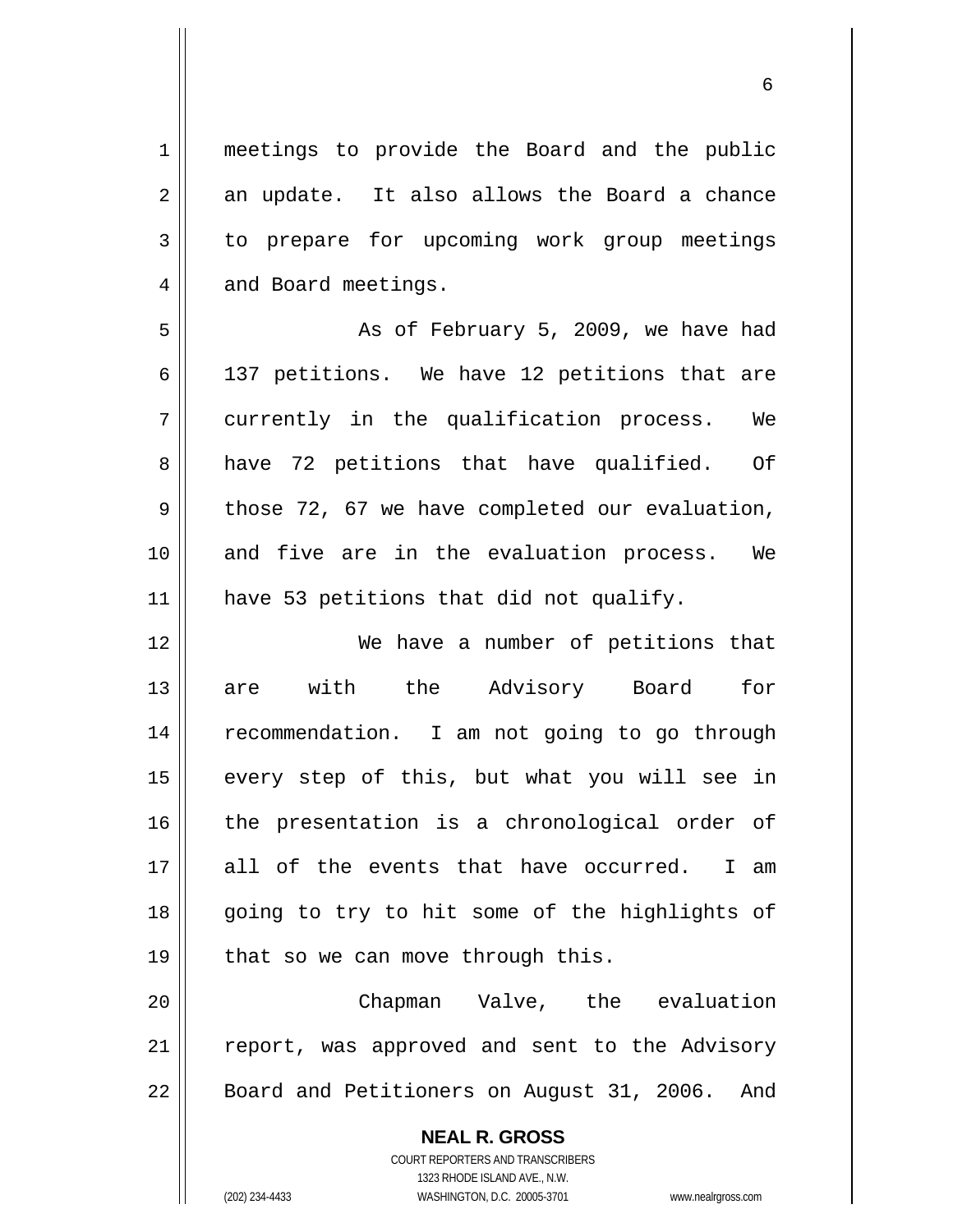1 2 3 4 5 6 we presented our evaluation at the September 2006 Advisory Board meeting. And the Advisory Board established the work group at that September meeting, and the work group presented its findings at the May 2007 Advisory Board meeting.

ли в село в село во село во село во село во село во село во село во село во село во село во село во село во се<br>Постојата на селото на селото на селото на селото на селото на селото на селото на селото на селото на селото

7 8 9 10 11 12 13 A number of events occurred. The Advisory Board voted in a six-six tie on a motion to deny the class. There was some discussion, over time, of whether the Dean Street facility should be added or not. So we had some correspondence back and forth with Department of Labor and Department of Energy.

14 15 16 17 NIOSH issued a revised evaluation report on February 5, 2008, that included the Dean Street facility, but it did not change NIOSH's findings.

18 19 20 21 22 The Advisory Board decided to reconvene the work group to discuss the path forward. The work group met on May 1, 2008, and there was still some concern by the work group because of issues surrounding a slightly

> **NEAL R. GROSS** COURT REPORTERS AND TRANSCRIBERS 1323 RHODE ISLAND AVE., N.W. (202) 234-4433 WASHINGTON, D.C. 20005-3701 www.nealrgross.com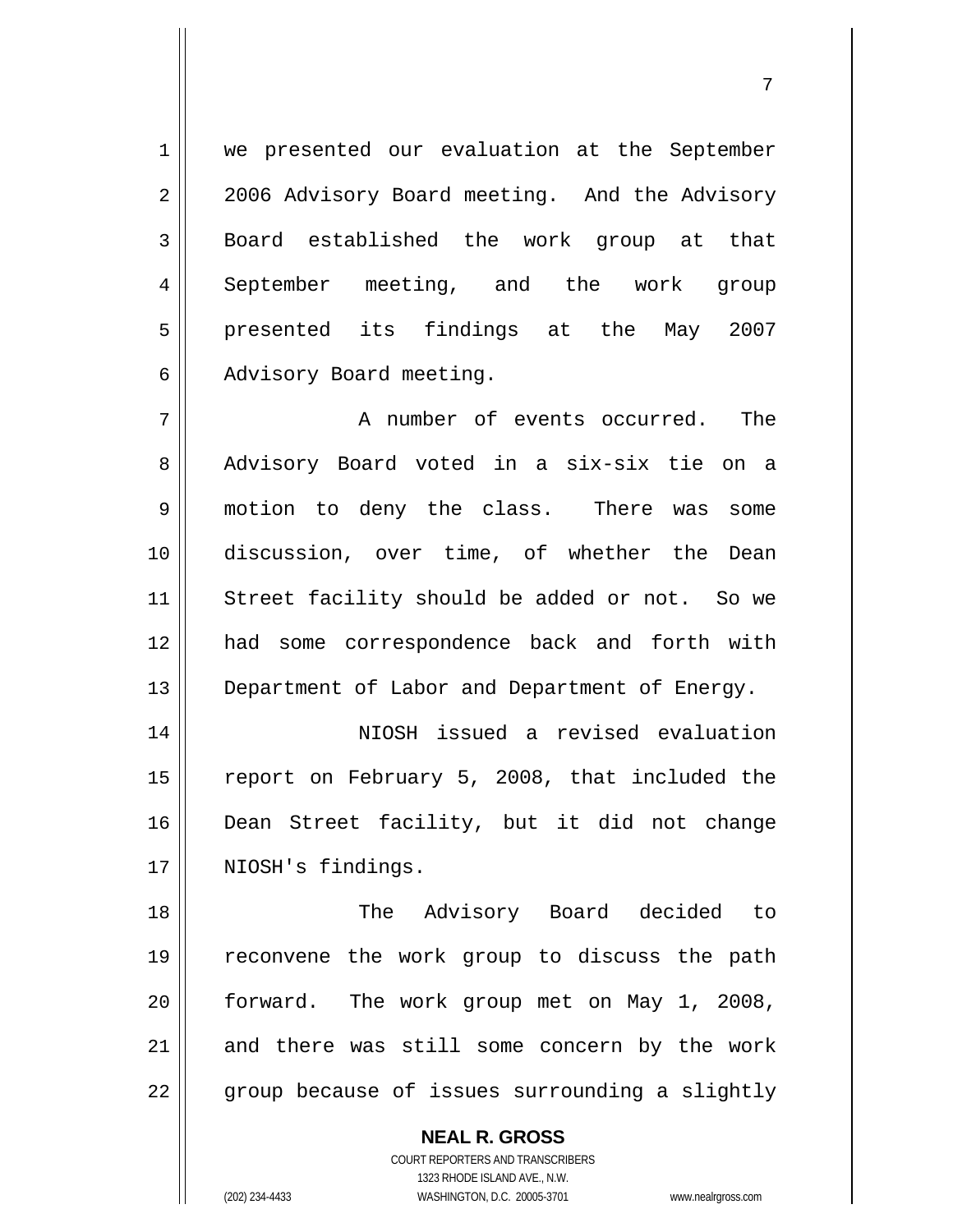1 2 3 enriched uranium sample that was discovered during a survey, during decommissioning activities.

 The Advisory Board voted again on a motion to deny any class to the SEC at the June 2008 Advisory Board meeting. However, the vote ended in a six-six tie again.

8 9 10 11 12 13 14 The Advisory Board asked that NIOSH contact the Department of Defense about any radiation-related contracts for Chapman Valve to try to explain the enriched sample. NIOSH made those contacts. The Department of Defense responded with no confirmation that Chapman Valve did or did not work for DoD.

15 16 17 18 19 20 21 22 And on January 6th -- and that should be 2009, not 2008 -- NIOSH sent a letter to the Advisory Board's Chairman summarizing the results of the NIOSH's followup activities related to Chapman Valve. And the current status is the petition evaluation report is with the Advisory Board for recommendation.

#### **NEAL R. GROSS**

COURT REPORTERS AND TRANSCRIBERS 1323 RHODE ISLAND AVE., N.W. (202) 234-4433 WASHINGTON, D.C. 20005-3701 www.nealrgross.com

4

5

6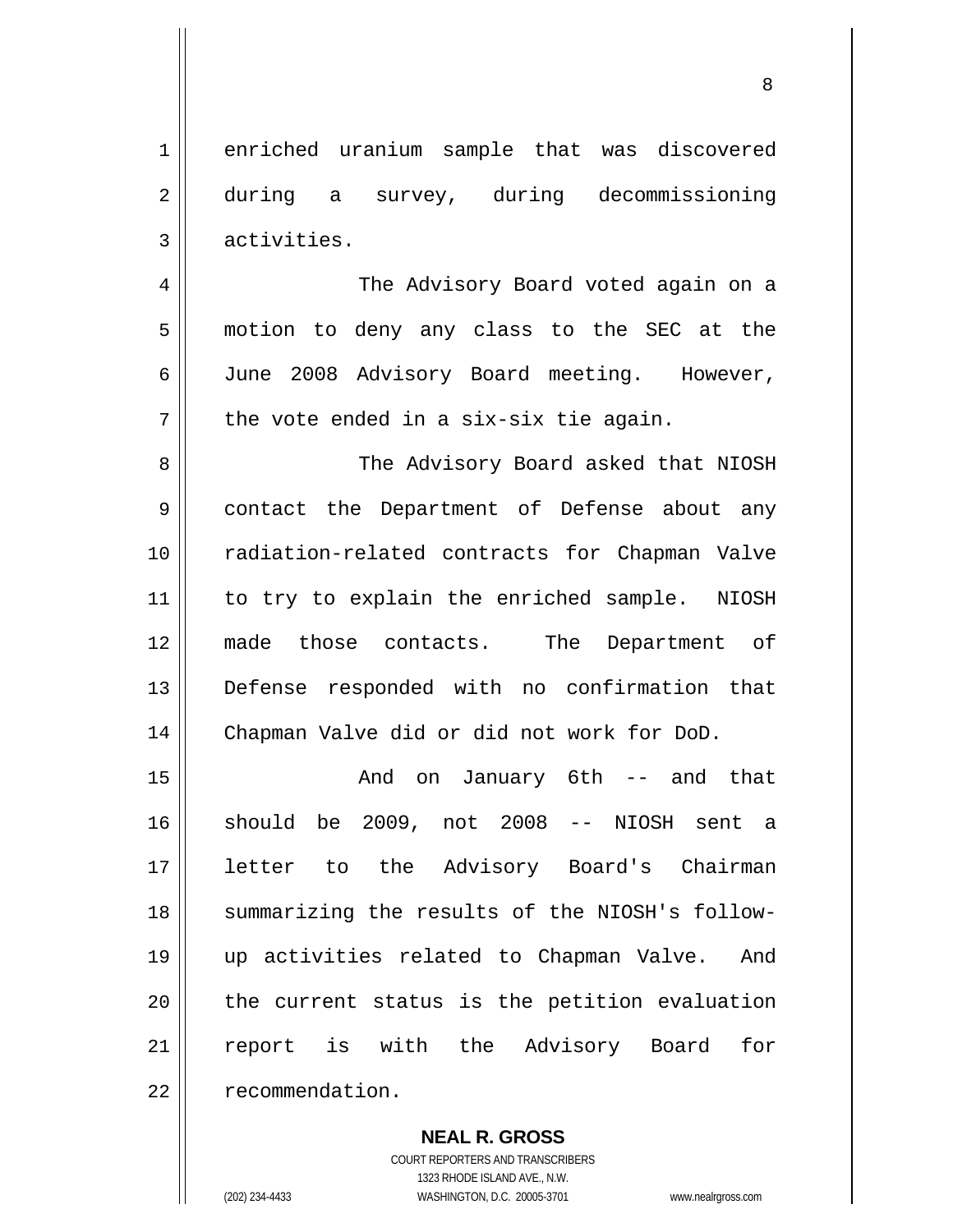| 1           | Blockson Chemical. Again, I am not                                  |
|-------------|---------------------------------------------------------------------|
| 2           | going to go over everything. There was a                            |
| 3           | lengthy discussion yesterday on Blockson                            |
| 4           | Chemical. I will hit a few highlights. We                           |
| 5           | did initially approve an evaluation report on                       |
| 6           | September 5, 2006, and presented our report in                      |
| 7           | December of 2006. However, we withdrew that                         |
| 8           | report because it was recognized that we did                        |
| $\mathsf 9$ | not address all covered exposures. We issued                        |
| 10          | a revised evaluation report on July 3, 2007.                        |
| 11          | A number of work group activities,                                  |
| 12          | public meetings were held over a period during                      |
| 13          | 2007. And on January 2008, Dr. Melius                               |
| 14          | indicated he wanted to review the pedigree of                       |
| 15          | bioassay data, and he wanted to discuss the                         |
| 16          | radon model with Mark Griffon.                                      |
| 17          | The work group met on June 5th,                                     |
| 18          | June 24th, and June 25th, to discuss                                |
| 19          | resolution of the radon model and<br>any                            |
| 20          | outstanding issues.                                                 |
| 21          | The work group -- or SC&A issued a                                  |
| 22          | draft report on the evaluation of radon levels                      |
|             | <b>NEAL R. GROSS</b>                                                |
|             | <b>COURT REPORTERS AND TRANSCRIBERS</b>                             |
|             | 1323 RHODE ISLAND AVE., N.W.                                        |
|             | (202) 234-4433<br>WASHINGTON, D.C. 20005-3701<br>www.nealrgross.com |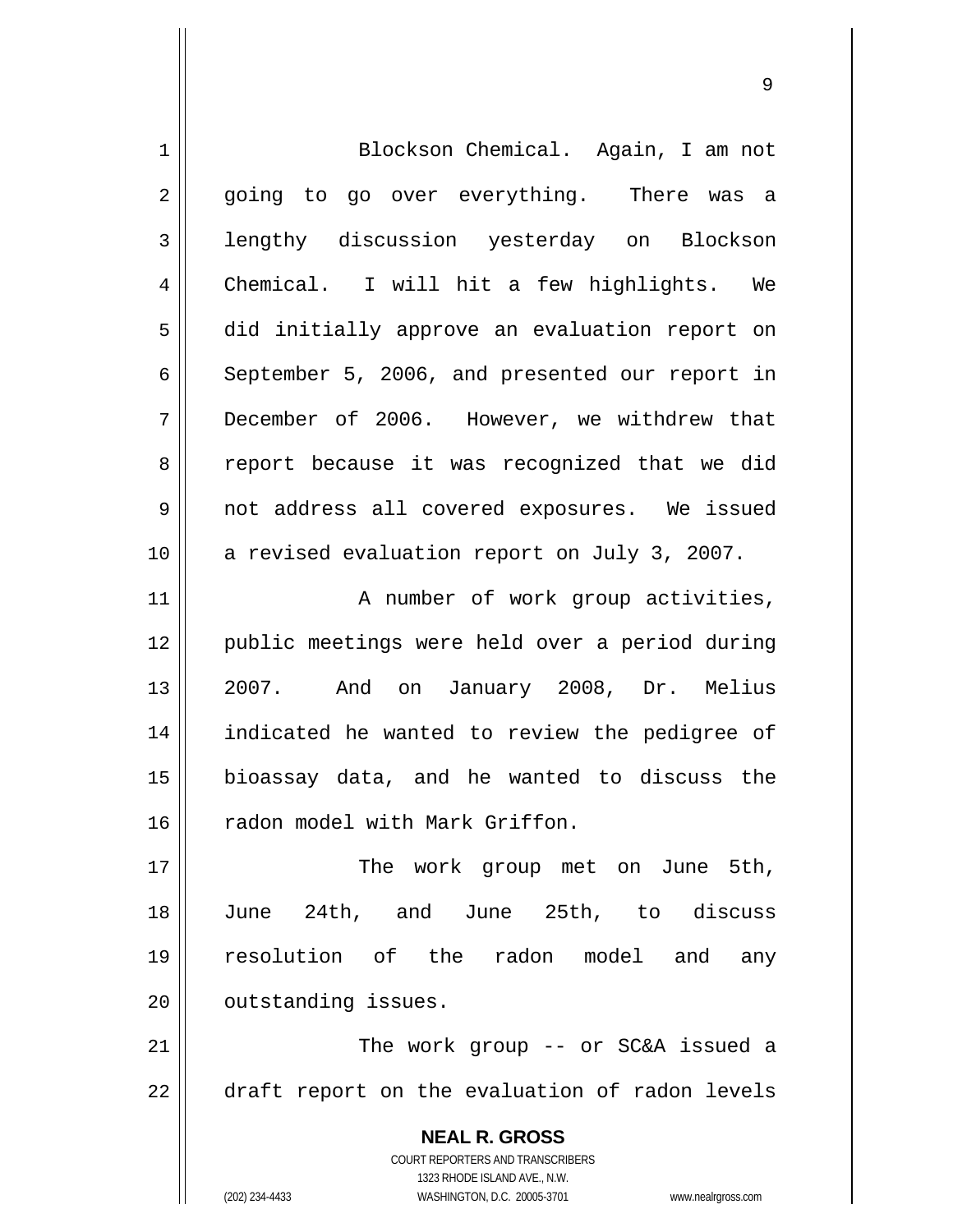1 2 3 4 5 6 7 8 9 10 11 12 13 14 15 16 17 18 19 20 21 22 in Building 40 on August 12, 2008. A number of discussions were -- again, the work group met on October 15th. We had a technical call on December 3 and December 12, 2008. And there was also a teleconference meeting on January 23rd. Again, the petition evaluation report is with the Advisory Board for consideration, and it was discussed at this meeting. Feed Materials Production Center - the evaluation report was approved and sent to the Advisory Board and the Petitioners on November 3, 2006. We presented our evaluation report at that February 2007 Advisory Board meeting, and a work group was established. In May 2007, SC&A provided a draft review of the evaluation report, and then the work group has met August 8, 2007, November 13, 2007, March 26, September 15, and October 28, 2008. The current status is research and discussion on the petition

10

**NEAL R. GROSS** COURT REPORTERS AND TRANSCRIBERS 1323 RHODE ISLAND AVE., N.W. (202) 234-4433 WASHINGTON, D.C. 20005-3701 www.nealrgross.com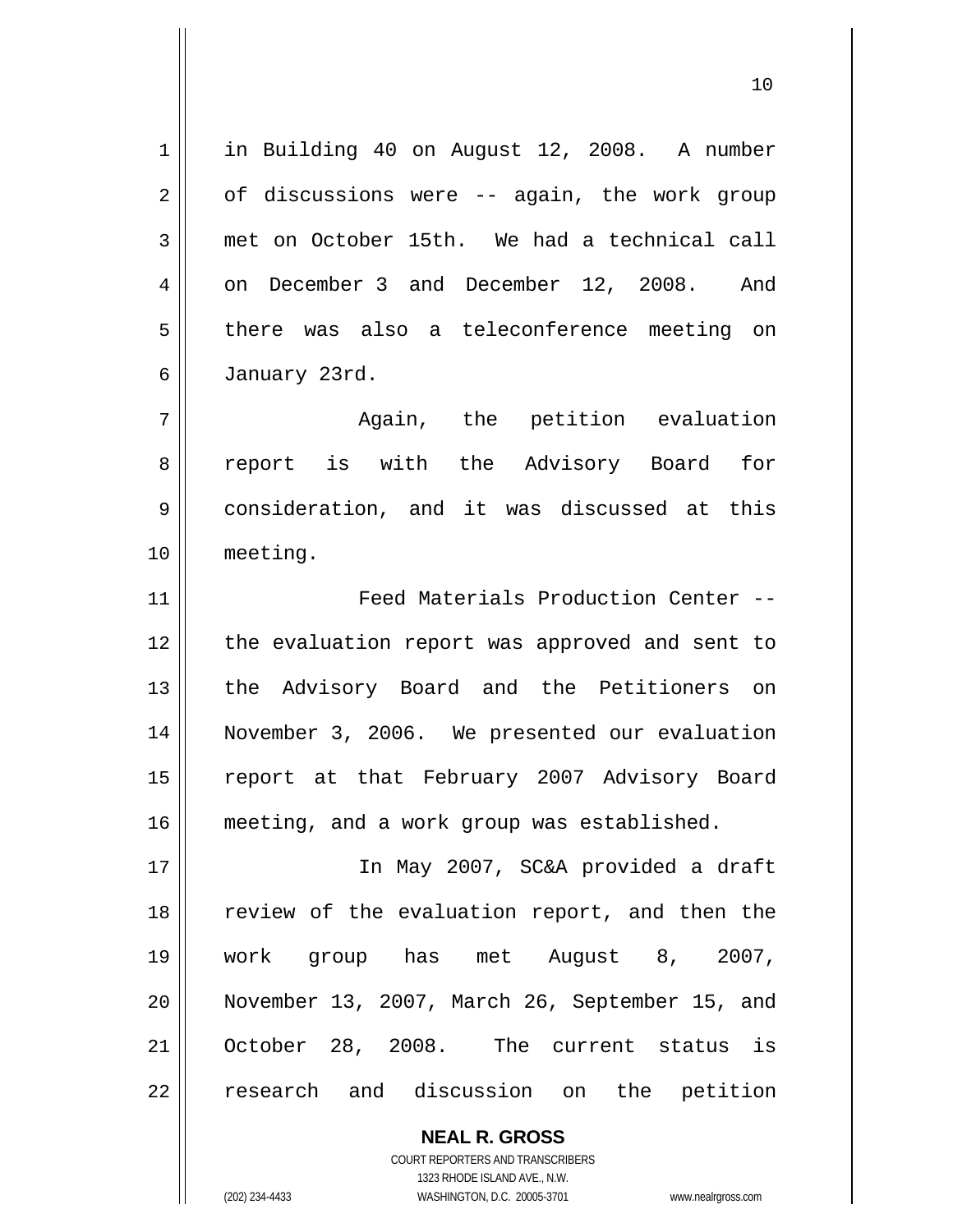1 2 continues among the work group, SC&A, and NIOSH.

3 4 5 6 7 Bethlehem Steel. The evaluation report was approved and sent to the Advisory Board and the Petitioners on February 27, 2007. We presented that evaluation report at the May 2007 Advisory Board meeting.

8 9 10 11 12 13 14 15 The Advisory Board ended up tabling the discussion on Bethlehem Steel SEC evaluation report until the surrogate data work group had a chance to look at the use of the surrogate data for that report. And the current status is the petition evaluation report is with the Advisory Board for recommendation.

16 17 18 Hanford. Evaluation report was approved and sent to the Advisory Board and the Petitioners on September 11th.

19 20 PARTICIPANT: I can't hear any of the speaking.

21 22 MR. RUTHERFORD: I've got it pretty -- I can bring it in closer. Can you hear

> **NEAL R. GROSS** COURT REPORTERS AND TRANSCRIBERS 1323 RHODE ISLAND AVE., N.W.

(202) 234-4433 WASHINGTON, D.C. 20005-3701 www.nealrgross.com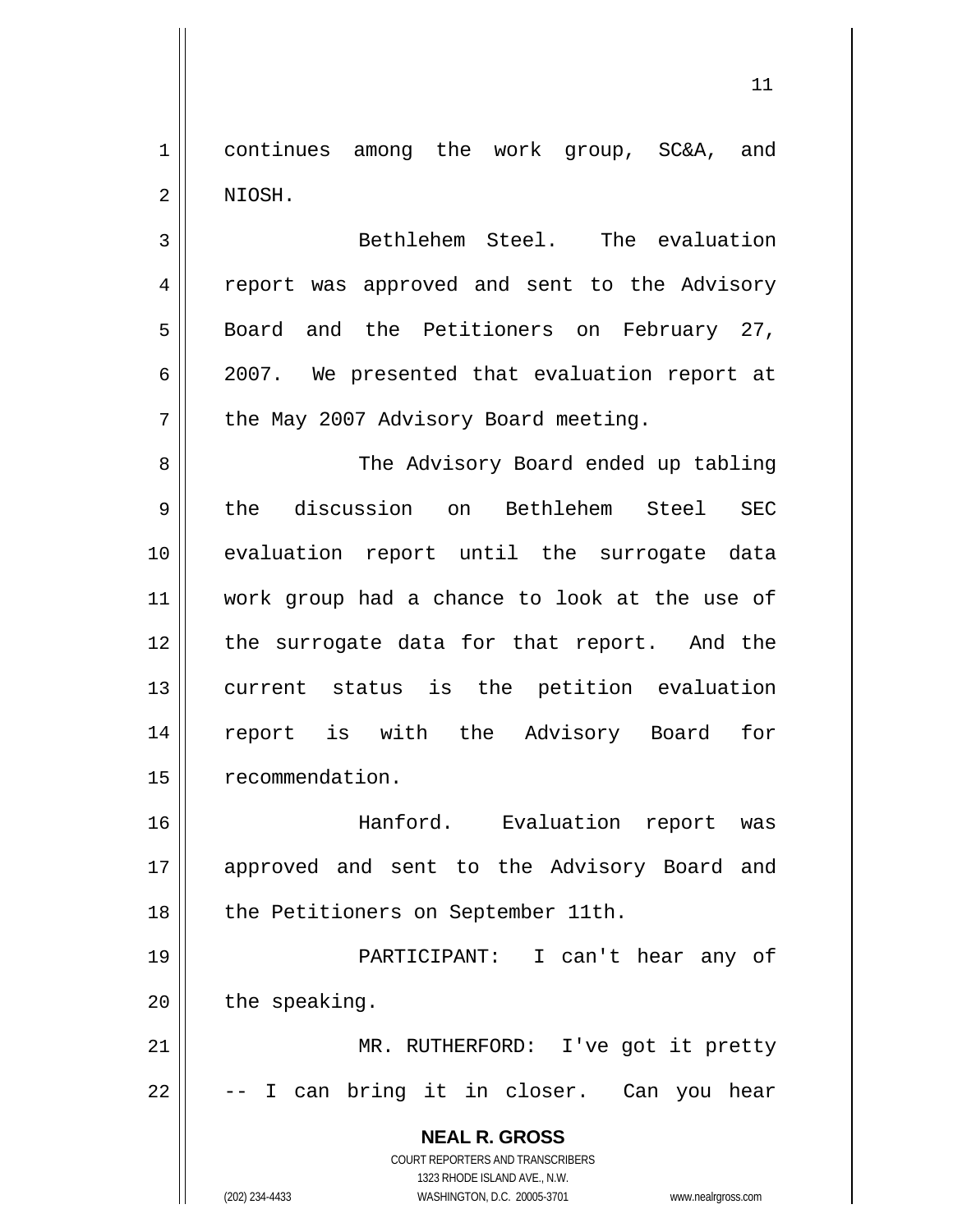|                | 12                                                                  |
|----------------|---------------------------------------------------------------------|
| $\mathbf 1$    | that?                                                               |
| $\overline{2}$ | MR. KATZ: How is that? How is                                       |
| 3              | that on the telephone?                                              |
| 4              | PARTICIPANT: I<br>can hear you, but                                 |
| 5              | not the speaker.                                                    |
| 6              | (Audio failure due<br>phone<br>to                                   |
| 7              | connection outage.)                                                 |
| 8              | CHAIRMAN ZIEMER: We are going to                                    |
| 9              | move the speaker here to see if we can at                           |
| 10             | least get it a little better. There must be                         |
| 11             | something about the echoes in this room,                            |
| 12             | because it is very loud here in the room. But                       |
| 13             | this device doesn't seem to be picking it up                        |
| 14             | well. So we're going to bring LaVon over here                       |
| 15             | right adjacent to the phone monitor.                                |
| 16             | MR. RUTHERFORD:<br>All<br>right. Is                                 |
| 17             | that better?                                                        |
| 18             | CHAIRMAN ZIEMER: Go ahead, LaVon.                                   |
| 19             | MR. RUTHERFORD: All right. We are                                   |
| 20             | going to talk about Hanford. The evaluation                         |
| 21             | report was approved and sent to the Advisory                        |
| 22             | Board and the Petitioners on September 11,                          |
|                | <b>NEAL R. GROSS</b>                                                |
|                | COURT REPORTERS AND TRANSCRIBERS<br>1323 RHODE ISLAND AVE., N.W.    |
|                | (202) 234-4433<br>WASHINGTON, D.C. 20005-3701<br>www.nealrgross.com |

 $\mathsf{I}$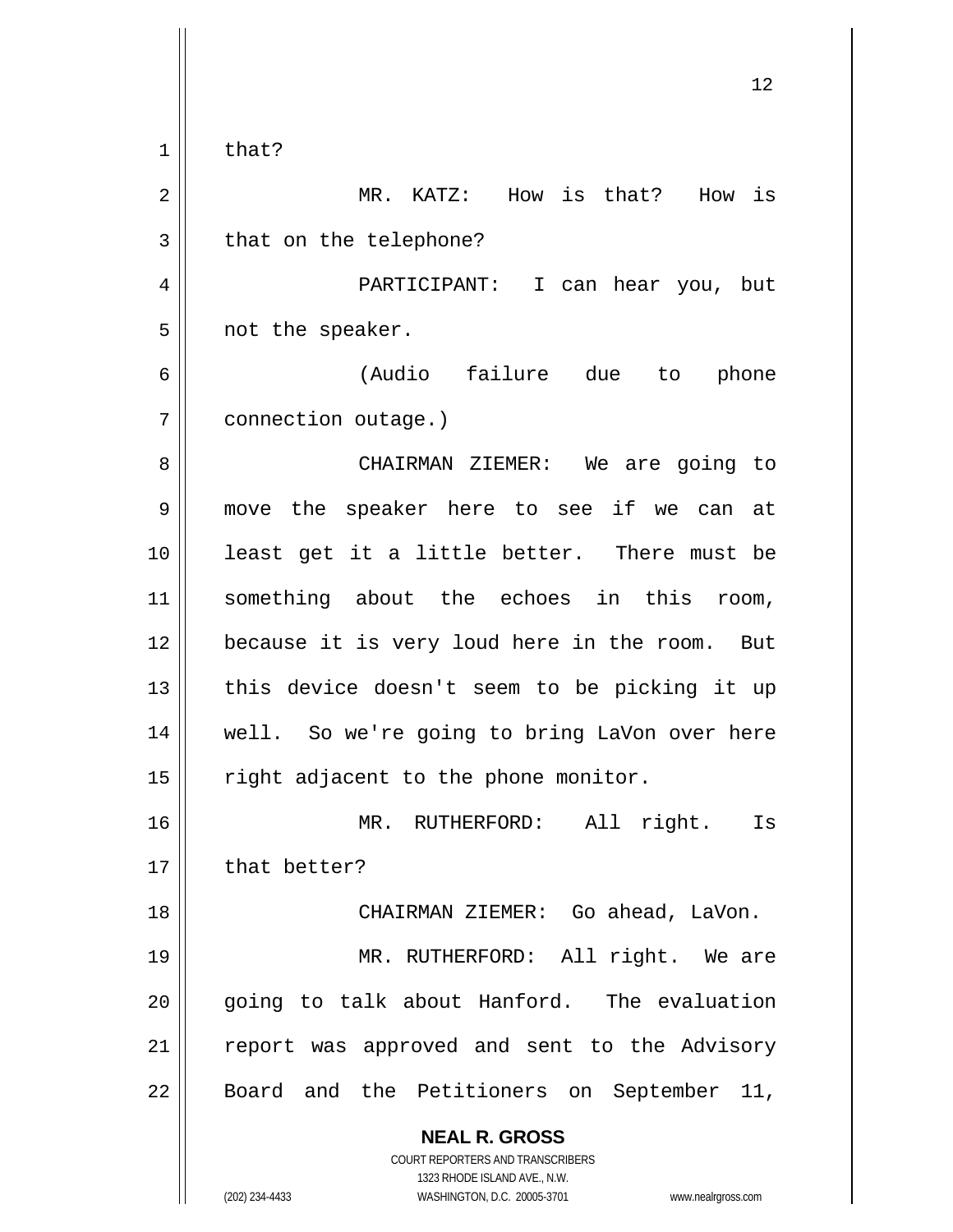**NEAL R. GROSS** 1 2 3 4 5 6 7 8 9 10 11 12 13 14 15 16 17 18 19 20 21 22 2007. We prepared our evaluation report at the October 2007 Advisory Board meeting. The Advisory Board sent the report to their contractor and the work group, and the Advisory Board's contractor issued a white paper questioning whether additional buildings should be included in the proposed class definition. In March of 2008, NIOSH issued a revised evaluation report with a modified class definition. NIOSH presented the revised class definition at the April 2008 Advisory Board meeting, and the Advisory Board concurred with NIOSH's recommendation. The current status is research and discussion on the petition continues among the work group, SC&A, and NIOSH. Nevada Test Site. The evaluation report was approved and sent to the Advisory Board and the Petitioners on September 2007. We presented our evaluation report at the January 2008 Advisory Board meeting. The

> COURT REPORTERS AND TRANSCRIBERS 1323 RHODE ISLAND AVE., N.W.

(202) 234-4433 WASHINGTON, D.C. 20005-3701 www.nealrgross.com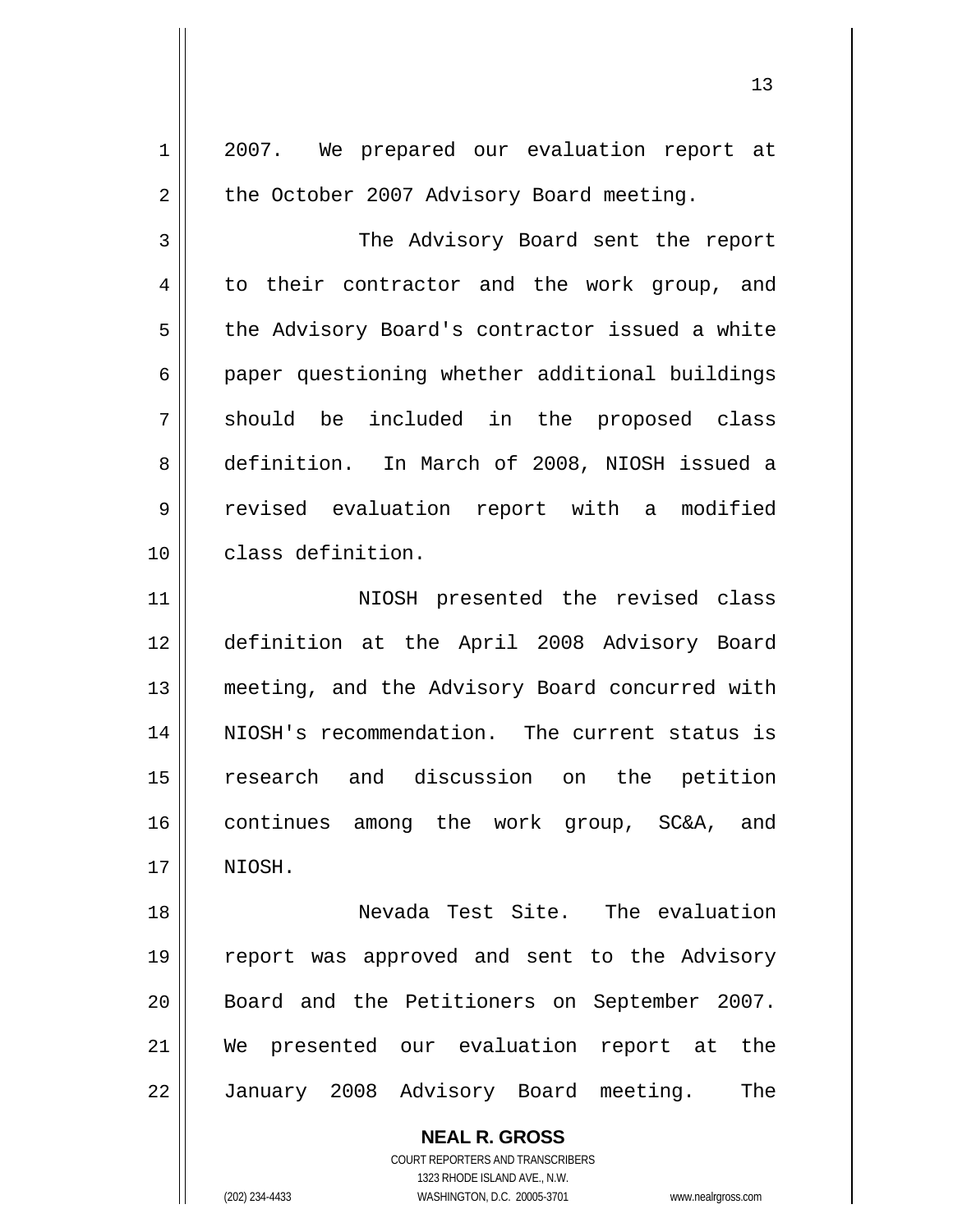**NEAL R. GROSS** COURT REPORTERS AND TRANSCRIBERS 1 2 3 4 5 6 7 8 9 10 11 12 13 14 15 16 17 18 19 20 21 22 Advisory Board sent the report to their contractor and the work group for review. The work group met on October 29, 2008, and the current status is research and discussion on the petition continues among the work group, SC&A, and NIOSH. Mound Plant. The evaluation report for Mound was approved and sent to the Advisory Board and the Petitioners in December of 2007. NIOSH presented that evaluation report at the January 2008 Advisory Board meeting. The Advisory Board concurred with NIOSH's recommendation to add a class for the early years, but sent the report to their contractor for review and established a Mound work group. The work group has met on a number of occasions -- April, July, and October of 2008 -- and the current status is research and discussion on the petition continues among the work group, SC&A, and NIOSH. Texas City Chemical. NIOSH

(202) 234-4433 WASHINGTON, D.C. 20005-3701 www.nealrgross.com

1323 RHODE ISLAND AVE., N.W.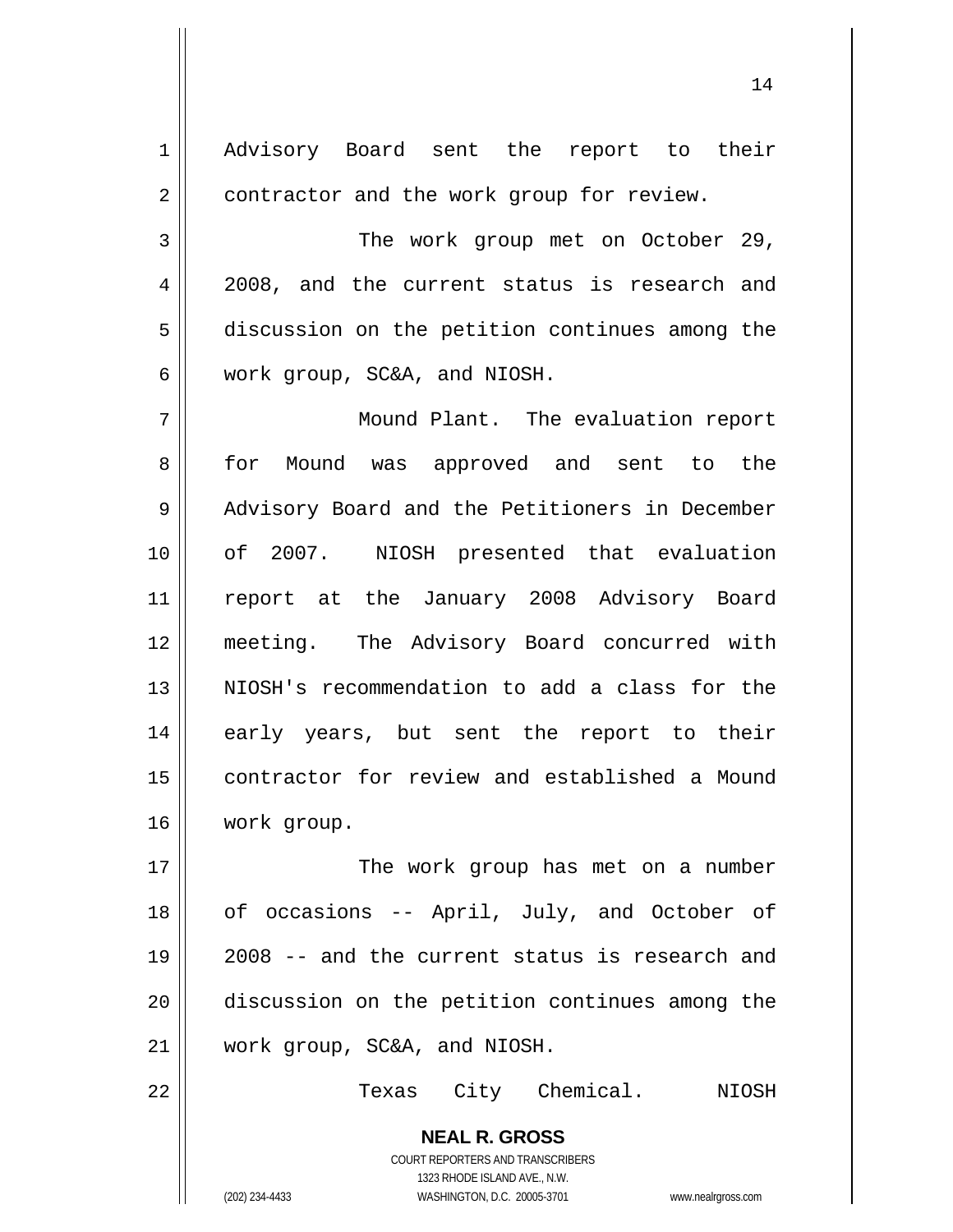| $\mathbf 1$ | completed their evaluation report and sent it          |
|-------------|--------------------------------------------------------|
| 2           | to the Advisory Board and the Petitioners on           |
| 3           | January 18, 2008. We presented that                    |
| 4           | evaluation report at the April 2008 Advisory           |
| 5           | Board meeting, and the Advisory Board gave the         |
| 6           | petition evaluation report to the surrogate            |
| 7           | data work group for review.                            |
| 8           | SC&A completed a focused review of                     |
| 9           | the Texas City Chemical evaluation report in           |
| 10          | July of 2008, and the current status is the            |
| 11          | petition evaluation report is with the                 |
| 12          | Advisory Board for recommendation.                     |
| 13          | Area 4, Santa Susana Field                             |
| 14          | Laboratory. The evaluation report was                  |
| 15          | approved and sent to the Advisory Board on             |
| 16          | February 15, 2008. We presented our                    |
| 17          | evaluation report at the April 2008 Advisory           |
| 18          | Board meeting. The Advisory Board indicated            |
| 19          | they would not take action on this petition.           |
| 20          | We had recommended a class from early years,           |
| 21          | but there were issues with that class                  |
| 22          | definition.<br>So they wanted until<br><b>SC&amp;A</b> |

COURT REPORTERS AND TRANSCRIBERS 1323 RHODE ISLAND AVE., N.W.

**NEAL R. GROSS**

(202) 234-4433 WASHINGTON, D.C. 20005-3701 www.nealrgross.com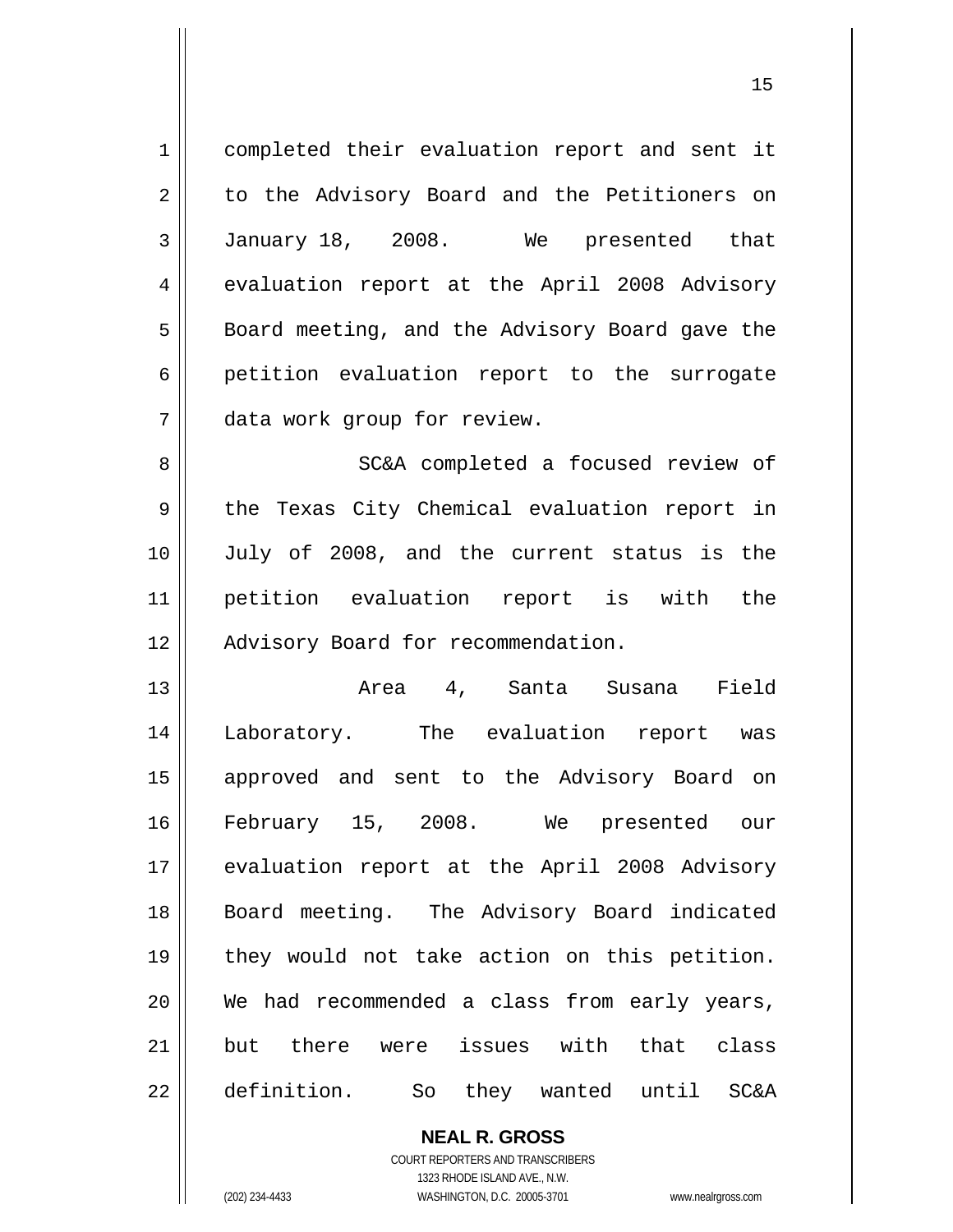1

completed the review of the site profile.

2 3 4 5 6 7 SC&A issued their draft review of the Santa Susana site profile on August 5, 2008, and the work group had their first meeting on August 26, 2008. The current status is the petition evaluation report is with the Advisory Board for recommendation.

8 9 10 11 12 13 14 15 Dow Chemical. We issued an addendum. We had completed an evaluation, an 83.14 evaluation, some time ago. There were issues that -- for the residual period. That residual period only addressed uranium. At that time, thorium was not considered a covered exposure with respect to AWEs, atomic weapons employers.

16 17 18 19 20 21 22 However, after review by Department of Energy and Department of Labor, it was determined that the thorium exposure should be included. So we went back, issued an addendum to our report, which is Addendum 2, to address the thorium exposures during the residual period.

> **NEAL R. GROSS** COURT REPORTERS AND TRANSCRIBERS 1323 RHODE ISLAND AVE., N.W. (202) 234-4433 WASHINGTON, D.C. 20005-3701 www.nealrgross.com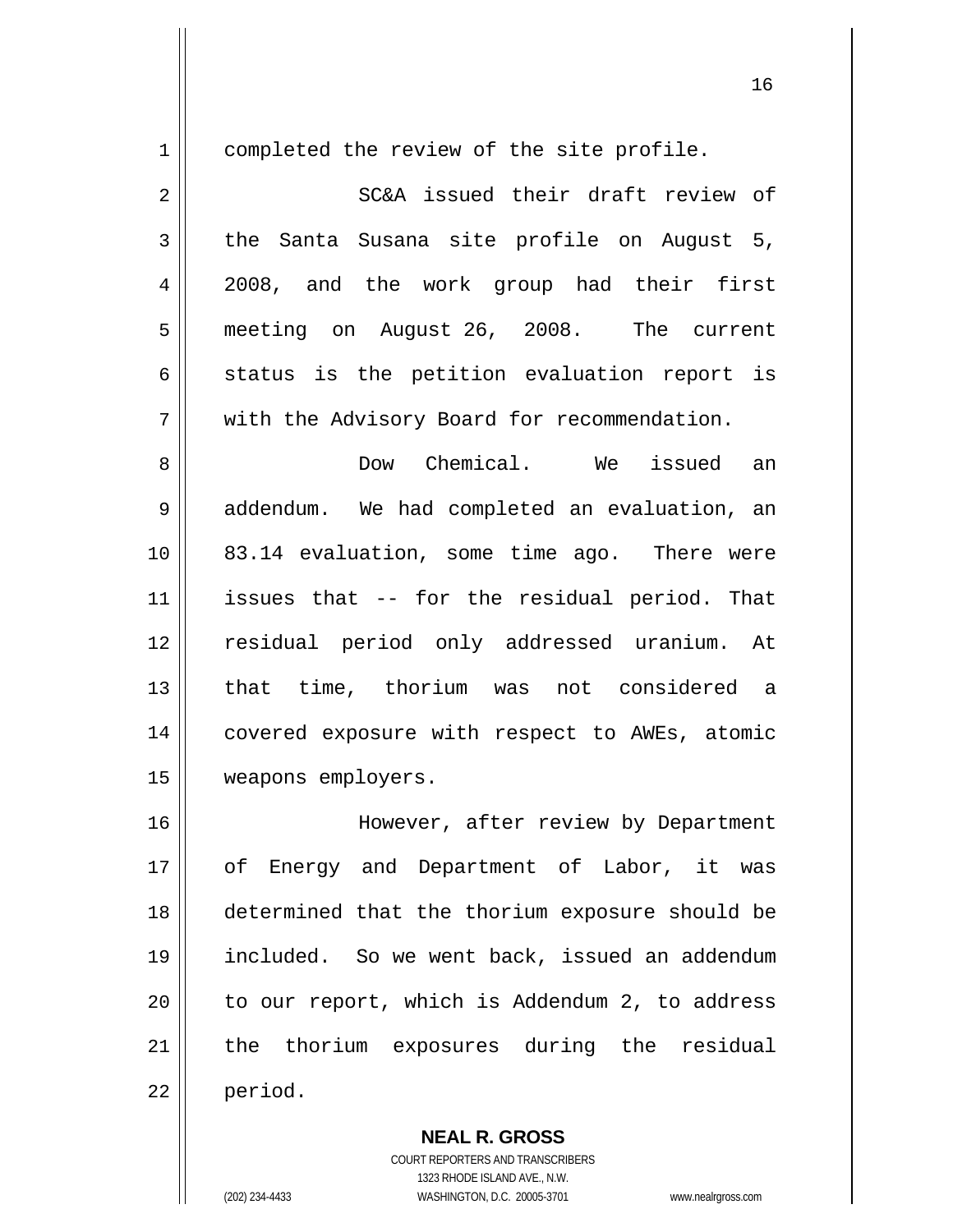| $\mathbf 1$    | We issued that to the Petitioners                           |
|----------------|-------------------------------------------------------------|
|                |                                                             |
| $\overline{2}$ | on June 3, 2008, and the Advisory Board. And                |
| 3              | we presented that addendum at the June 2008                 |
| 4              | Advisory Board meeting. The Advisory Board                  |
| 5              | asked the procedures work group to review the               |
| 6              | recently approved dose reconstruction                       |
| 7              | procedure for residual contamination, and                   |
| 8              | assigned the addendum evaluation to the work                |
| 9              | group on SEC issues.                                        |
| 10             | In September of 2008, SC&A                                  |
| 11             | completed a focused review of the addendum.                 |
| 12             | And on November 17, 2008, the work group met                |
| 13             | and discussed the report. The general                       |
| 14             | conclusion from the work group was NIOSH's                  |
| 15             | dose model was bounding, but NIOSH needed to                |
| 16             | verify a couple of numbers for the work group.              |
| 17             | On January 12, 2009, NIOSH sent the                         |
| 18             | work group written comments to issues on the                |
| 19             | report. Current status is the evaluation                    |
| 20             | report addendum is with the work group for                  |
| 21             | recommendation.                                             |
| 22             | Pantex. The evaluation report was                           |
|                | <b>NEAL R. GROSS</b>                                        |
|                | <b>COURT REPORTERS AND TRANSCRIBERS</b>                     |
|                | 1323 RHODE ISLAND AVE., N.W.<br>WASHINGTON, D.C. 20005-3701 |
|                | (202) 234-4433<br>www.nealrgross.com                        |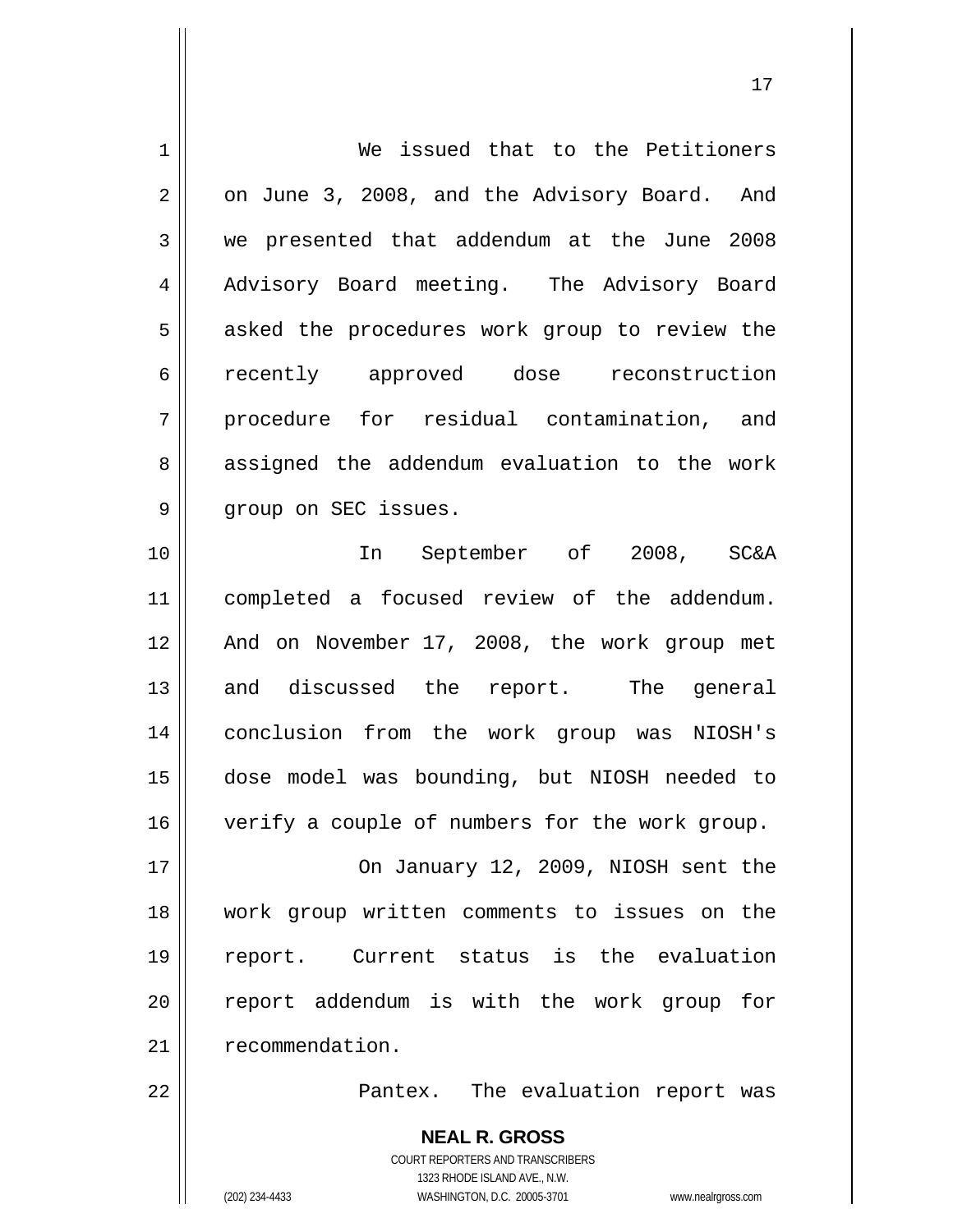approved and sent to the Advisory Board and Petitioners on August 8, 2008. We presented that evaluation report at the September 2008 meeting, and the current status is the petition evaluation report is with the Advisory Board for recommendation.

7 8 9 10 11 12 13 14 15 Savannah River Site. The evaluation report was approved and sent to the Advisory Board and Petitioners in November of 2008. We presented that evaluation report at the December meeting, and the current status is the petition evaluation report is with the Advisory Board for recommendation. And there is the Savannah River Site work group that is reviewing that.

16 17 18 19 20 21 General Steel Industries. We approved the evaluation report and sent it to the Advisory Board and Petitioners on October 2008, and we presented that at this meeting. And the Advisory Board determined that there will be continued review of that petition.

Tyson Valley Powder Farm. The

**NEAL R. GROSS** COURT REPORTERS AND TRANSCRIBERS 1323 RHODE ISLAND AVE., N.W.

22

1

2

3

4

5

6

(202) 234-4433 WASHINGTON, D.C. 20005-3701 www.nealrgross.com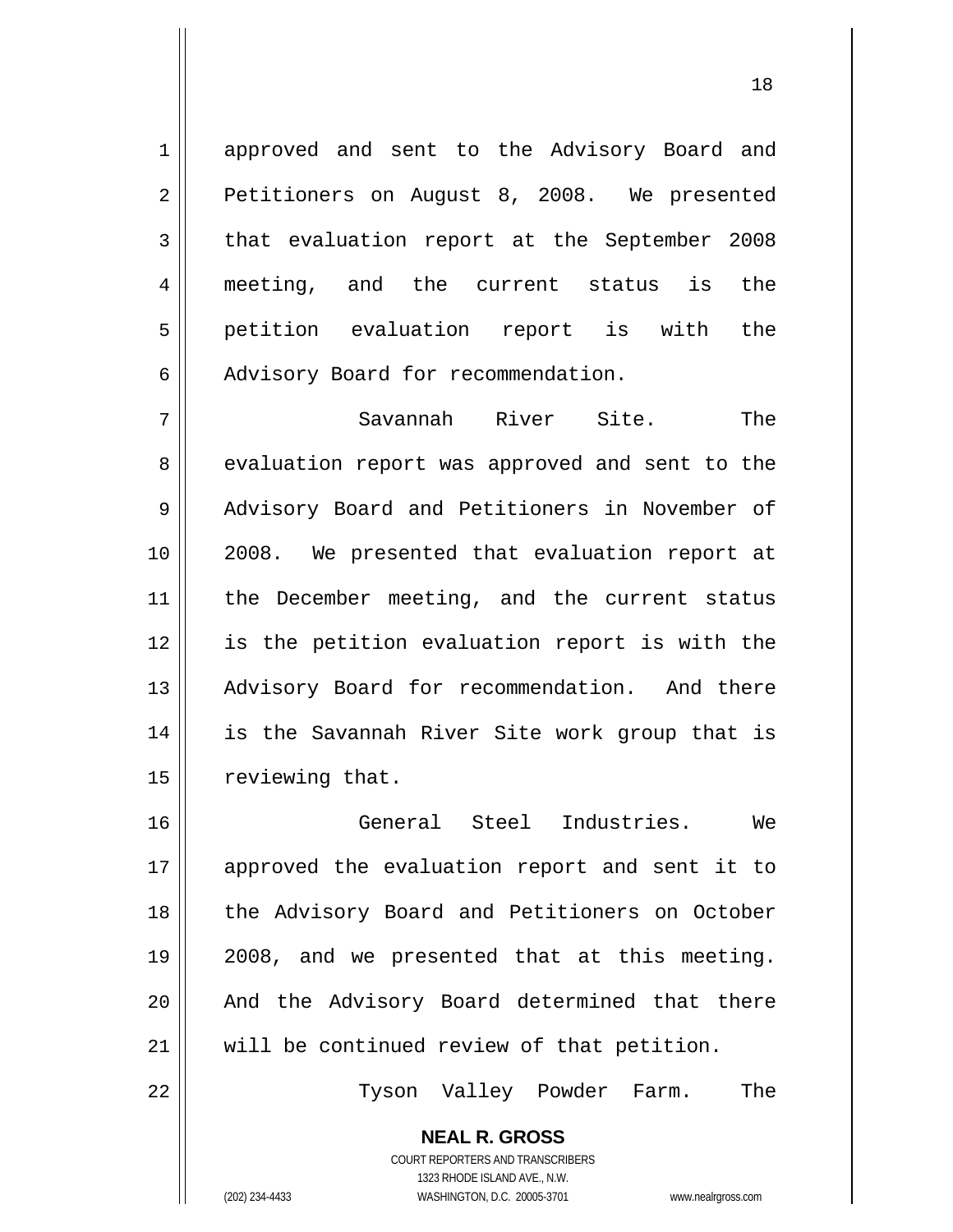1 2 3 4 5 6 7 8 9 10 11 12 13 14 15 16 17 18 evaluation report was approved and sent on January 20th to the Advisory Board and the Petitioners. And, actually, it was approved on January 20th and sent to the Advisory Board and Petitioners on February 3rd. You will notice the difference in the following evaluation reports. There are additional reviews that are now required that we will approve it, but we can't release it until a little time after that. So that report, again, was approved on January 20th, and then issued on February 3rd. And we presented that evaluation report at this meeting, and the Advisory Board concurred with our recommendation to add a class. Westinghouse Atomic Power Development. We approved the evaluation

19

19 20 21 22 report on January 21st, and the report was issued on February 6th to the Advisory Board and the Petitioners. We presented that evaluation report at this meeting, and the

> COURT REPORTERS AND TRANSCRIBERS 1323 RHODE ISLAND AVE., N.W. (202) 234-4433 WASHINGTON, D.C. 20005-3701 www.nealrgross.com

**NEAL R. GROSS**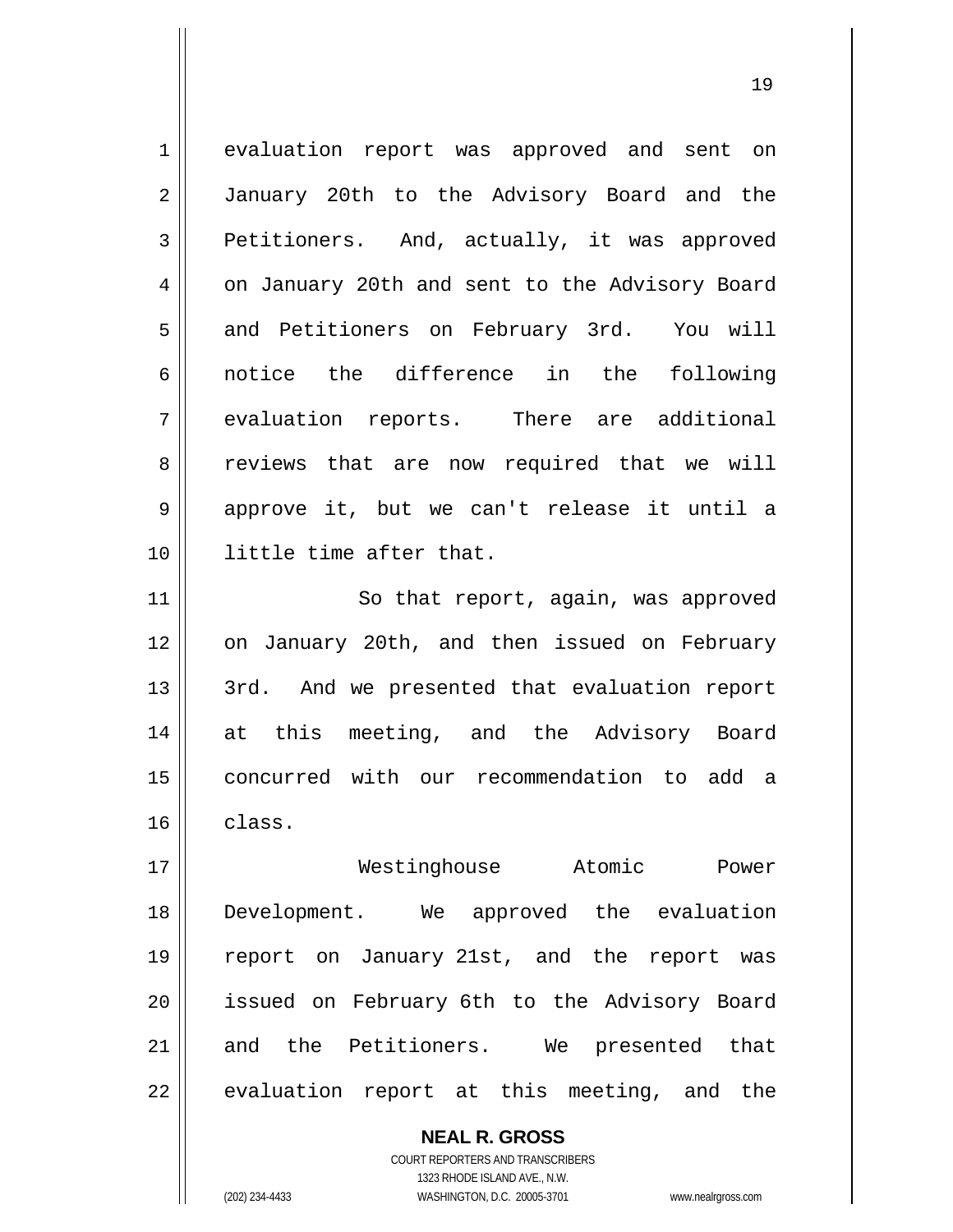1 2 Board concurred with our recommendation to add a class.

20

3 4 5 6 7 8 9 10 Los Alamos National Lab. The evaluation report was approved on January 22nd, and it was sent to the Advisory Board and Petitioners on February 5th. NIOSH presented that evaluation report at this meeting, and the evaluation report has been turned over to the LANL work group, the Los Alamos National Lab work group.

11 12 13 14 15 16 17 18 19 Linde Ceramics. The evaluation report was approved and sent to the Advisory Board and Petitioners on November 6, 2008. The Petitioner asked that we not present that evaluation report at the December or the February Board meeting, because of preparation issues that they had. They asked that we do our presentation at the May meeting, which we are scheduled to do.

20 21 22 All right. We have SEC petitions currently in the evaluation process. Brookhaven National Lab, we received that

> **NEAL R. GROSS** COURT REPORTERS AND TRANSCRIBERS 1323 RHODE ISLAND AVE., N.W. (202) 234-4433 WASHINGTON, D.C. 20005-3701 www.nealrgross.com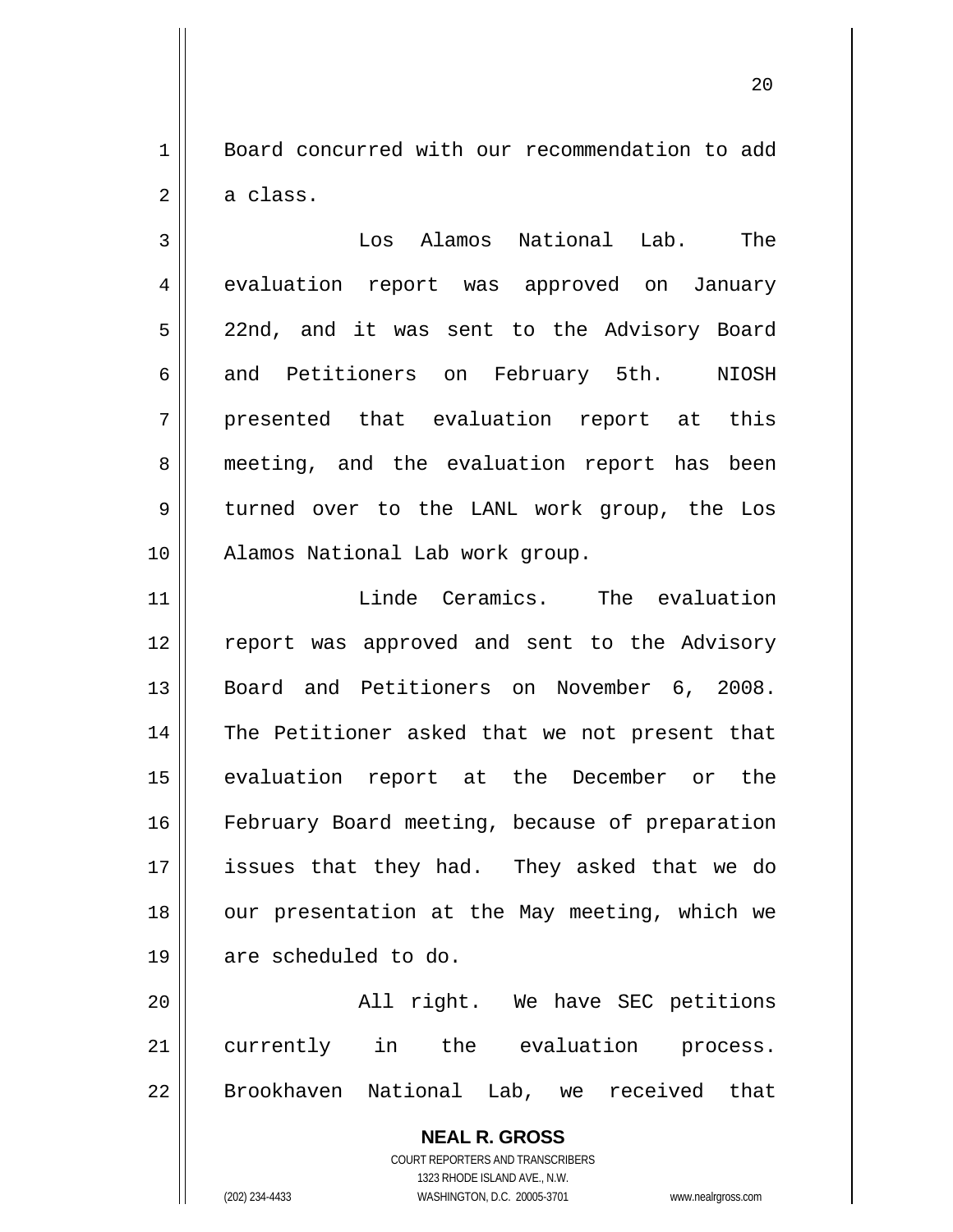| 1  | petition on May 9, 2008. We have had a                              |
|----|---------------------------------------------------------------------|
| 2  | lengthy evaluation with this one because of                         |
| 3  | issues we have had with data capture, and not                       |
| 4  | all of the issues are associated with the                           |
| 5  | Department of Energy. And issues with that                          |
| 6  | are more -- a lot of the issues are associated                      |
| 7  | with the site records management has not been,                      |
| 8  | I would say, very cooperative and very good at                      |
| 9  | times.                                                              |
| 10 | We continue to do that evaluation.                                  |
| 11 | We plan to have that evaluation report                              |
| 12 | complete in April and present at the May                            |
| 13 | meeting, but we are still retrieving data at                        |
| 14 | this time.                                                          |
| 15 | United Nuclear Corporation.<br>We                                   |
| 16 | received that petition on June 19, 2008. We                         |
| 17 | plan to have that complete -- the evaluation                        |
| 18 | report complete in March and present at the                         |
| 19 | May meeting.                                                        |
| 20 | Standard Oil. We received that                                      |
| 21 | petition on September 18, 2008, and<br>we                           |
| 22 | anticipate completing that report in March and                      |
|    | <b>NEAL R. GROSS</b>                                                |
|    | COURT REPORTERS AND TRANSCRIBERS                                    |
|    | 1323 RHODE ISLAND AVE., N.W.                                        |
|    | (202) 234-4433<br>WASHINGTON, D.C. 20005-3701<br>www.nealrgross.com |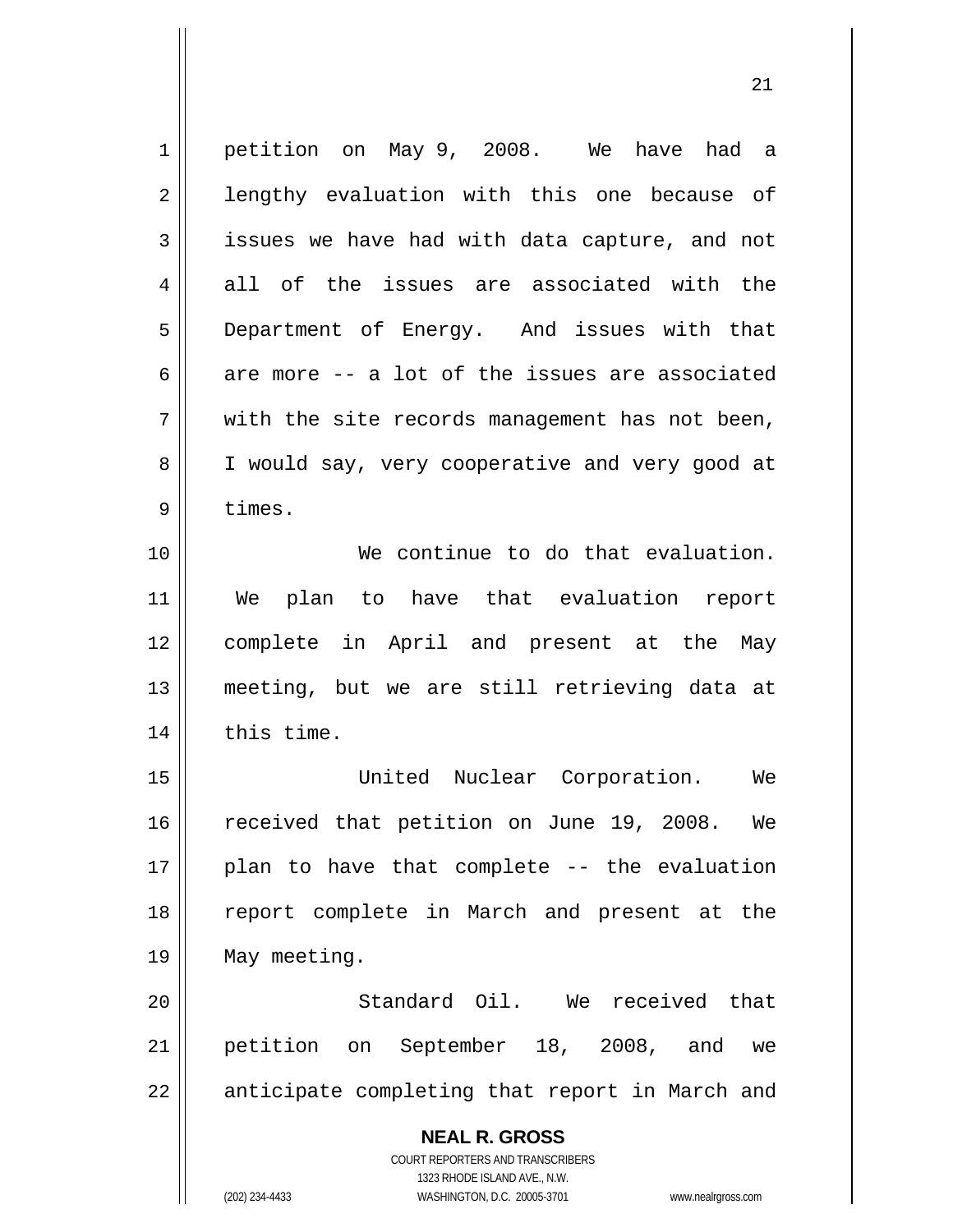1 presenting at the May meeting.

| $\overline{2}$ | Piqua Organic Moderated Reactor. We            |
|----------------|------------------------------------------------|
| 3              | received that petition on August 21, 2008, and |
| 4              | the anticipated completion is May of 2009.     |
| 5              | However, we don't believe we will have that    |
| 6              | completed in time to present it to give the    |
| 7              | Board and Petitioners enough time to review    |
| 8              | that for the May meeting.                      |
| 9              | Bliss and Laughlin Steel.<br>We                |
| 10             | received that petition on October 14, 2008,    |
| 11             | and we anticipate completion on July of 2009.  |
| 12             | Just a final thing, we have had                |
| 13             | some changes in our processes and reviews that |
| 14             | have pushed our completion of reports. The     |
| 15             | Board received the reports for this meeting    |
| 16             | only a week or two prior to the meeting. We    |
| 17             | have made adjustments in our project plan to   |
| 18             | address future reviews that will get us back   |
| 19             | on schedule to get the reports to the Board in |
| 20             | a period of time for them to review them prior |
| 21             | to the meeting.                                |
| 22             | And that's all I have.                         |

**NEAL R. GROSS**

COURT REPORTERS AND TRANSCRIBERS 1323 RHODE ISLAND AVE., N.W. (202) 234-4433 WASHINGTON, D.C. 20005-3701 www.nealrgross.com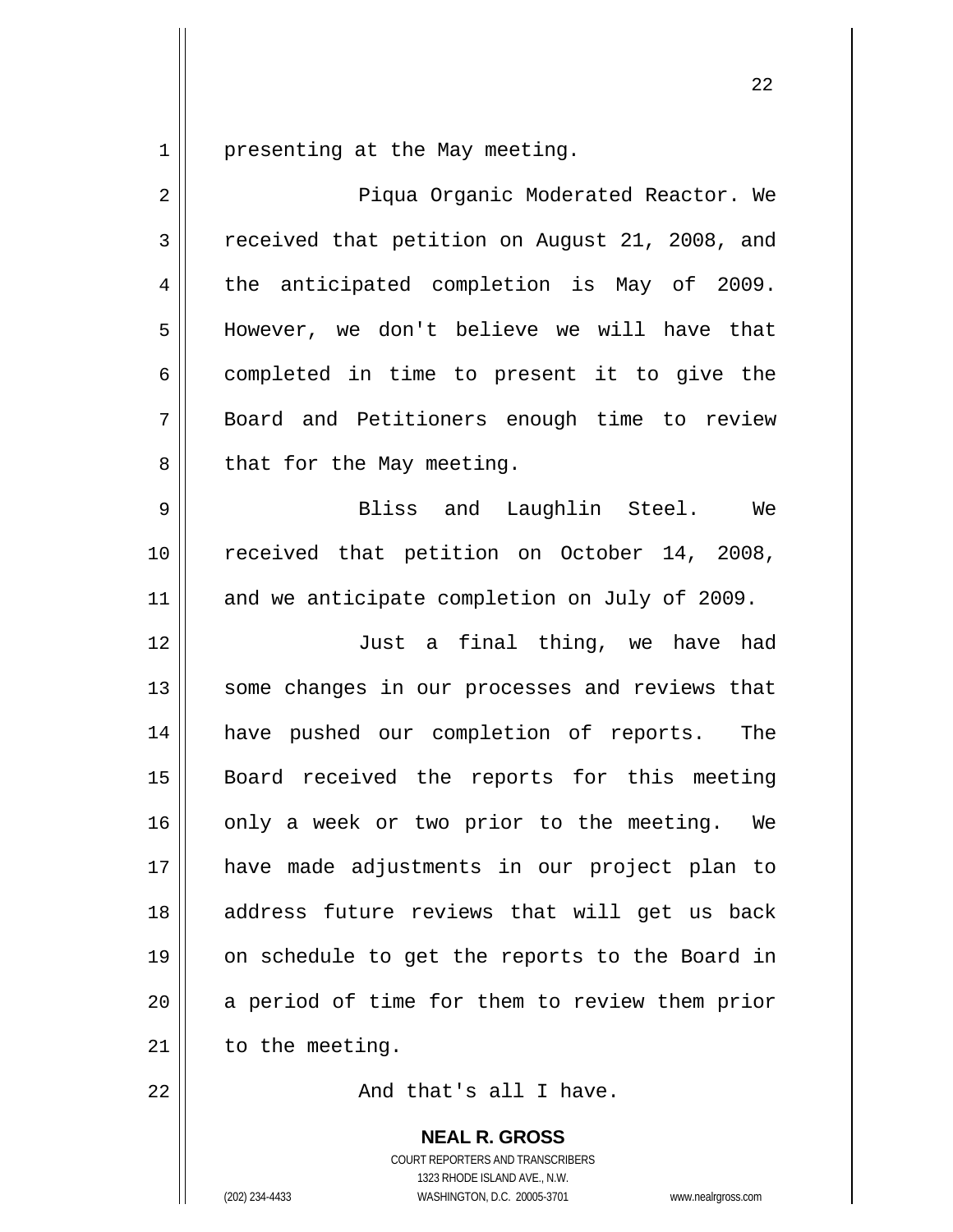| 1              | CHAIRMAN ZIEMER: Thank you, LaVon.                                  |
|----------------|---------------------------------------------------------------------|
| $\overline{2}$ | We did receive an e-mail note while                                 |
| 3              | you were speaking from one of the phone                             |
| 4              | listeners, and there apparently is a terrible                       |
| 5              | roar on the line. They are still having a                           |
| 6              | great deal of difficulty hearing.                                   |
| 7              | Unfortunately, we are not able to correct that                      |
| 8              | for some reason. I think it must be in the                          |
| 9              | lines. The landlines here at the hotel are                          |
| 10             | either defective or have some sort of                               |
| 11             | interference, but it is not something we are                        |
| 12             | going to be able to correct readily.                                |
| 13             | So our apologies to those on the                                    |
| 14             | line if they can even hear the apology.                             |
| 15             | Okay. Questions for LaVon? Dr.                                      |
| 16             | Melius.                                                             |
| 17             | MEMBER MELIUS: Yes. You mentioned                                   |
| 18             | the change in review processes. What<br>were                        |
| 19             | those? You make it sound so mysterious.                             |
| 20             | MR. RUTHERFORD: Well, we have had                                   |
| 21             | additional review requirements from the                             |
| 22             | Department of Energy for all our documents.                         |
|                | <b>NEAL R. GROSS</b>                                                |
|                | <b>COURT REPORTERS AND TRANSCRIBERS</b>                             |
|                | 1323 RHODE ISLAND AVE., N.W.                                        |
|                | WASHINGTON, D.C. 20005-3701<br>(202) 234-4433<br>www.nealrgross.com |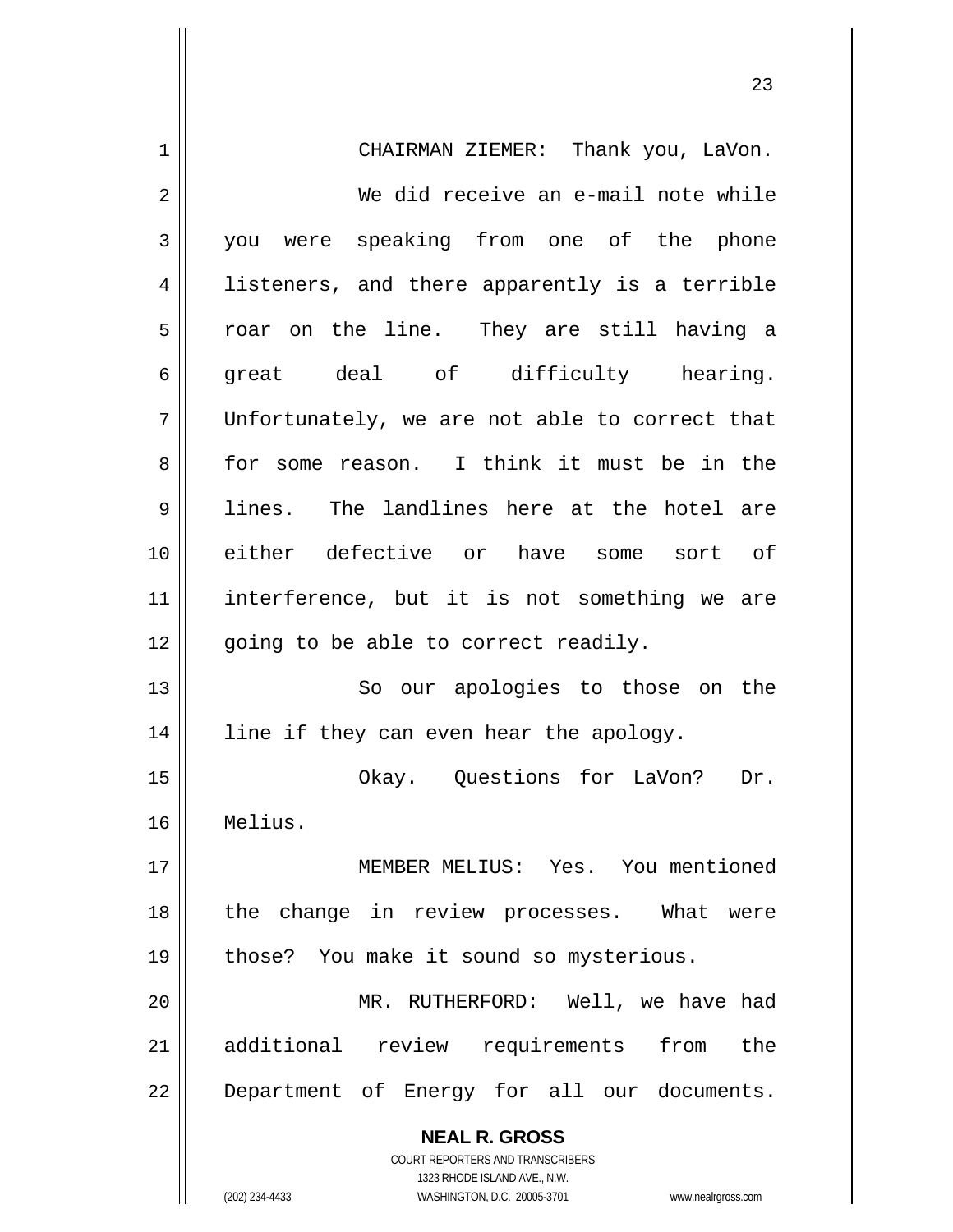In the SEC world, in our process, we always have a detailed project plan that we set up for us to complete our evaluation reports within the 180-day criteria.

5 6 7 8 9 10 11 12 13 14 Back in the September/October period, we had changes in that process that forced us to add additional reviews during that period that, at that time, we were well along in our evaluations, and so it forced us into a position where current petitions that were under evaluation we lost some time in completing them. And so that ultimately ended up with the Board not getting the reports until a few weeks prior to that.

15 16 17 18 We have made adjustments in that project plan for all petitions from this point forward, that that issue should not be a problem.

19 20 21 22 MEMBER MELIUS: I have a follow-up question. I don't remember all of the dates, but it appeared as if you were not making the 180-day requirement most of the time. You

> **NEAL R. GROSS** COURT REPORTERS AND TRANSCRIBERS 1323 RHODE ISLAND AVE., N.W. (202) 234-4433 WASHINGTON, D.C. 20005-3701 www.nealrgross.com

1

2

3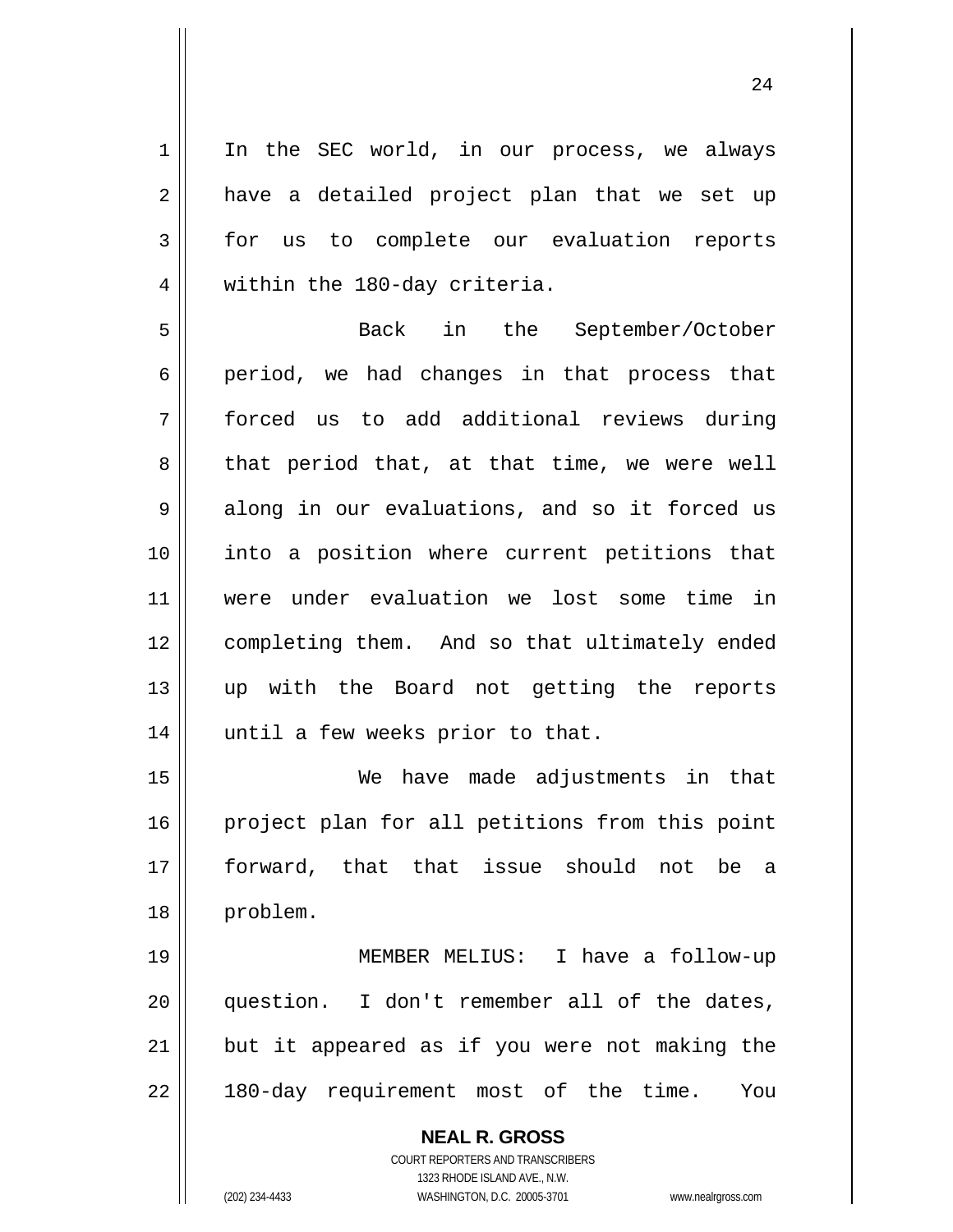1 were missing that.

| $\overline{2}$ | MR. RUTHERFORD:<br>We actually did,                                                                                                                             |
|----------------|-----------------------------------------------------------------------------------------------------------------------------------------------------------------|
| 3              | and we did send a letter to the Advisory                                                                                                                        |
| $\overline{4}$ | Board, and we actually mentioned it actually                                                                                                                    |
| 5              | at the last Advisory Board meeting. We had a                                                                                                                    |
| 6              | number of petitions over a period of time, due                                                                                                                  |
| 7              | to not one issue, there were four or five                                                                                                                       |
| 8              | different issues that caused us to exceed the                                                                                                                   |
| 9              | 180 days.                                                                                                                                                       |
| 10             | We had changes in how data captures                                                                                                                             |
| 11             | were going to occur with points of contact                                                                                                                      |
| 12             | the Department of Energy that we<br>lost<br>from                                                                                                                |
| 13             | some time on some evaluations. We had some                                                                                                                      |
| 14             | additional reviews that cost us some time in                                                                                                                    |
| 15             | evaluations.                                                                                                                                                    |
| 16             | Also, a couple of the petitions                                                                                                                                 |
| 17             | were just very large petitions with, you know,                                                                                                                  |
| 18             | 40-year timeframes, 50-year timeframes, that                                                                                                                    |
| 19             | it was just not reasonable for us to complete                                                                                                                   |
| 20             | within 180 days those evaluations.                                                                                                                              |
| 21             | We also had petitioner issues, with                                                                                                                             |
| 22             | one petition, the Linde Ceramics petition.<br>We                                                                                                                |
|                | <b>NEAL R. GROSS</b><br>COURT REPORTERS AND TRANSCRIBERS<br>1323 RHODE ISLAND AVE., N.W.<br>(202) 234-4433<br>WASHINGTON, D.C. 20005-3701<br>www.nealrgross.com |

<u>25</u>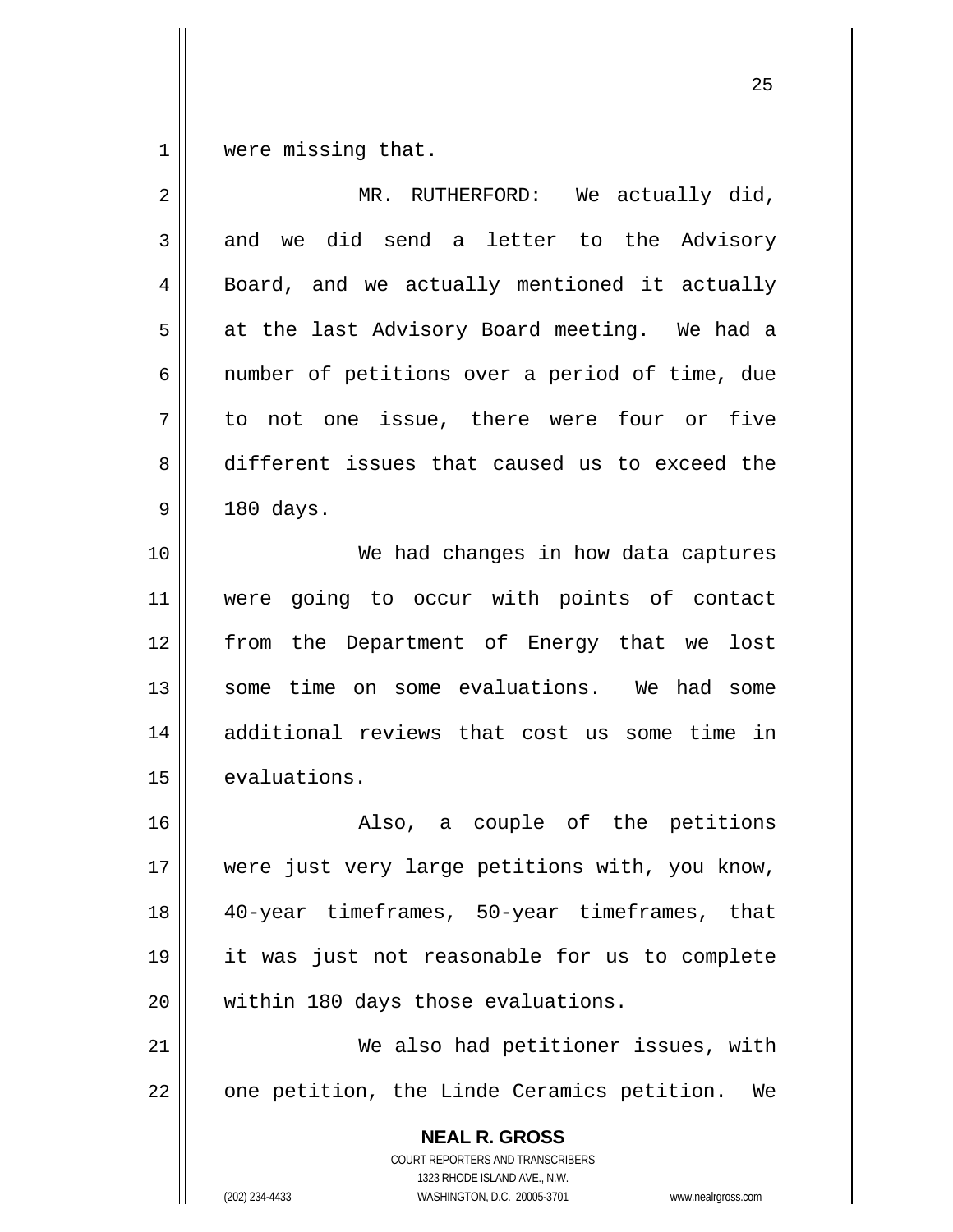**NEAL R. GROSS** COURT REPORTERS AND TRANSCRIBERS 1323 RHODE ISLAND AVE., N.W. (202) 234-4433 WASHINGTON, D.C. 20005-3701 www.nealrgross.com 1 2 3 4 5 6 7 8 9 10 11 12 13 14 15 16 17 18 19 20 21 22 received the petition, went through qualification. Ultimately, in the end we were not going to qualify the petition, and the petitioner changed the basis of the petition, recognized, and provided new information that allowed us to qualify that petition. But if you look at that, you're 80 days into the process at that point. So -- CHAIRMAN ZIEMER: Other comments? Questions? (No response.) Okay. Thank you very much, LaVon. We have already had our Science Update from Dr. Neton. So let us proceed to Subcommittee and Work Group Reports, and we will go down through the list, although those that have already reported out previously in this meeting, I think, Ted, we can probably skip over, unless the chairs have anything additional to add. Hold on. We are determining a procedure here. Okay. Go ahead, Ted.

<u>26</u>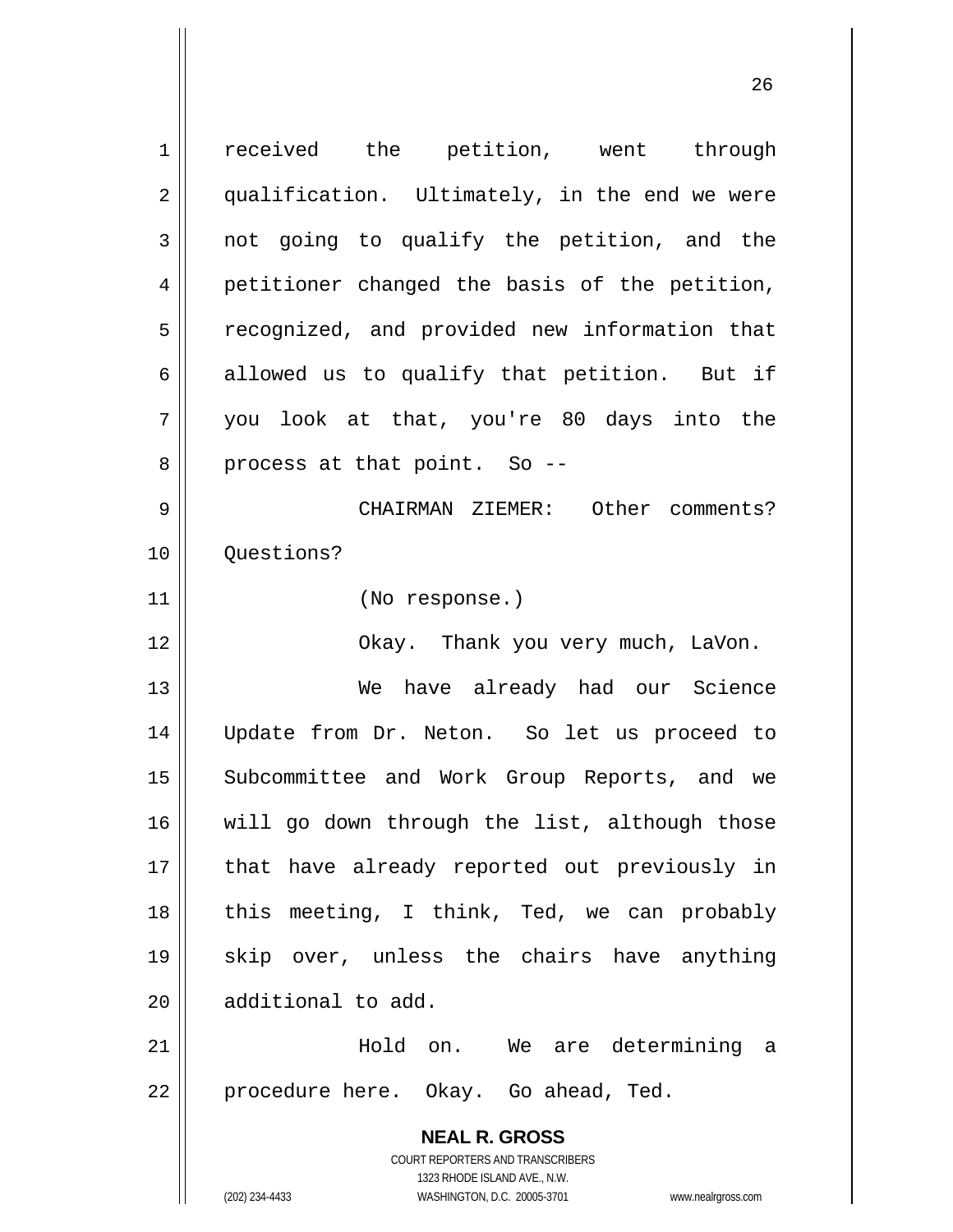1 2 3 4 5 6 7 8 9 10 11 12 13 14 15 16 17 18 19 20 21 22 MR. KATZ: Sorry about the interruption. Okay. So we are just doing these more or less alphabetically. Blockson Chemical, that we have already covered. So the next is Chapman Valve. Dr. Poston? CHAIRMAN ZIEMER: Let me repeat it. I'm not sure that carried. No report from Chapman. MR. KATZ: Yes. I'll repeat it, I guess, so that people can hear. MEMBER MELIUS: Can I ask a question? LaVon mentioned in his, and I should probably have asked this of LaVon earlier, but in his report on Chapman, he mentioned the letter from Larry that we received in January updating on their search. And there is one point in that letter where trying to locate records and working with the Defense Department, there is a limited computer search that you can do. I think I've got that correct. But there are

<u>27 and 27</u>

**NEAL R. GROSS** COURT REPORTERS AND TRANSCRIBERS

1323 RHODE ISLAND AVE., N.W.

(202) 234-4433 WASHINGTON, D.C. 20005-3701 www.nealrgross.com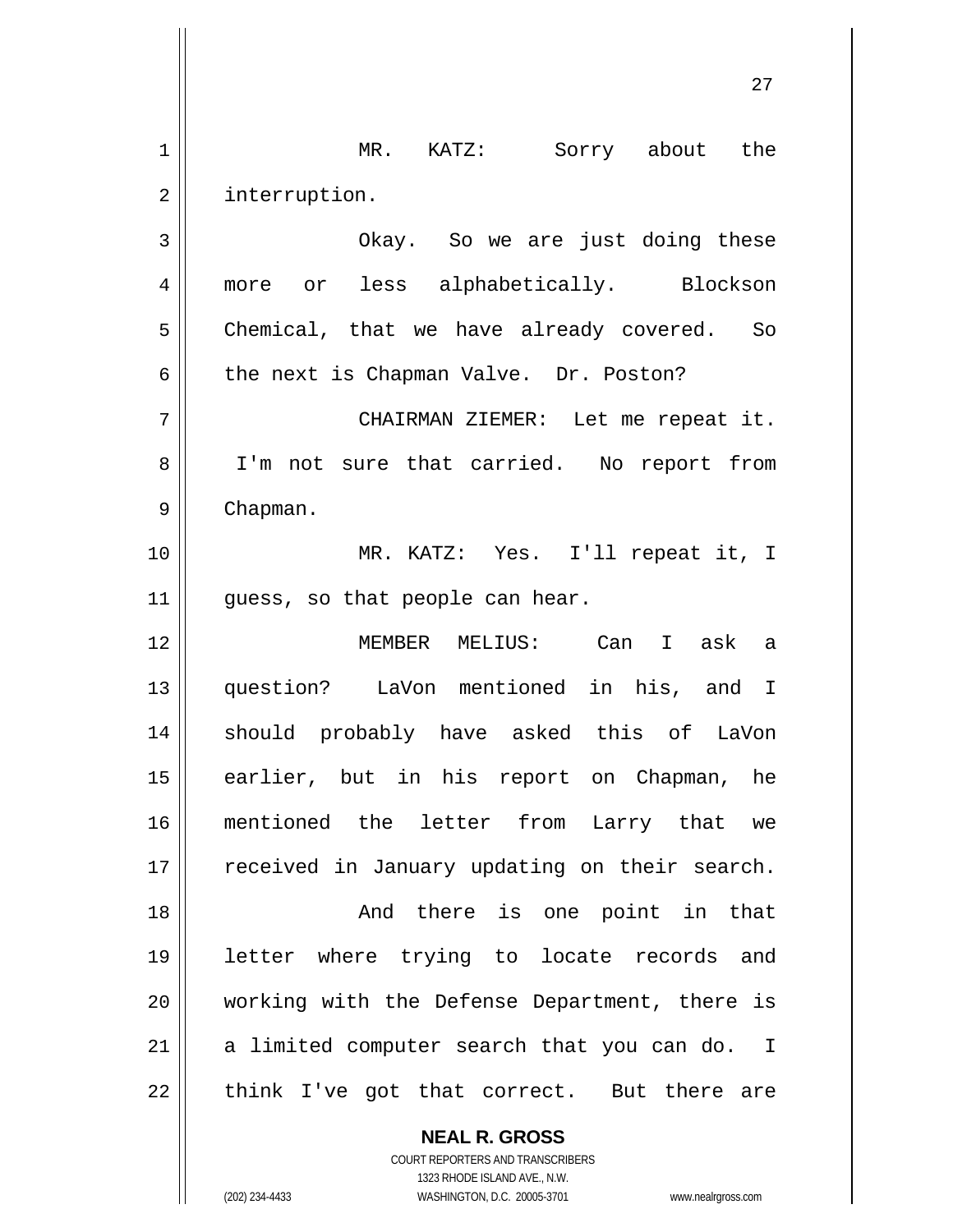original contracts from a prior time period, which may very well be the time period of interest for the Chapman site.

1

2

3

4 5 6 7 8 9 10 11 12 That could be accessed. Apparently, you have to go to the National Archives. There are a lot of logistical - but what is not clear from Larry's letter is whether NIOSH intends to do it or not. He doesn't -- what it says is to view the original contracts would require a timeconsuming and costly manual search through boxes of records at the National Archives.

13 14 CHAIRMAN ZIEMER: And Jim Neton perhaps has a comment on that.

15 16 17 18 19 20 21 22 DR. NETON: Yes. We don't intend, at this point, to engage in that activity because of those reasons that were cited. And on top of that, I'm not sure it came through in the letter, but the titles -- the contracts themselves are fairly non-descriptive about radiological activities. They are contractual documents that contract people to manufacture

> **NEAL R. GROSS** COURT REPORTERS AND TRANSCRIBERS 1323 RHODE ISLAND AVE., N.W. (202) 234-4433 WASHINGTON, D.C. 20005-3701 www.nealrgross.com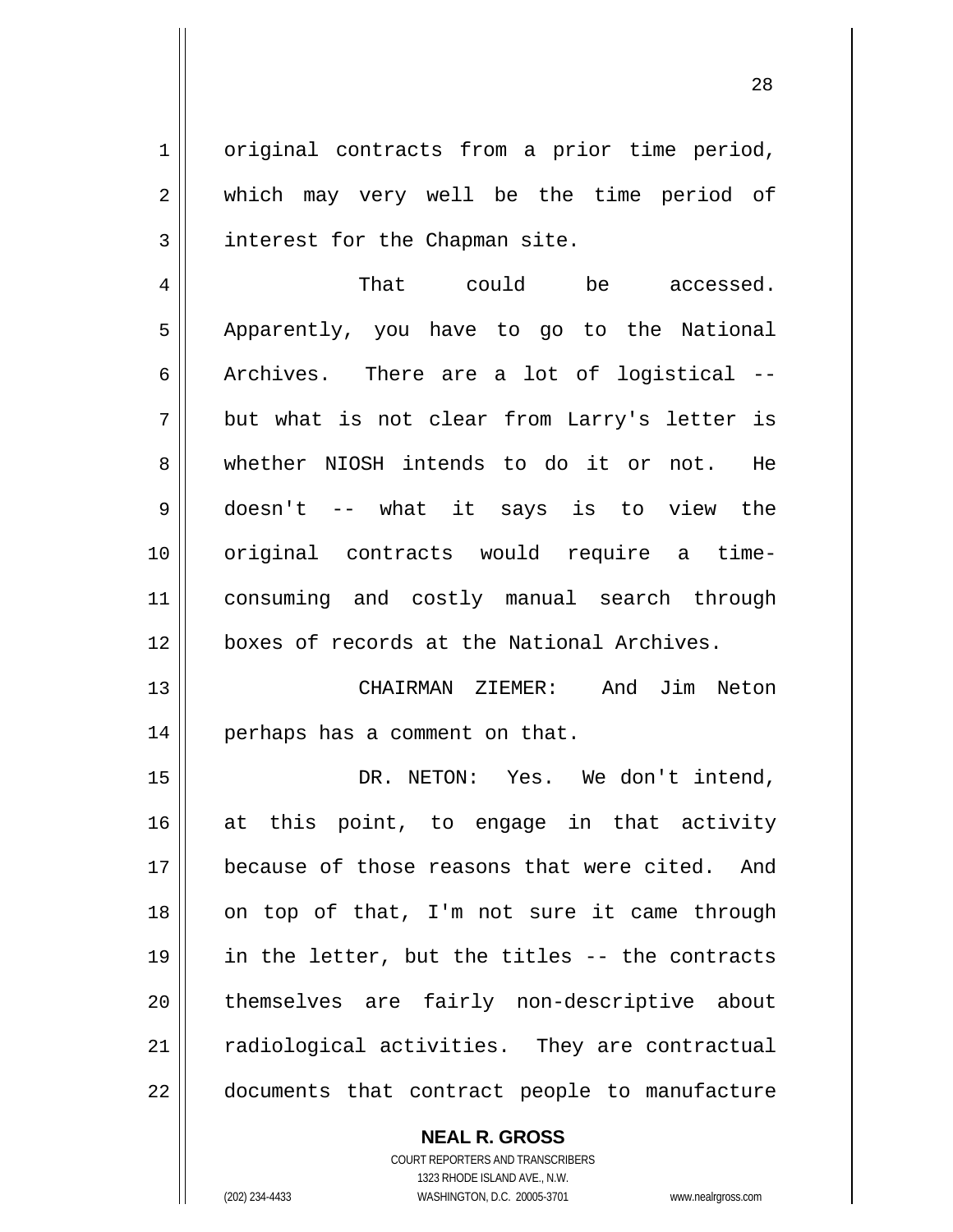1 valves.

| $\overline{2}$ | And I think it would be probably                                                                                                                                       |
|----------------|------------------------------------------------------------------------------------------------------------------------------------------------------------------------|
| 3              | not in the contract to say, "Oh, and by the                                                                                                                            |
| 4              | way, they might be contaminated with, you                                                                                                                              |
| 5              | know, X, Y, and Z." So I just don't sense                                                                                                                              |
| 6              | that there is going to be anything fruitful                                                                                                                            |
| 7              | coming out of a search of these contracts that                                                                                                                         |
| 8              | are specifically contracts just to manufacture                                                                                                                         |
| 9              | uncontaminated equipment.                                                                                                                                              |
| 10             | The other piece of<br>MR.<br>KATZ:                                                                                                                                     |
| 11             | information I know about this -- I don't know                                                                                                                          |
| 12             | if it was addressed in the letter, Dr. Melius,                                                                                                                         |
| 13             | or not, but that was whether the Navy group                                                                                                                            |
| 14             | that has sort of ownership of those records,                                                                                                                           |
| 15             | even though they're in the Archives,                                                                                                                                   |
| 16             | apparently you need the support of the agency                                                                                                                          |
| 17             | who is responsible for those records to obtain                                                                                                                         |
| 18             | them.                                                                                                                                                                  |
| 19             | And I think we<br>had<br>have                                                                                                                                          |
| 20             | difficulties with that group on epidemiologic                                                                                                                          |
| 21             | work unrelated to this program, and not being                                                                                                                          |
| 22             | willing to provide the support that we need to                                                                                                                         |
|                | <b>NEAL R. GROSS</b><br><b>COURT REPORTERS AND TRANSCRIBERS</b><br>1323 RHODE ISLAND AVE., N.W.<br>WASHINGTON, D.C. 20005-3701<br>(202) 234-4433<br>www.nealrgross.com |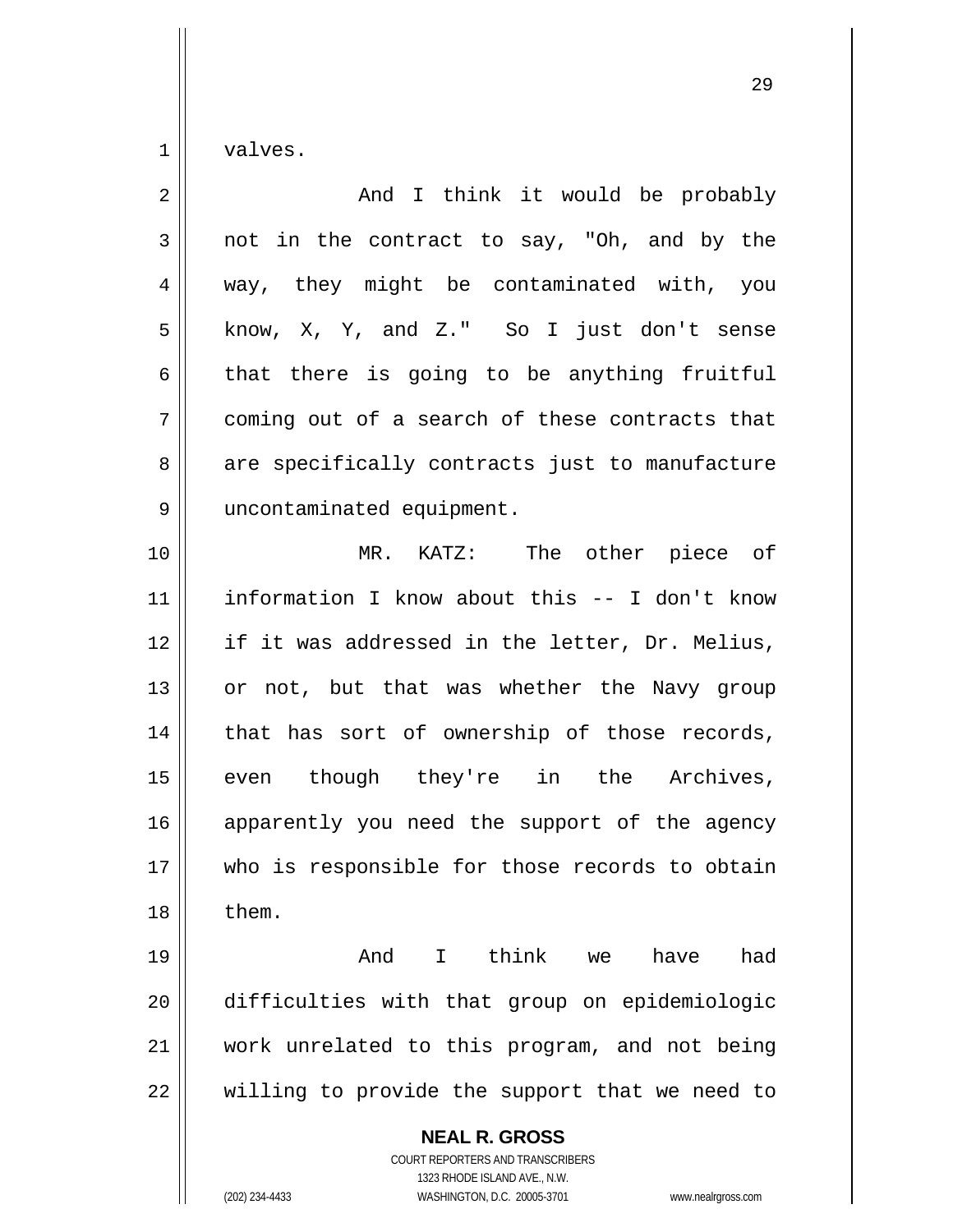| $\mathbf 1$    | be able to obtain records from the Archives.                            |
|----------------|-------------------------------------------------------------------------|
| $\sqrt{2}$     | MEMBER MELIUS: I am familiar with                                       |
| $\mathfrak{Z}$ | that difficulty. It actually goes back about                            |
| 4              | 30 years, so I -- Admiral Rickover days,                                |
| 5              | actually. But I question whether it is still                            |
| 6              | relevant, but I know that, on the other hand,                           |
| 7              | the Defense Department does tend to be very                             |
| 8              | protective about these issues, so it may still                          |
| $\mathsf 9$    | be.                                                                     |
| 10             | But I just think it is disturbing                                       |
| 11             | that there is no further follow-up of this.                             |
| 12             | And I couldn't actually tell from Larry's                               |
| 13             | letter whether he was looking for the Board to                          |
| 14             | say something or give him advice on this, or                            |
| 15             | what -- or if this was a NIOSH decision not to                          |
| 16             | do it, not to follow up. I guess.                                       |
| 17             | NETON: We believe that we<br>DR.                                        |
| 18             | pulled the thread as far as we can go at this                           |
| 19             | point, and we don't believe it would<br>be                              |
| 20             | fruitful to pursue this avenue.                                         |
| 21             | CHAIRMAN ZIEMER: Dr. Lockey, did                                        |
| 22             | you have a comment?                                                     |
|                | <b>NEAL R. GROSS</b>                                                    |
|                | <b>COURT REPORTERS AND TRANSCRIBERS</b><br>1323 RHODE ISLAND AVE., N.W. |
|                | (202) 234-4433<br>WASHINGTON, D.C. 20005-3701<br>www.nealrgross.com     |

 $\mathsf{I}$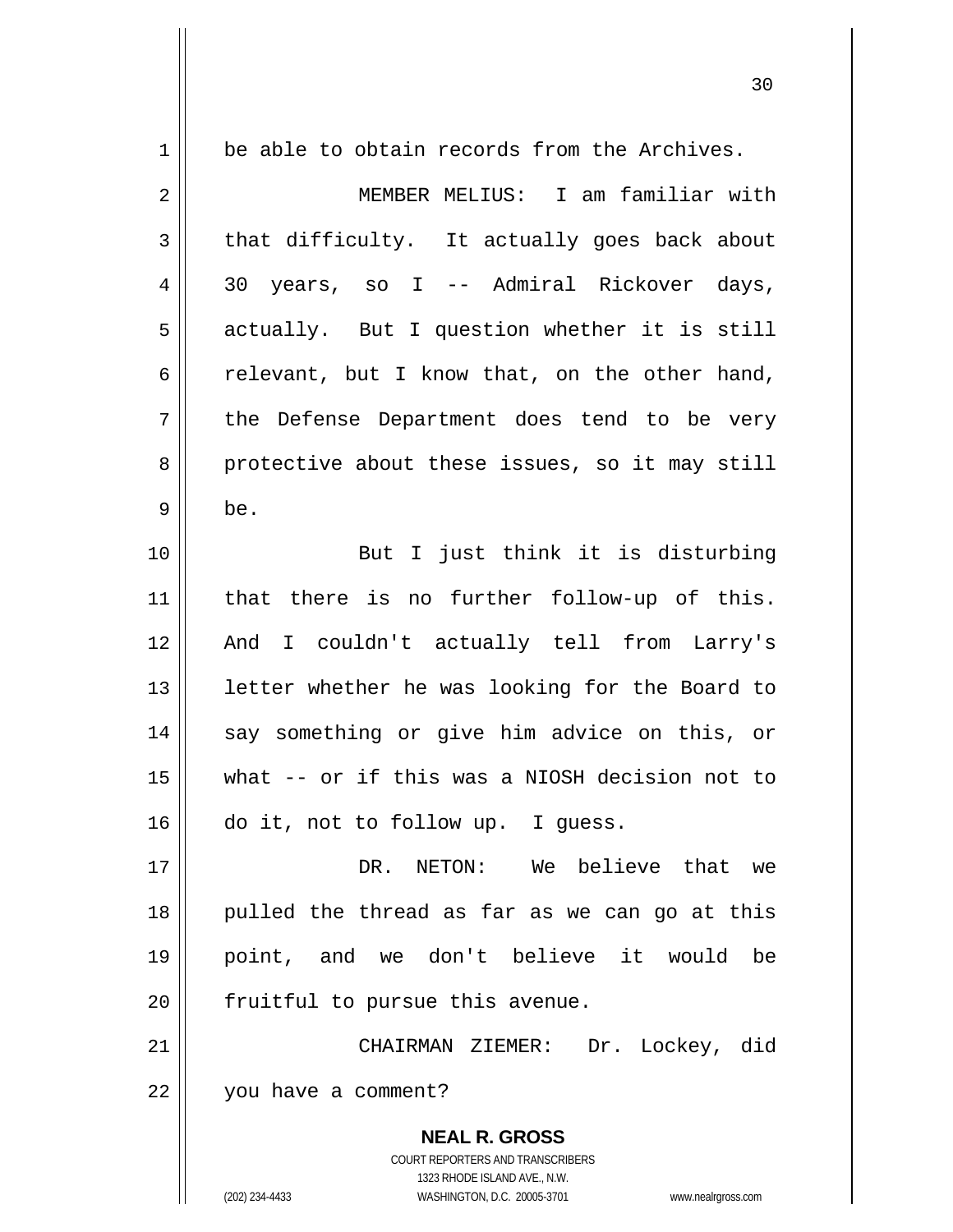| 1  | MEMBER LOCKEY:<br>No. I was                                         |
|----|---------------------------------------------------------------------|
| 2  | wondering, would it be possible, rather than                        |
| 3  | going through all of the records, just do a                         |
| 4  | random sample of 10 percent or five percent,                        |
| 5  | and just make sure in fact that's the case,                         |
| 6  | there's nothing in there that's useful? Or is                       |
| 7  | that problematic?                                                   |
| 8  | DR. NETON: Well, anything is                                        |
| 9  | possible. I mean, we could certainly do that                        |
| 10 | $if --$                                                             |
| 11 | MEMBER LOCKEY: How laborious would                                  |
| 12 | that be?                                                            |
| 13 | DR. NETON: I really don't know.                                     |
| 14 | We would have to research it in a little bit                        |
| 15 | more detail. You know, there's a point where                        |
| 16 | there is a cost-benefit here of, you know --                        |
| 17 | MEMBER LOCKEY: Right.                                               |
| 18 | DR. NETON: $--$ and how much money                                  |
| 19 | are we going to spend? And what is the                              |
| 20 | chance, if we do spend all of that money, that                      |
| 21 | anything is going to surface of relevance to                        |
| 22 | this issue?                                                         |
|    | <b>NEAL R. GROSS</b>                                                |
|    | COURT REPORTERS AND TRANSCRIBERS                                    |
|    | 1323 RHODE ISLAND AVE., N.W.                                        |
|    | (202) 234-4433<br>WASHINGTON, D.C. 20005-3701<br>www.nealrgross.com |

31

 $\mathsf{I}$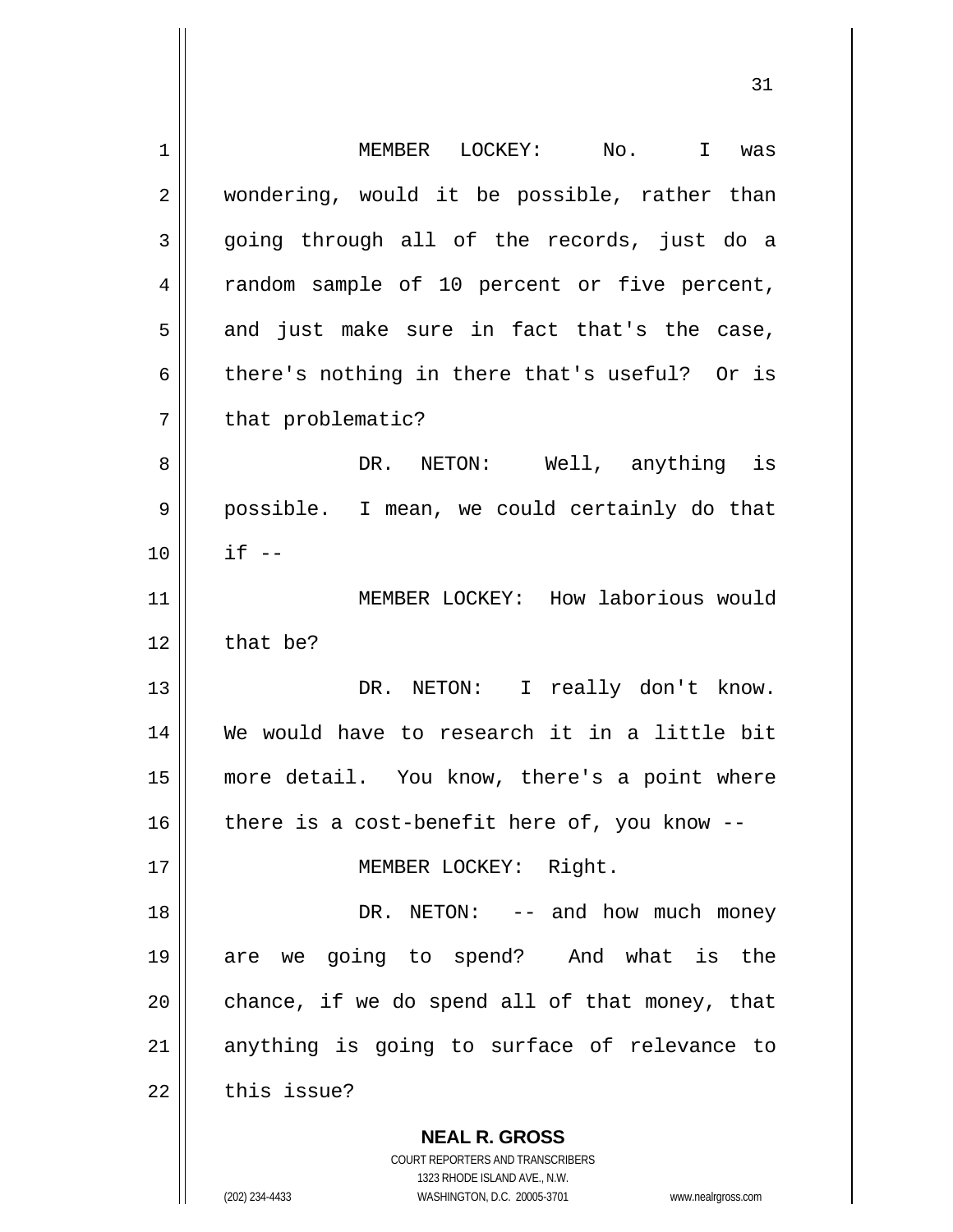**NEAL R. GROSS** COURT REPORTERS AND TRANSCRIBERS 1323 RHODE ISLAND AVE., N.W. (202) 234-4433 WASHINGTON, D.C. 20005-3701 www.nealrgross.com 1 2 3 4 5 6 7 8 9 10 11 12 13 14 15 16 17 18 19 20 21 22 MEMBER LOCKEY: Okay. That's why I was sort of mentioning if you would take a random sample that is five percent of the records, and there is nothing there, and then you could probably stop at that point. DR. NETON: Yes. I will be happy to look into that in a little bit more detail. MEMBER LOCKEY: Okay. DR. NETON: I'm not prepared to comment on that. CHAIRMAN ZIEMER: Mark. MEMBER GRIFFON: This isn't really to John. This is more directed to NIOSH also. There was another part of the follow-up, and I don't know if you had any luck following up on  $--$  DR. NETON: Yes. I think that was addressed in the letter. MEMBER GRIFFON: Oh, okay. DR. NETON: This was in relation to the  $--$ MEMBER GRIFFON: Decommissioning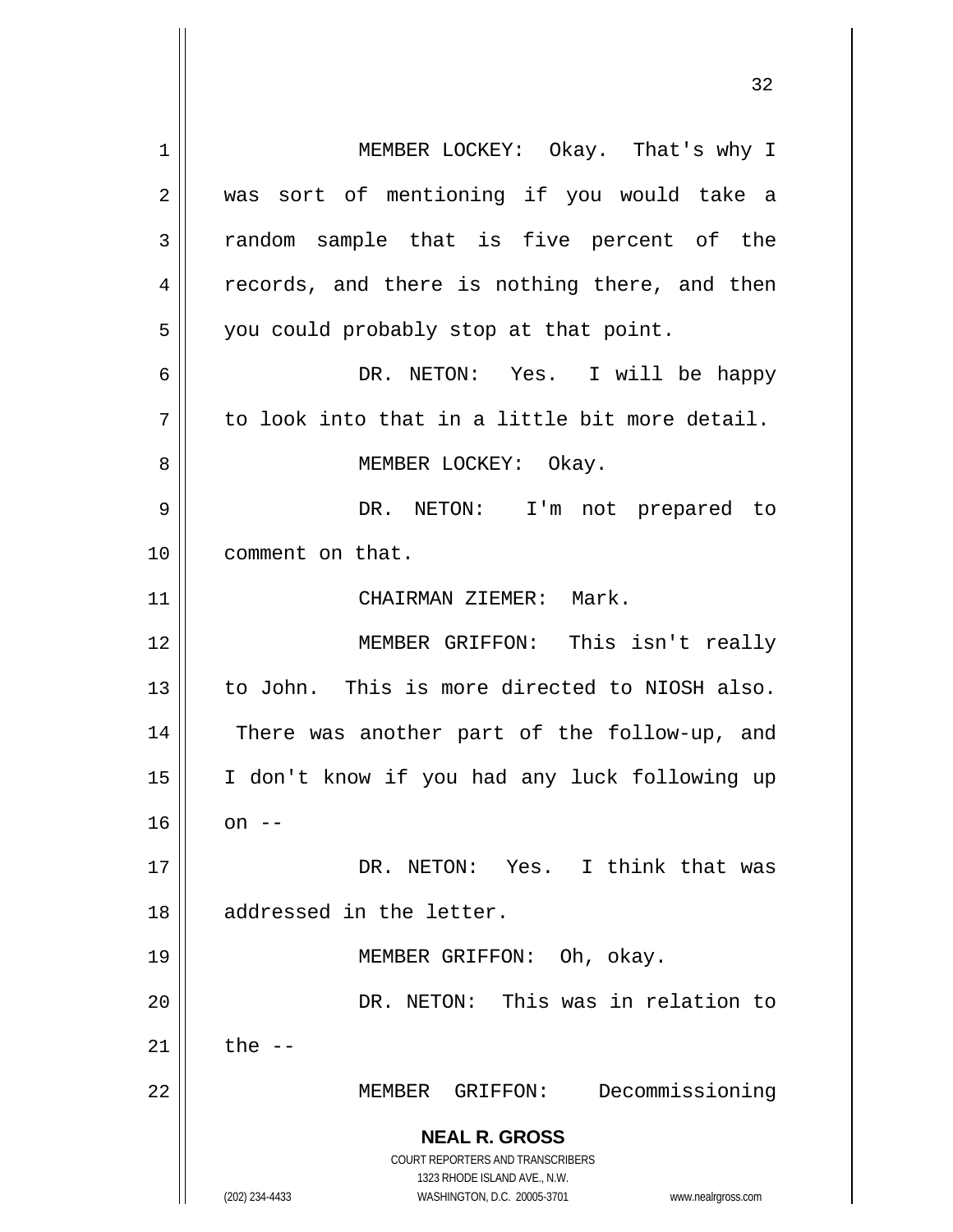1 work.

2 3 4 5 6 7 8 9 10 11 12 DR. NETON: -- decommissioning work. We went through the entire court docket that was filed at the end of the decommissioning period. There were indications about where the material was actually transferred. I believe it was Envirocare. There was no indication in that documentation that there was any enriched uranium of any type that was shipped, no mention at all. We did not locate the original

33

13 14 15 16 17 shipping manifest, though, but clearly if you follow the thread in the document, there is no hint of any special care that was taken with these samples, because they might have been enriched in uranium.

18 19 20 21 22 There was another indication, there was some concern about the -- I'm working from memory here, so bear with me. There was some concern about the fact that one of the two samples that were measured for isotopic came

> **NEAL R. GROSS** COURT REPORTERS AND TRANSCRIBERS 1323 RHODE ISLAND AVE., N.W. (202) 234-4433 WASHINGTON, D.C. 20005-3701 www.nealrgross.com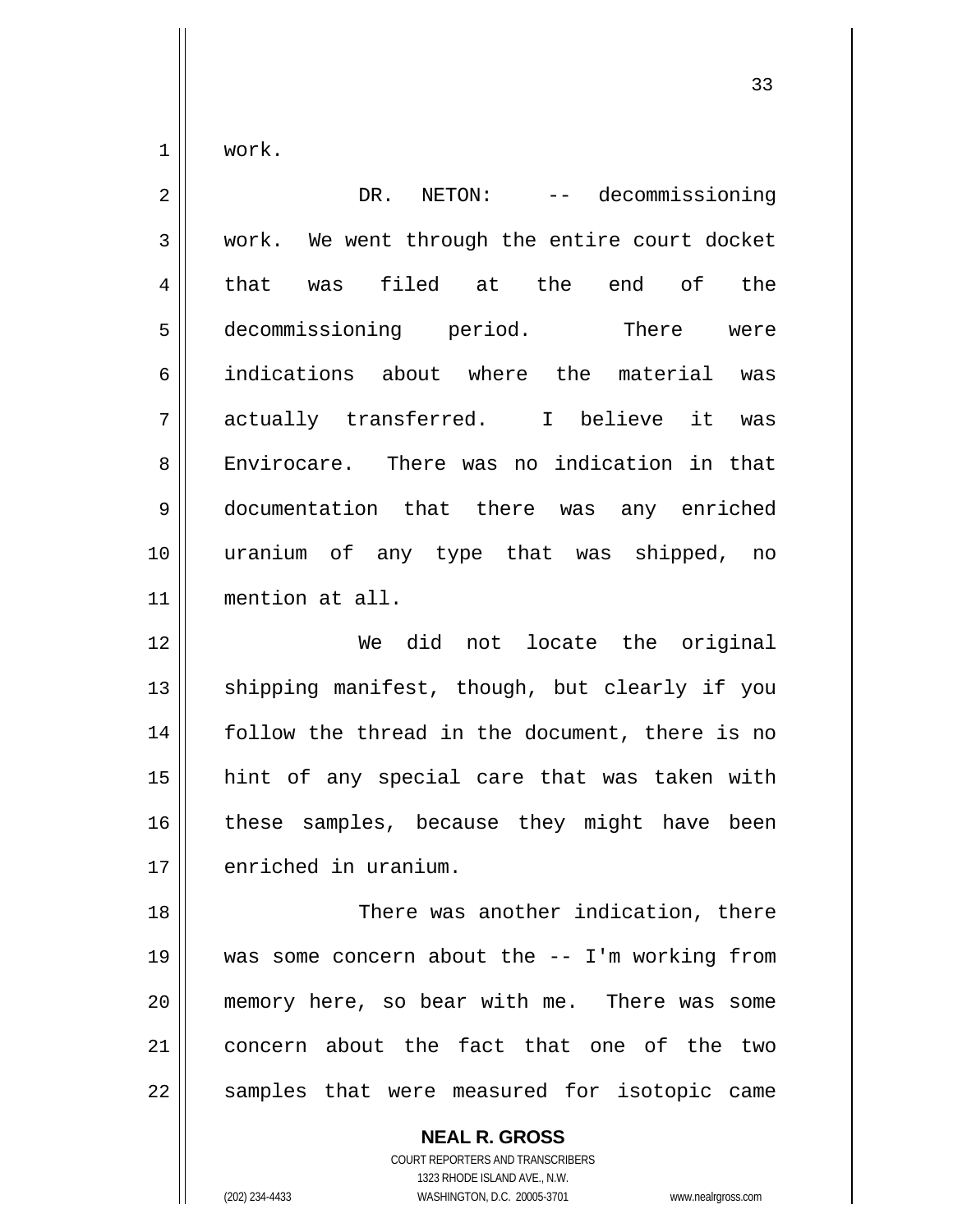**NEAL R. GROSS** COURT REPORTERS AND TRANSCRIBERS 1323 RHODE ISLAND AVE., N.W. 1 2 3 4 5 6 7 8 9 10 11 12 13 14 15 16 17 18 19 20 21 22 back positive, potentially indicating that, you know, maybe there were a lot more. There was a survey in that docket that was conducted where they did a number of isotopic analyses. And I forget how many now, but a fair number, and all of the results -- MEMBER MELIUS: Eleven. DR. NETON: Eleven? Okay. I guess 11 is a fair number. MEMBER MELIUS: It's in the -- DR. NETON: Yes, it's in the letter. There were 11 samples, and all of those the analyses came back consistent with natural uranium. MEMBER GRIFFON: And were you able to -- I should have looked over the letter. But were you able to contact the contractor? I know at one point you had talked about -- DR. NETON: No, it is covered in the letter. We had contacted -- we attempted to contact the contractor who performed the operation. I think it was --

34

(202) 234-4433 WASHINGTON, D.C. 20005-3701 www.nealrgross.com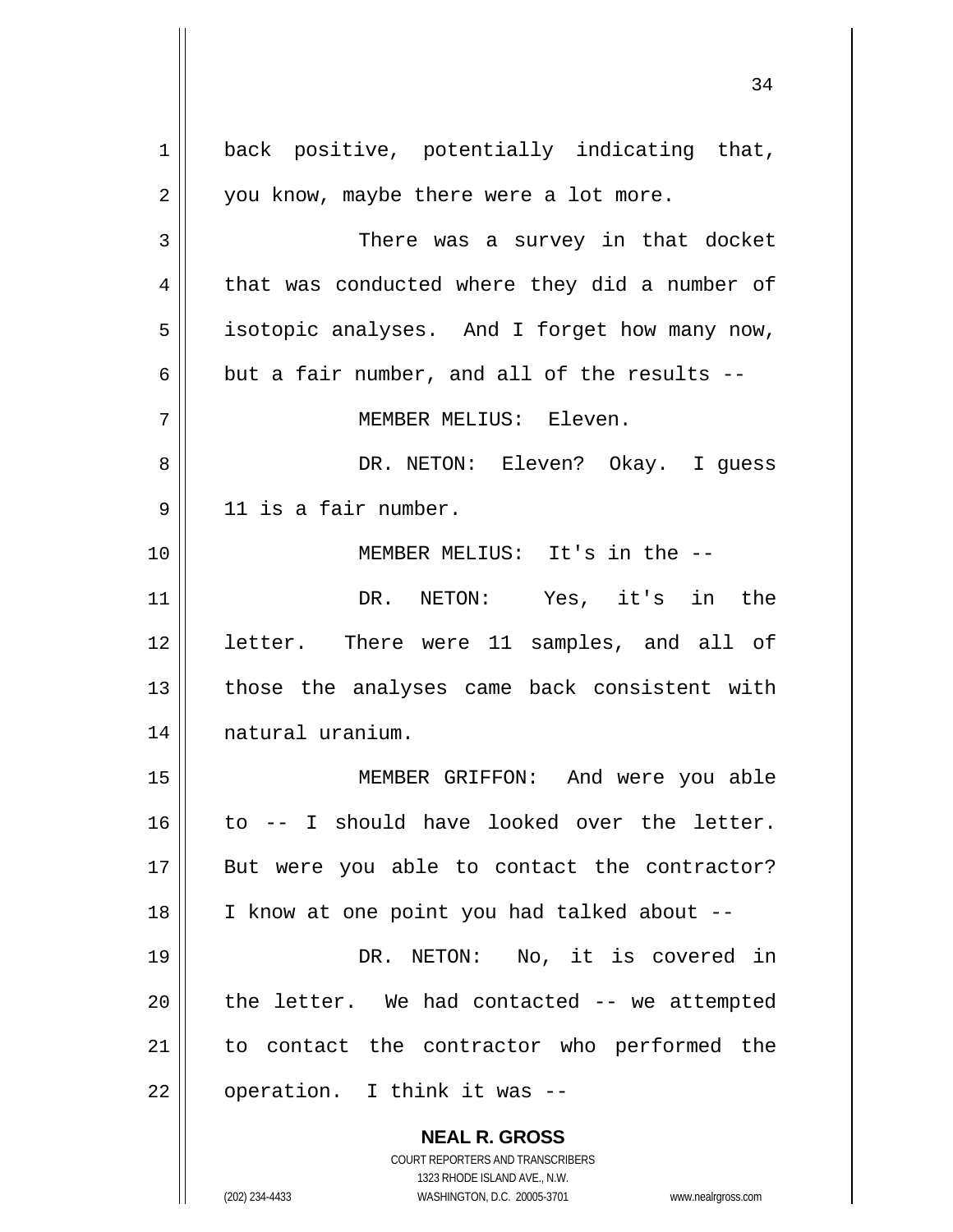**NEAL R. GROSS** COURT REPORTERS AND TRANSCRIBERS 1323 RHODE ISLAND AVE., N.W. (202) 234-4433 WASHINGTON, D.C. 20005-3701 www.nealrgross.com <u>35 and 2012</u> 1 2 3 4 5 6 7 8 9 10 11 12 13 14 15 16 17 18 19 20 21 22 MEMBER GRIFFON: Bechtel. DR. NETON: -- Bechtel, yes, on a number of occasions, and -- MEMBER MELIUS: Good memory. DR. NETON: -- it's listed in the number of times we have tried to make contact to no avail. MEMBER GRIFFON: To no avail. DR. NETON: Yes. MEMBER MELIUS: Actually, since the last meeting, there has been more contact with Bechtel. That's in the letter that -- CHAIRMAN ZIEMER: Yes. MEMBER MELIUS: -- the conclusions process is a little bit more -- they have had some contact and gotten some information. It is not helpful. CHAIRMAN ZIEMER: Thank you. Further comments or questions? (No response.) Okay. Continue. MR. KATZ: Fernald site profile and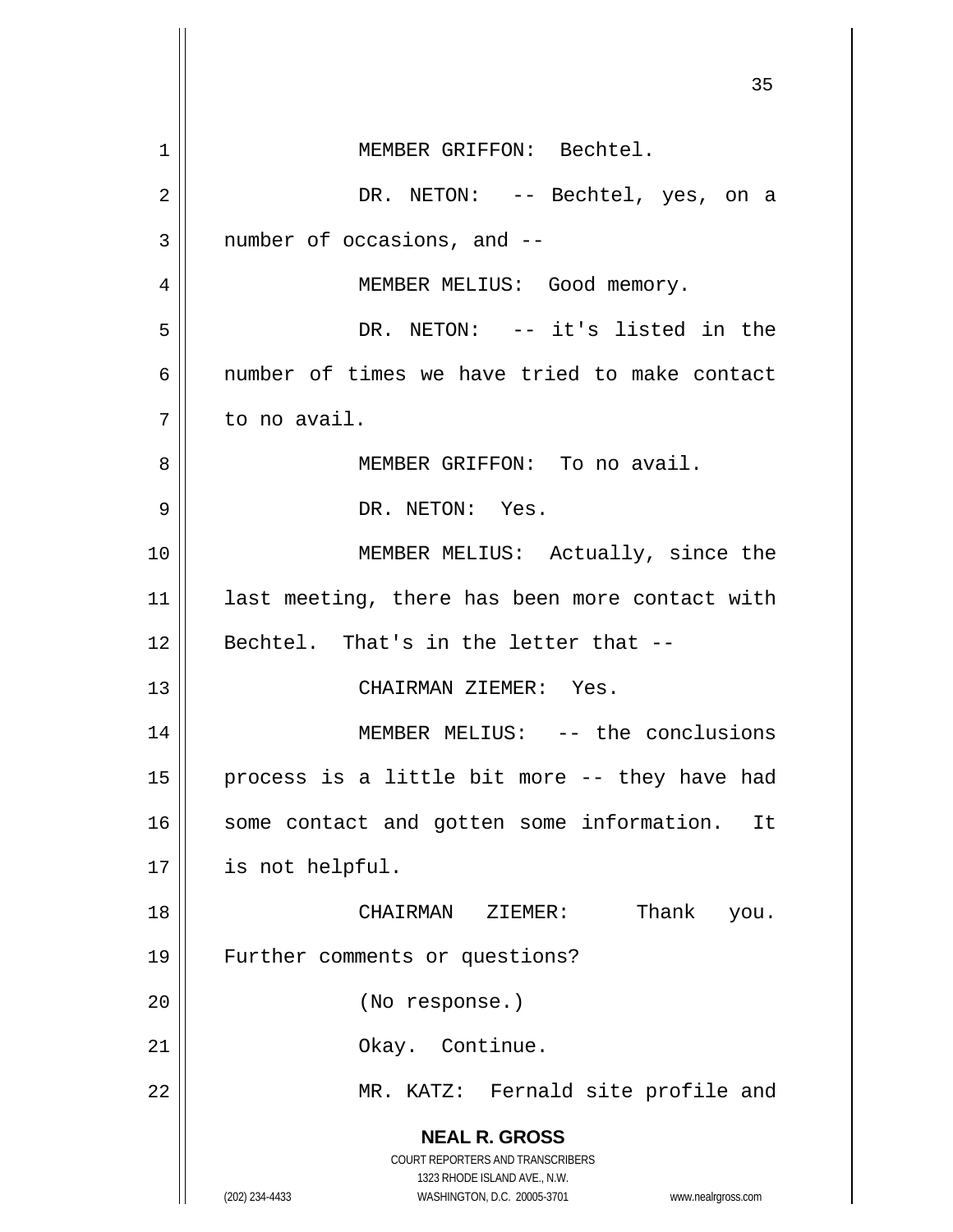1

special exposure cohort. Mr. Clawson?

2 3 4 5 6 7 8 9 10 11 12 13 14 15 16 17 18 19 20 21 MEMBER CLAWSON: Yes. We've got several issues that we're dealing with right now. SC&A is developing a sampling plan. Everybody remembers at the last work group meeting, the sampling plan they had didn't quite fit what everybody would have hoped, and what we were going to gain from it. So they are in the process of developing a sampling plan, and we have had several white papers issued, mainly dealing with radon breath and with the K-65 silos. And we have a tentative work group scheduled in April. That's about it. MR. KATZ: Any questions? (No response.) Okay. Hanford site profile and special exposure cohort. Dr. Melius? MEMBER MELIUS: Yes. We recently received a review, sort of an abbreviated review from SC&A on some of the work that

22 NIOSH had been able to complete. And we need

> **NEAL R. GROSS** COURT REPORTERS AND TRANSCRIBERS

1323 RHODE ISLAND AVE., N.W. (202) 234-4433 WASHINGTON, D.C. 20005-3701 www.nealrgross.com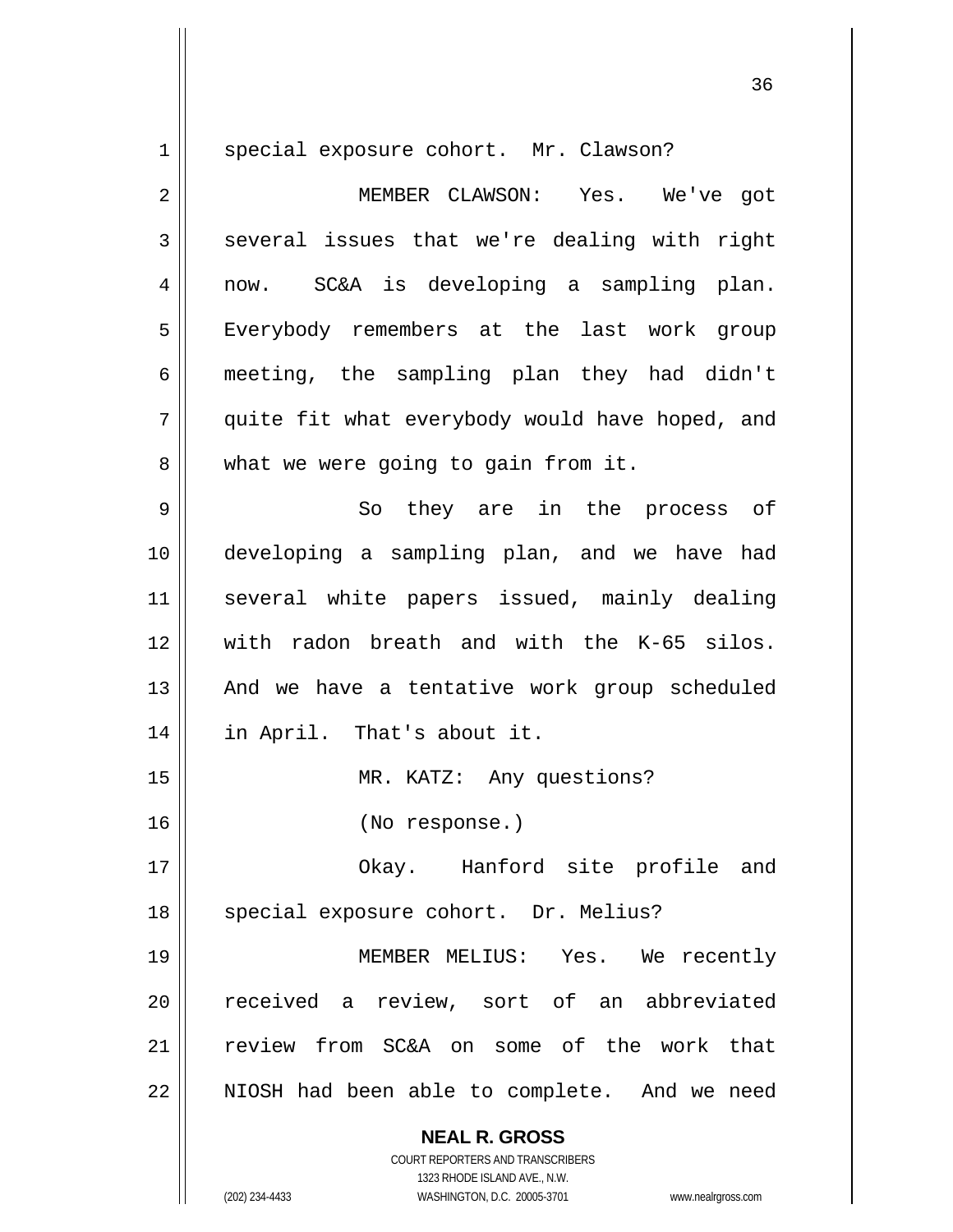to schedule a work group meeting shortly to have some discussion and try to resolve and deal with issues.

4 5 6 7 8 9 10 11 12 13 I will say that all of the work that -- to some extent the work that NIOSH is doing at Hanford, and certainly SC&A's access to any information at Hanford has been severely constrained by some of these ongoing issues with the Department of Energy. That apparently is the site where even the Department of Energy is having the most difficulty trying to resolve some of these records access stuff.

14 15 16 17 18 19 20 So the review by SC&A is limited. I think it is worth having some discussion on, but we really do need to resolve these records access issues. They are -- I think both for NIOSH, but probably for SC&A, if we are going to have any meaningful review of the incredible review of the NIOSH documents.

21 22 So we can, I think, do the meeting by conference call. We will probably schedule

> **NEAL R. GROSS** COURT REPORTERS AND TRANSCRIBERS 1323 RHODE ISLAND AVE., N.W.

1

2

3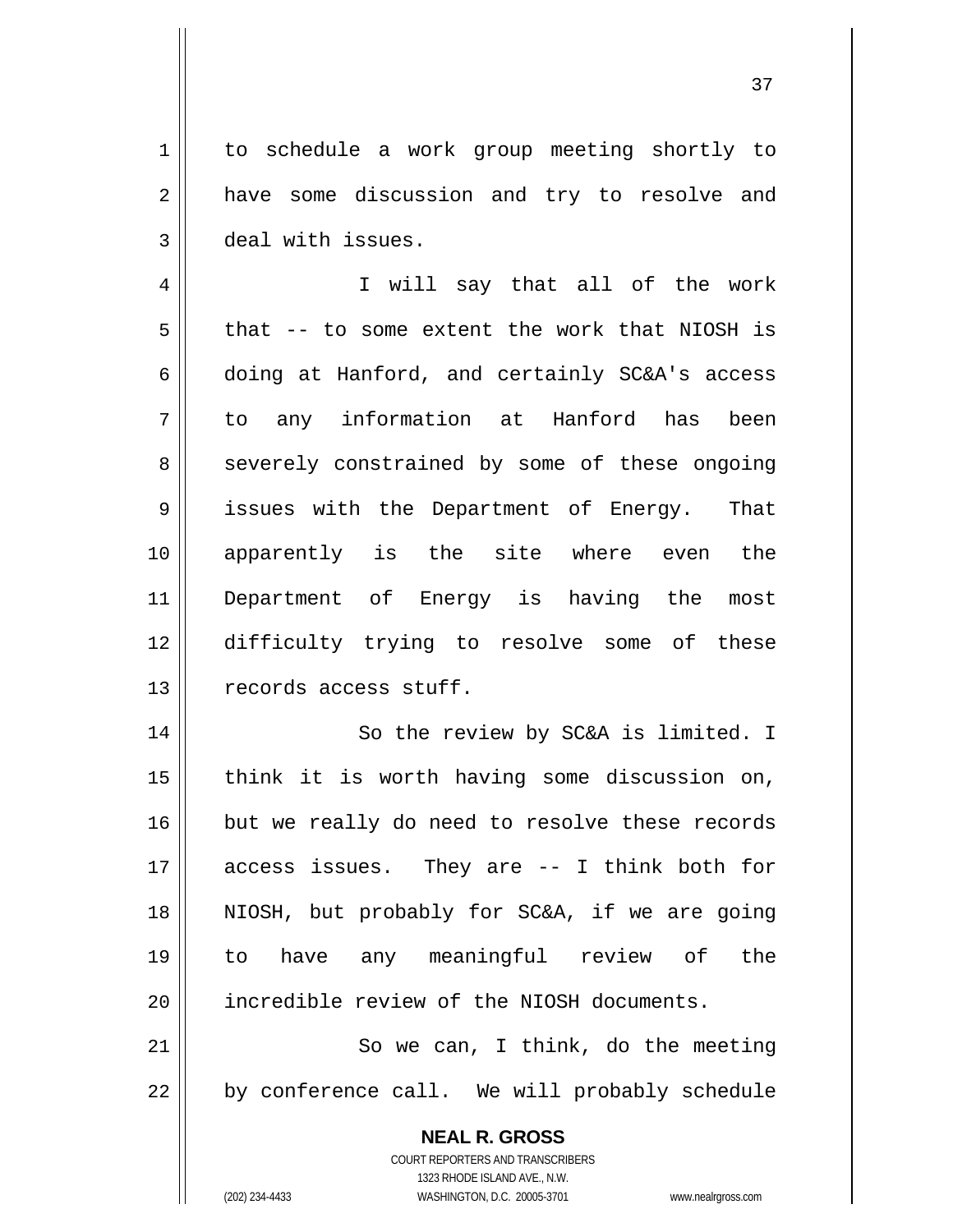|                | 38                                                                                                                                      |
|----------------|-----------------------------------------------------------------------------------------------------------------------------------------|
| $\mathbf 1$    | it some time in the next few weeks.                                                                                                     |
| $\overline{2}$ | MR. KATZ:<br>Thank you. Any                                                                                                             |
| 3              | questions?                                                                                                                              |
| 4              | (No response.)                                                                                                                          |
| 5              | So INL. Mr. Schofield?                                                                                                                  |
| 6              | MEMBER SCHOFIELD: I think we are                                                                                                        |
| 7              | ready to get scheduled or use the mic. I                                                                                                |
| 8              | think we are at a point everybody has had                                                                                               |
| 9              | enough time to look at the documents that we                                                                                            |
| 10             | can go forward to schedule a work group                                                                                                 |
| 11             | meeting on the issues, to look at the document                                                                                          |
| 12             | and see if there is anything we want further                                                                                            |
| 13             | review or study on.                                                                                                                     |
| 14             | MR. KATZ: I'm sorry. Did you ask                                                                                                        |
| 15             | me a question?                                                                                                                          |
| 16             | (No response.)                                                                                                                          |
| 17             | Okay. Sorry.                                                                                                                            |
| 18             | Los Alamos. Mr. Griffon?                                                                                                                |
| 19             | MEMBER GRIFFON: Yes. I think, you                                                                                                       |
| 20             | know, and after this meeting obviously we have                                                                                          |
| 21             | had the presentation and heard from<br>the                                                                                              |
| 22             | Petitioner, and I think we are ready B                                                                                                  |
|                | <b>NEAL R. GROSS</b>                                                                                                                    |
|                | COURT REPORTERS AND TRANSCRIBERS<br>1323 RHODE ISLAND AVE., N.W.<br>(202) 234-4433<br>WASHINGTON, D.C. 20005-3701<br>www.nealrgross.com |
|                |                                                                                                                                         |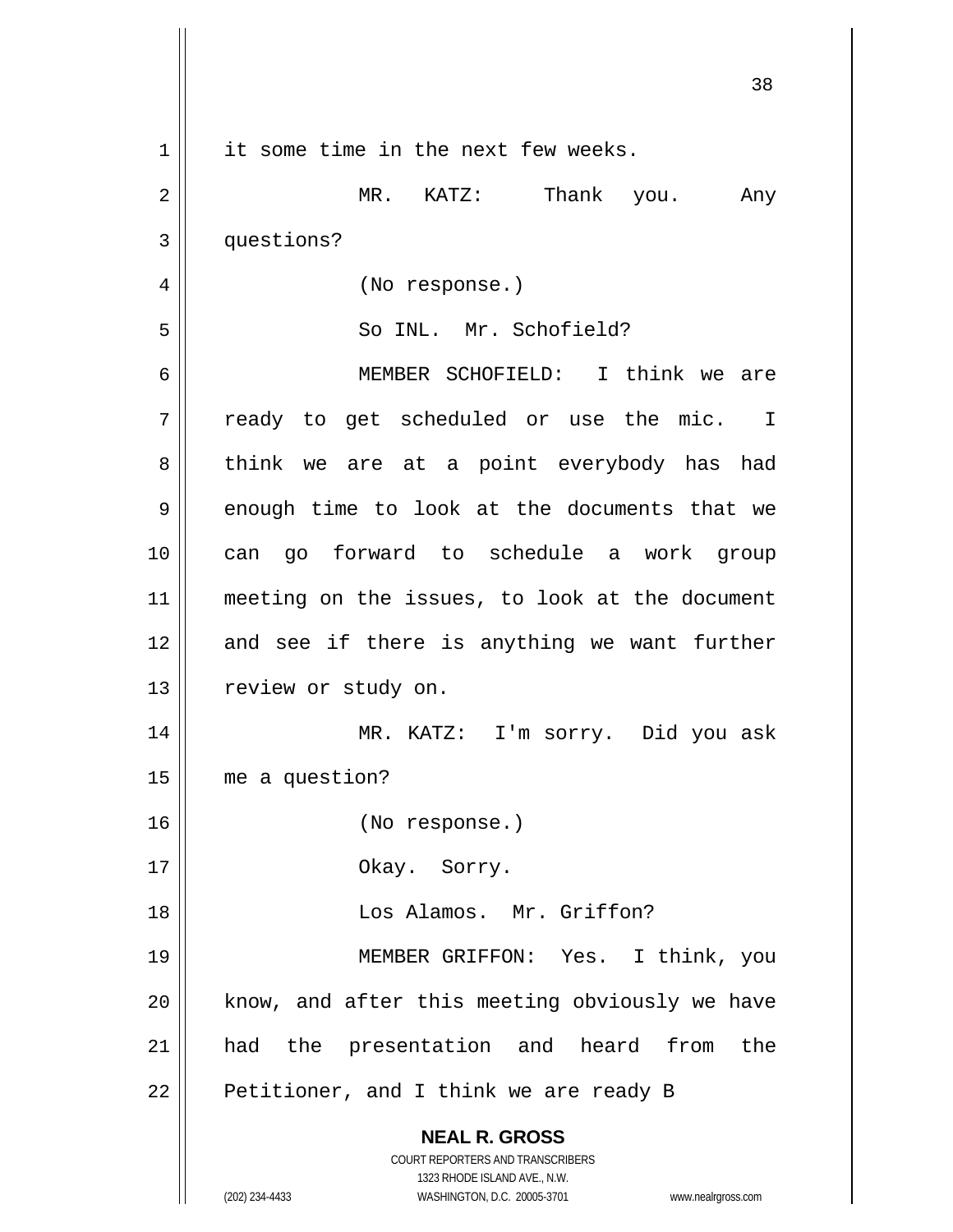**NEAL R. GROSS** COURT REPORTERS AND TRANSCRIBERS 1323 RHODE ISLAND AVE., N.W. (202) 234-4433 WASHINGTON, D.C. 20005-3701 www.nealrgross.com 39 1 2 3 4 5 6 7 8 9 10 11 12 13 14 15 16 17 18 19 20 21 22 (AFDTPCO.) PARTICIPANT: The parties aren't able to hear you from that line. Do you have a Blackberry or anything next to the phone. MR. KATZ: Ma'am, this is the conference that is broadcasting this conference call. PARTICIPANT: It is putting a bad buzzing into the conference call. MR. KATZ: I know, I know. We have been plagued with this for three days now, and there is no Blackberry close to the -- PARTICIPANT: Did you try to switch phones or anything? MR. KATZ: I don't know if the issue is that we have a lot of wireless mics, and I don't know if they are somehow interfering with the phone line. PARTICIPANT: Yes. You're on that mic. Have you tried a different one? (Laughter.) MR. KATZ: Yes. We have tried just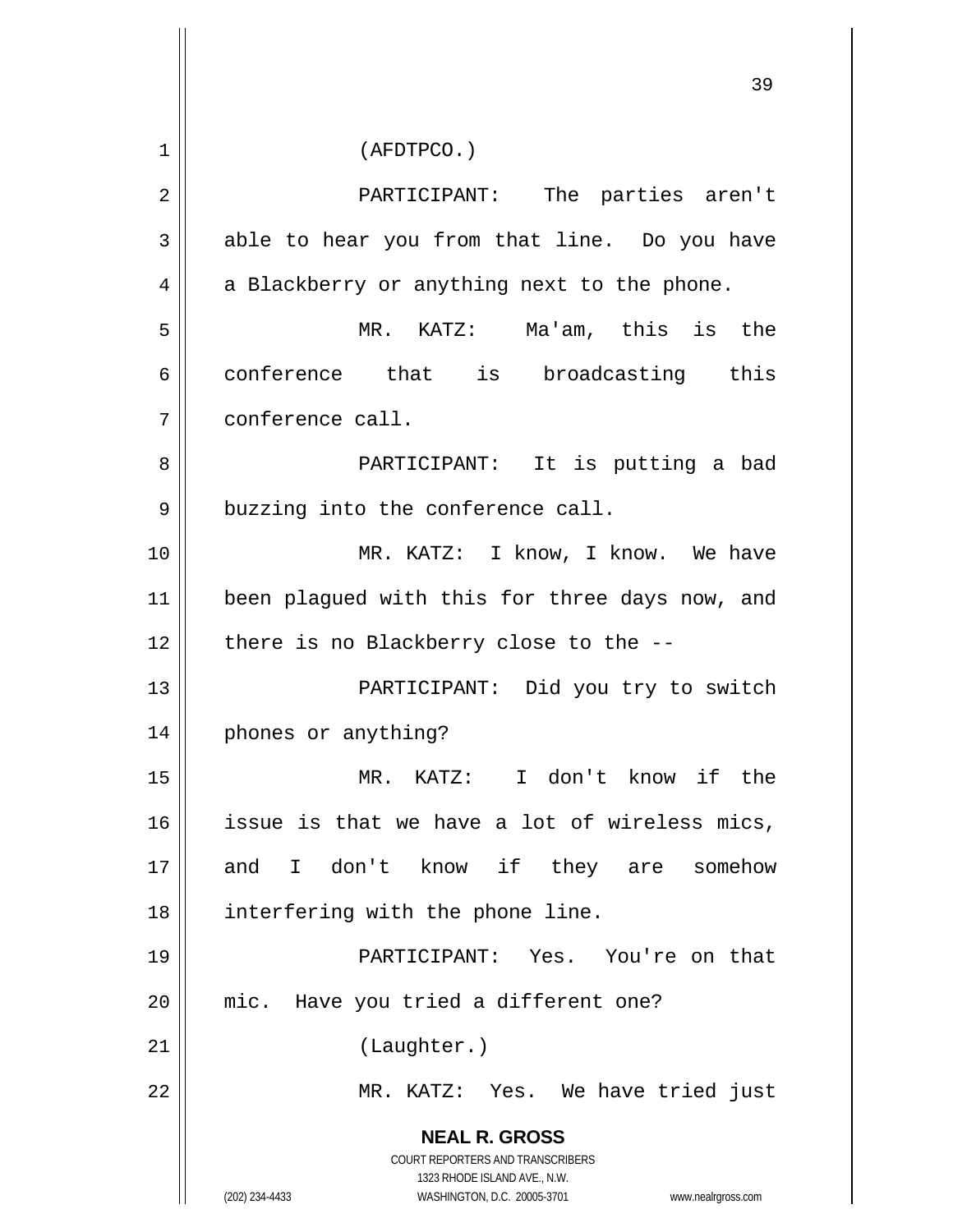**NEAL R. GROSS** COURT REPORTERS AND TRANSCRIBERS 1323 RHODE ISLAND AVE., N.W. (202) 234-4433 WASHINGTON, D.C. 20005-3701 www.nealrgross.com 1 2 3 4 5 6 7 8 9 10 11 12 13 14 15 16 17 18 19 20 21 22 about everything I think. And I think we are just going to have to suffer through it for the rest of this meeting. But if you can't - if there is nothing you can do to clear the line. PARTICIPANT: Not really. MR. KATZ: Okay. Thank you. PARTICIPANT: I will just have to -- it's hard for them to hear you. (Laughter.) MR. KATZ: I understand that, and I am very sorry for them. Having been in their position, I understand that. But there is nothing technically we can do to resolve this now, then, if you can't somehow improve the line quality. But thank you. Thank you for trying. PARTICIPANT: You're welcome. MEMBER GRIFFON: Yes. All I was saying is for LANL we heard a presentation yesterday of the evaluation report from NIOSH, and we heard a presentation by the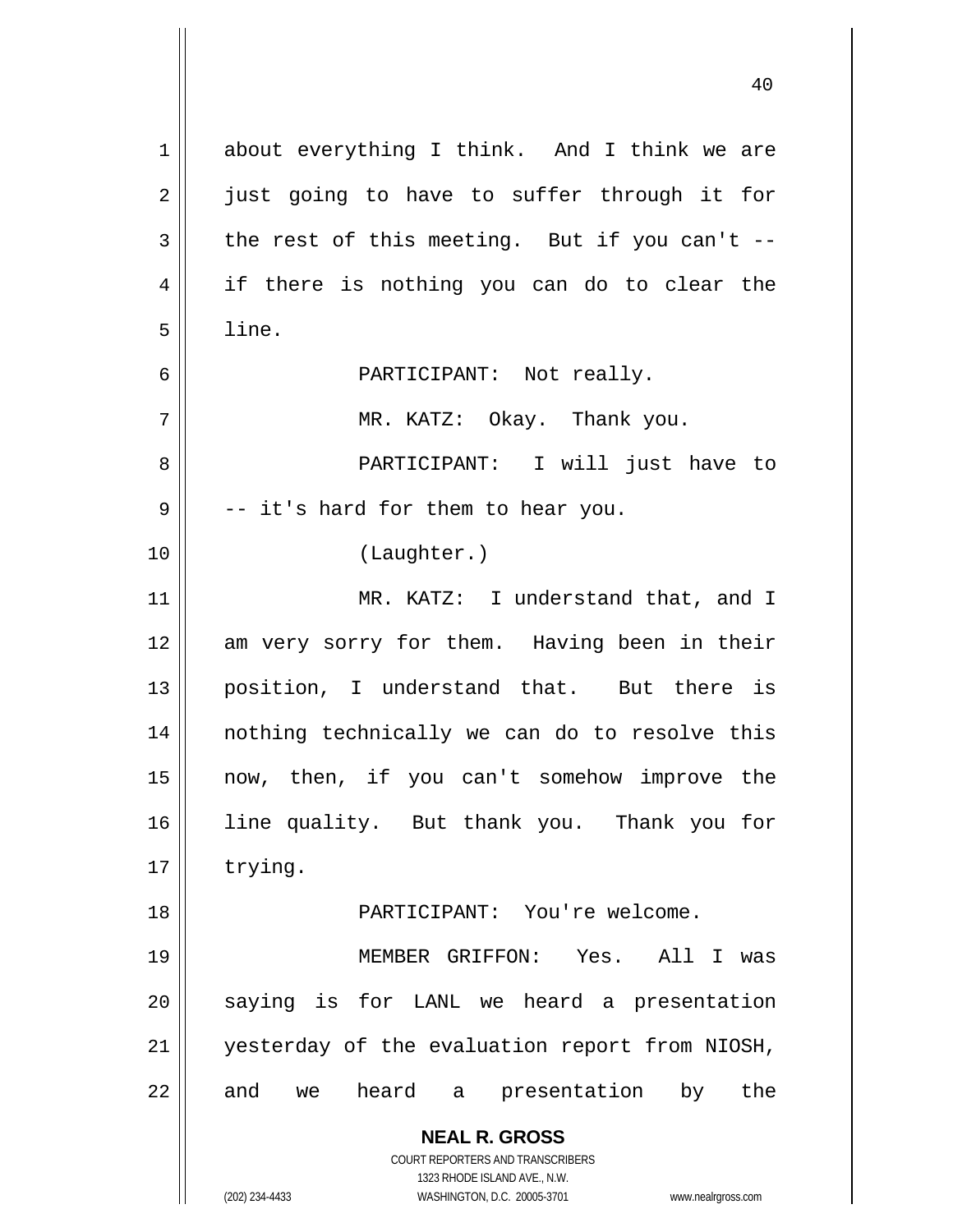1 2 3 Petitioners, who obviously put a lot of time and research into their issues regarding the petition.

4 5 6 7 At this point, I don't know if -- I think we have officially already tasked SC&A to review this report. If not, Paul, I would offer that we should do it now or --

> CHAIRMAN ZIEMER: We did. MEMBER GRIFFON: We did. Okay. CHAIRMAN ZIEMER: We did.

11 12 13 14 15 MEMBER GRIFFON: Okay. So SC&A will start reviewing the evaluation report. I will coordinate with all parties, and once we are ready for a meeting we will schedule a work group meeting to move forward on that.

MR. KATZ: Thank you, Mark.

Mound. Ms. Beach?

18 19 20 21 22 MEMBER BEACH: At this time, Mound work group is waiting for six white papers between SC&A and NIOSH. All six have gone through their DOE security review, and we anticipate delivery of those hopefully by the

**NEAL R. GROSS**

8

9

10

16

17

COURT REPORTERS AND TRANSCRIBERS 1323 RHODE ISLAND AVE., N.W. (202) 234-4433 WASHINGTON, D.C. 20005-3701 www.nealrgross.com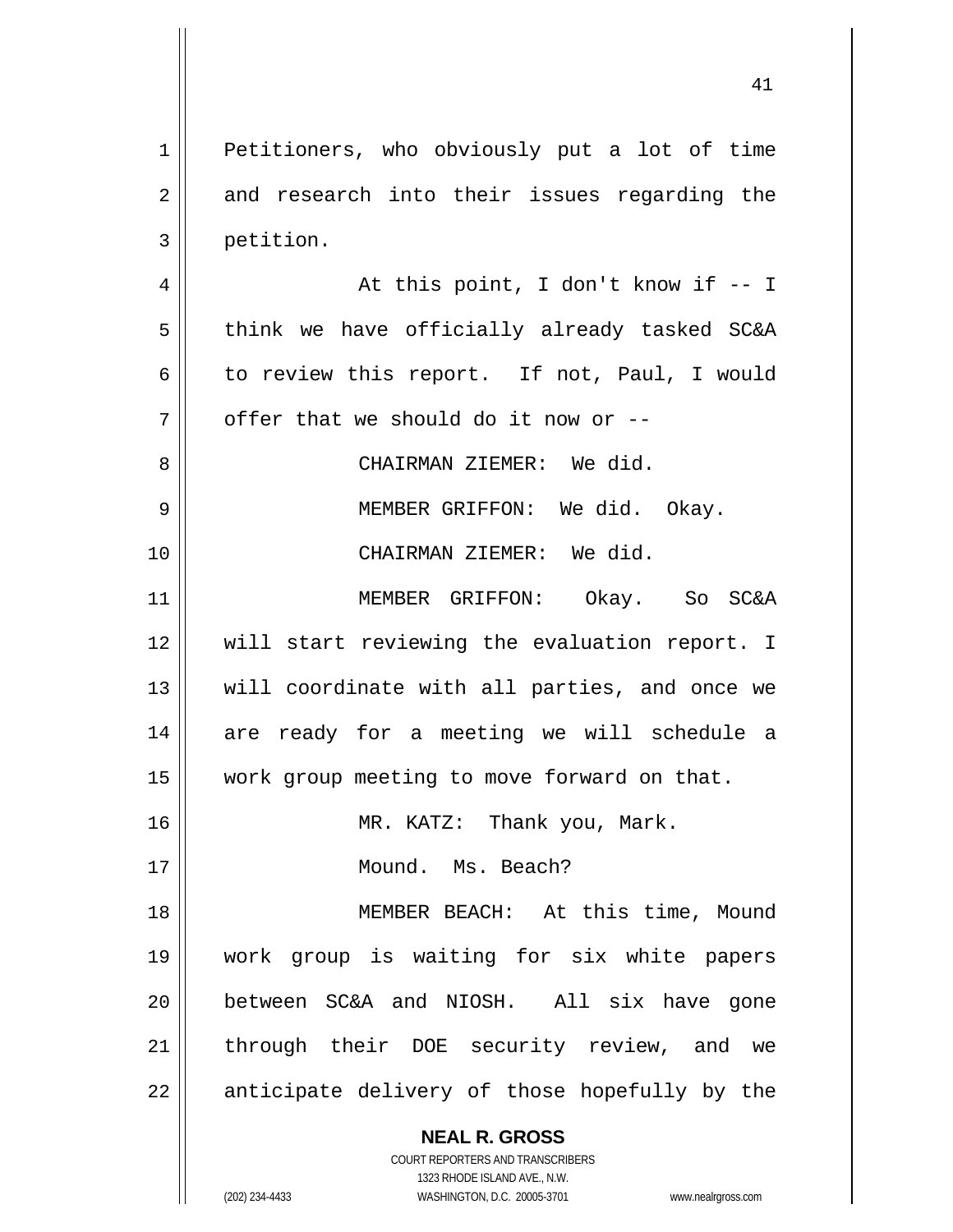**NEAL R. GROSS** COURT REPORTERS AND TRANSCRIBERS 1323 RHODE ISLAND AVE., N.W. (202) 234-4433 WASHINGTON, D.C. 20005-3701 www.nealrgross.com 1 2 3 4 5 6 7 8 9 10 11 12 13 14 15 16 17 18 19 20 21 22 1st of March. Right now, the work group is looking at scheduling a meeting the week of the 20th. It will be a two-day meeting, hopefully to get through all of the work that is coming at the same time. MR. KATZ: Thank you. The Nevada Test Site. Mr. Presley? MEMBER PRESLEY: We have not had a meeting since our October meeting. But there has been a whole lot going on. Contractor SC&A has been checking on some of the last items that we had to try to get this TBD issue settled. John Mauro wrote a white paper on the 15th on the outcome of some of this data. I would like for John to come to the mic, if he would, and tell the Board what he found out about the -- CHAIRMAN ZIEMER: John? DR. MAURO: Yes. Good morning. I sent out what I call a one-pager to the work group members. I hope you found that useful.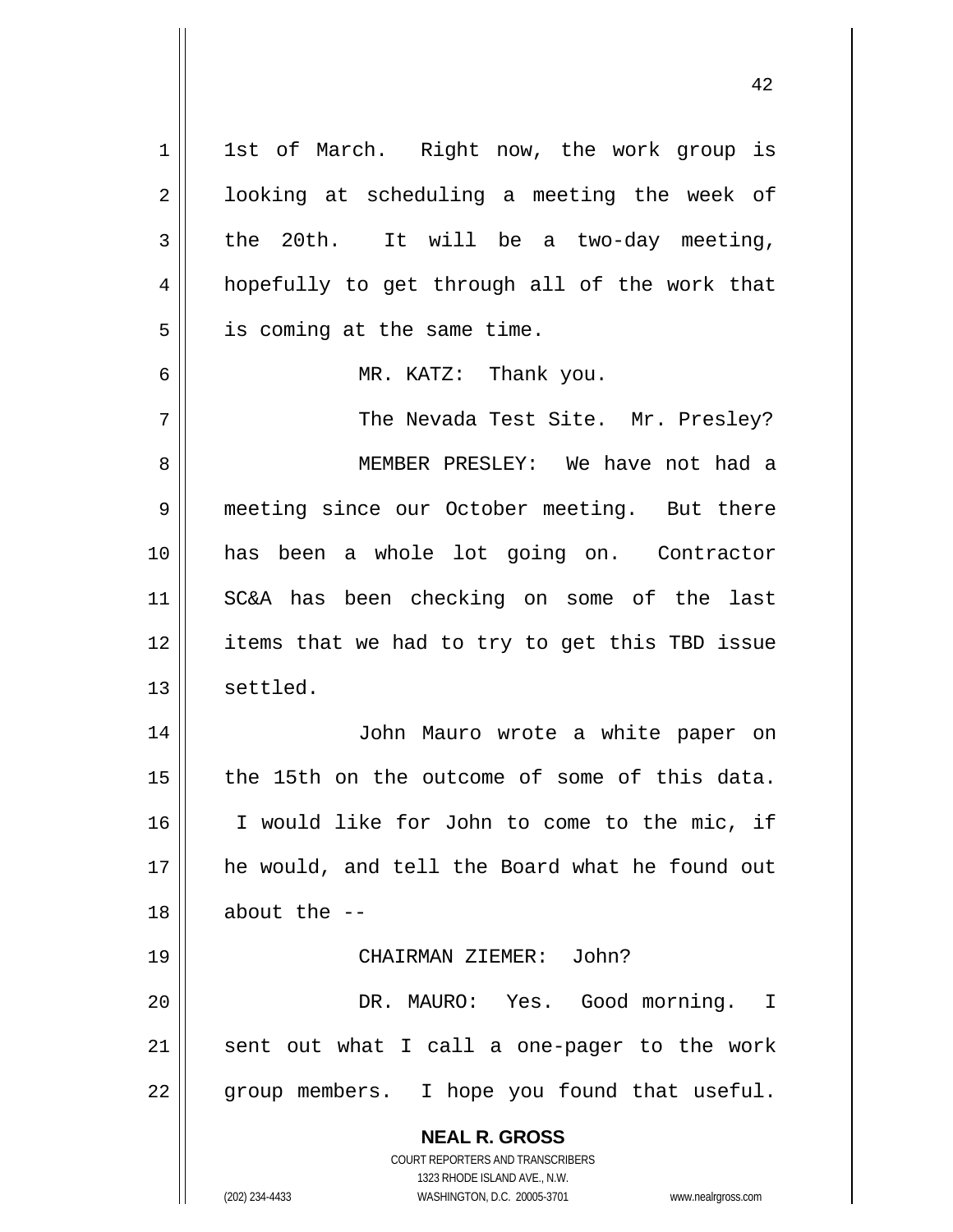It was sort of as succinct as I can summarize our understanding of where we are on matters related to many of the SECs that have just been mentioned.

43

5 6 7 8 9 10 Nevada Test Site. I prepared that one. There are fundamentally three issues that we are reviewing within an SEC context. In other words, these are issues that we consider to be SEC issues, and, when resolved, all issues will be resolved.

11 12 13 14 15 16 17 18 19 20 21 22 The issues include badges left behind. We all are familiar with the subject. SC&A has delivered a number of reports related to badges left behind -- one which you could consider to be a review of records to see if there was any data in the historical records of a selected number of workers. We picked ten workers to see if there were any disparities between the film badge records and the PIC data. And we concluded that, though there was one out of the 10 that had somewhat of an anomaly there, it wasn't an unexpected

> **NEAL R. GROSS** COURT REPORTERS AND TRANSCRIBERS 1323 RHODE ISLAND AVE., N.W. (202) 234-4433 WASHINGTON, D.C. 20005-3701 www.nealrgross.com

1

2

3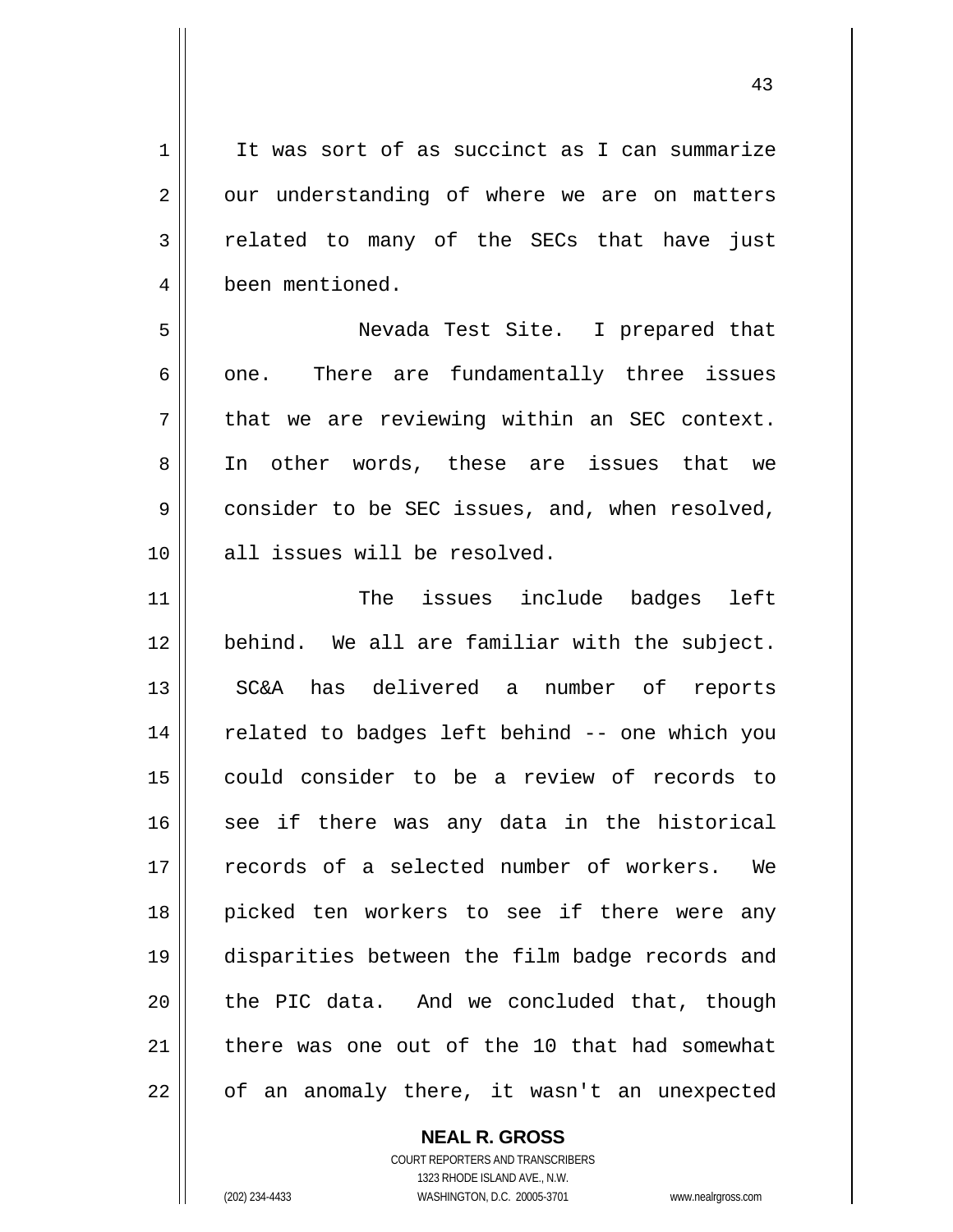1 2 anomaly. It was something that could reasonably occur.

44

3 4 5 6 7 8 9 10 11 12 13 We were looking for a situation where we consistently found low or zero readings for film badges, but positive readings on the PICs. And we didn't find that. So the result of that limited investigation -- those only 10 individuals by the way -- it was quite an undertaking, because we had to go into original records. It actually consisted of thousands of pages of handwritten records, and extracting the salient information.

14 15 16 17 18 19 The bottom line is we did not find any evidence in that review of a systematic, widespread badges left behind issue as within that context of comparing PIC to film badge data. So that is done, delivered, the Board has it.

20 21 22 Related to that matter, we also submitted two studies. One I will call the [Identifying Information Redacted] study, and

> **NEAL R. GROSS** COURT REPORTERS AND TRANSCRIBERS 1323 RHODE ISLAND AVE., N.W. (202) 234-4433 WASHINGTON, D.C. 20005-3701 www.nealrgross.com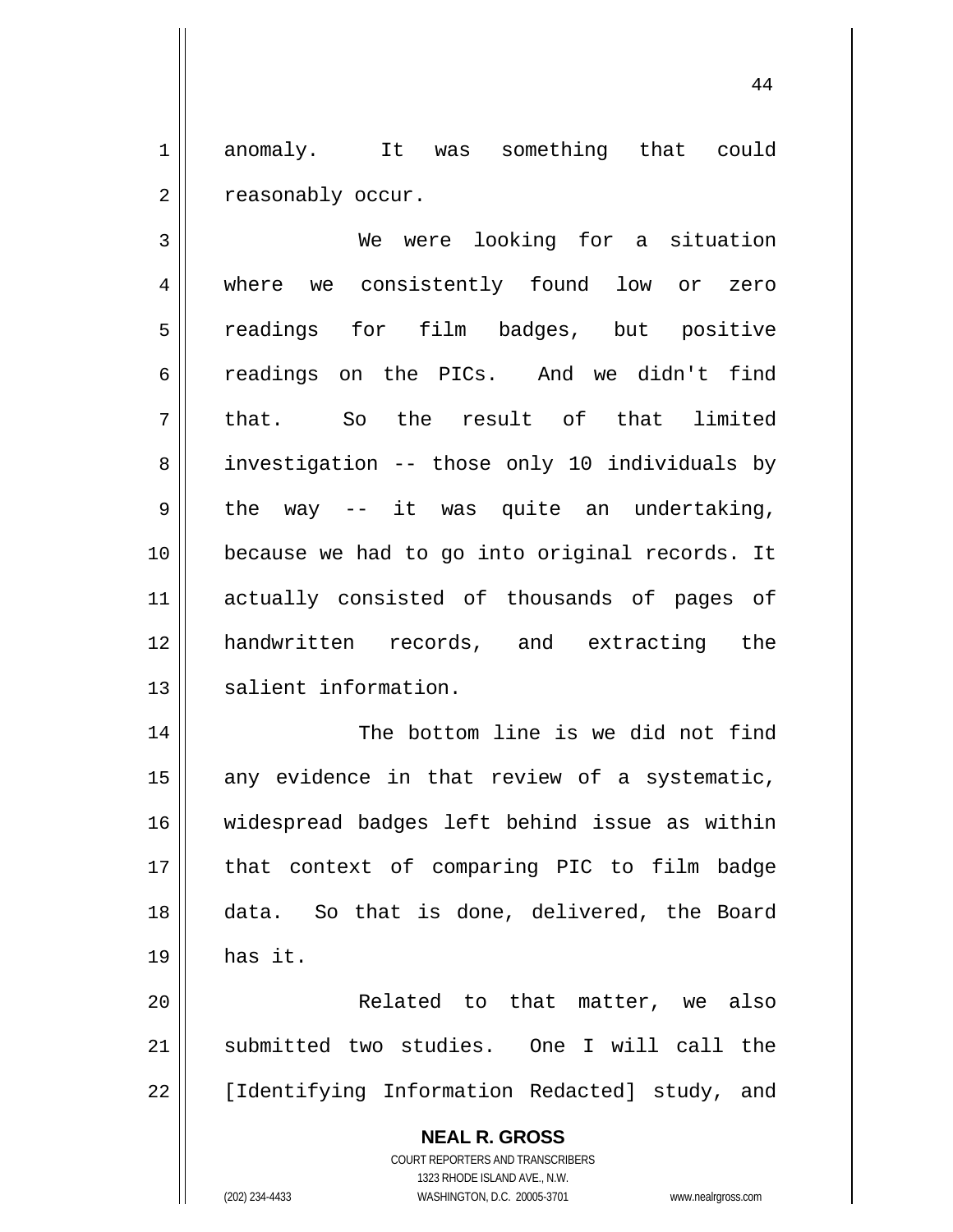1 2 the other I will refer to as the interviews studies.

3 4 5 6 7 8 9 10 11 If you call, as part of the work related to badges left behind, at one of our meetings in Las Vegas, there were a number of workers who were there who indicated that they had in fact left their badges behind. Our team of folks interviewed those individuals, and we prepared two reports addressing those matters that are in the hands of the work group.

12 13 14 15 16 17 18 19 20 The reports indicate that there is very little doubt that badges were left behind, that it was a failure widespread. But the important conclusion is that we come out of this is we can't say that because of that practice which took place based on these interviews that it was of such a nature that it was not possible to create a co-worker model.

21 22 Think of it this way. If you have a collection of film badge data, and you plot

> **NEAL R. GROSS** COURT REPORTERS AND TRANSCRIBERS 1323 RHODE ISLAND AVE., N.W. (202) 234-4433 WASHINGTON, D.C. 20005-3701 www.nealrgross.com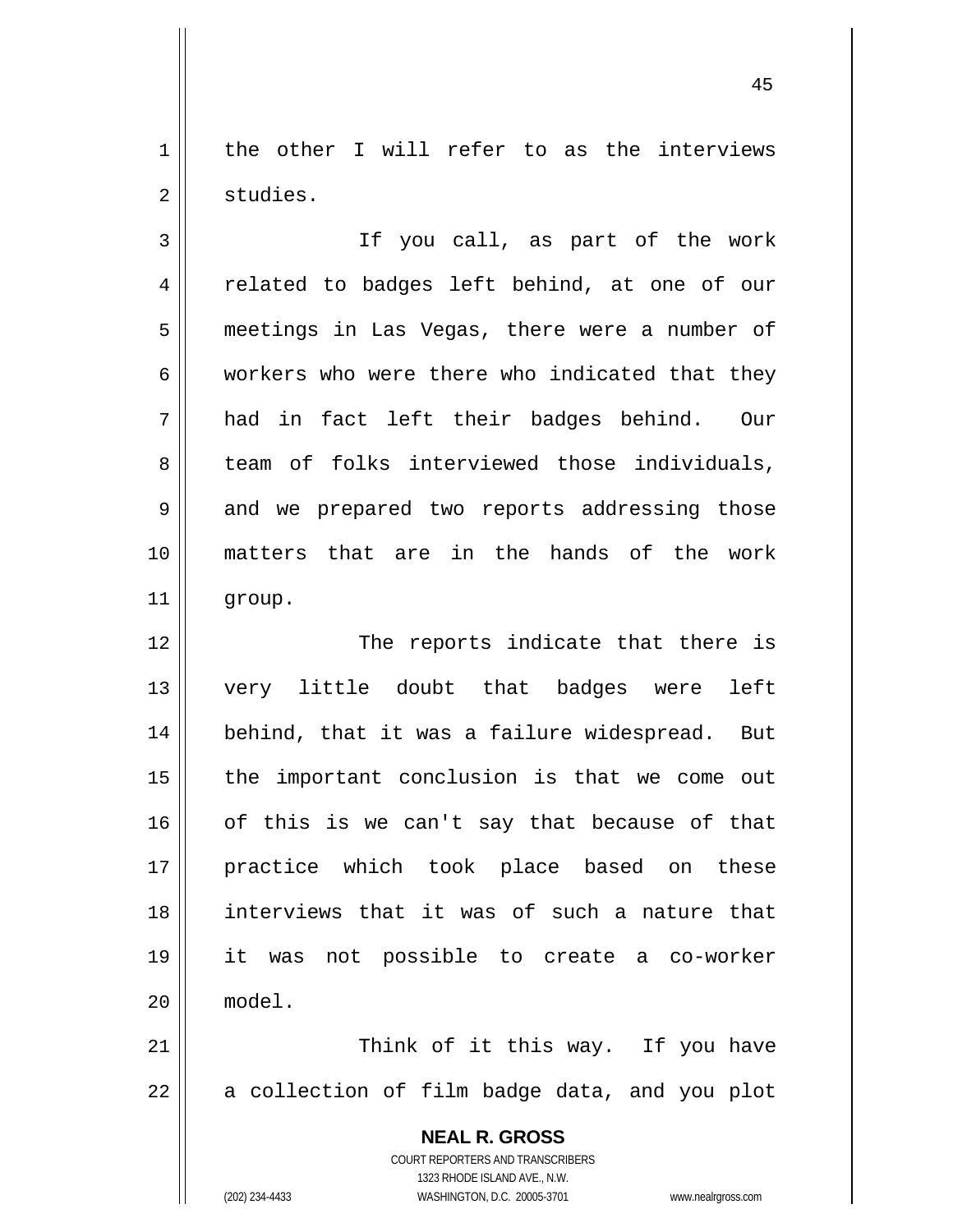**NEAL R. GROSS** COURT REPORTERS AND TRANSCRIBERS 1323 RHODE ISLAND AVE., N.W. 1 2 3 4 5 6 7 8 9 10 11 12 13 14 15 16 17 18 19 20 21 22 it, and you create a log normal distribution out of that plot, and you decide that you would like to use the upper end of that distribution as a co-worker number to assign to workers, we don't have any indication, based on the work that we did, that the upper tail somehow has been compromised. CHAIRMAN ZIEMER: John, I'm going to interrupt you for a minute, because we are starting to get into work group business. And I am going to ask you to be more brief. Just describe what you did and -- DR. MAURO: My apologies. CHAIRMAN ZIEMER: I think we will let the work group deal with those details, in the interest of time here. Sorry. DR. MAURO: I'll move on to the last item. Well, that was really the first item -- namely, badges left behind. The next item has to do with the reconstruction of airborne -- of external - of internal exposures to workers that worked

46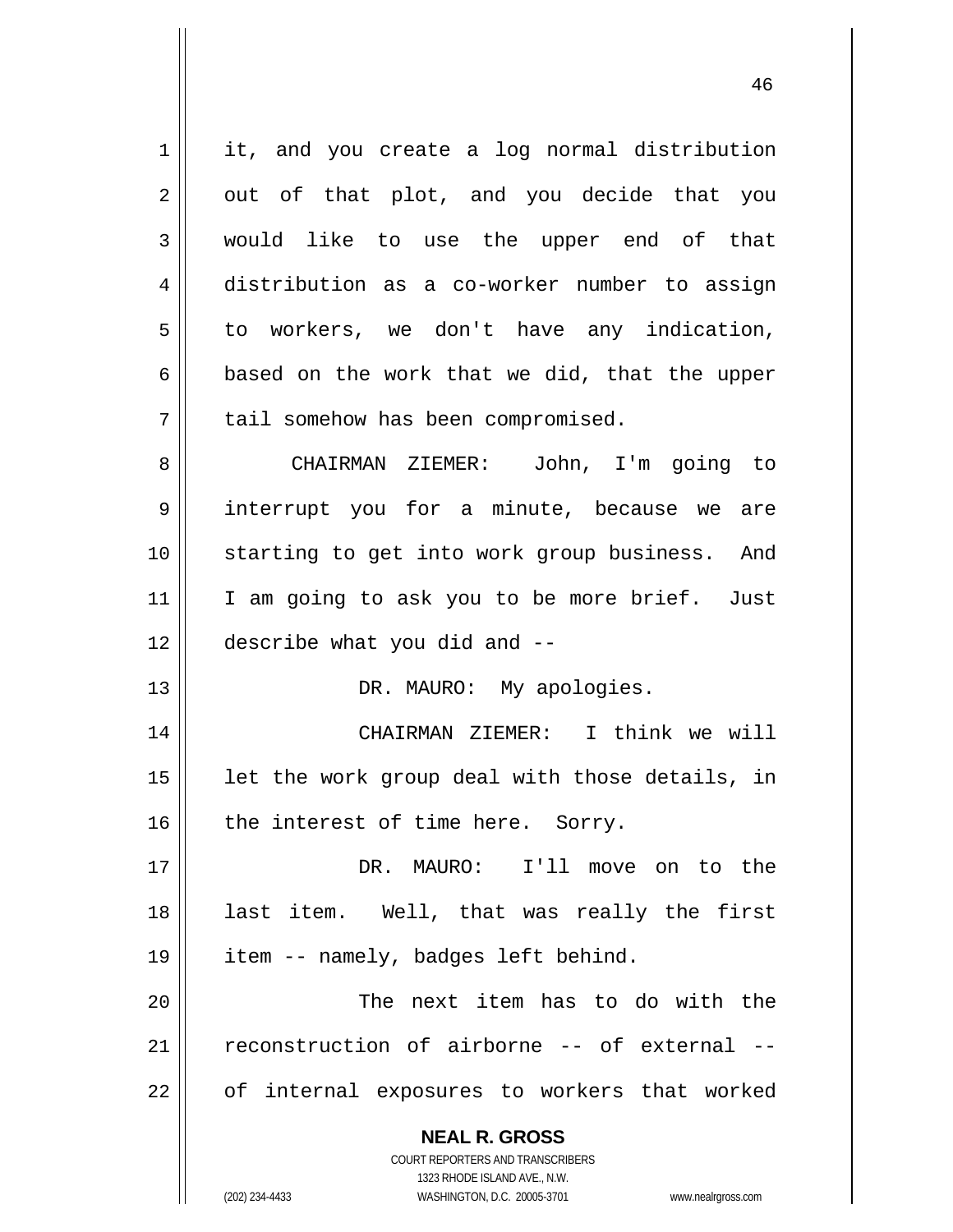in the Flats. There was a methodology proposed by NIOSH. We reviewed that. Lynn Anspaugh presented his results at the last work group meeting, and we have lots of concerns.

47

7 NIOSH had indicated that they would look into those concerns, and that is reconstructing internal doses to workers who are outdoors in the Flats.

10 11 12 13 14 15 16 The third and last item, and what I consider to be an extremely important item, is NIOSH's proposed methodology to develop a coworker model for workers who enter controlled access areas. And the plan is to use the bioassay data from 100 workers listed in Table 7-1 of the evaluation report.

17 18 19 20 21 We have prepared a review of that report, and we have raised a number of concerns whether or not that group of 100 workers is a good group to build an internal dose reconstruction co-worker model.

NIOSH is aware of our concerns, and

**NEAL R. GROSS** COURT REPORTERS AND TRANSCRIBERS 1323 RHODE ISLAND AVE., N.W.

1

2

3

4

5

6

8

9

22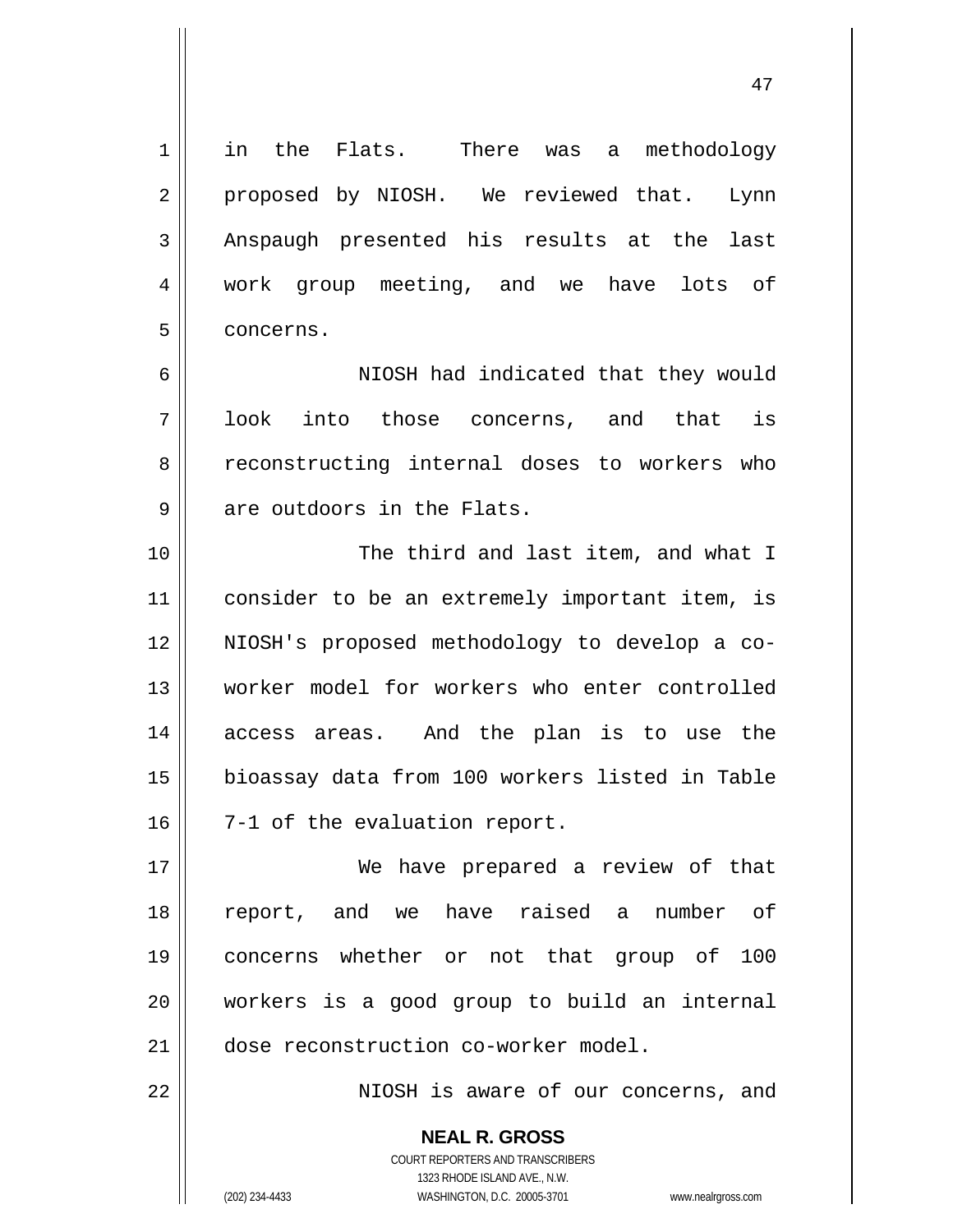|    | 48                                                        |
|----|-----------------------------------------------------------|
| 1  | had indicated in our last meeting that they               |
| 2  | will look into those issues.                              |
| 3  | I apologize for being a little bit                        |
| 4  | lengthy.                                                  |
| 5  | MEMBER PRESLEY: Thank you.                                |
| 6  | CHAIRMAN ZIEMER: Thank you very                           |
| 7  | much.                                                     |
| 8  | finish,<br>MEMBER PRESLEY: Can I                          |
| 9  | please?                                                   |
| 10 | CHAIRMAN ZIEMER: Yes. Go ahead,                           |
| 11 | Robert.                                                   |
| 12 | MEMBER PRESLEY: John knows they're                        |
| 13 | all SEC issues.                                           |
| 14 | CHAIRMAN ZIEMER: Yes, they are.                           |
| 15 | MEMBER PRESLEY: Issues for the                            |
| 16 | technical basis document have been solved.<br>$\mathbf I$ |
| 17 | would love to vote on that today, but what I              |
| 18 | am going to do is ask for this issue to be put            |
| 19 | on the telephone conference date for us to be             |
| 20 | able to bring this issue to the Board and us              |
| 21 | vote, and go ahead and get this TBD out of the            |
| 22 | way, so that we can start working on the site             |
|    | <b>NEAL R. GROSS</b>                                      |

COURT REPORTERS AND TRANSCRIBERS 1323 RHODE ISLAND AVE., N.W.

 $\mathsf{II}$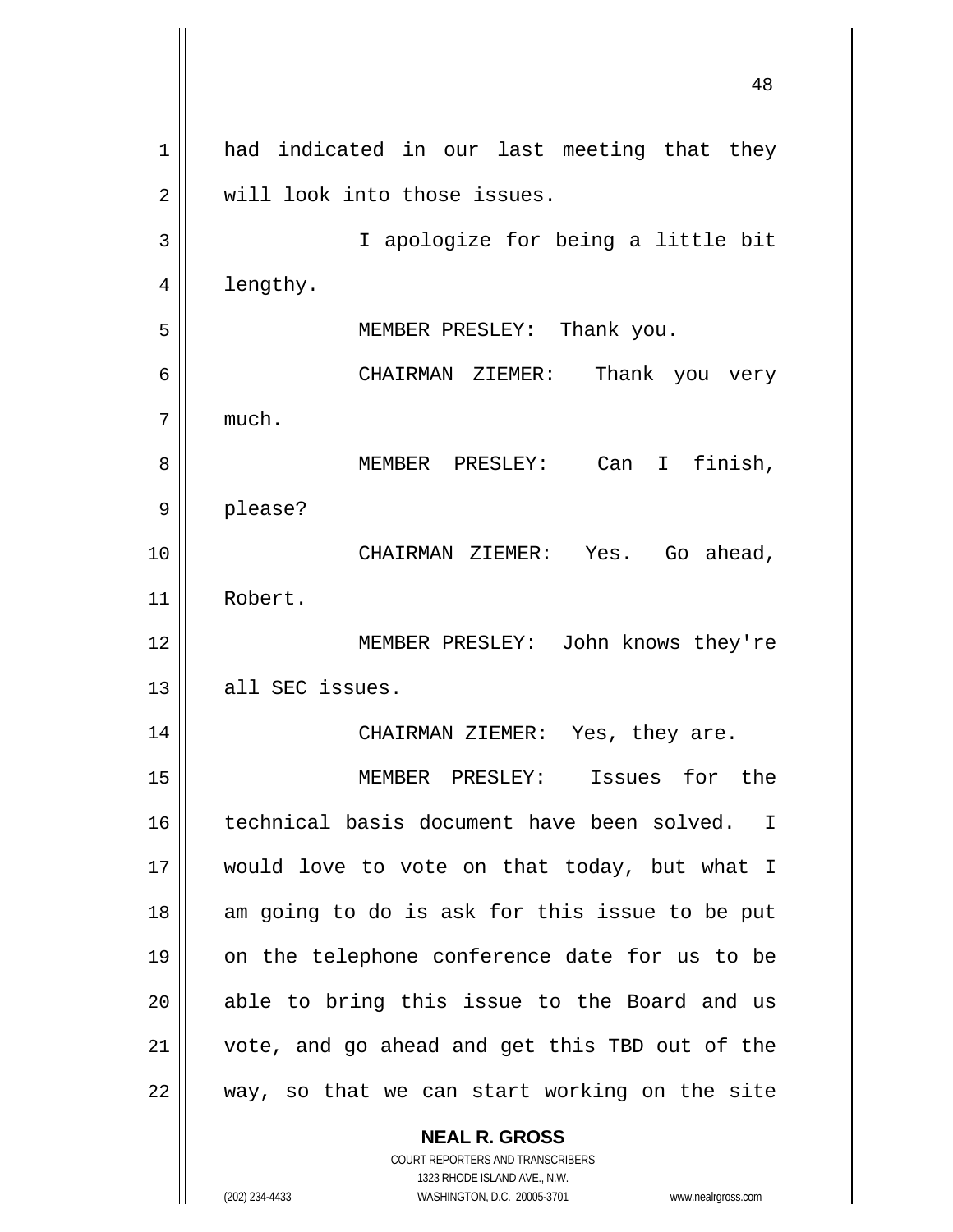**NEAL R. GROSS** COURT REPORTERS AND TRANSCRIBERS 1323 RHODE ISLAND AVE., N.W. 1 2 3 4 5 6 7 8 9 10 11 12 13 14 15 16 17 18 19 20 21 22 profile and hopefully help some of these people that aren't getting paid. Thank you. CHAIRMAN ZIEMER: Okay. Thank you very much. Ted will go on to the next one, then. Well, I should ask for questions here on that report. Okay. Go ahead. MEMBER MELIUS: Can I -- CHAIRMAN ZIEMER: Yes. Dr. Melius? MEMBER MELIUS: A suggestion. If we are going to be voting on this in the March conference call, or whenever the conference call is, I would hope we would get some information, so the Board could have some of this information to look at in a way that is succinct and focused, and we would be able to then know what we are voting on. That's all. CHAIRMAN ZIEMER: Yes, a summary of what the recommendation is and the salient points. MEMBER MELIUS: Yes. CHAIRMAN ZIEMER: Yes. Thank you.

49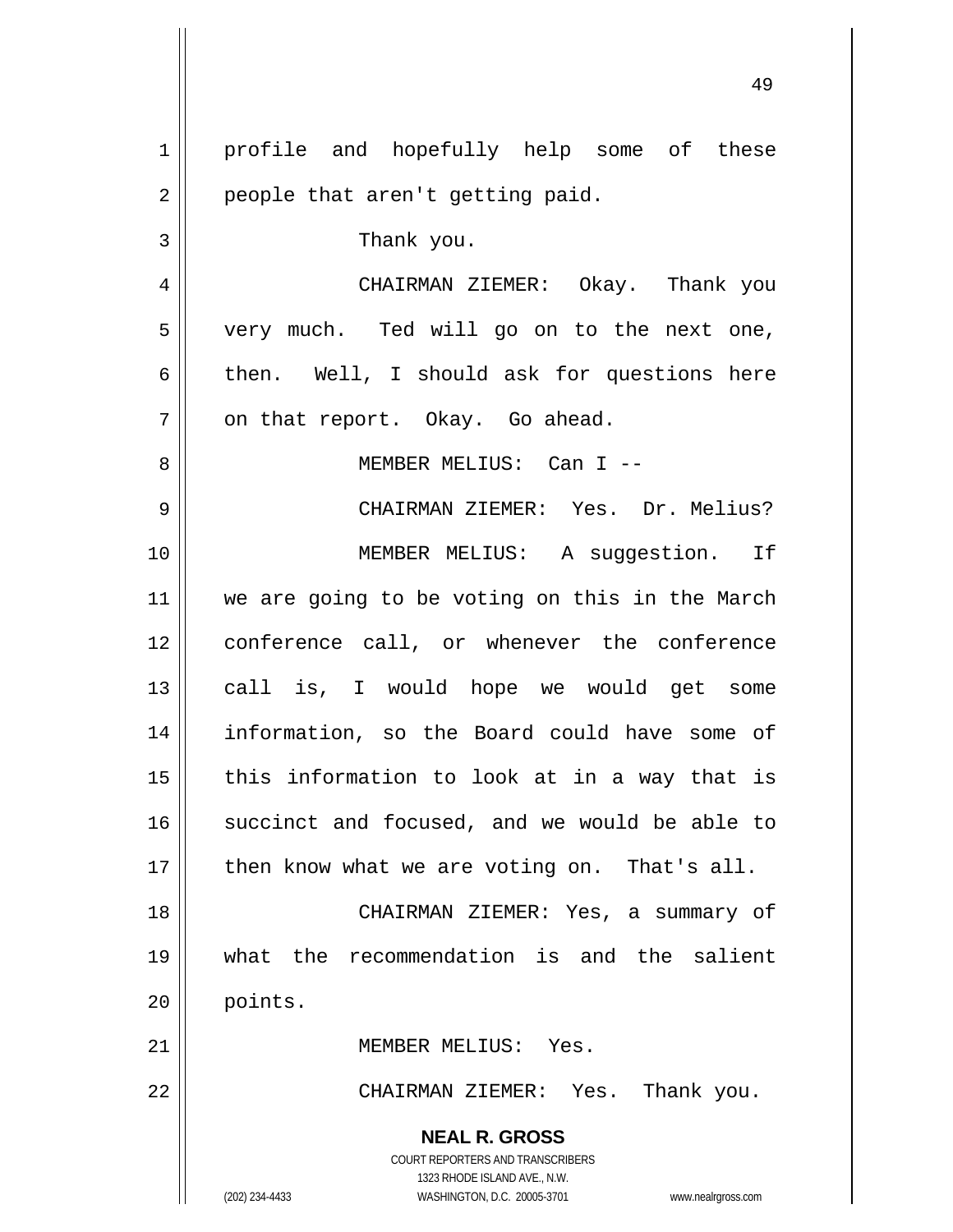1 2 MR. KATZ: Thank you. Let's see where we are here.

Okay. Pantex. Mr. Clawson?

4 5 6 7 8 9 10 11 12 13 14 15 16 17 18 19 20 21 22 MEMBER CLAWSON: As of yet, we - the work group has not met. But in March 15th we are doing what they would classify as an information-gathering opportunity. Pantex is a very difficult place to be able to deal with, so we are going to have a tour of the area, and also somewhat of a security briefing, so that we can understand what the issues are and how we can deal with them, and work with DOE to be able to do that. Then, we are going to set up a working group after that. MR. KATZ: Thank you, Brad. Pinellas. Mr. Schofield? MEMBER SCHOFIELD: Right now, there are two white papers from NIOSH under review by DOE. After those come out, we will then have a date where we can schedule a work group meeting. We have three major outstanding

> **NEAL R. GROSS** COURT REPORTERS AND TRANSCRIBERS

3

1323 RHODE ISLAND AVE., N.W. (202) 234-4433 WASHINGTON, D.C. 20005-3701 www.nealrgross.com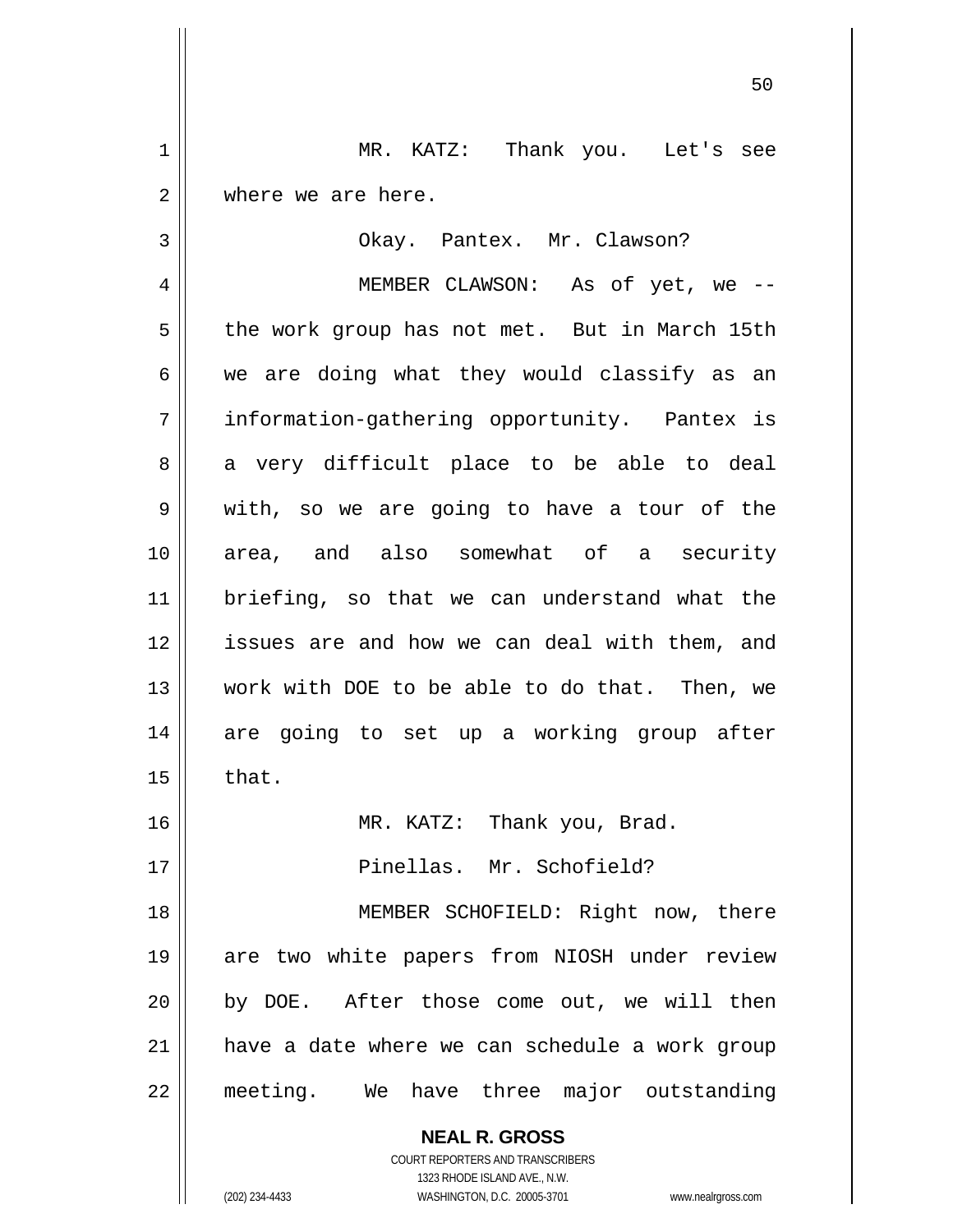1 issues to address.

2 3 4 5 6 7 8 9 10 11 12 13 14 15 16 17 18 19 20 21 22 MR. KATZ: Rocky Flats. Mr. Griffon? MEMBER GRIFFON: Rocky Flats - this is pertinent, since we heard from one of the petitioners yesterday on the phone. There was some follow-up on Rocky Flats. The Ruttenberg database -- NIOSH now has the Ruttenberg database. I went with Brant Ulsh and Mutty Shafi to Denver to -- just to be a Board representative there while this exchange occurred. We briefly looked at the database, but really we have to review it completely and compare it with that. So this is the University of Colorado database, which has neutron data in it. The question, just to refresh people's memories is, you know, was it the same original source data? There is some indication that it was. University of Colorado then did some different things with

> **NEAL R. GROSS** COURT REPORTERS AND TRANSCRIBERS 1323 RHODE ISLAND AVE., N.W. (202) 234-4433 WASHINGTON, D.C. 20005-3701 www.nealrgross.com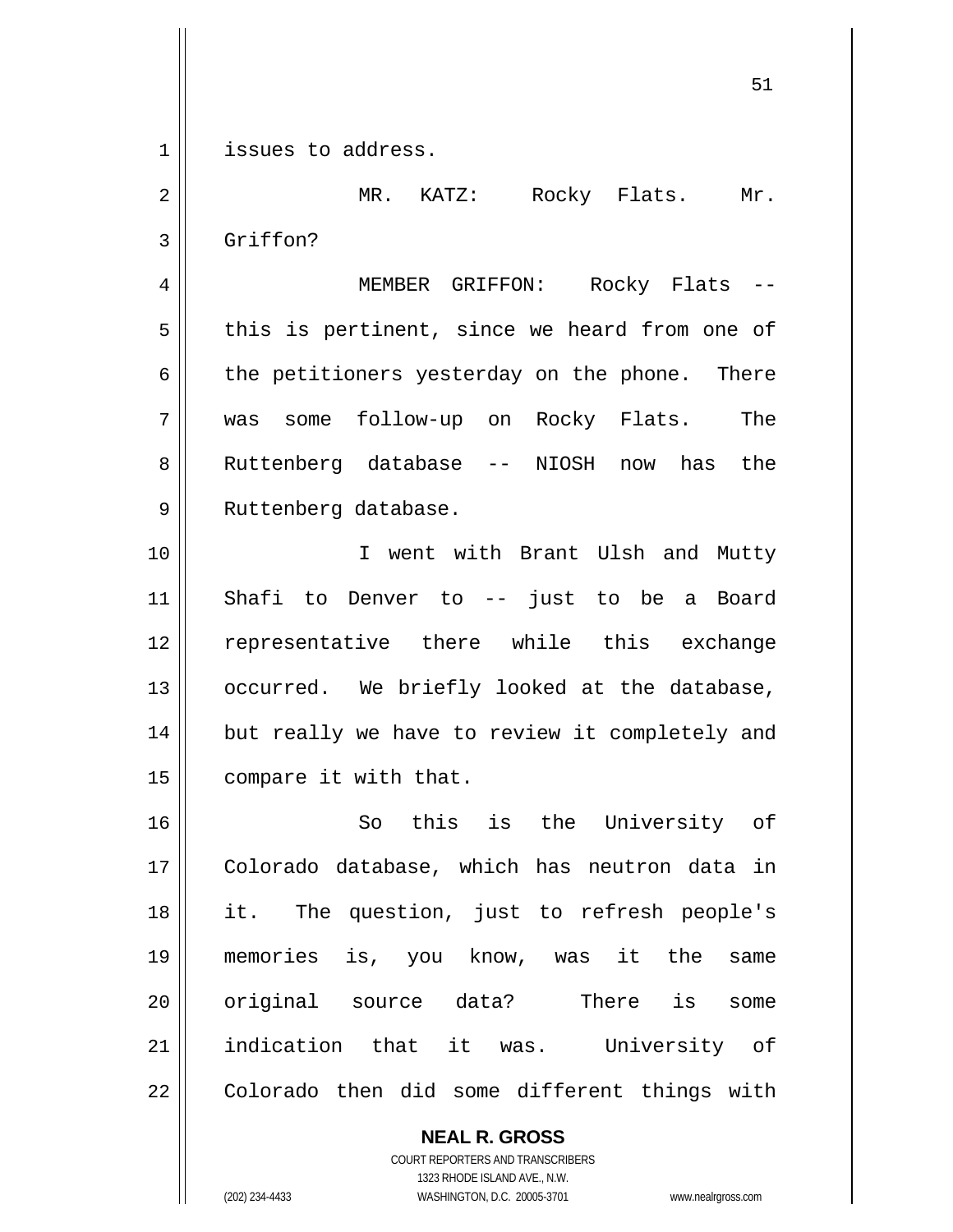| $\mathbf 1$ | the data for their own research, and now we                                                                                                                     |
|-------------|-----------------------------------------------------------------------------------------------------------------------------------------------------------------|
| 2           | have to sort of tease all of that out and look                                                                                                                  |
| 3           | through that. NIOSH is beginning that                                                                                                                           |
| 4           | process.                                                                                                                                                        |
| 5           | Brant Ulsh has assured me that he                                                                                                                               |
| 6           | will post the database on the O drive, so that                                                                                                                  |
| 7           | work group members can look at this as well in                                                                                                                  |
| 8           | our normal location where we have this data.                                                                                                                    |
| 9           | And then, if $-$ I think it would be                                                                                                                            |
| 10          | warranted to have a follow-up work group,                                                                                                                       |
| 11          | since there is a lot of interest from the                                                                                                                       |
| 12          | petitioners here once we are at a point where                                                                                                                   |
| 13          | have a more definitive answer on<br>the<br>we                                                                                                                   |
| 14          | review, on what it shows. So that is sort of                                                                                                                    |
| 15          | an update on the University of Colorado                                                                                                                         |
| 16          | database.                                                                                                                                                       |
| 17          | That is all I had at this point                                                                                                                                 |
| 18          | from the last meeting.                                                                                                                                          |
| 19          | MR. KATZ: Any questions?                                                                                                                                        |
| 20          | (No response.)                                                                                                                                                  |
| 21          | Thank you, Mark.                                                                                                                                                |
| 22          | just realized we were amiss in<br>$\mathbf{I}$                                                                                                                  |
|             | <b>NEAL R. GROSS</b><br>COURT REPORTERS AND TRANSCRIBERS<br>1323 RHODE ISLAND AVE., N.W.<br>WASHINGTON, D.C. 20005-3701<br>(202) 234-4433<br>www.nealrgross.com |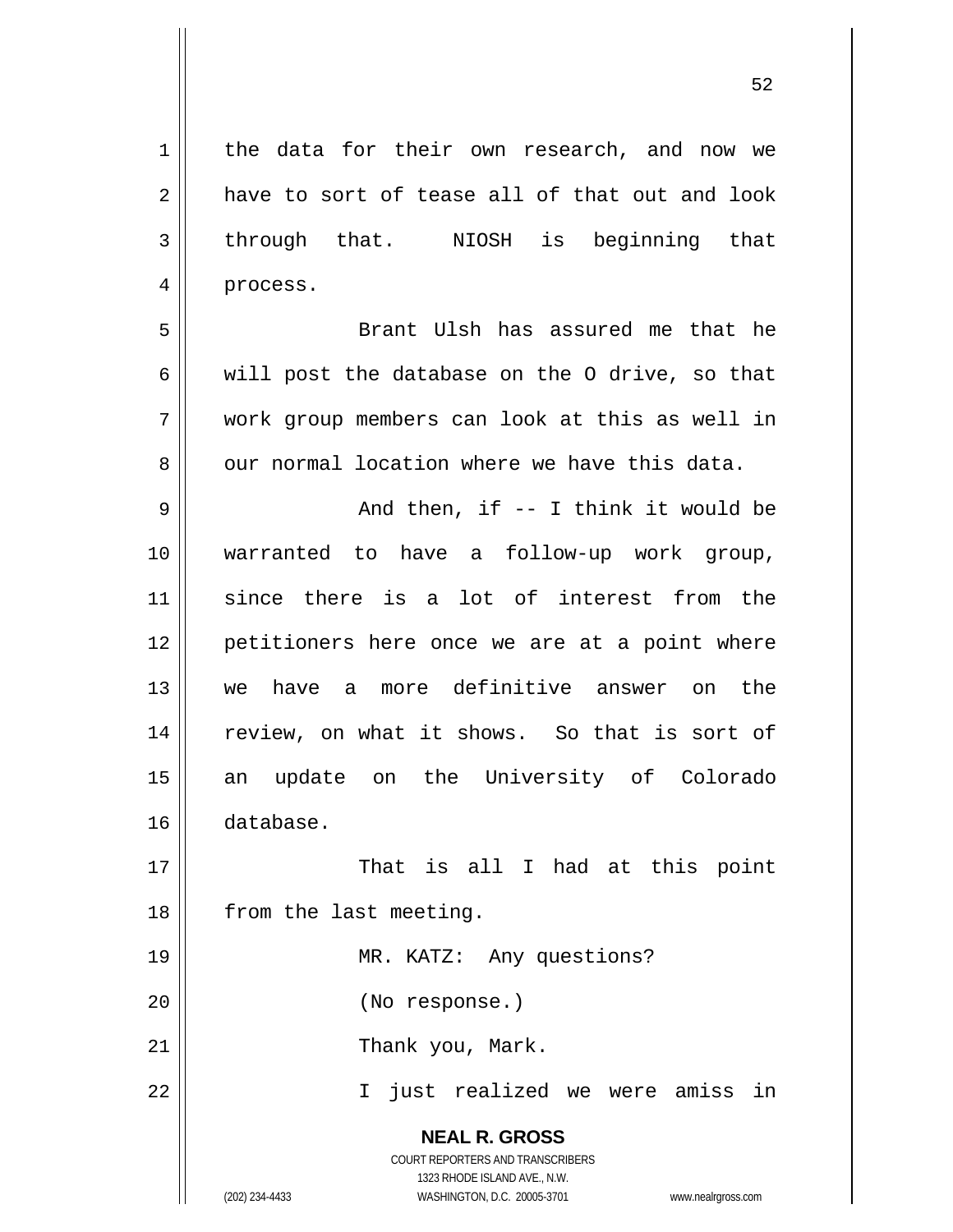**NEAL R. GROSS** COURT REPORTERS AND TRANSCRIBERS 1323 RHODE ISLAND AVE., N.W. (202) 234-4433 WASHINGTON, D.C. 20005-3701 www.nealrgross.com 53 1 2 3 4 5 6 7 8 9 10 11 12 13 14 15 16 17 18 19 20 21 22 not even checking in on Mike Gibson. Mike, are you with us on the phone? Mike? (AFDTPCO.) (No response.) Okay. So we don't have Mike. I was just thinking -- Josie, do you have anything? Do you think you can pinch-hit for Mike, or -- MEMBER BEACH: Without talking to Mike -- MR. KATZ: Okay. MEMBER BEACH: -- no. MR. KATZ: Sure. Sure. We'll just move on, then. MEMBER GRIFFON: He's on the line. He e-mailed just five minutes ago saying he couldn't hear. MR. KATZ: Okay. So let's move on. We can come back to this, if we get this corrected. MEMBER GRIFFON: His last note said the line is completely down.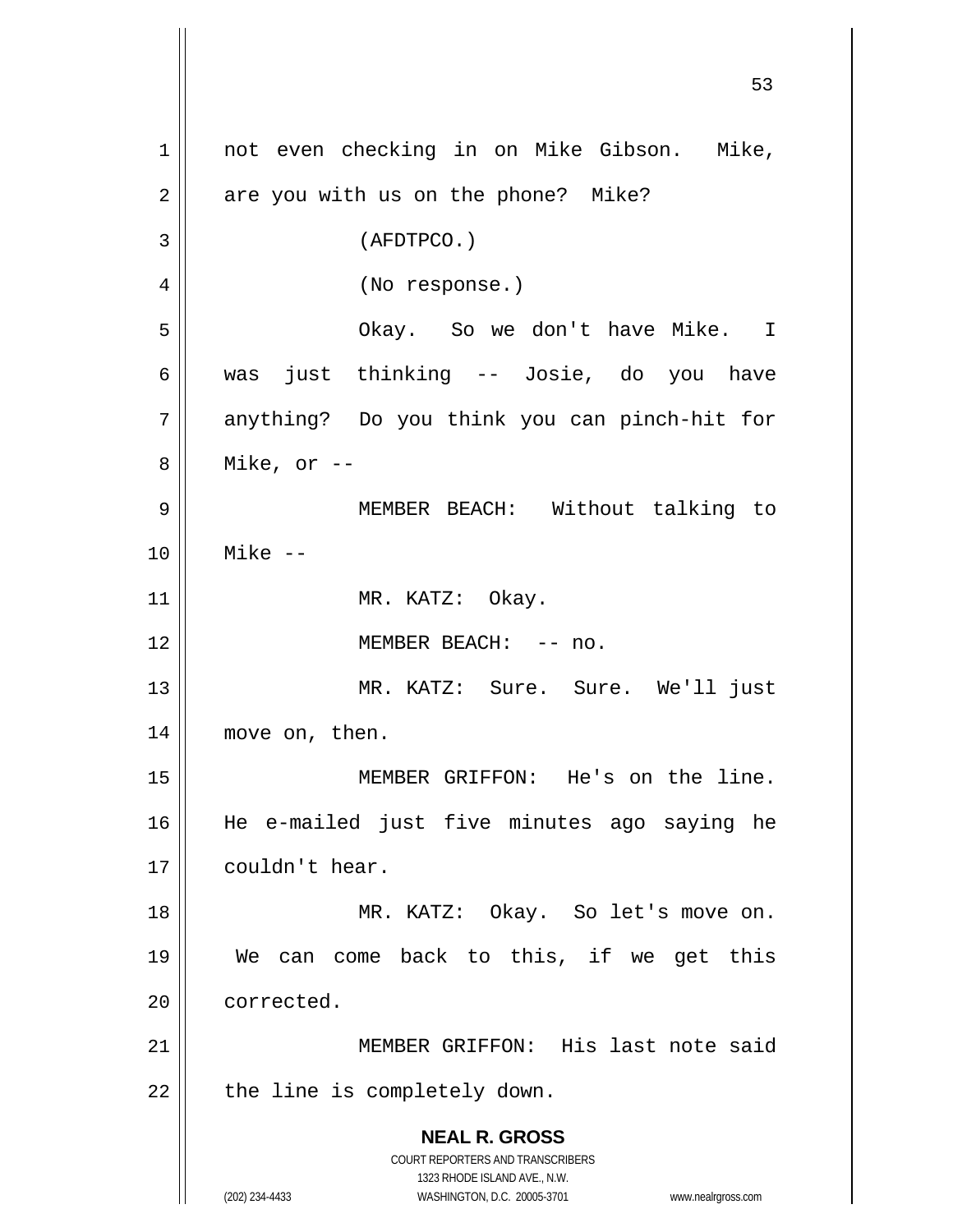|             | 54                                                                  |
|-------------|---------------------------------------------------------------------|
| $\mathbf 1$ | MR. KATZ: Hold on. Then, I'm                                        |
| 2           | going to see -- maybe I should hang up on this                      |
| 3           | line and reconnect.                                                 |
| 4           | PARTICIPANT: Why don't we go on                                     |
| 5           | and do our break and --                                             |
| 6           | MR. KATZ: Do you want to -- okay.                                   |
| 7           | All right. All right. Savannah River Site.                          |
| 8           | Mr. Griffon again.                                                  |
| 9           | MEMBER GRIFFON: A quick update on                                   |
| 10          | Savannah River. SC&A has been tasked to                             |
| 11          | review the evaluation report, and it is in                          |
| 12          | process. So SC&A is working on that. I think                        |
| 13          | NIOSH has also asked Savannah River -- are                          |
| 14          | getting additional data that they needed.                           |
| 15          | So they are in the process of                                       |
| 16          | reviewing the evaluation report, and we will                        |
| 17          | schedule a work group meeting as soon as it                         |
| 18          | makes sense to do so.                                               |
| 19          | MR. KATZ: Thank you.                                                |
| 20          | SEC issues. Dr. Melius?                                             |
| 21          | MEMBER MELIUS: Yes. We have some                                    |
| 22          | ongoing things to deal with. One is -- the                          |
|             | <b>NEAL R. GROSS</b>                                                |
|             | COURT REPORTERS AND TRANSCRIBERS<br>1323 RHODE ISLAND AVE., N.W.    |
|             | (202) 234-4433<br>WASHINGTON, D.C. 20005-3701<br>www.nealrgross.com |

 $\mathsf{I}$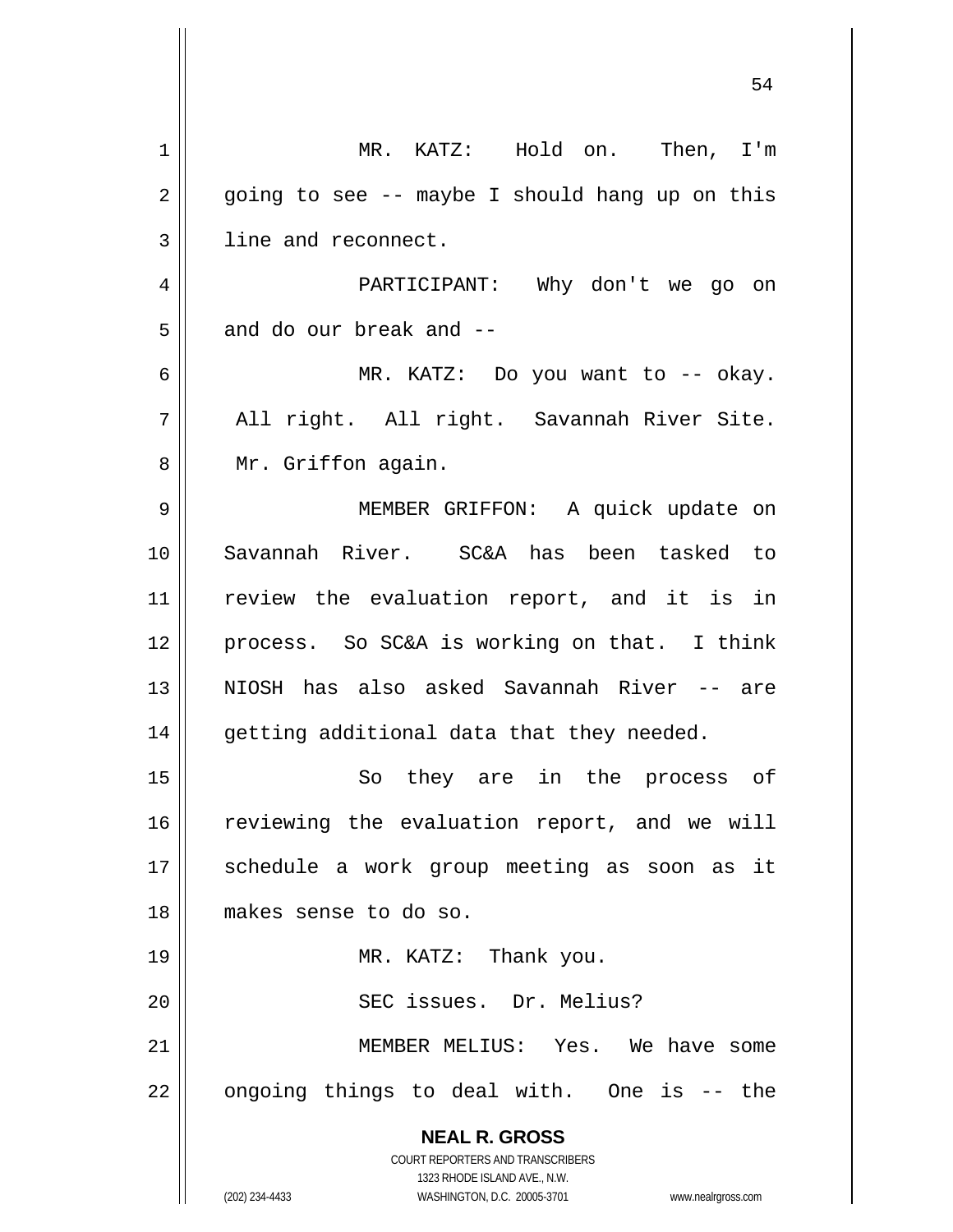**NEAL R. GROSS** COURT REPORTERS AND TRANSCRIBERS 1323 RHODE ISLAND AVE., N.W. (202) 234-4433 WASHINGTON, D.C. 20005-3701 www.nealrgross.com 1 2 3 4 5 6 7 8 9 10 11 12 13 14 15 16 17 18 19 20 21 22 main thing is the Dow site. And we have been holding off on a meeting waiting -- hoping that [Identifying Information Redacted] would get his information finally. And Ted has been trying heroically, is it would fair to say, to try to resolve a whole bunch of issues, including some that apparently are new issues in regards to FACA and FOI that required some legal sleuthing, or whatever, review to decide how to do that. I am hopeful, and I think Ted is hopeful, that those issues will get resolved. And I think we can try to schedule a meeting between now and the next Board meeting to - work group meeting to discuss -- you know, further discuss the Dow site. MR. KATZ: Thank you. Any questions? (No response.) Okay. Then, we have -- let's get the subcommittees at this point, but -- MEMBER MELIUS: Actually, the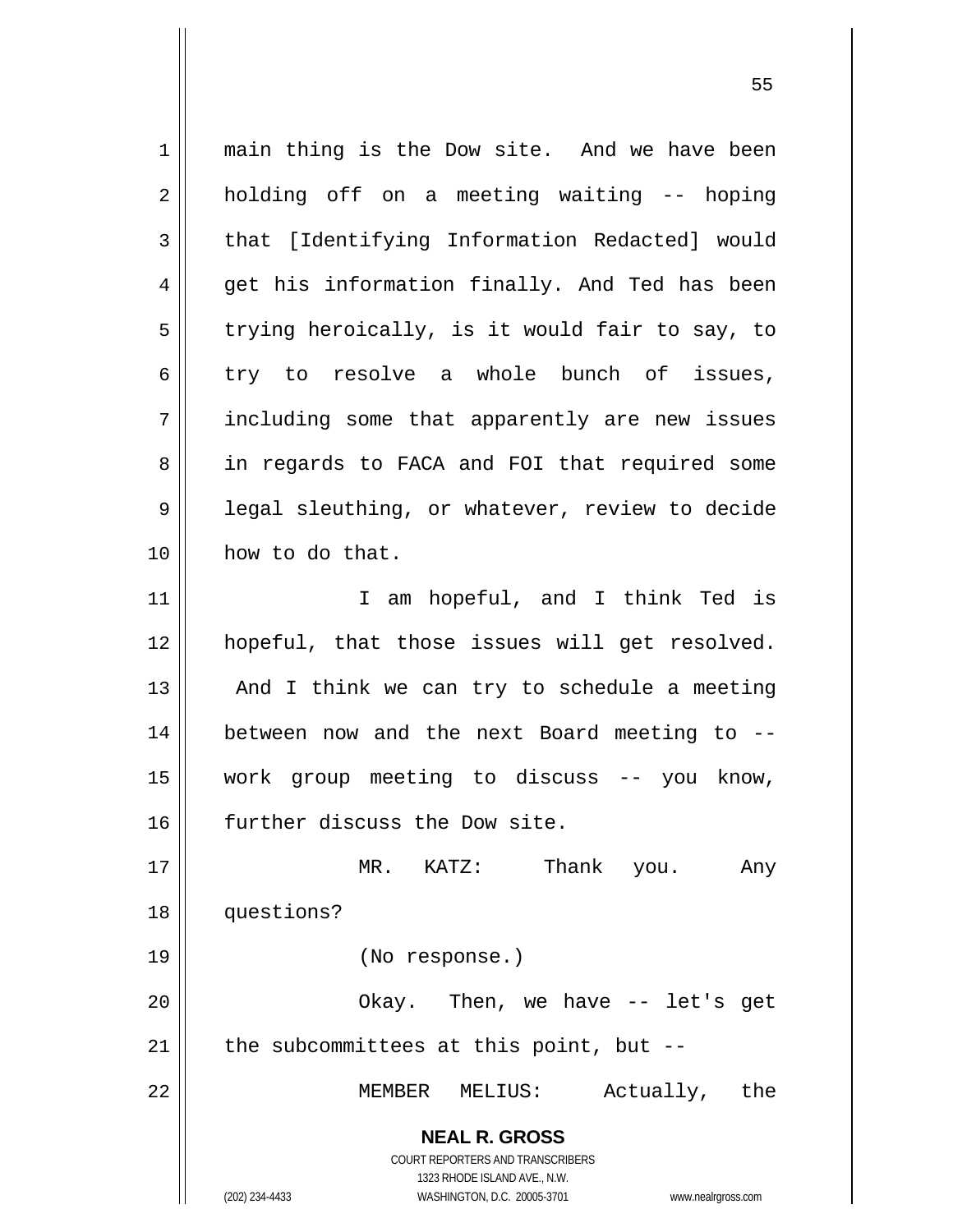second part of that is the 250-day issue. I was waiting for Dr. Ziemer to come back. But we have one item there that I think is left over from the last meeting, which is the Metallurgical Laboratories that --

6 7 8 9 10 11 CHAIRMAN ZIEMER: Right. The issue at the Metallurgical Lab was the point that that work was a critical experiment. And there was some question on I think -- well, a number of those workers were there less than 250 days.

12 13 14 15 16 17 18 19 And I think there was a tentative conclusion last time -- and, Jim Neton, you may have to help me on this -- but there was some thought that that could be bounded, but it -- and it is not an incident in the sense of a -- it was not an uncontrolled critical event. It was a planned event. It was controlled.

20 21 22 But, nonetheless, there is the issue of a lot of these were less than 250 days. We are pretty confident there was not

> **NEAL R. GROSS** COURT REPORTERS AND TRANSCRIBERS

1

2

3

4

5

1323 RHODE ISLAND AVE., N.W. (202) 234-4433 WASHINGTON, D.C. 20005-3701 www.nealrgross.com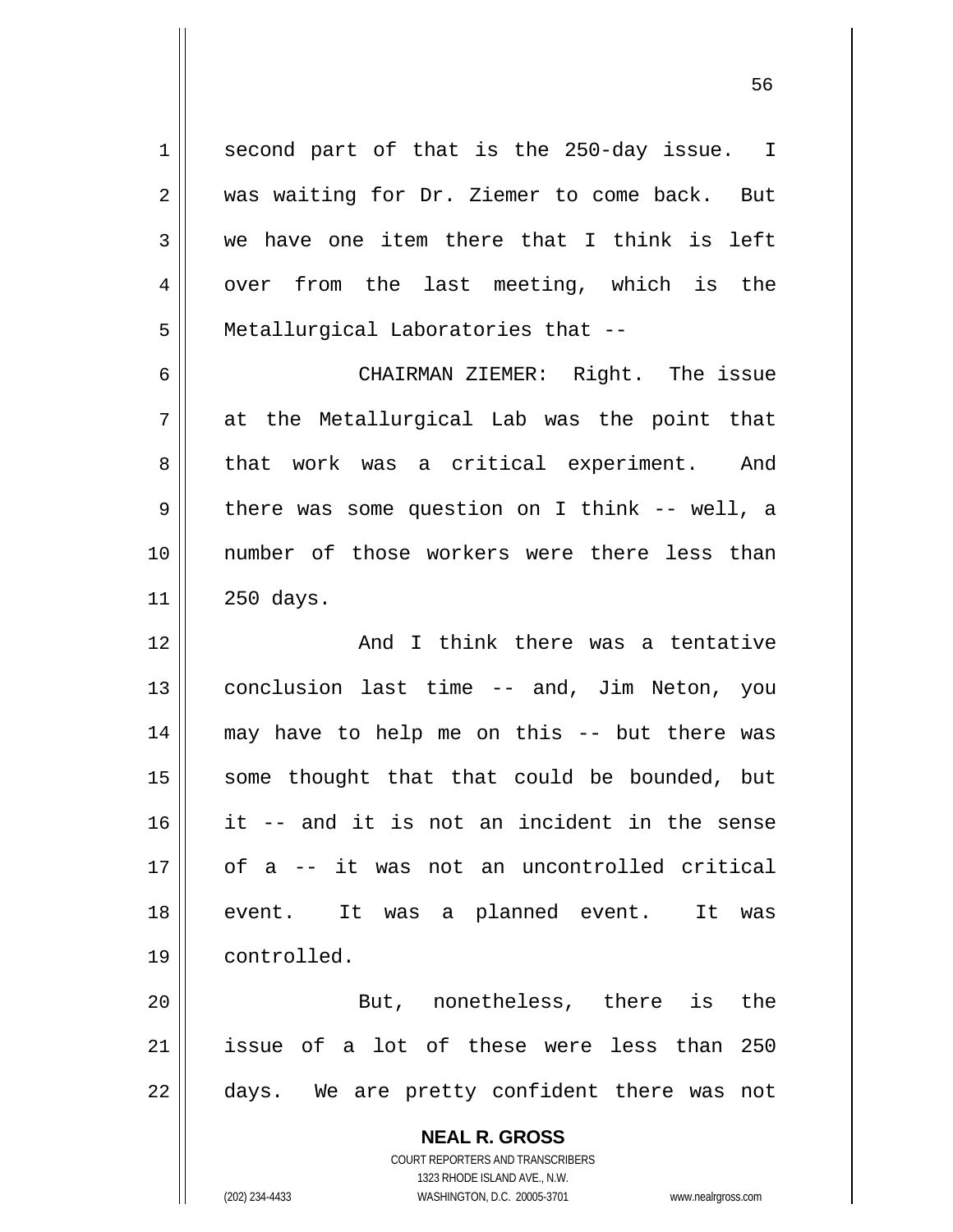1 2 3 4 5 6 7 8 shielding. I think Dr. Poston confirmed that to us based on some historical information he had that there was primarily use of distance. And there is data on that experiment, but anyway that -- there is that issue for the Metallurgical Lab on 250 days. I think perhaps the subcommittee was going to look at that. So we don't need

57

to discuss it necessarily here, but --

10 11 12 13 MEMBER MELIUS: Do we need to task -- I think we need to task SC&A to look at it from a 250-day perspective. I think since they have not reviewed the site --

14 15 16 17 18 19 20 21 CHAIRMAN ZIEMER: Yes. Well, and this may be one of those things where -- and we want to make -- I don't know that there has been any attempt to bound that already. So I am not sure that we are there. You know, I am concerned about the issue of who does what first. There has not been an effort to do bounding.

22

9

MEMBER MELIUS: Well, the other --

**NEAL R. GROSS** COURT REPORTERS AND TRANSCRIBERS 1323 RHODE ISLAND AVE., N.W.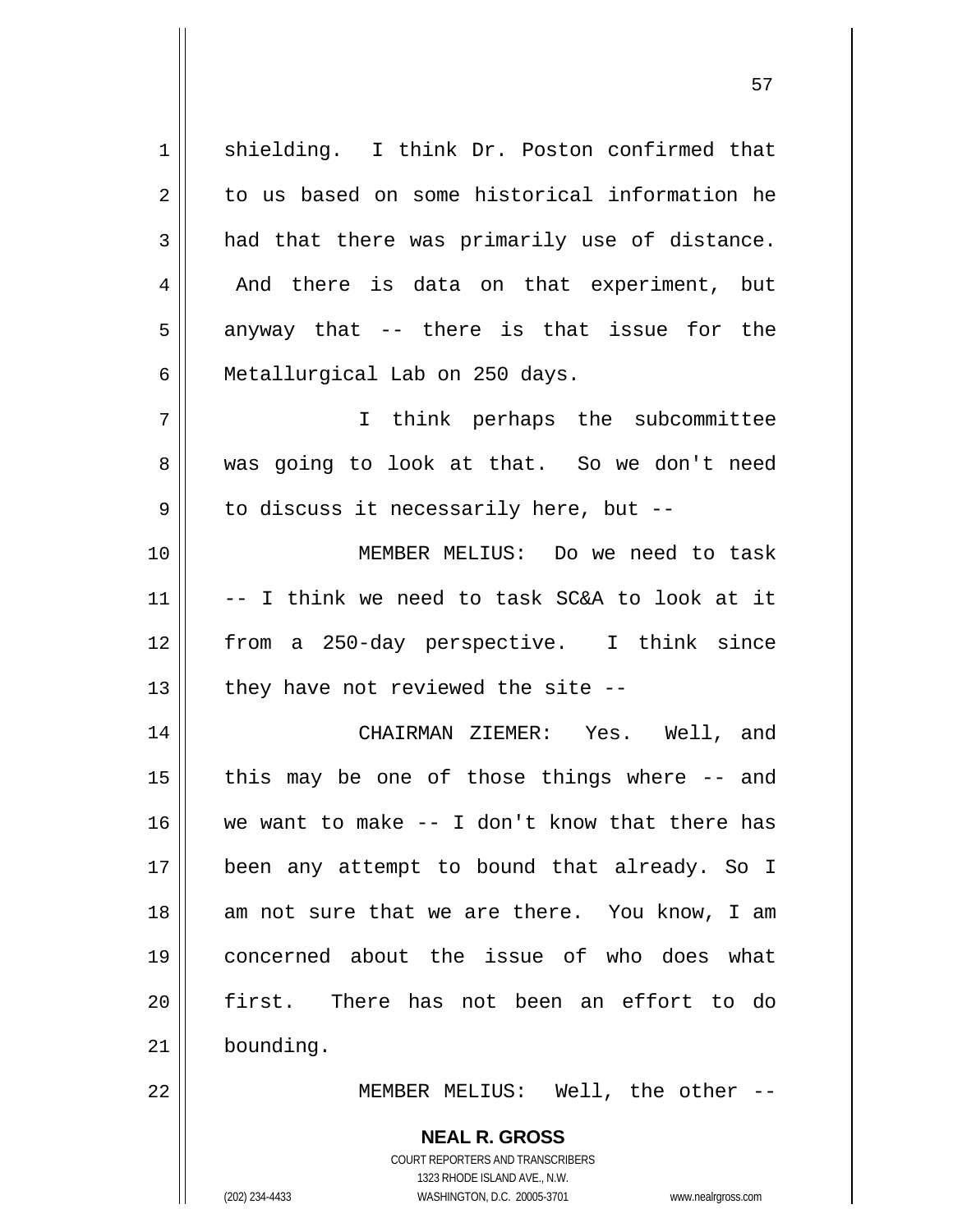**NEAL R. GROSS** COURT REPORTERS AND TRANSCRIBERS 1323 RHODE ISLAND AVE., N.W. 1 2 3 4 5 6 7 8 9 10 11 12 13 14 15 16 17 18 19 20 21 22 the other possibility is we have been dealing with the 250-day issue. Some of that we have been approaching and sort of tasking NIOSH. I don't know if that is a fair way of putting it. CHAIRMAN ZIEMER: Asking. Asking and tasking. MEMBER MELIUS: But looking at it as to whether these can be done through dose reconstruction, and that has some -- you know, we think it may actually be feasible -- for example, the Ames Laboratory to handle that - those issues in that way. And Jim Neton is working on that portion of it. And maybe rather than tasking is we hold a meeting of the SEC review group. Maybe we will just sort of look at Metallurgical Laboratories and see how that would fit in with the thing. CHAIRMAN ZIEMER: The issue. MEMBER MELIUS: The issue that we have looked at so far, and then decide whether

58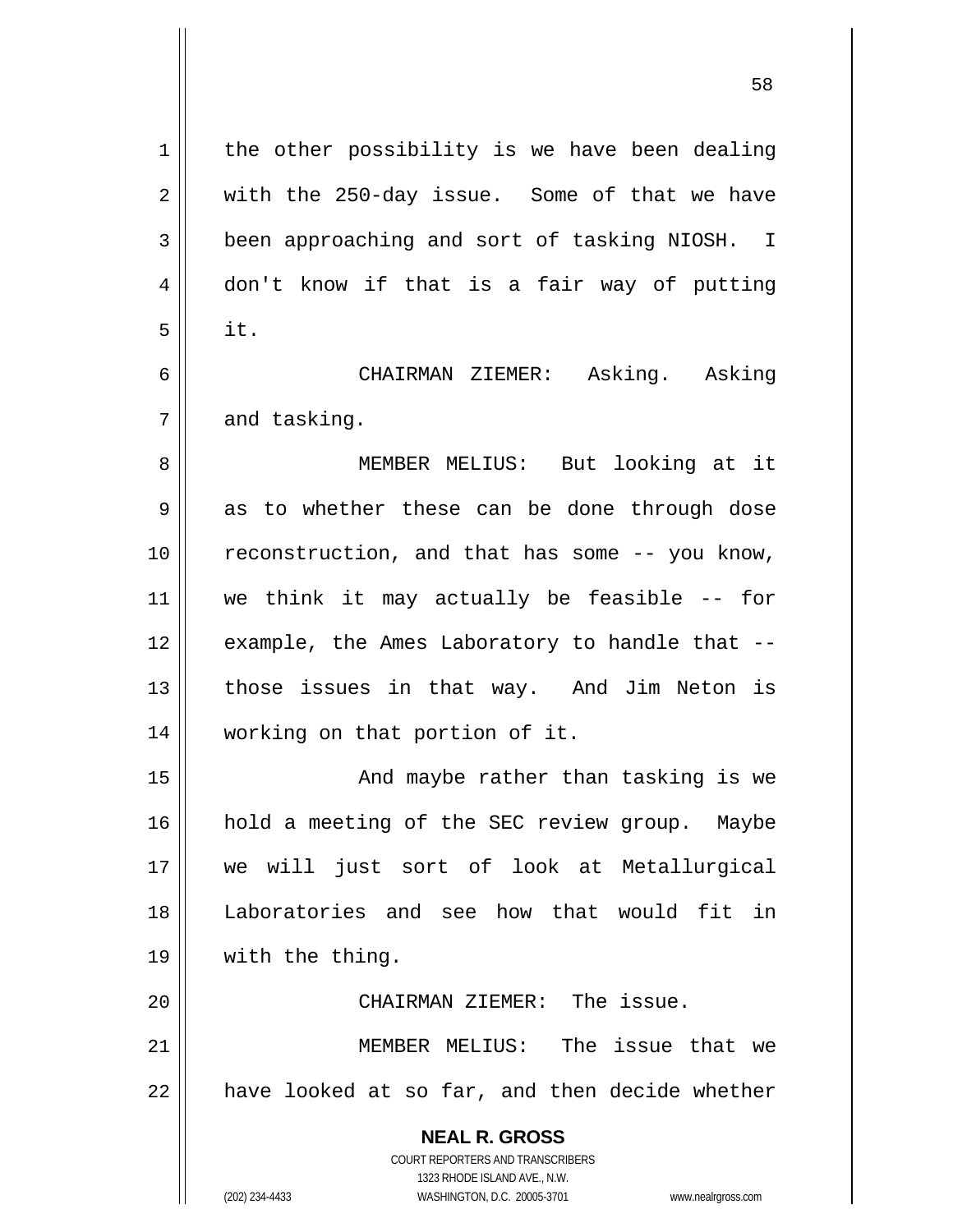| $\mathbf 1$ | -- you know, whether further work needs to be                       |
|-------------|---------------------------------------------------------------------|
| 2           | done on it and who should do that work. Is                          |
| 3           | that $--$                                                           |
| 4           | CHAIRMAN ZIEMER: That is exactly                                    |
| 5           | in line with my thinking, Dr. Melius.                               |
| 6           | MEMBER MELIUS: Okay.                                                |
| 7           | CHAIRMAN ZIEMER: I think a little                                   |
| 8           | more discussion needs to occur, because it's                        |
| 9           | not clear to me how all of these pieces fit                         |
| 10          | together -- the reactor versus the                                  |
| 11          | radiochemical operations that occur, which is                       |
| 12          | why the class was added in the first place.                         |
| 13          | And is there another class possibly there? So                       |
| 14          | we need to talk through this.                                       |
| 15          | DR. NETON: That's exactly what --                                   |
| 16          | MEMBER MELIUS: I think it is just                                   |
| 17          | helpful to deal with the 250-day issue to have                      |
| 18          | other examples to consider, because I think it                      |
| 19          | is --                                                               |
| 20          | CHAIRMAN ZIEMER: Arjun would like                                   |
| 21          | to speak to some of this.                                           |
| 22          | We got the line back here, and you                                  |
|             |                                                                     |
|             | <b>NEAL R. GROSS</b><br>COURT REPORTERS AND TRANSCRIBERS            |
|             | 1323 RHODE ISLAND AVE., N.W.                                        |
|             | (202) 234-4433<br>WASHINGTON, D.C. 20005-3701<br>www.nealrgross.com |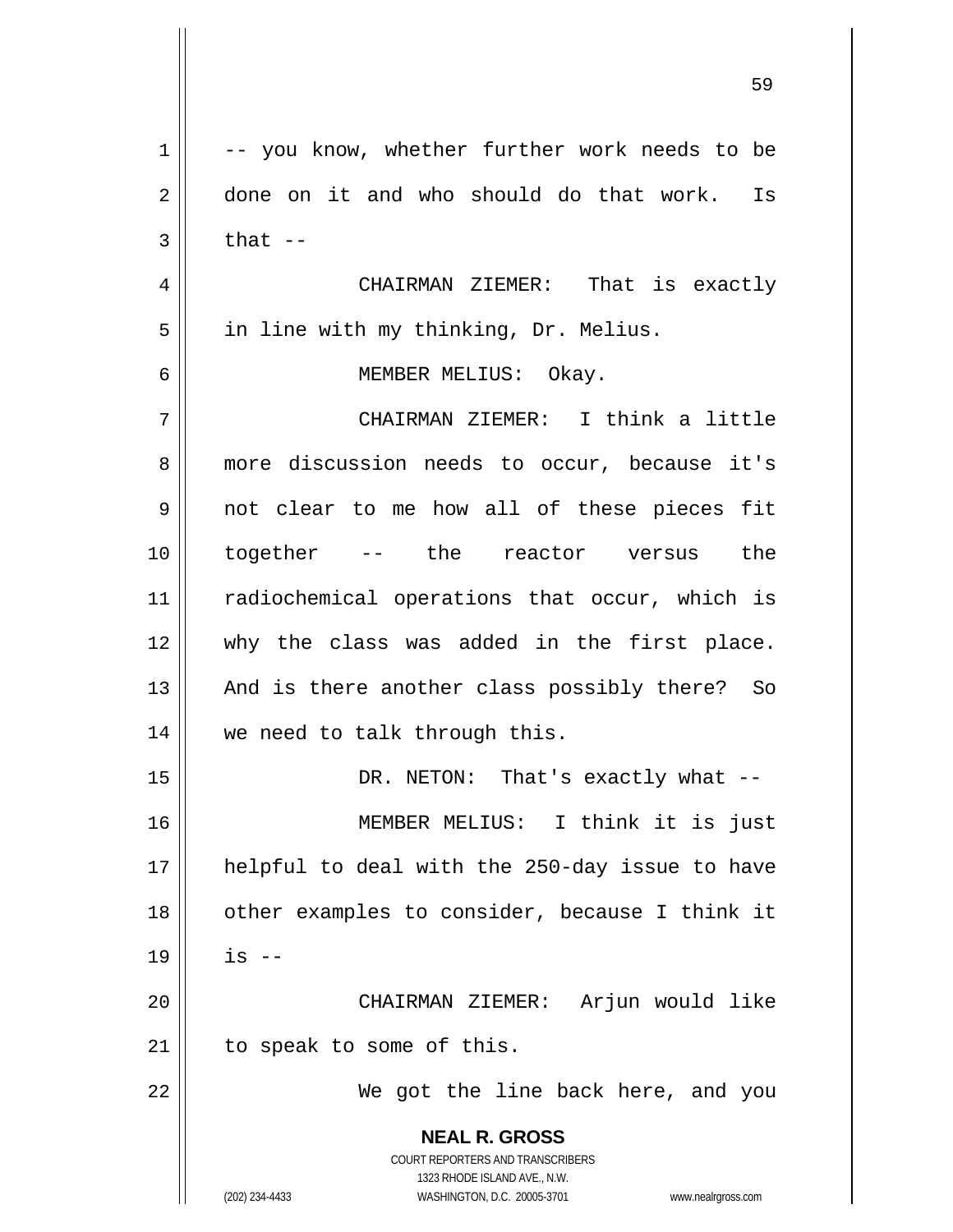**NEAL R. GROSS** COURT REPORTERS AND TRANSCRIBERS 1323 RHODE ISLAND AVE., N.W. (202) 234-4433 WASHINGTON, D.C. 20005-3701 www.nealrgross.com 1 2 3 4 5 6 7 8 9 10 11 12 13 14 15 16 17 18 19 20 21 22 probably know it because the buzzing has returned, I suppose. But in any event, we have a comment now from Arjun. And you may need to use this mic up here. This is Dr. Makhijani coming to the mic. DR. MAKHIJANI: Just a question, Dr. Melius. Did you want us to familiarize ourselves with the Met Lab question without any evaluation, so we can discuss? Or should we hold off until the meeting? I'm not clear on what we should do. MEMBER MELIUS: I'm not sure either, but familiarize would probably be useful before the meeting. I'm not so sure whether that's a task -- familiarizing is a task or -- (Laughter.) CHAIRMAN ZIEMER: Well, I think, as a minimum, if you look at the evaluation report for that petition, you will know what the issue is. And then, we will discuss --

 $\sim$  60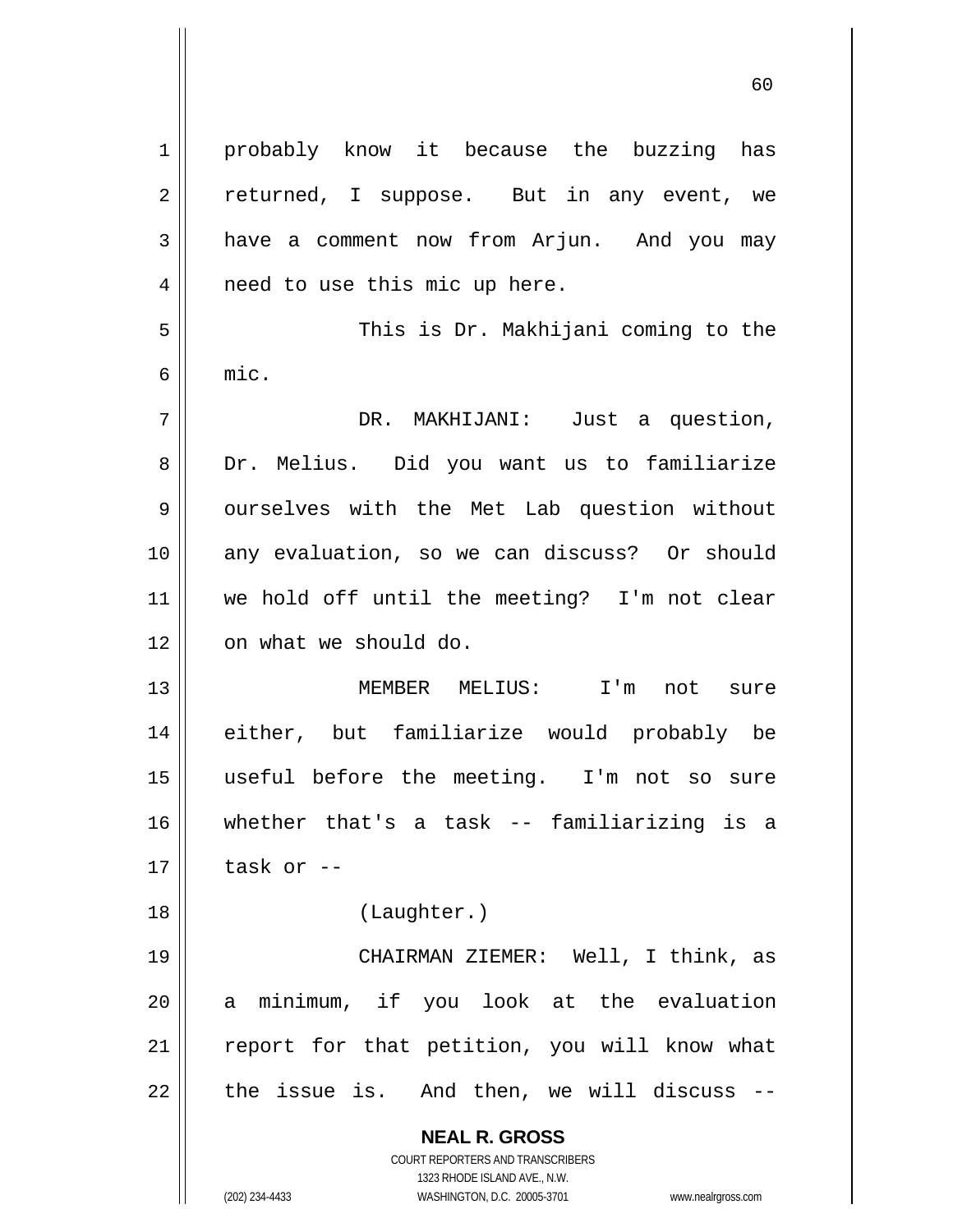**NEAL R. GROSS** COURT REPORTERS AND TRANSCRIBERS 1323 RHODE ISLAND AVE., N.W. (202) 234-4433 WASHINGTON, D.C. 20005-3701 www.nealrgross.com 1 2 3 4 5 6 7 8 9 10 11 12 13 14 15 16 17 18 19 20 21 22 and you are sort of generally, you know -- I know you are familiar with the CP-1 program and the criticality experiment of Enrico Fermi and his colleagues. DR. MAKHIJANI: Yes. CHAIRMAN ZIEMER: So that's what we're talking about and many of those workers were there very briefly for that particular event and the preparation. And, of course, after that much of it moved to what is now Argonne National Lab. But some of those workers moved to other places. DR. MAKHIJANI: Yes. So we will just look at it enough to know what NIOSH has done and prepare for a discussion. CHAIRMAN ZIEMER: Right. DR. MAKHIJANI: Thank you. CHAIRMAN ZIEMER: And I guess that is sort of a tasking. DR. MAKHIJANI: Yes. CHAIRMAN ZIEMER: We are not asking you to -- you know, just read the documents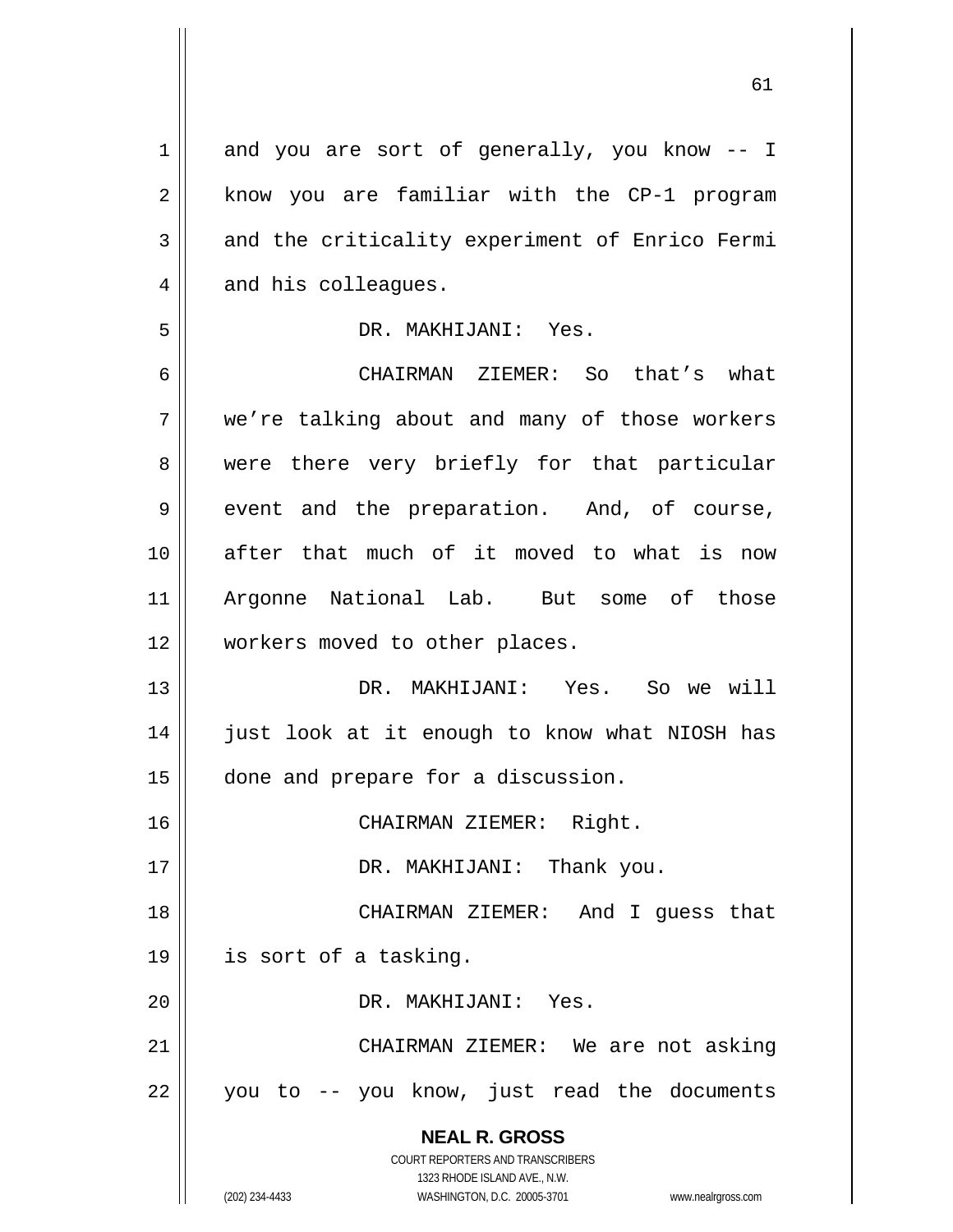| $\mathbf 1$ | and be familiar with what the discussion is                                                         |
|-------------|-----------------------------------------------------------------------------------------------------|
| 2           | going to be. Does that seem reasonable?                                                             |
| 3           | DR. MAKHIJANI: And it would be                                                                      |
| 4           | within the existing 250-day working group,                                                          |
| 5           | $SO = -$                                                                                            |
| 6           | CHAIRMAN ZIEMER: Right.                                                                             |
| 7           | DR. MAKHIJANI: I just needed                                                                        |
| 8           | clarification.                                                                                      |
| 9           | CHAIRMAN ZIEMER: Right. And you                                                                     |
| 10          | are already sort of tasked to work on the 250-                                                      |
| 11          | day issue. So this is possibly one of those.                                                        |
| 12          | DR. MAKHIJANI: Yes.                                                                                 |
| 13          | MR. KATZ: Thank you.                                                                                |
| 14          | We have Dr. Ziemer, TBD 6000, 6001.                                                                 |
| 15          | CHAIRMAN ZIEMER: Right. Earlier                                                                     |
| 16          | this week we did task SC&A to begin review of                                                       |
| 17          | the general steel industries, which is really                                                       |
| 18          | the Appendix BB, but the petition portion of                                                        |
| 19          | that, so that is underway.                                                                          |
| 20          | The work group has not met since I                                                                  |
| 21          | last reported last month and identified a                                                           |
| 22          | number of tasks that were underway. We do                                                           |
|             | <b>NEAL R. GROSS</b>                                                                                |
|             | <b>COURT REPORTERS AND TRANSCRIBERS</b>                                                             |
|             | 1323 RHODE ISLAND AVE., N.W.<br>(202) 234-4433<br>WASHINGTON, D.C. 20005-3701<br>www.nealrgross.com |
|             |                                                                                                     |

 $\sim$  62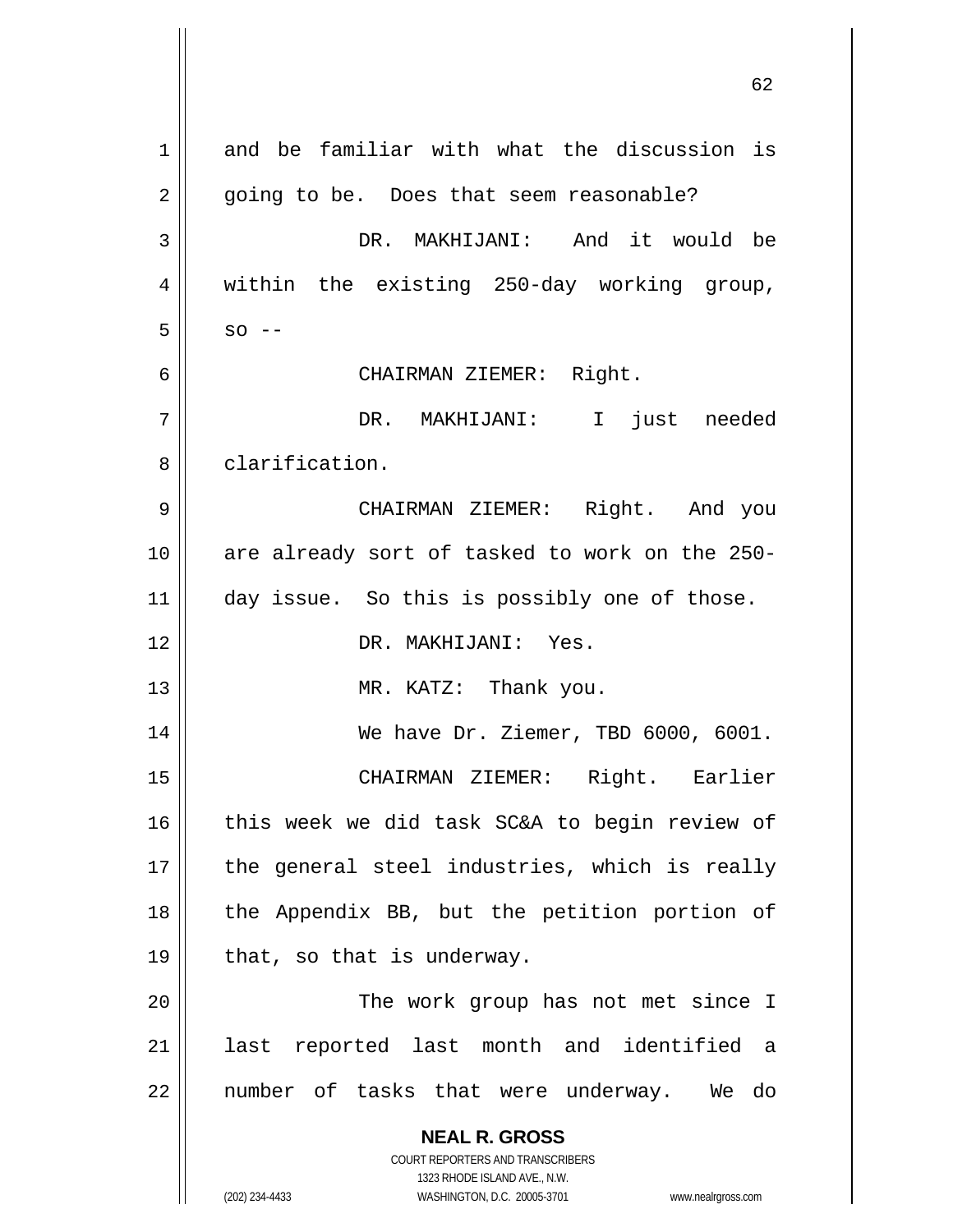| $\mathbf 1$ | have, I will report to you, a tentative date,                       |
|-------------|---------------------------------------------------------------------|
| $\mathbf 2$ | which I have not yet checked out with NIOSH,                        |
| 3           | but all of the working group members are                            |
| 4           | available.                                                          |
| 5           | And that would be on March 11th,                                    |
| 6           | but that will also be dependent on completion                       |
| 7           | of some tasks that were underway. And I will                        |
| 8           | have to confirm with NIOSH on that and try to                       |
| $\mathsf 9$ | get that confirmed within either today or                           |
| 10          | tomorrow, because I know if it's February 11th                      |
| 11          | we only have a few weeks to get this on the                         |
| 12          | schedule.                                                           |
| 13          | And I think, Ted, you were also                                     |
| 14          | clear on that date as well.                                         |
| 15          | the plan is to meet, if<br>So                                       |
| 16          | possible, on the 11th. And we will be dealing                       |
| 17          | both with the TBD 6000 matrix, as well as the                       |
| 18          | -- and we won't be ready yet for the -- well,                       |
| 19          | I am not expecting SC&A to have their review                        |
| 20          | of the petition evaluation report by that                           |
| 21          | time.                                                               |
| 22          | But at least we have some other                                     |
|             | <b>NEAL R. GROSS</b>                                                |
|             | COURT REPORTERS AND TRANSCRIBERS                                    |
|             | 1323 RHODE ISLAND AVE., N.W.                                        |
|             | (202) 234-4433<br>WASHINGTON, D.C. 20005-3701<br>www.nealrgross.com |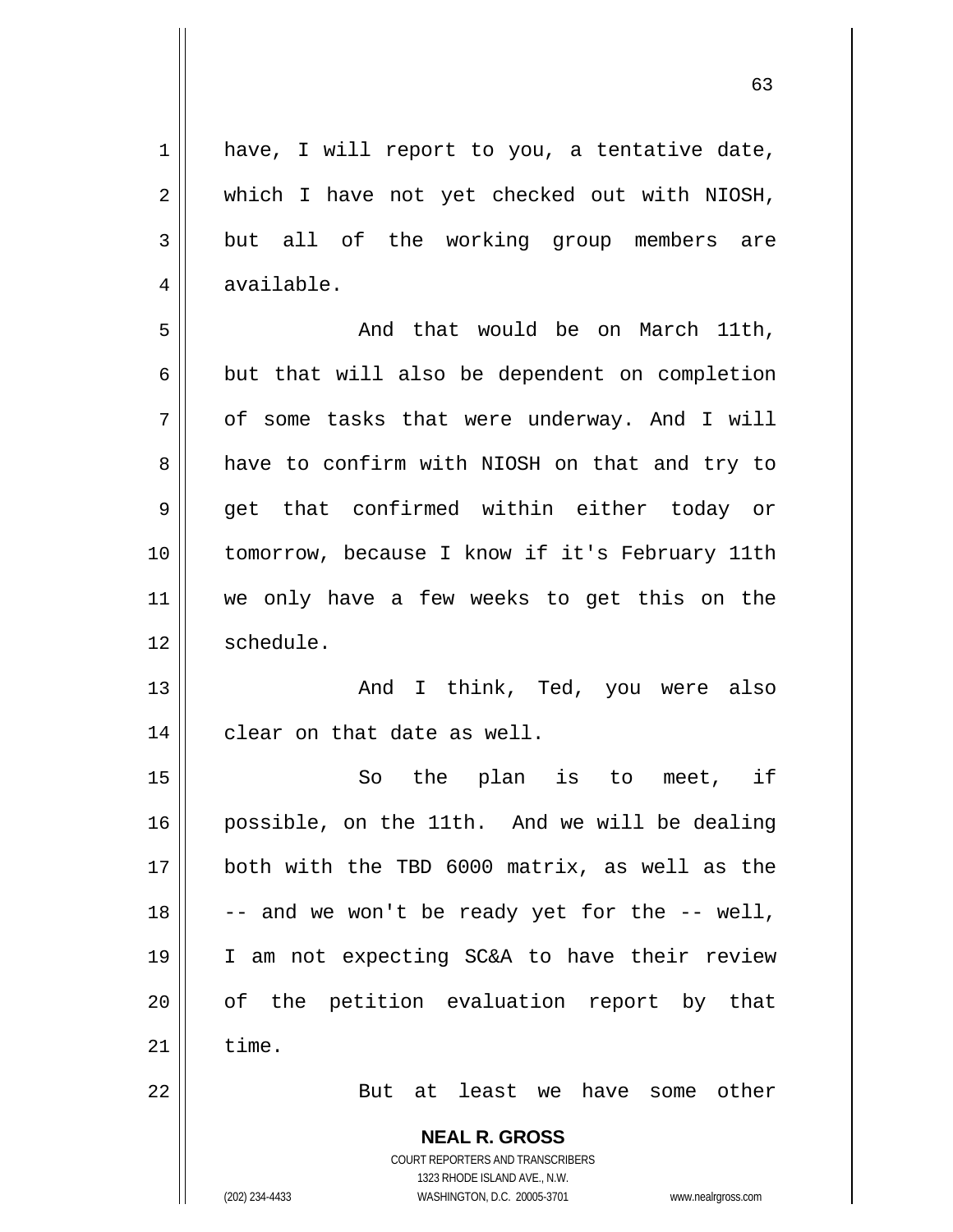**NEAL R. GROSS** COURT REPORTERS AND TRANSCRIBERS 1 2 3 4 5 6 7 8 9 10 11 12 13 14 15 16 17 18 19 20 21 22 issues that we are dealing with, including the -- some issues on the Landauer film badges. And there are some differences between [Identifying Information Redacted]'s badge information that he received from Landauer and the NIOSH, and that has not yet been resolved either. So that is our report. MR. KATZ: Thank you, Dr. Ziemer. Surrogate data. Dr. Melius? MEMBER MELIUS: Yes. Surrogate data -- two things. One is we -- I think we need to have another meeting of the work group. Dr. Ziemer submitted comments that unfortunately are diametrically opposed to comments from another member of the work group. And I think we -- the only way to do it, I think we need to sit down and resolve. I thought I had a resolution until I got Dr. Ziemer's comments. And I think it is worth further discussion and maybe some further work on it. The comments are fine,

64

1323 RHODE ISLAND AVE., N.W.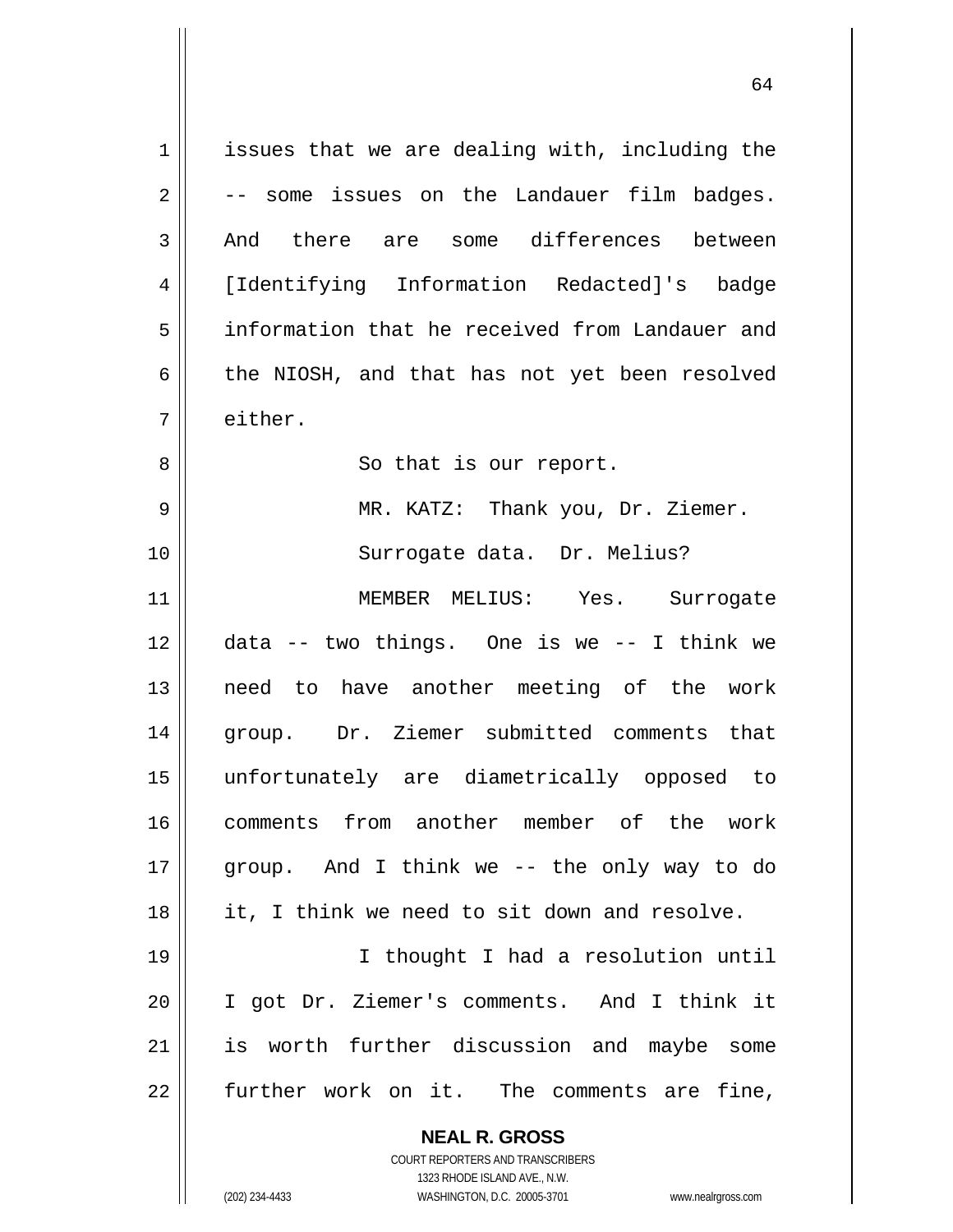**NEAL R. GROSS** 1 2 3 4 5 6 7 8 9 10 11 12 13 14 15 16 17 18 19 20 21 22 but not -- CHAIRMAN ZIEMER: No. I was worried about the other person's comments. (Laughter.) How could they be so far off? (Laughter.) MEMBER MELIUS: I'm not naming names. CHAIRMAN ZIEMER: No. MEMBER MELIUS: This is to -- CHAIRMAN ZIEMER: Actually, just to point out that SC&A has been utilizing the criteria, as you recall, in the Texas City case. So the main thing I would like to have happen is for the work group to make a final recommendation to the full Board on the criteria. And I think that will be helpful. MEMBER MELIUS: I also think in terms of that meeting we should also discuss the Texas City, because, again, hopefully [Identifying Information Redacted] and the petitioners --

 $\sim$  65

COURT REPORTERS AND TRANSCRIBERS 1323 RHODE ISLAND AVE., N.W. (202) 234-4433 WASHINGTON, D.C. 20005-3701 www.nealrgross.com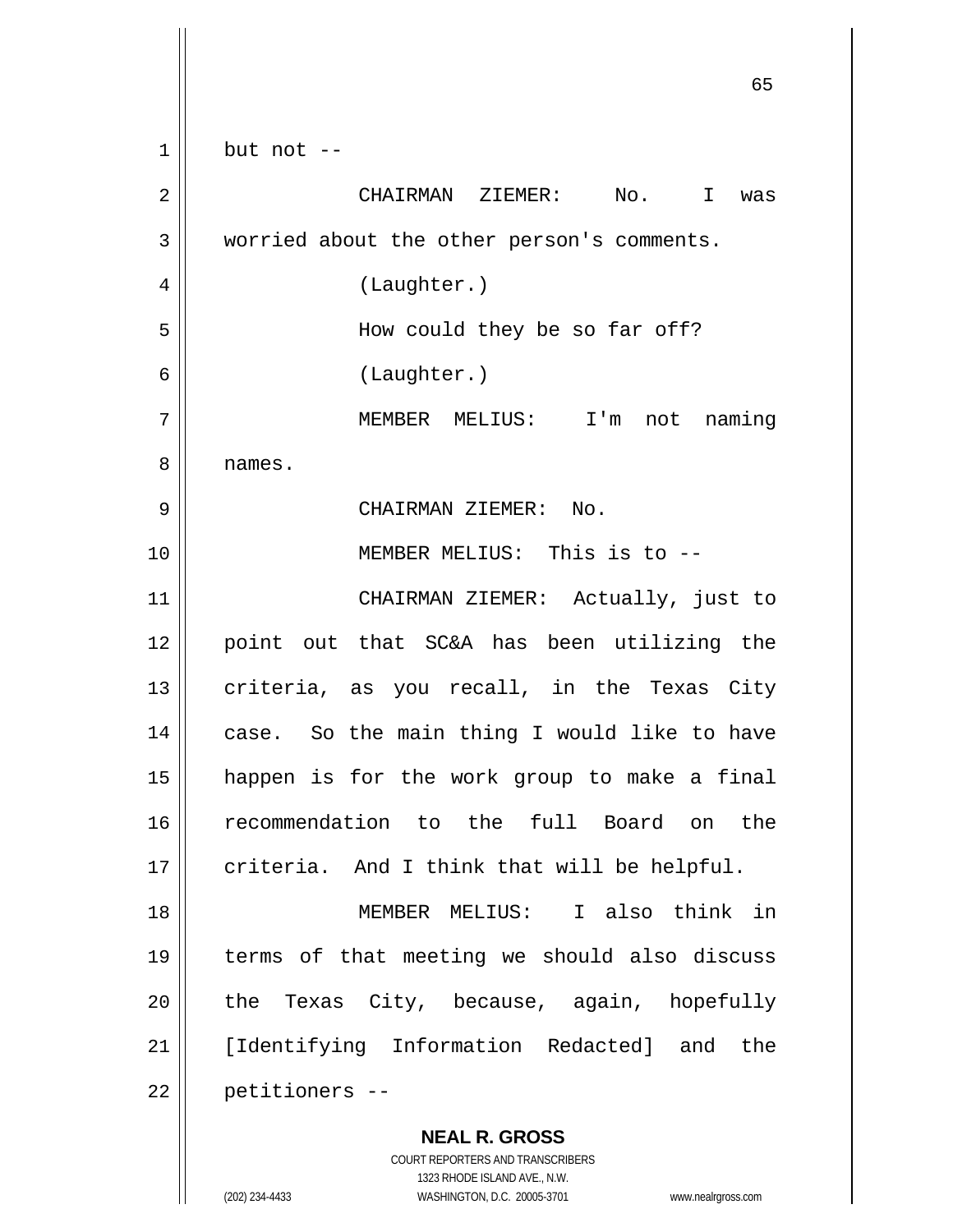**NEAL R. GROSS** 1 2 3 4 5 6 7 8 9 10 11 12 13 14 15 16 17 18 19 20 21 22 OPERATOR: Excuse me. This is the conference coordinator. Is there anyone on this line? MR. KATZ: Yes. Yes, although we just heard -- OPERATOR: There is a loud buzzing coming from your mic. Are you on speakerphone, or are you -- CHAIRMAN ZIEMER: Yes. MR. KATZ: We are on speakerphone. OPERATOR: Okay. I don't know how to change the buzzing, because you're on speakerphones. Is there a way you can disconnect and call back, please? CHAIRMAN ZIEMER: We have done that. MR. KATZ: We've done that. We've done everything. I think the last time you came on, or someone came on to do this, it somehow disconnected the whole line, and we lost our audience who is on this phone line, too. But --

> COURT REPORTERS AND TRANSCRIBERS 1323 RHODE ISLAND AVE., N.W.

(202) 234-4433 WASHINGTON, D.C. 20005-3701 www.nealrgross.com

 $\sim$  66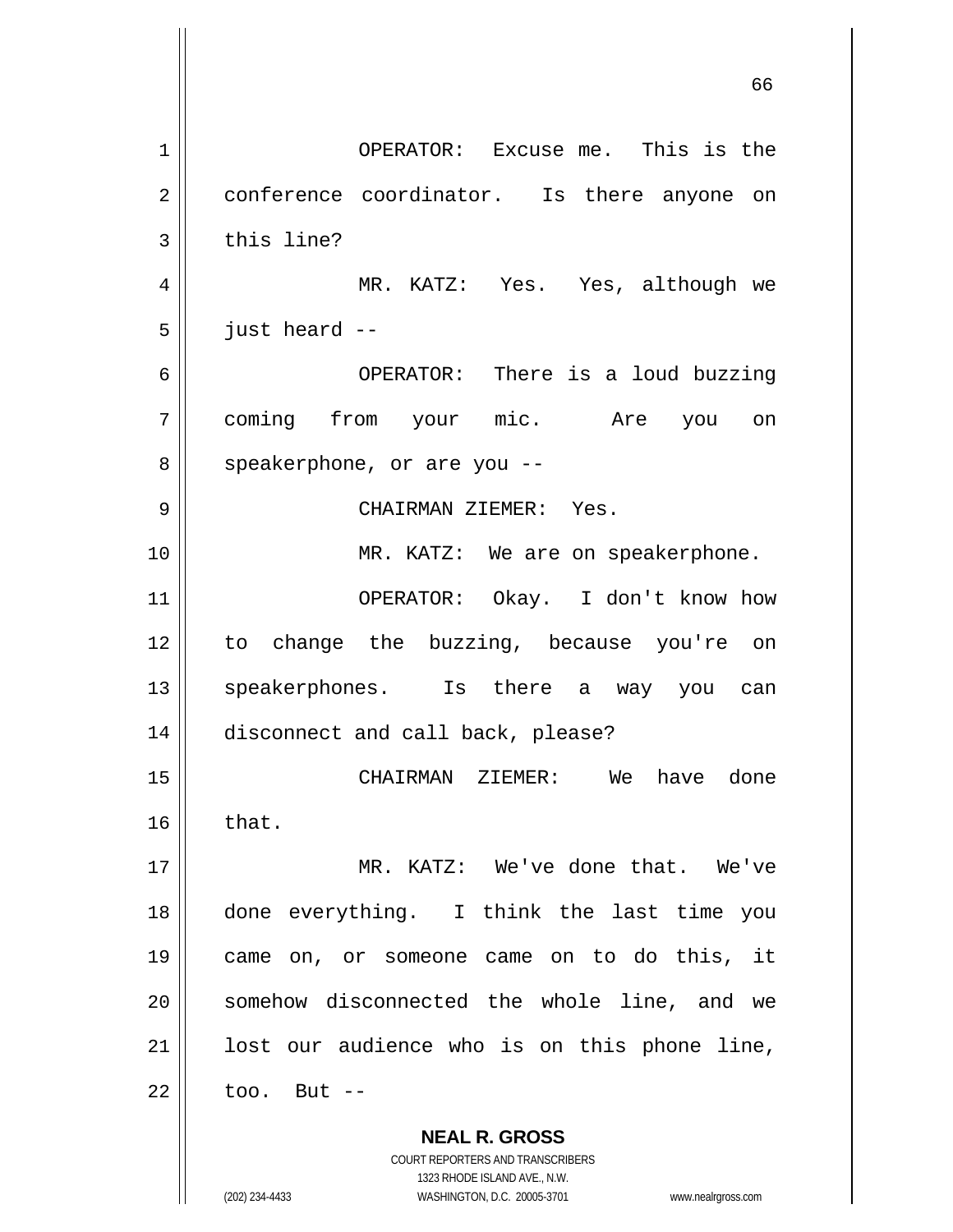| 1  | OPERATOR: Okay. I'll reconnect                     |
|----|----------------------------------------------------|
| 2  | you, but I can pretty much guarantee you your      |
| 3  | participants are not able to understand you.       |
| 4  | CHAIRMAN ZIEMER: Yes. We realize                   |
| 5  | that, and we have been struggling with this        |
| 6  | for three days. There's something in the line      |
| 7  | here that we are unable to correct.                |
| 8  | OPERATOR: Okay. I'll go ahead and                  |
| 9  | return you.                                        |
| 10 | MR. KATZ: Thank you.                               |
| 11 | I'm sorry. I lost track here. Are                  |
| 12 | we -- did we finish up with surrogate?             |
| 13 | MEMBER MELIUS: Texas City. We                      |
| 14 | need to -- I think we need to discuss that         |
| 15 | also. There are some outstanding FOI issues        |
| 16 | related to that from [Identifying Information      |
| 17 | Redacted] and the petitioners, and I think we      |
| 18 | need to -- to the extent we can resolve those,     |
| 19 | or you can get me a schedule on when you think     |
| 20 | some of those will be addressed.<br>less<br>$I'$ m |
| 21 | familiar with those than I am with the Dow         |
| 22 | one.                                               |
|    | <b>NEAL R. GROSS</b>                               |

COURT REPORTERS AND TRANSCRIBERS 1323 RHODE ISLAND AVE., N.W.

 $\mathsf{II}$ 

(202) 234-4433 WASHINGTON, D.C. 20005-3701 www.nealrgross.com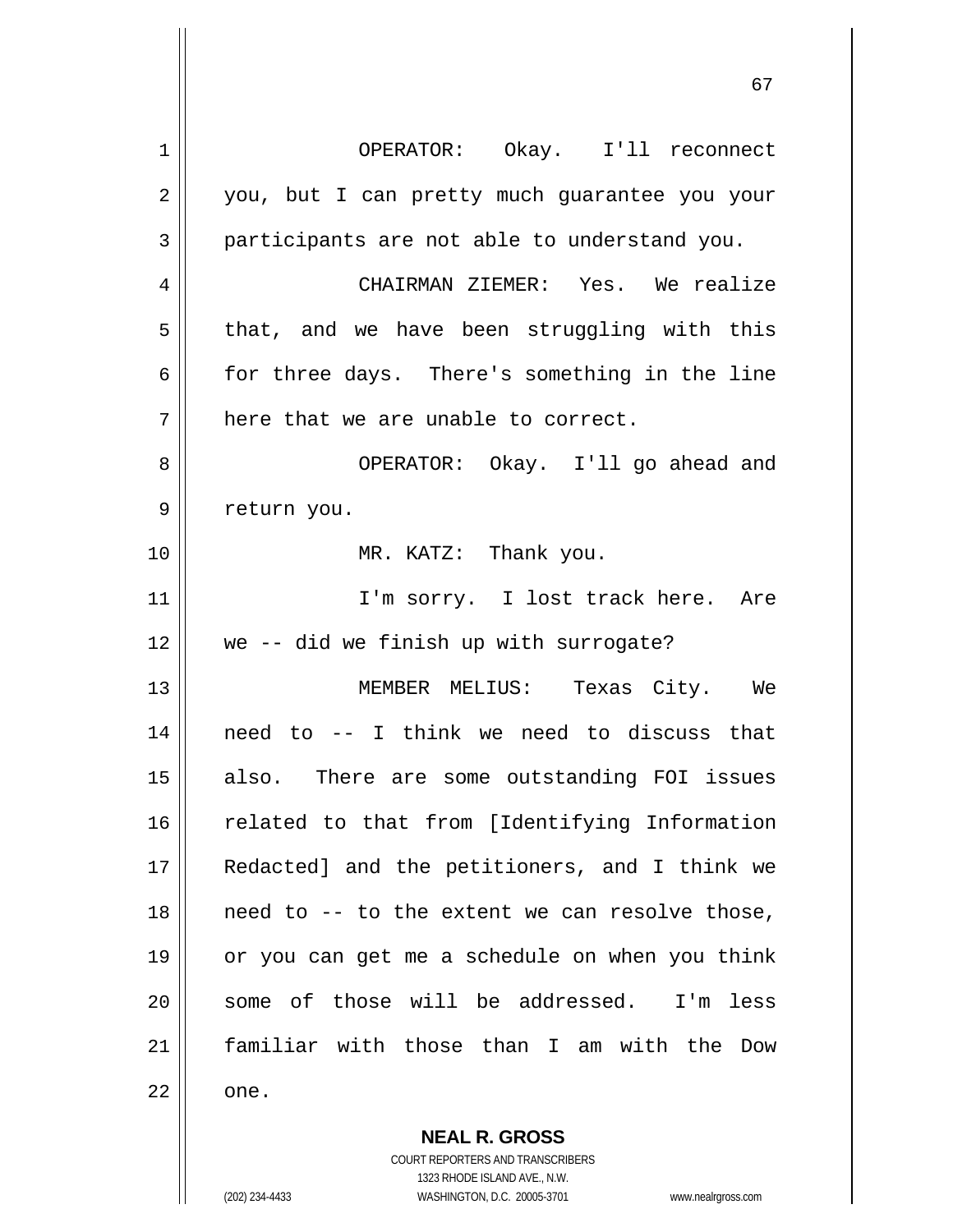|                | 68                                                                                                  |
|----------------|-----------------------------------------------------------------------------------------------------|
| 1              | MR. KATZ: Okay. I'll look into                                                                      |
| $\overline{2}$ | those.                                                                                              |
| 3              | MEMBER MELIUS: Okay.                                                                                |
| 4              | DR. MAURO: If I may, I'm not sure                                                                   |
| 5              | if -- this seems live, this microphone.                                                             |
| 6              | CHAIRMAN ZIEMER: They're<br>not                                                                     |
| 7              | hearing us anyway I guess.                                                                          |
| 8              | DR. MAURO: SC&A was tasked to                                                                       |
| 9              | review OCAS IG-004, which explicitly deals                                                          |
| 10             | with the use of surrogate data. We will have                                                        |
| 11             | that draft report in the Board's hand by next                                                       |
| 12             | week. So it is one more piece of information                                                        |
| 13             | that should be helpful for the meeting.                                                             |
| 14             | CHAIRMAN ZIEMER:<br>Okay. Very good.                                                                |
| 15             | Thank you.                                                                                          |
| 16             | MR. KATZ: Thank you, John. Okay.                                                                    |
| 17             | Mike Gibson, can you hear us? Are                                                                   |
| 18             | you on there? Do we have anyone on the phone?                                                       |
| 19             | PARTICIPANT: Yes.                                                                                   |
| 20             | PARTICIPANT: Yes, Ted.                                                                              |
| 21             | MR. KATZ: Ah. You guys sound                                                                        |
| 22             | clear to us. I'm sorry.                                                                             |
|                | <b>NEAL R. GROSS</b><br>COURT REPORTERS AND TRANSCRIBERS                                            |
|                | 1323 RHODE ISLAND AVE., N.W.<br>(202) 234-4433<br>WASHINGTON, D.C. 20005-3701<br>www.nealrgross.com |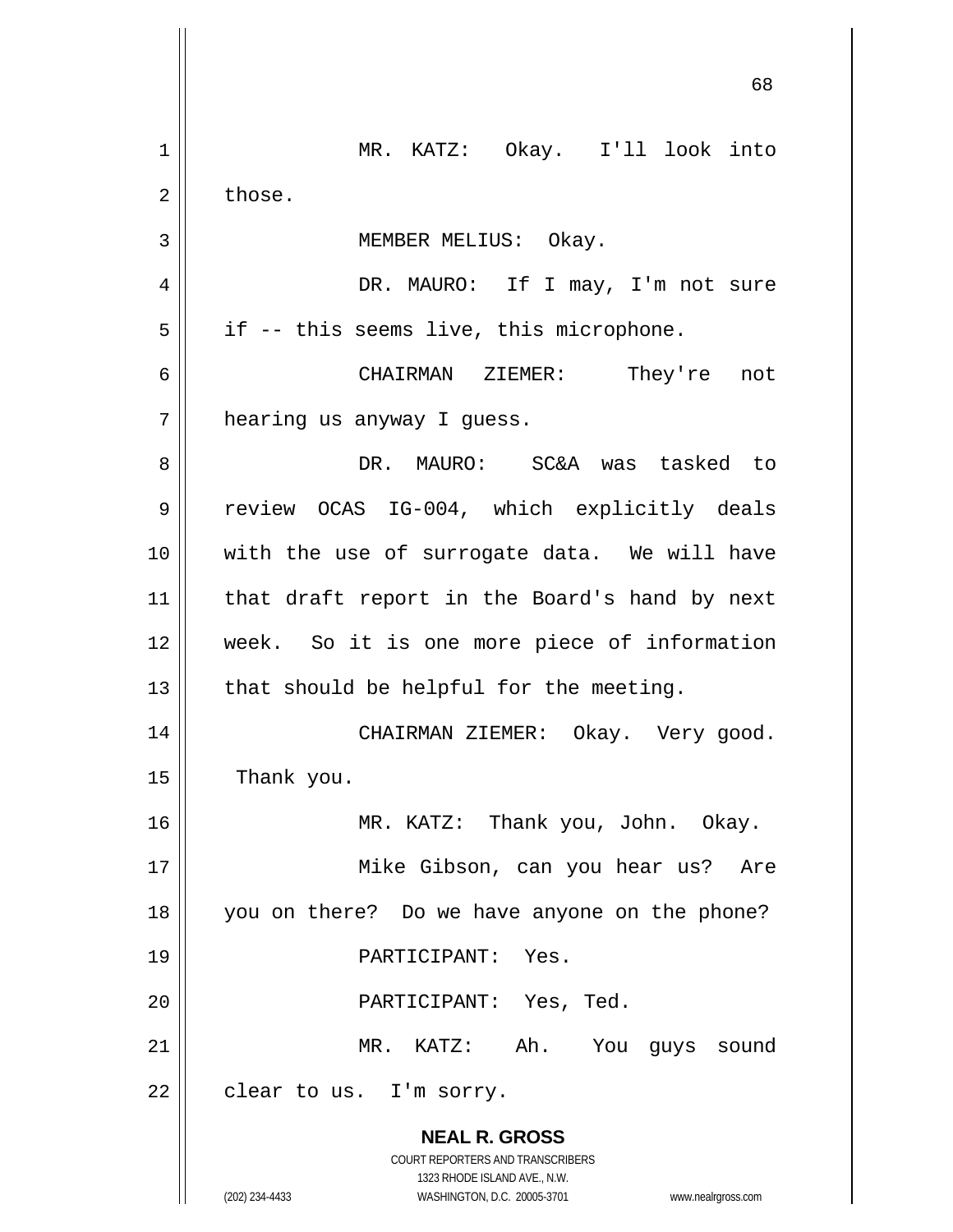|    | 69                                                                                       |
|----|------------------------------------------------------------------------------------------|
| 1  | Mike, are you on there?                                                                  |
| 2  | CHAIRMAN ZIEMER: Mike Gibson?                                                            |
| 3  | MR. KATZ: Mike Gibson?                                                                   |
| 4  | PARTICIPANT: Mike was on a couple                                                        |
| 5  | of minutes ago, and then the line went blank.                                            |
| 6  | So maybe he tried to redial.                                                             |
| 7  | MR. KATZ: Yes. We had an operator                                                        |
| 8  | interrupt and mute the line. So, should we                                               |
| 9  | give them a minute to --                                                                 |
| 10 | CHAIRMAN ZIEMER: We can do it                                                            |
| 11 | after the break.                                                                         |
| 12 | MR. KATZ: Okay. We can go with                                                           |
| 13 | the subcommittees, and then we'll go to Mike                                             |
| 14 | last. So we have two subcommittees now for                                               |
| 15 | public interest, because we established a new                                            |
| 16 | subcommittee on procedures review. This was                                              |
| 17 | formerly a working group, but because their                                              |
| 18 | activities are routine they really deserve to                                            |
| 19 | be a subcommittee, and so they are now.                                                  |
| 20 | So let's start with you, Mark, with                                                      |
| 21 | dose reconstruction.                                                                     |
| 22 | The Subcommittee<br>MEMBER GRIFFON:                                                      |
|    | <b>NEAL R. GROSS</b><br>COURT REPORTERS AND TRANSCRIBERS<br>1323 RHODE ISLAND AVE., N.W. |
|    | (202) 234-4433<br>WASHINGTON, D.C. 20005-3701<br>www.nealrgross.com                      |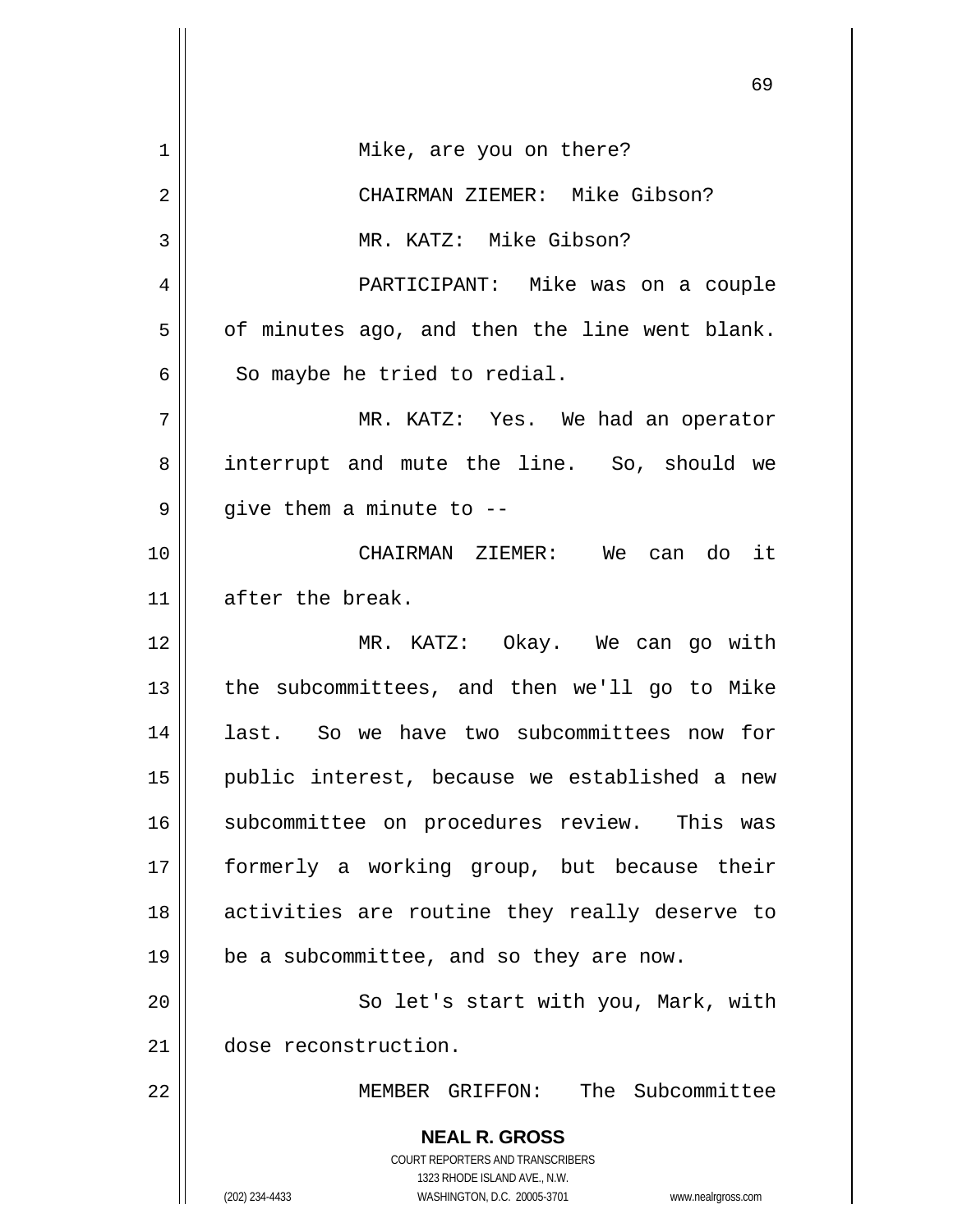on Dose Reconstruction did not meet since the last Advisory Board meeting. We were really intending to. We got snowed out, and so did the procedures. We had a back-to-meeting scheduled.

и процесс в последници производите в 170 миллионето в 170 миллионето в 170 миллионето в 170 миллионето в 170 ми<br>В 170 миллионето в 171 миллионето в 171 миллионето в 171 миллионето в 171 миллионето в 171 миллионето в 171 м

6 7 8 9 10 11 12 What I am proposing is that we have two subcommittees -- and I've sent around some e-mails this morning that I'm sure everyone has got -- two subcommittee meetings before the next full Board meeting, primarily because we have -- I think Stu might have passed out a draft matrix with the 11th set.

13 14 15 16 17 18 19 20 21 22 This is a list of cases -- I think there's 37 of them -- that actually fall between 45 and 49.9 percent POC. I've gone ahead and asked Stu -- if you recall, we do this in a two-phase step. We first get initial cases, and then we -- as a subcommittee, we usually go through them and say, okay, these are of interest, then we ask for expanded information on a certain subset of the larger list.

> **NEAL R. GROSS** COURT REPORTERS AND TRANSCRIBERS 1323 RHODE ISLAND AVE., N.W. (202) 234-4433 WASHINGTON, D.C. 20005-3701 www.nealrgross.com

1

2

3

4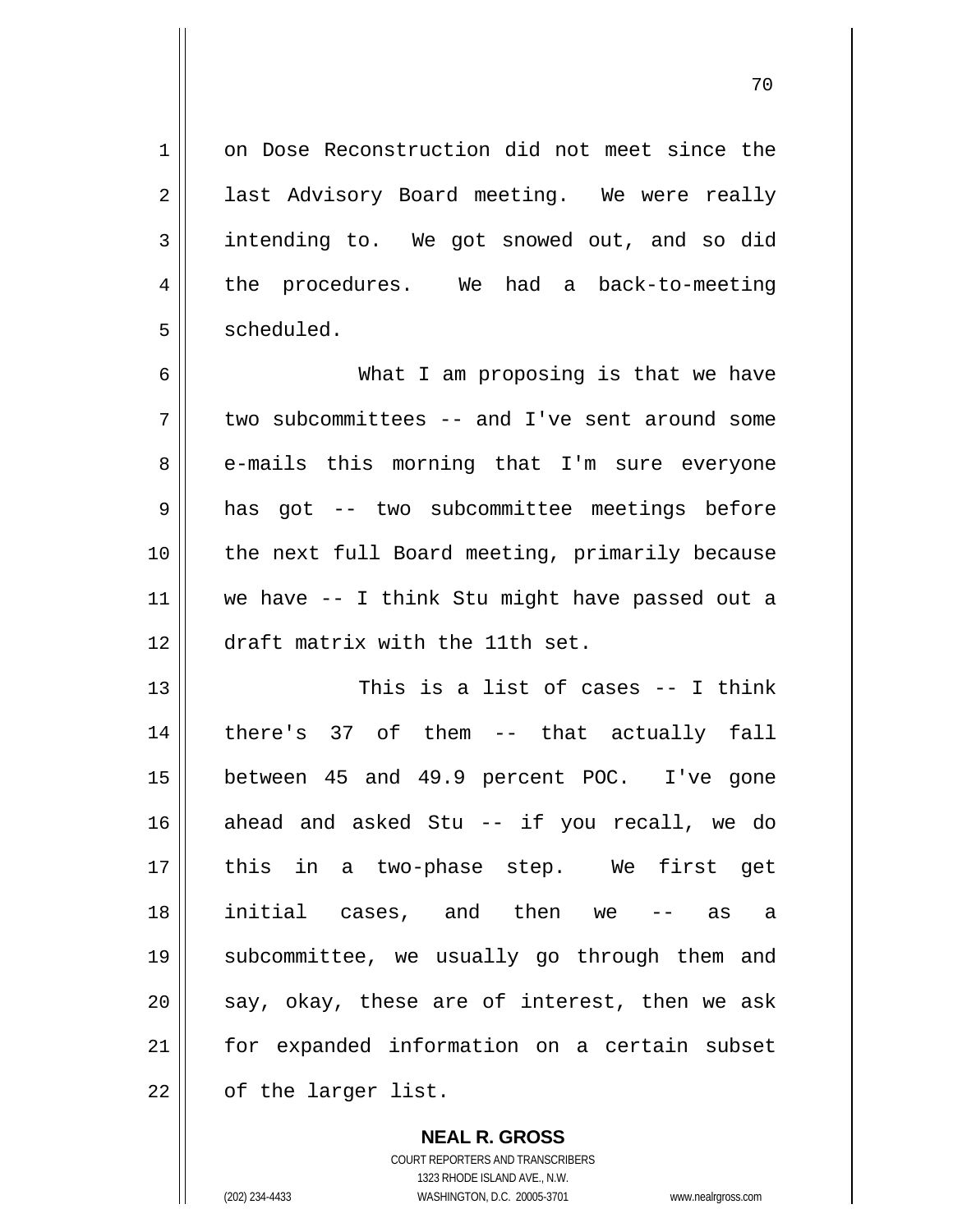| 1           | In this case, the list isn't that                                   |
|-------------|---------------------------------------------------------------------|
| 2           | big. Stu said he could expand it and just do                        |
| 3           | all of these and bring it to the next                               |
| 4           | subcommittee meeting to expedite the process a                      |
| 5           | little bit. And then, hopefully, in the next                        |
| 6           | two subcommittee meetings before the next                           |
| 7           | Board meeting, we'll be able to come back with                      |
| 8           | a proposal to get an 11th set of cases.                             |
| $\mathsf 9$ | Stu has also generated two other                                    |
| 10          | lists that I'm sure the subcommittee members                        |
| 11          | have, but they are larger lists, so we want to                      |
| 12          | bring those lists to the subcommittee meeting,                      |
| 13          | cull those down a bit, and then go through our                      |
| 14          | normal two-step selection process.                                  |
| 15          | But the full intention of this is                                   |
| 16          | to have a proposed list of 11th set of cases                        |
| 17          | ready for action by the Board at the next full                      |
| 18          | Board meeting. We are a little delayed here,                        |
| 19          | and I want to make sure that SC&A<br>has                            |
| 20          | continued work in that regard.                                      |
| 21          | A couple of other items that we --                                  |
| 22          | going to discuss at the<br>last<br>were<br>we                       |
|             |                                                                     |
|             | <b>NEAL R. GROSS</b><br>COURT REPORTERS AND TRANSCRIBERS            |
|             | 1323 RHODE ISLAND AVE., N.W.                                        |
|             | (202) 234-4433<br>WASHINGTON, D.C. 20005-3701<br>www.nealrgross.com |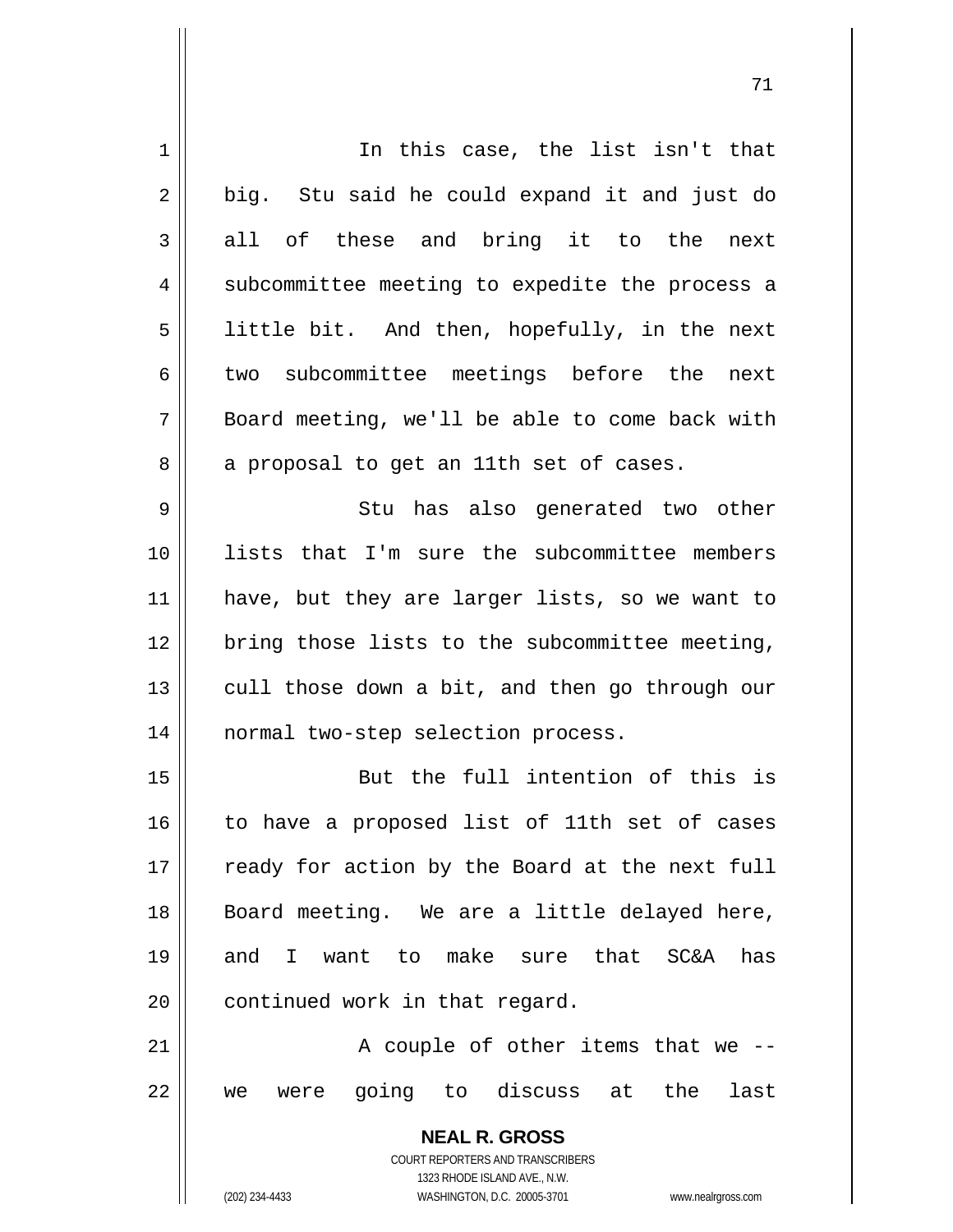1 2 3 4 5 6 7 8 9 10 11 subcommittee meeting, but I am just going to -- they are still on the agenda. And they include selection protocol, case selection protocol. We wanted to sort of revisit that. I think we should still -- we will revisit that. I think we should do it at the subcommittee meeting. We can have more time for a lengthy discussion on that and bring back a proposal. If it is not to change anything, that's what it is. But we can bring back a proposal to the full Board meeting.

12 13 14 15 16 17 18 19 20 The other outstanding item is the first 100 cases report, and we have been asked by the Board to go back -- we had a draft report at the last meeting. We were asked by the Board to go back and basically beef it up, answer some baseline questions that were not addressed in the report. So we agreed to do that, and we will discuss that at the next subcommittee meeting as well.

21 22 So two subcommittee meetings coming up, barring snow delays, and hopefully we will

> **NEAL R. GROSS** COURT REPORTERS AND TRANSCRIBERS 1323 RHODE ISLAND AVE., N.W. (202) 234-4433 WASHINGTON, D.C. 20005-3701 www.nealrgross.com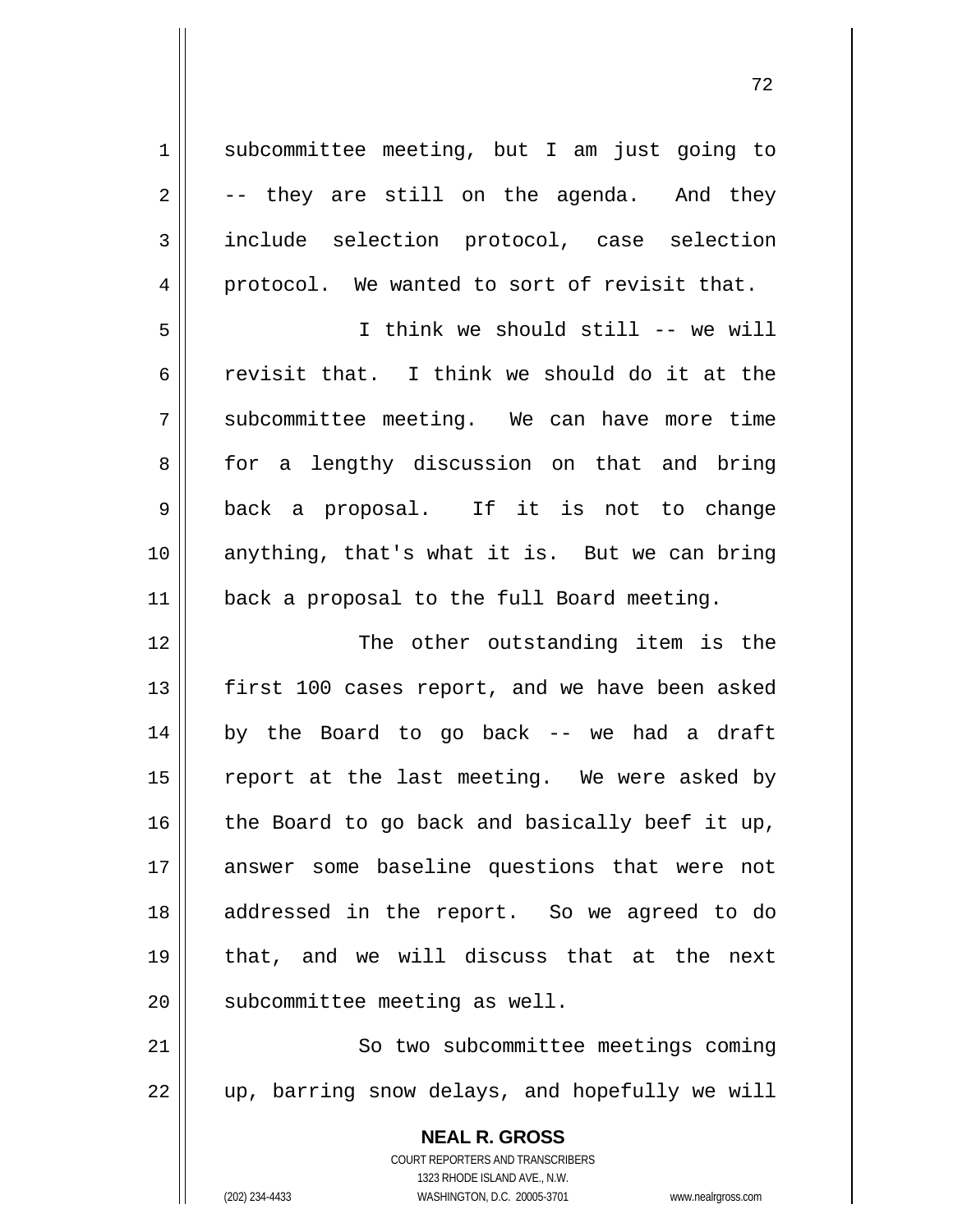$1 \parallel$ have more to report next meeting.

| $\overline{2}$ | MR. KATZ: Okay. Let me --                                                                                                                                       |
|----------------|-----------------------------------------------------------------------------------------------------------------------------------------------------------------|
| 3              | CHAIRMAN ZIEMER: Could I ask a                                                                                                                                  |
| 4              | question? Mark, I think -- do we now have the                                                                                                                   |
| 5              | results of the blind reviews from SC&A? And                                                                                                                     |
| 6              | are those going to be also reviewed by the                                                                                                                      |
| 7              | committee?                                                                                                                                                      |
| 8              | MEMBER GRIFFON: Yes. We have -- I                                                                                                                               |
| 9              | didn't go through all of --                                                                                                                                     |
| 10             | OPERATOR: I am pulling this line.                                                                                                                               |
| 11             | MR. KATZ: It does hum, and there                                                                                                                                |
| 12             | is nothing that can be done to correct it at                                                                                                                    |
| 13             | this time.                                                                                                                                                      |
| 14             | OPERATOR: Okay. I'll let the --                                                                                                                                 |
| 15             | MR. KATZ: Thank you.                                                                                                                                            |
| 16             | OPERATOR: Can you let the parties                                                                                                                               |
| 17             | know? Because they keep on requesting.                                                                                                                          |
| 18             | them<br>CHAIRMAN<br>ZIEMER:<br>We've<br>let                                                                                                                     |
| 19             | know.                                                                                                                                                           |
| 20             | MR. KATZ:<br>They understand that we                                                                                                                            |
| 21             | have a problem. Thank you.                                                                                                                                      |
| 22             | OPERATOR:<br>Okay.                                                                                                                                              |
|                | <b>NEAL R. GROSS</b><br>COURT REPORTERS AND TRANSCRIBERS<br>1323 RHODE ISLAND AVE., N.W.<br>(202) 234-4433<br>WASHINGTON, D.C. 20005-3701<br>www.nealrgross.com |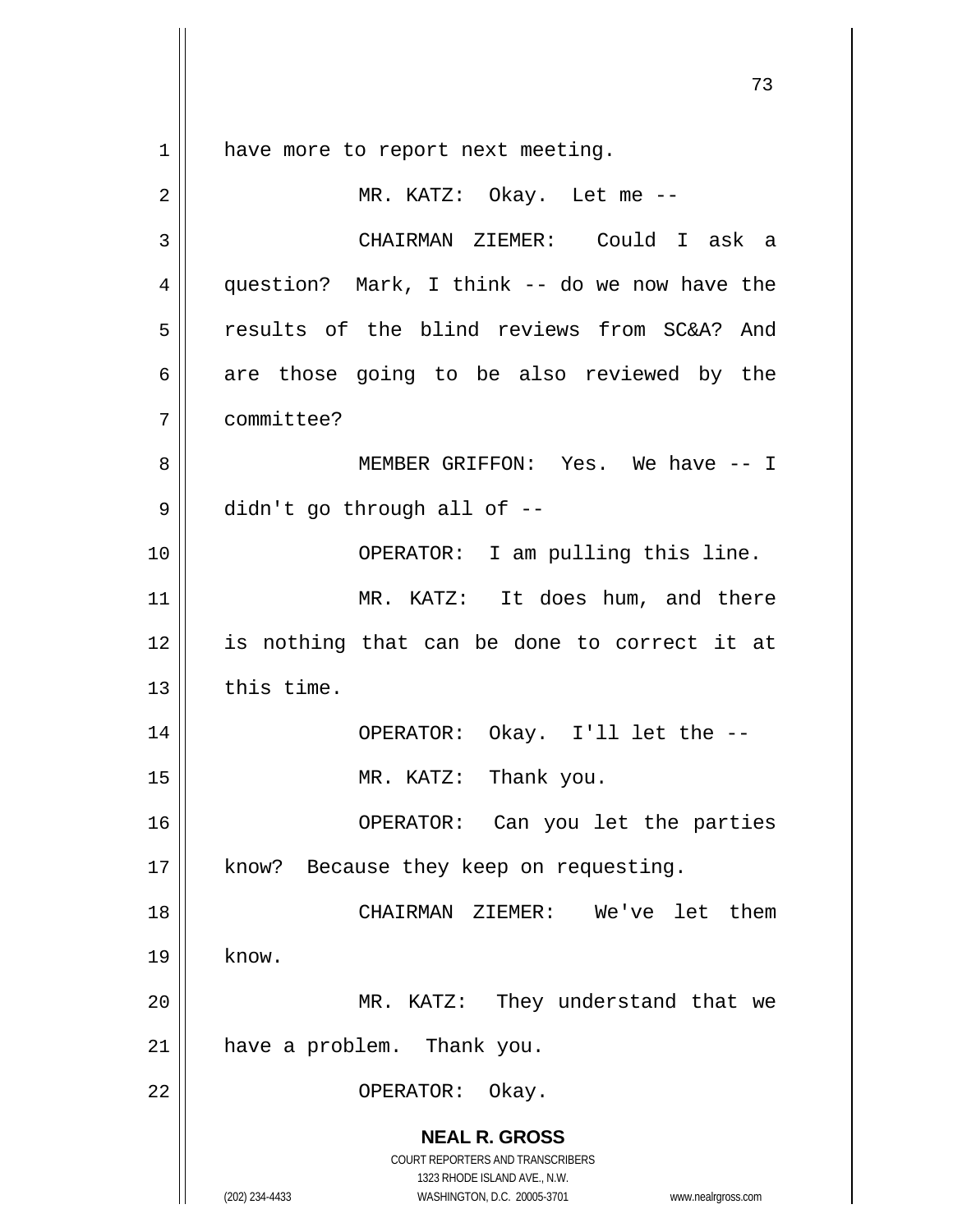**NEAL R. GROSS** COURT REPORTERS AND TRANSCRIBERS 1323 RHODE ISLAND AVE., N.W. (202) 234-4433 WASHINGTON, D.C. 20005-3701 www.nealrgross.com 1 2 3 4 5 6 7 8 9 10 11 12 13 14 15 16 17 18 19 20 21 22 MEMBER GRIFFON: Yes. I didn't go through -- we are still working on the six set of cases and the seventh set, and we will initiate the eighth set resolution process. I think SC&A has almost completed the tenth set of reviews. John, can you give us an update on that? But you have also submitted blind reviews. As Paul said, they will be in the hopper for the subcommittee to discuss. DR. MAURO: Yes. The tenth set are done. We are getting ready for the one on one conference calls, should happen very soon. We delivered one blind. The other blind is in the home stretch, so we have basically cleared the decks on that. And I would like to request -- yes? MEMBER GRIFFON: And do we have a ninth set matrix yet? I don't know if -- I think you did -- DR. MAURO: I don't know. I'd have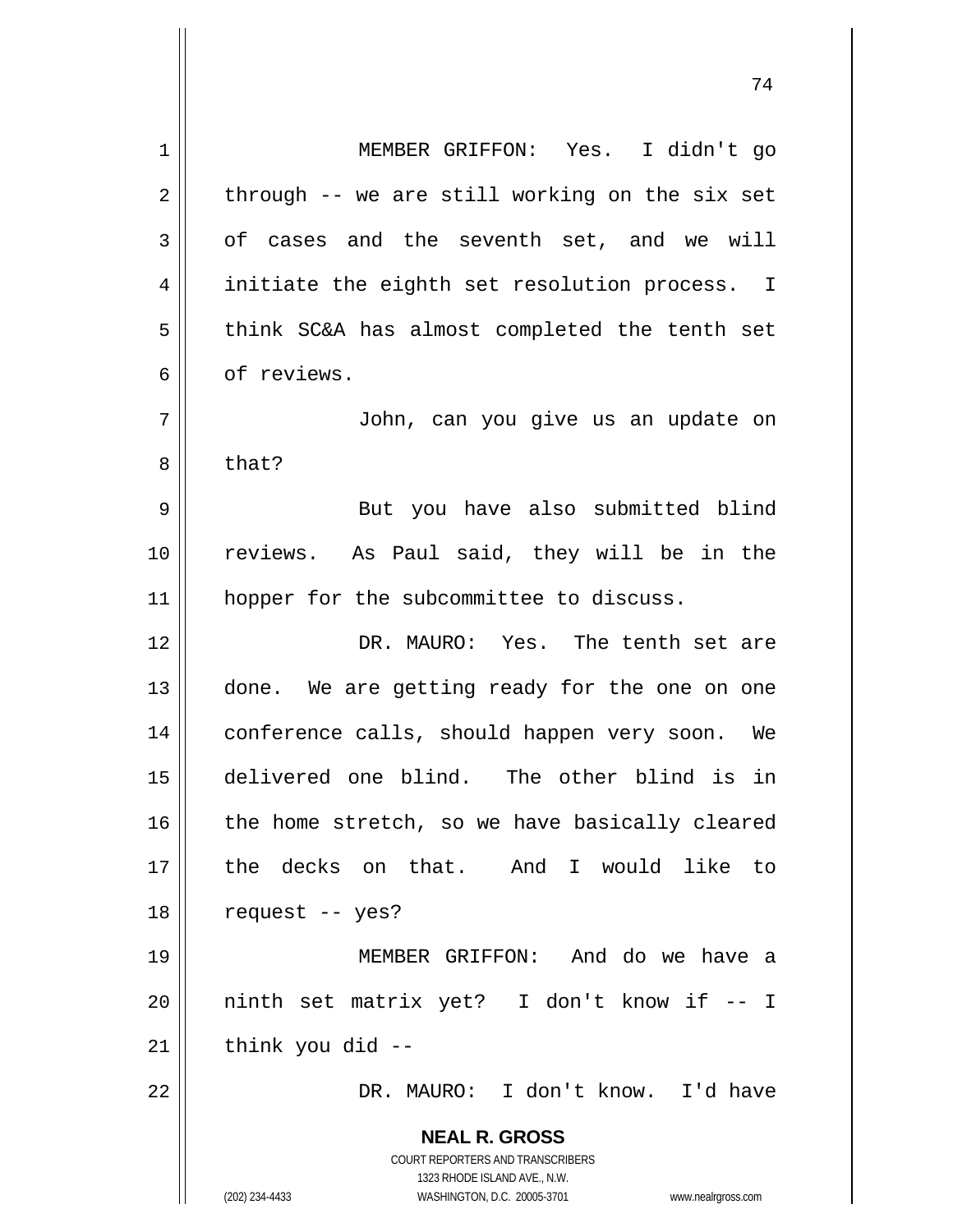$1 \mid$ to check.

| $\overline{2}$ | MEMBER GRIFFON: I'm not sure on                          |
|----------------|----------------------------------------------------------|
| 3              | that. But everything else is in motion and --            |
| 4              | DR. MAURO: And I would like to ask                       |
| 5              | -- one of the things, we were hoping that the            |
| 6              | next set would have been available. That does            |
| 7              | set us back a little bit in terms of this next           |
| 8              | set of numbers.                                          |
| 9              | MEMBER GRIFFON: Yes.                                     |
| 10             | DR. MAURO: And so I would just                           |
| 11             | like to ask if we could move that as quickly             |
| 12             | as we $--$                                               |
| 13             | MEMBER GRIFFON: Yes, we --                               |
| 14             | DR. MAURO:<br>have<br>we<br>team<br>a<br>$- -$           |
| 15             | waiting.                                                 |
| 16             | MEMBER GRIFFON: -- full intention                        |
| 17             | to move it along as quickly as we can.<br>$\mathbf{I}$   |
| 18             | mean, my intent is if -- if we get this                  |
| 19             | expanded version, that's why I asked Stu to go           |
| 20             | ahead and expand this 37, because these are              |
| 21             | the cases of most interest to us $-$ - the 45 to         |
| 22             | 50 percentile.                                           |
|                | <b>NEAL R. GROSS</b><br>COURT REPORTERS AND TRANSCRIBERS |

 $\mathop{\text{||}}$ 

1323 RHODE ISLAND AVE., N.W. (202) 234-4433 WASHINGTON, D.C. 20005-3701 www.nealrgross.com

ли в село в село в село во село во село во село во село во село во село во село во село во село во село во сел<br>Во село во село во село во село во село во село во село во село во село во село во село во село во село во сел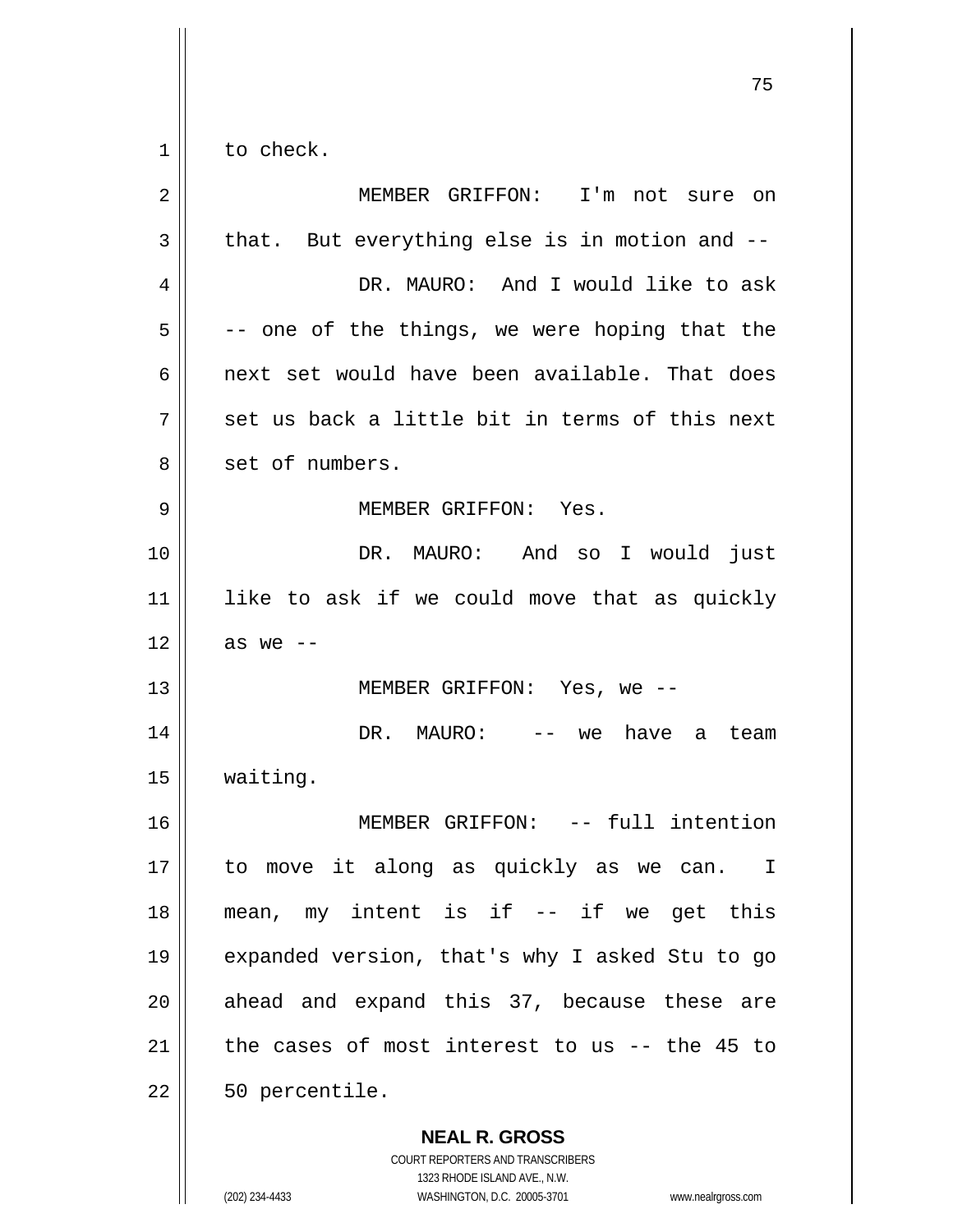| $\mathbf 1$    | If out of those we find 20 cases               |
|----------------|------------------------------------------------|
| $\overline{2}$ | that are good for review, that we all agree    |
| 3              | on, I think we have a phone meeting scheduled  |
| 4              | before the next full Board meeting, so we may  |
| 5              | be able to take action, you know, in between   |
| 6              | and get some cases at least available. I       |
| 7              | think you want 30 overall, but, you know --    |
| 8              | DR. MAURO: I wasn't quite sure.                |
| 9              | When it comes to directing your contractor to  |
| 10             | do the next set, that is something that is a   |
| 11             | full Board, or is that something that could be |
| 12             | authorized through the subcommittee or through |
| 13             | -- in other words, I will explain my concerns. |
| 14             | We have four individuals who basically are     |
| 15             | dedicated to doing this work.                  |
| 16             | MEMBER GRIFFON: Right.                         |
| 17             | DR. MAURO: They are done with                  |
| 18             | their old work, which means that they are sort |
| 19             | of in limbo now for -- until the next batch    |
| 20             | comes in. And if it -- if we can as quickly    |
| 21             | as plausible get that into the pipeline, that  |
| 22             | would be very helpful.                         |

и процесс в политическиот производство в село в 176 година в 176 године. В 176 године в 176 године в 176 годин<br>В 176 године в 176 године в 176 године в 176 године в 176 године в 176 године в 176 године в 176 године в 176

**NEAL R. GROSS** COURT REPORTERS AND TRANSCRIBERS 1323 RHODE ISLAND AVE., N.W. (202) 234-4433 WASHINGTON, D.C. 20005-3701 www.nealrgross.com

 $\mathsf{II}$ 

 $\mathsf{l}$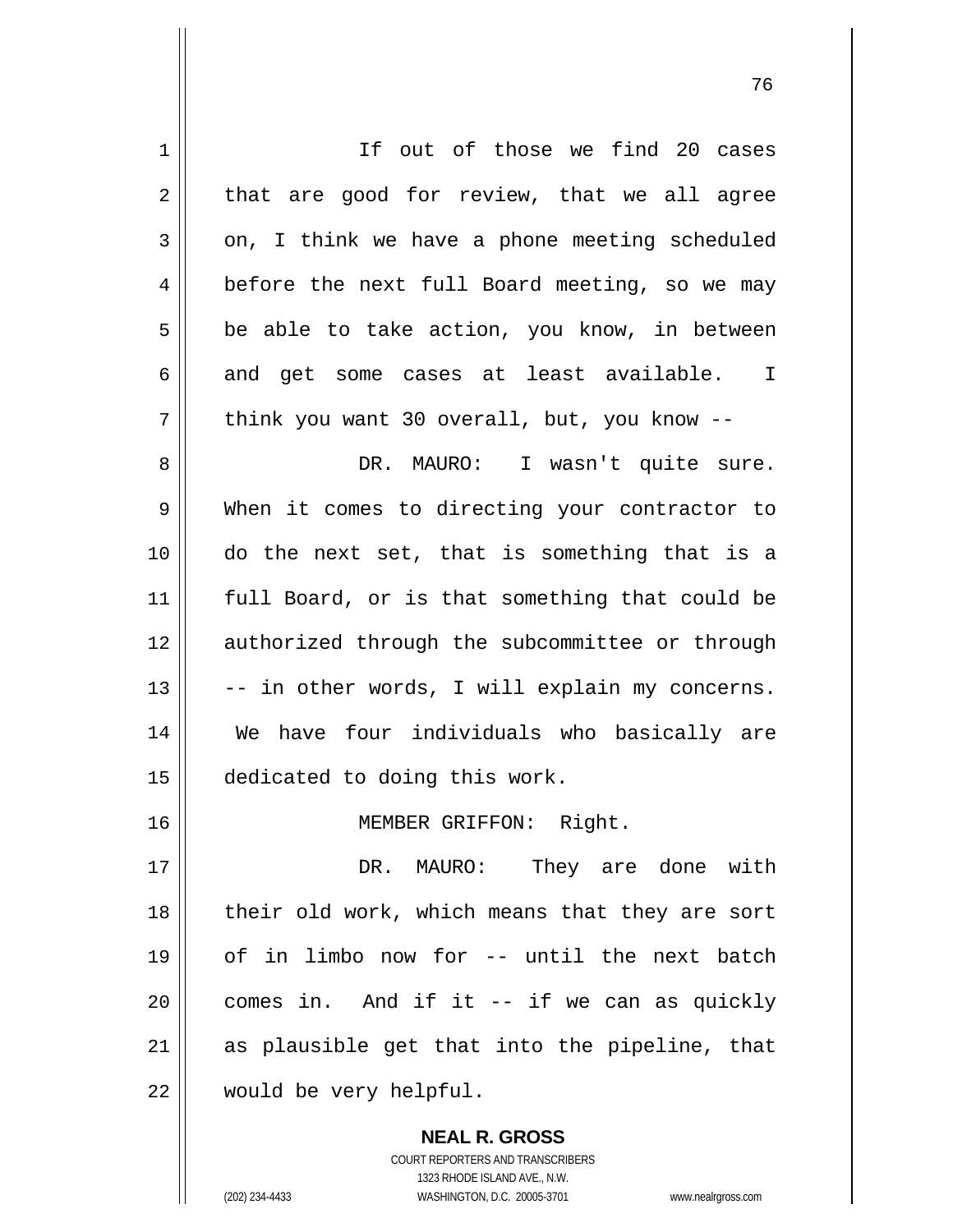1 2 3 4 5 6 7 MEMBER GRIFFON: Well, I know so far anyway, Paul, our protocol has been that we bring back to the Board, and the Board makes the decision. Right, right. So, you know, we are going to do the best we can. I understand your dilemma, John. The other thing that will be in the

8 9 10 11 12 13 14 15 16 hopper for your folks to work on -- I assume if I get one of the -- I'm trying to schedule two subcommittee meetings, one in March and one in April. And if we get one in March out of that resolution discussion, usually we end up with some work follow-up that needs to be done. So -- but we understand the dilemma, and we will expedite it as quickly as possible.

17 18 19 20 21 22 CHAIRMAN ZIEMER: I might add to that, the Board would have the prerogative, for example, during our March meeting to authorize the subcommittee to do a tasking from a main list, if we didn't have concerns on the overall list, and say, "You go ahead

> **NEAL R. GROSS** COURT REPORTERS AND TRANSCRIBERS 1323 RHODE ISLAND AVE., N.W. (202) 234-4433 WASHINGTON, D.C. 20005-3701 www.nealrgross.com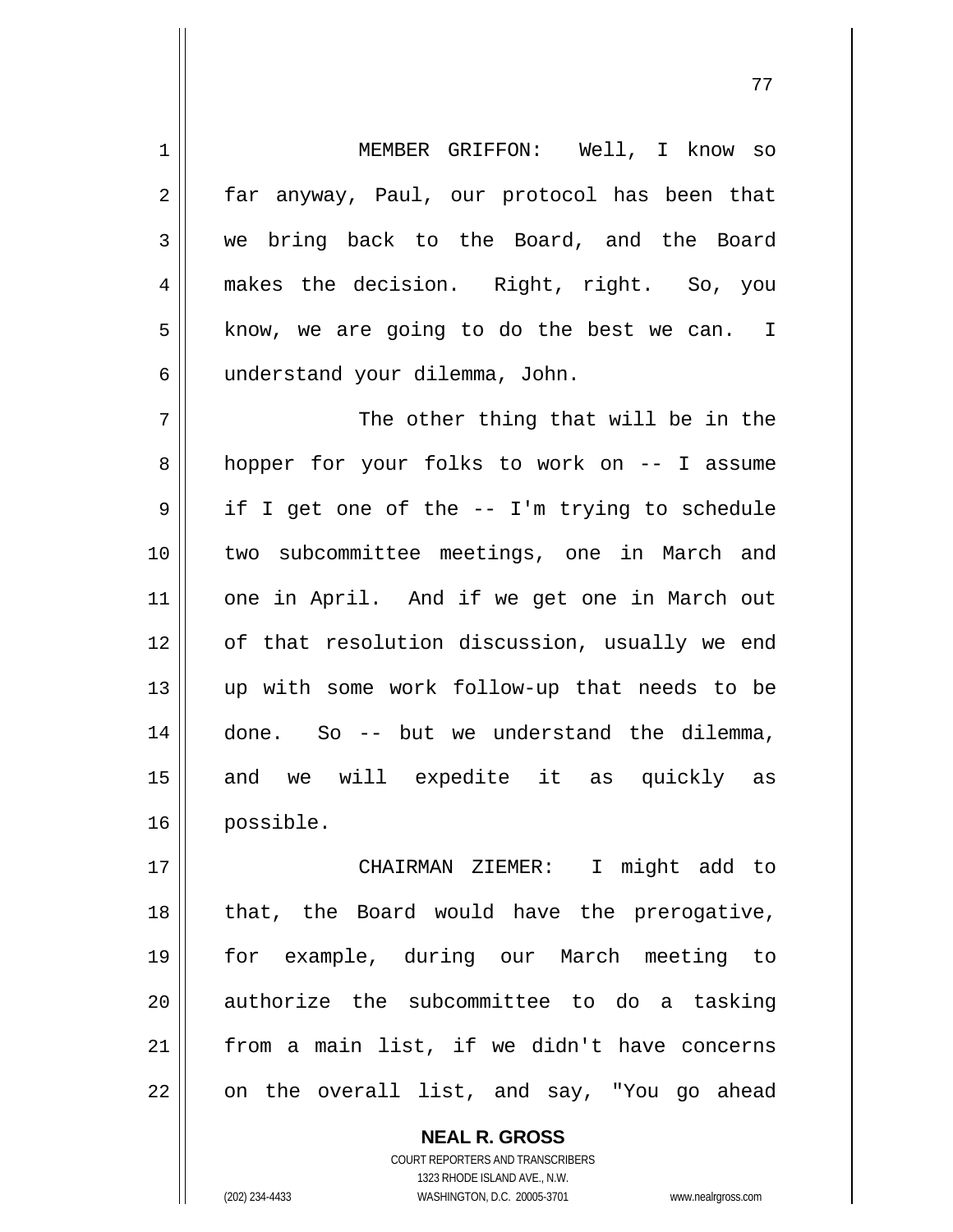1 2 and choose the ones from the list that you believe are suitable."

78

3 4 5 6 I'm not suggesting that we will do this necessarily, but we are certainly empowered to ask the subcommittee to act in our behalf on that matter.

> MR. KATZ: Thank you, Mark. And, Wanda, the Procedures.

9 10 11 12 13 14 15 16 17 MEMBER MUNN: As you recall, at our last Board meeting we reported that we were now doing our work entirely electronically. We had scheduled a face-to-face meeting in Cincinnati on January 28th, which was not able to happen since even our folks who live here in Cincinnati -- who live in Cincinnati couldn't get to the hotel in order for us to have our meeting. That was canceled.

18 19 20 21 22 We currently have scheduled a teleconference for March 24th, one week prior to the full Board teleconference. We are going to be doing something new at that one, too. Since the chair will be unable to travel

> **NEAL R. GROSS** COURT REPORTERS AND TRANSCRIBERS 1323 RHODE ISLAND AVE., N.W. (202) 234-4433 WASHINGTON, D.C. 20005-3701 www.nealrgross.com

7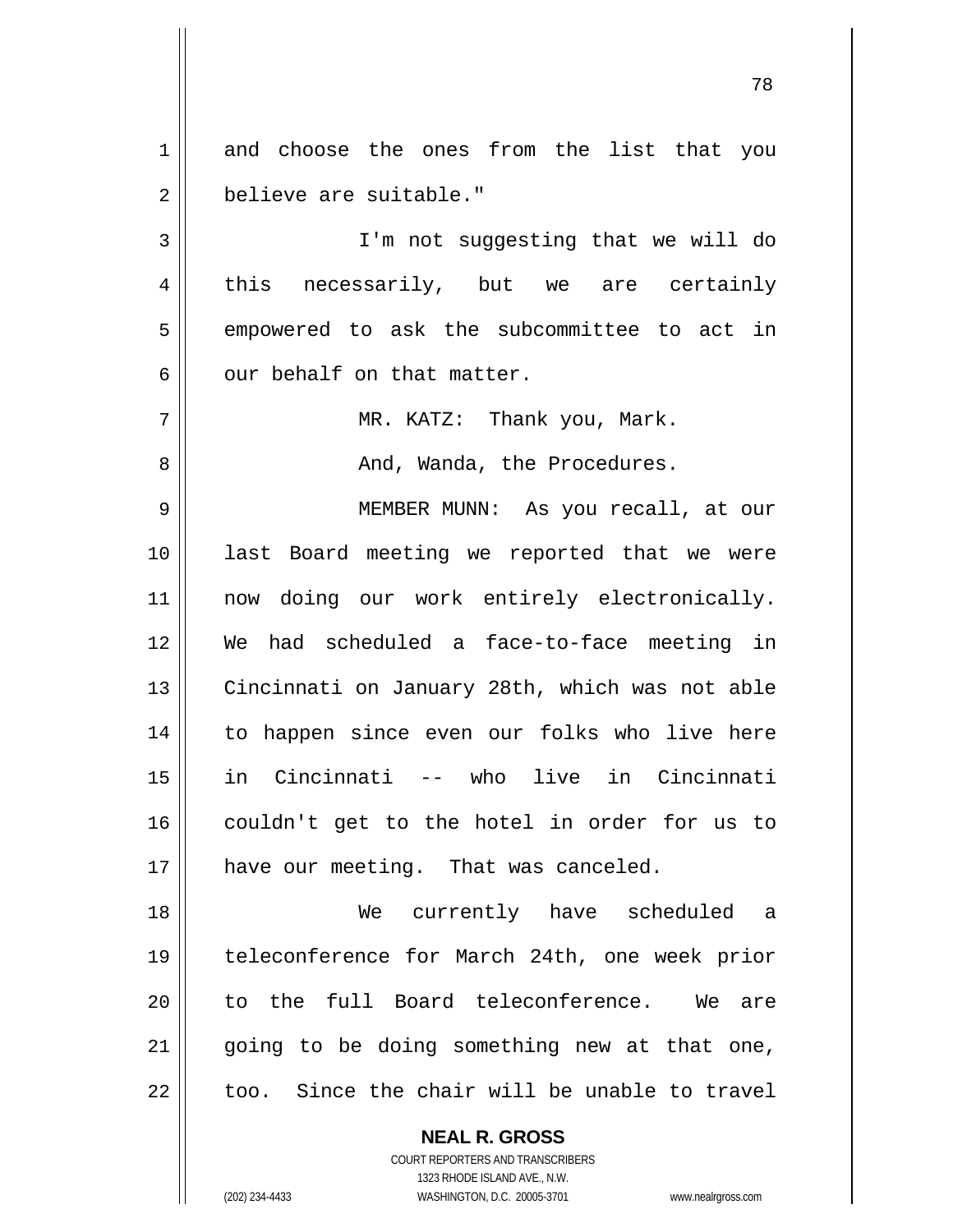at that time, we are going to try handling that electronically by telephone for me, and with the remainder of the subcommittee face to face in Cincinnati.

5 6 7 8 9 10 11 12 13 14 Our current status as of December when we last met was that we had a total of 497 findings to address; 250 of those have already been closed, 160 are in the status that we refer to as open, which means that we haven't had any meeting discussion about that finding, but the finding is there. And open in progress, 16 items, which means that we have just started the discussion and someone is working on them.

15 16 17 18 So we are making progress reasonably well with these procedure bases that we have, operating from our matrix on the O drive almost entirely.

19 20 21 We will try to have a different report for you on the teleconference March 31st.

MR. KATZ: Thank you. Thank you,

**NEAL R. GROSS** COURT REPORTERS AND TRANSCRIBERS

1323 RHODE ISLAND AVE., N.W.

22

1

2

3

4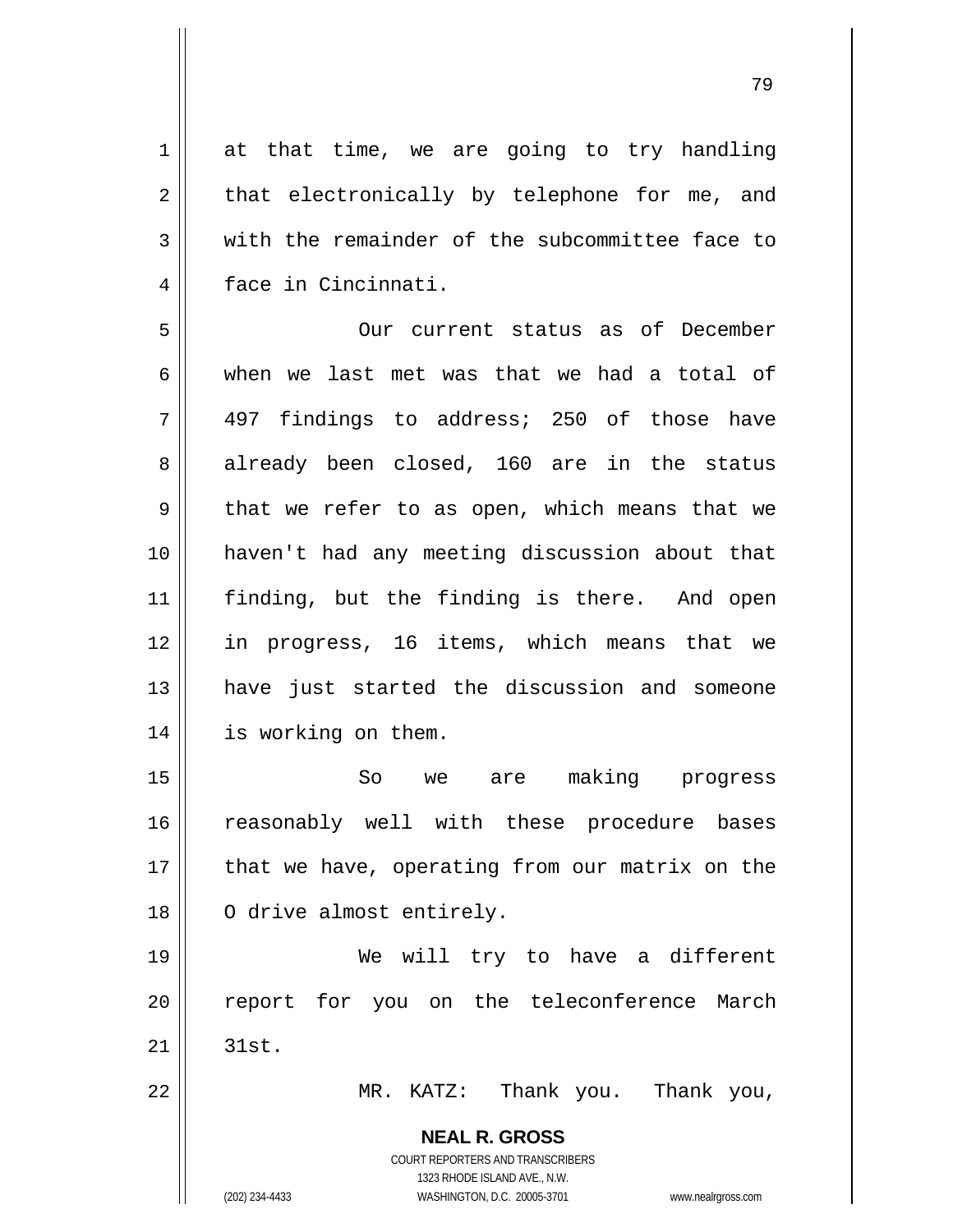|             | 80                                             |
|-------------|------------------------------------------------|
| $\mathbf 1$ | Wanda.                                         |
| 2           | Let me check in now and see if --              |
| 3           | Mike, do we have you back on the telephone?    |
| 4           | Mike Gibson?                                   |
| 5           | (No response.)                                 |
| 6           | Do we have anyone on the telephone?            |
| 7           | PARTICIPANT: Yes, Ted. We can                  |
| 8           | hear you.                                      |
| 9           | MR. KATZ: Okay. Thank you.                     |
| 10          | Okay. So Mike is chair of two --               |
| 11          | two work groups, but he won't be able to       |
| 12          | report of course on those.                     |
| 13          | CHAIRMAN ZIEMER: Well, let's see.              |
| 14          | Who else is here from the outreach work        |
| 15          | group? Who is on that?                         |
| 16          | MR. KATZ: Josie.                               |
| 17          | CHAIRMAN ZIEMER: My understanding              |
| 18          | is that the outreach work group is going to    |
| 19          | focus some on specifying or spelling out a     |
| 20          | little more what their mission, if I can call  |
| 21          | it that, to try to be more specific on what it |
| 22          | is they are trying to accomplish.              |
|             | <b>NEAL R. GROSS</b>                           |

COURT REPORTERS AND TRANSCRIBERS 1323 RHODE ISLAND AVE., N.W.

 $\mathbf{\mathsf{I}}$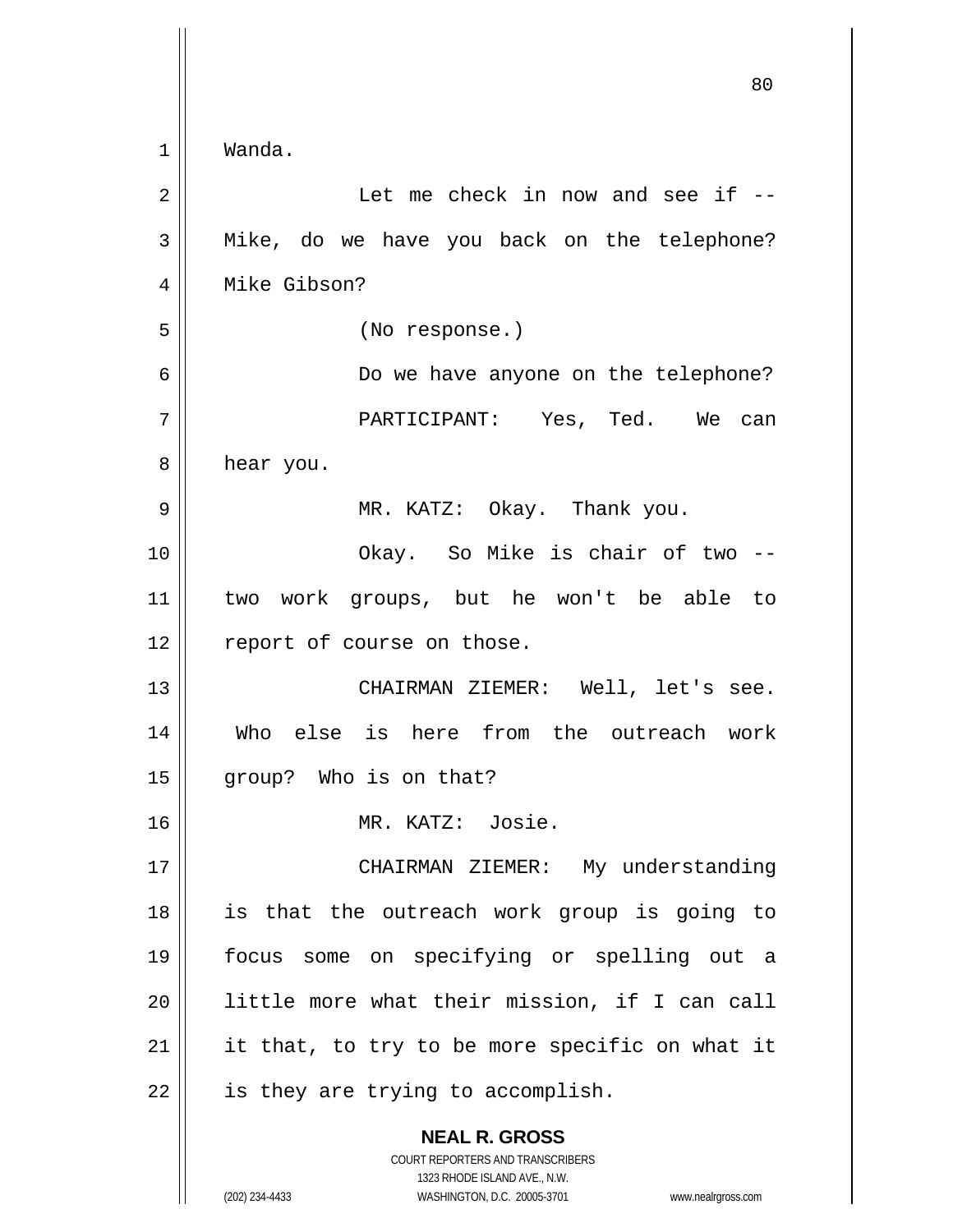**NEAL R. GROSS** COURT REPORTERS AND TRANSCRIBERS 1323 RHODE ISLAND AVE., N.W. (202) 234-4433 WASHINGTON, D.C. 20005-3701 www.nealrgross.com 1 2 3 4 5 6 7 8 9 10 11 12 13 14 15 16 17 18 19 20 21 22 When we originally set up that work group, it was kind of broad and general. The understanding was that they would participate and track and perhaps evaluate some of the outreach meetings, even though many of those were labor things, but to determine the extent to which the outreach activities were beneficial or could be improved as far as what this part of the program is doing. But I think the group has learned, as they have proceeded, that they need a little better, sharper mission statement of exactly what their responsibilities are. And so basically they are going to work on that, amongst other things, and perhaps you can elaborate on that, Josie. MEMBER BEACH: Well, at this time, SC&A did provide a report to Mike on a mission statement. CHAIRMAN ZIEMER: Yes. Sort of a straw man mission statement for them -- MEMBER BEACH: Yes.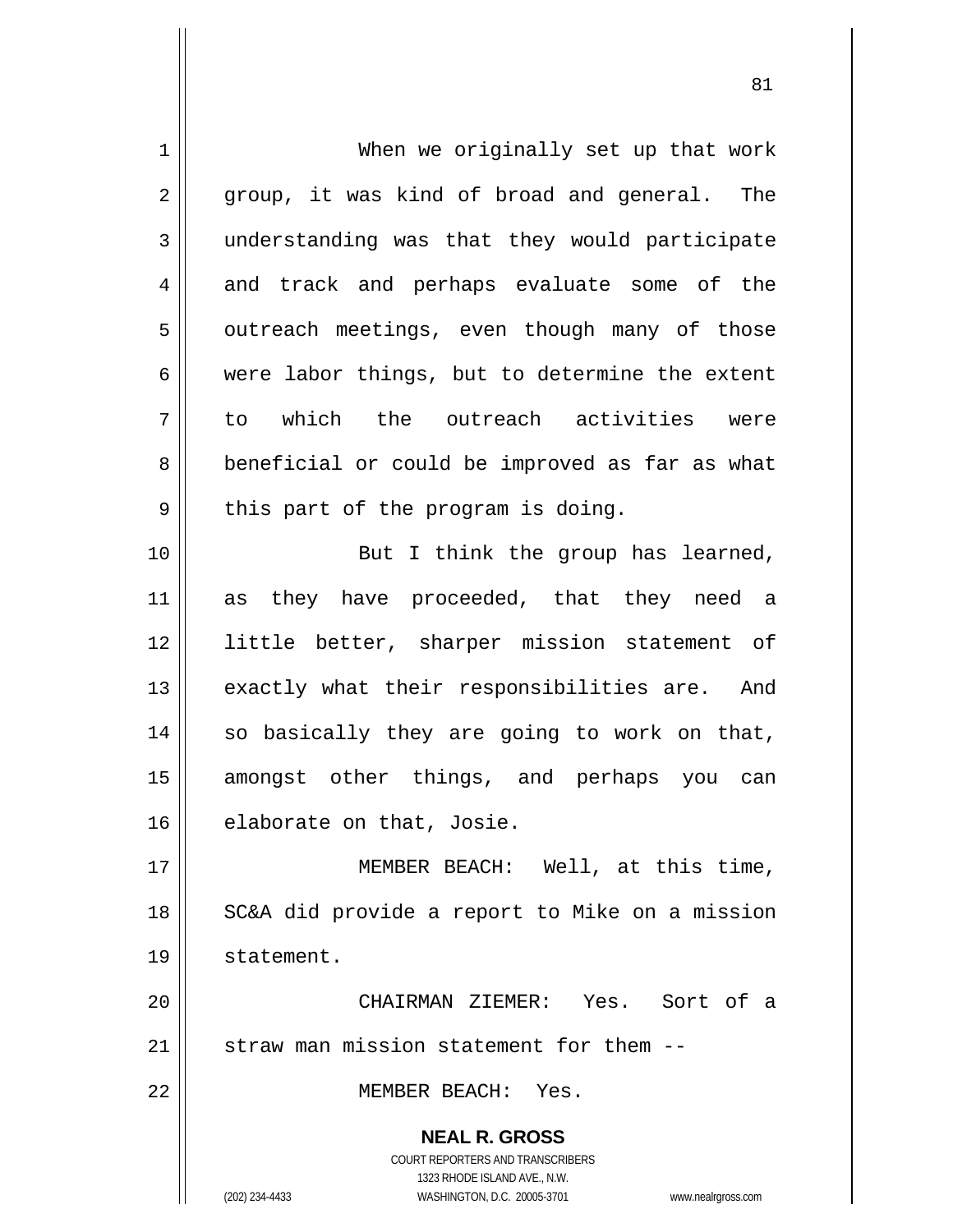1 2 CHAIRMAN ZIEMER: -- to evaluate as a starting point.

<u>82</u>

3 4 5 MEMBER BEACH: Correct. That initiated some talk on maybe this work group becoming a subcommittee also. No?

6 7 8 9 10 11 12 CHAIRMAN ZIEMER: Well, it certainly might. I think it is going to depend on what that mission is. And if it's an ongoing thing, then it may. But the first step is to get that mission spelled out, and then bring that back to the Board and make sure --

MEMBER BEACH: Correct.

14 15 16 CHAIRMAN ZIEMER: -- that we are all pointed in the same direction on what it is this work group is to do.

17 18 19 20 21 22 MEMBER BEACH: My guess is Mike will want to reconvene the work group to discuss SC&A's report and the mission statement, and then go further from there. I don't know if everybody on the Board got that mission statement. I actually have a copy of

> **NEAL R. GROSS** COURT REPORTERS AND TRANSCRIBERS

13

1323 RHODE ISLAND AVE., N.W. (202) 234-4433 WASHINGTON, D.C. 20005-3701 www.nealrgross.com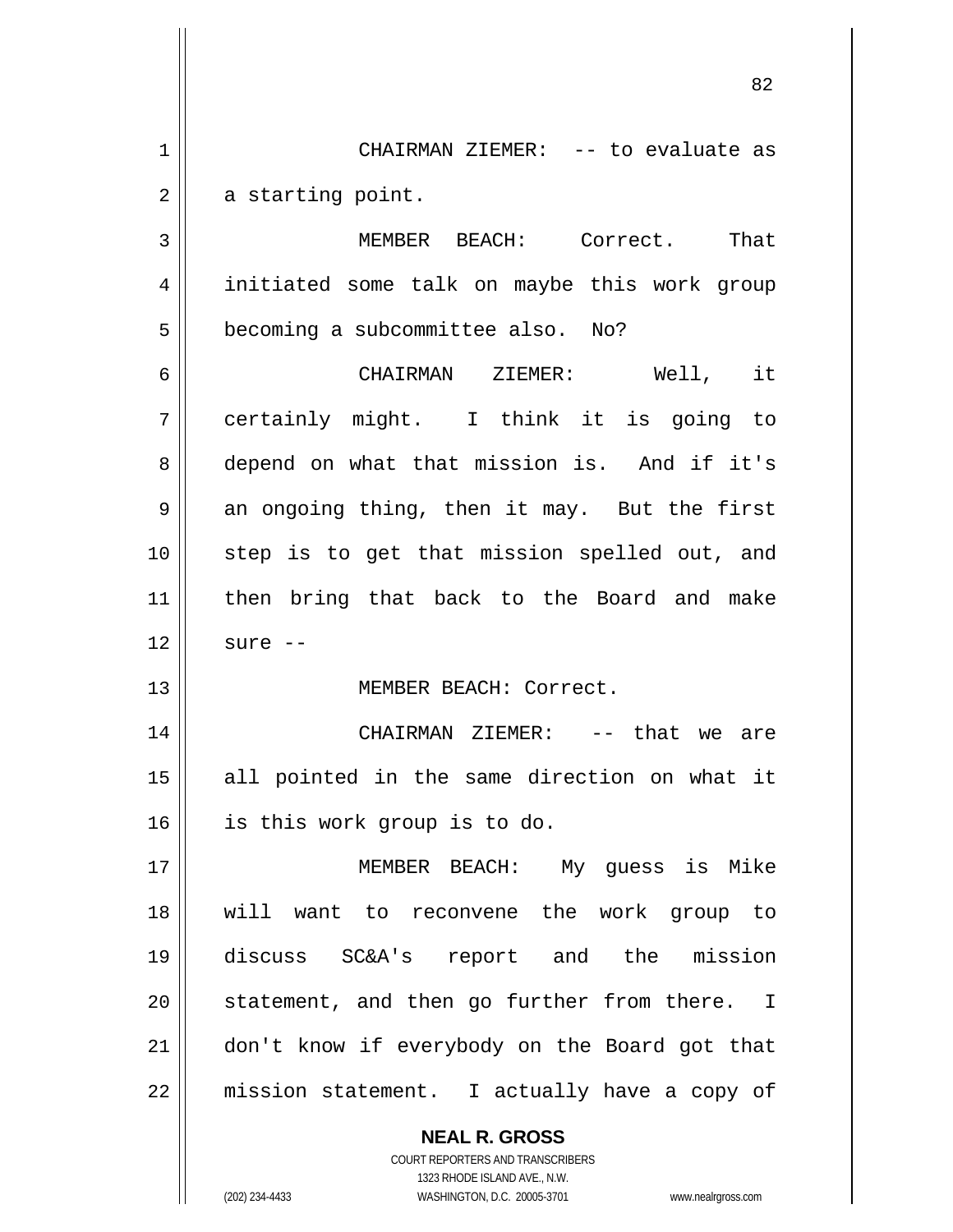$\begin{array}{c|c|c|c} 1 & 1 \end{array}$ it, if anybody is interested.

| 2  | CHAIRMAN ZIEMER: Well, it probably            |
|----|-----------------------------------------------|
| 3  | would be good to distribute that at some      |
| 4  | point. Is that an official deliverable? That  |
| 5  | is just a working thing within the work group |
| 6  | right now.                                    |
| 7  | DR. MAURO: Yes. We delivered it               |
| 8  | as a white paper to the work group, not as a  |
| 9  | full distributed --                           |
| 10 | CHAIRMAN ZIEMER: Yes.<br>That                 |
| 11 | probably should stay there for now.           |
| 12 | MEMBER BEACH: Okay. And, like I               |
| 13 | said, Mike is going to have to make the       |
| 14 | decision on where to go from here on that     |
| 15 | statement.                                    |
| 16 | MR. KATZ: Thank you, Josie, for               |
| 17 | covering that. That concludes the discussion  |
| 18 | to the work groups and the subcommittees.     |
| 19 | CHAIRMAN ZIEMER: Okay. Let's go               |
| 20 | ahead and take a comfort break now. Again, in |
| 21 | order to move things along, particularly for  |
| 22 | those who have plane schedules, let's try to  |
|    | <b>NEAL R. GROSS</b>                          |

COURT REPORTERS AND TRANSCRIBERS 1323 RHODE ISLAND AVE., N.W.

(202) 234-4433 WASHINGTON, D.C. 20005-3701 www.nealrgross.com

<u>83</u>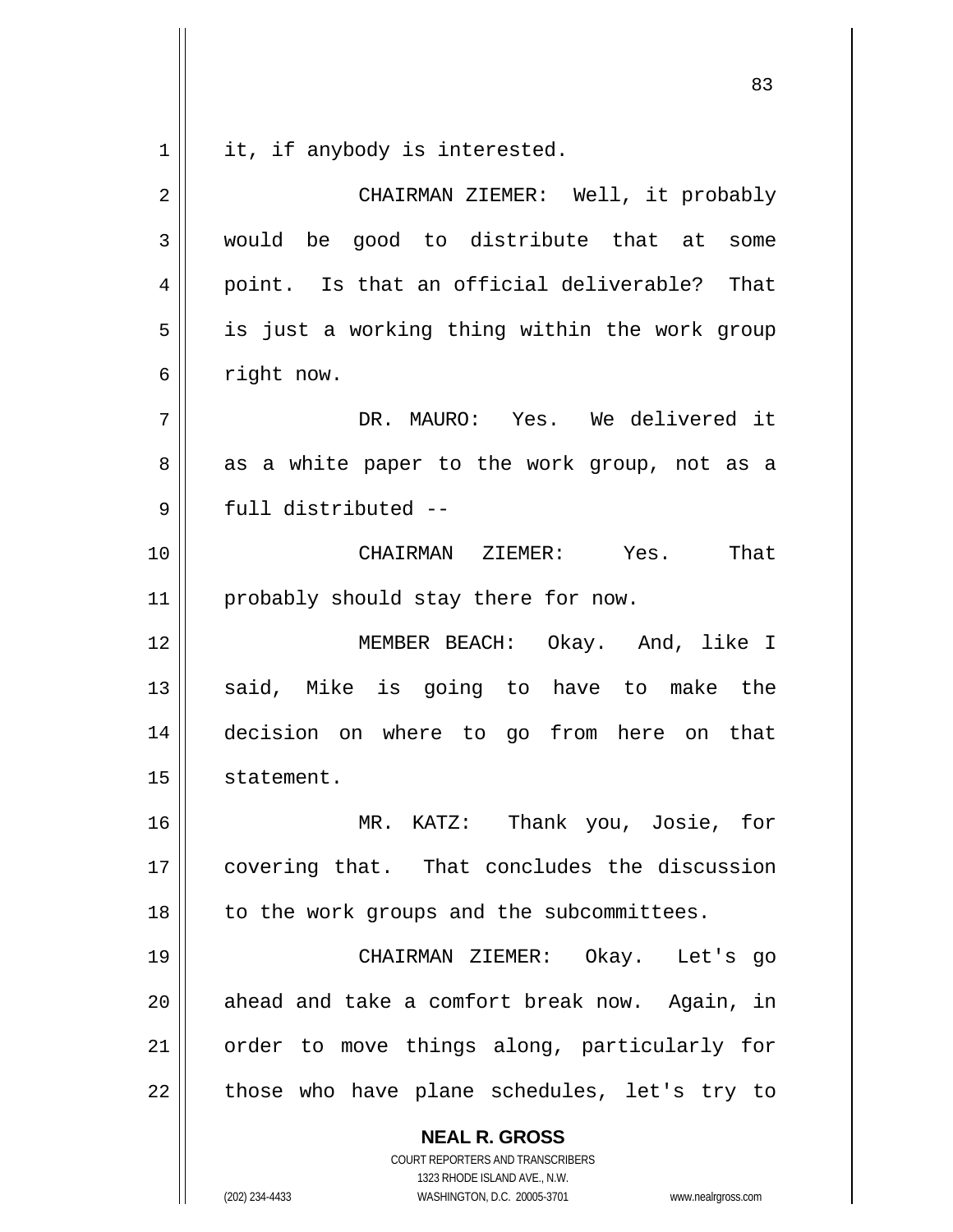| $\mathbf 1$ | be back within 15 minutes, so we can proceed    |
|-------------|-------------------------------------------------|
| 2           | with the rest of the items.                     |
| 3           | (Whereupon, the above-entitled matter went off  |
| 4           | the record at 10:23 a.m., and                   |
| 5           | resumed at $10:42$ a.m.)                        |
| 6           | CHAIRMAN ZIEMER: Okay. If you                   |
| 7           | will take your seats, we will proceed. Again,   |
| 8           | our apologies to the folks on the line. We      |
| 9           | understand the problem. We cannot fix it.       |
| 10          | Our next topic on the agenda is our             |
| 11          | Board Working Time. The first item there is     |
| 12          | the write-ups on the SEC recommendations. We    |
| 13          | have approved all of those earlier. You have    |
| 14          | the copies.                                     |
| 15          | want to touch base with<br>both<br>$\mathbf{I}$ |
| 16          | NIOSH and Labor. Did you look at the copies,    |
| 17          | and do you -- are the descriptions of the       |
| 18          | classes suitable as far as you are concerned?   |
| 19          | Particularly I would to ask Jeff, are there     |
| 20          | any concerns from Labor at this time on the     |
| 21          | descriptions? Jeff indicates there are none.    |
| 22          | Any comments, Board members?                    |
|             | <b>NEAL R. GROSS</b>                            |

84

COURT REPORTERS AND TRANSCRIBERS 1323 RHODE ISLAND AVE., N.W.

 $\prod$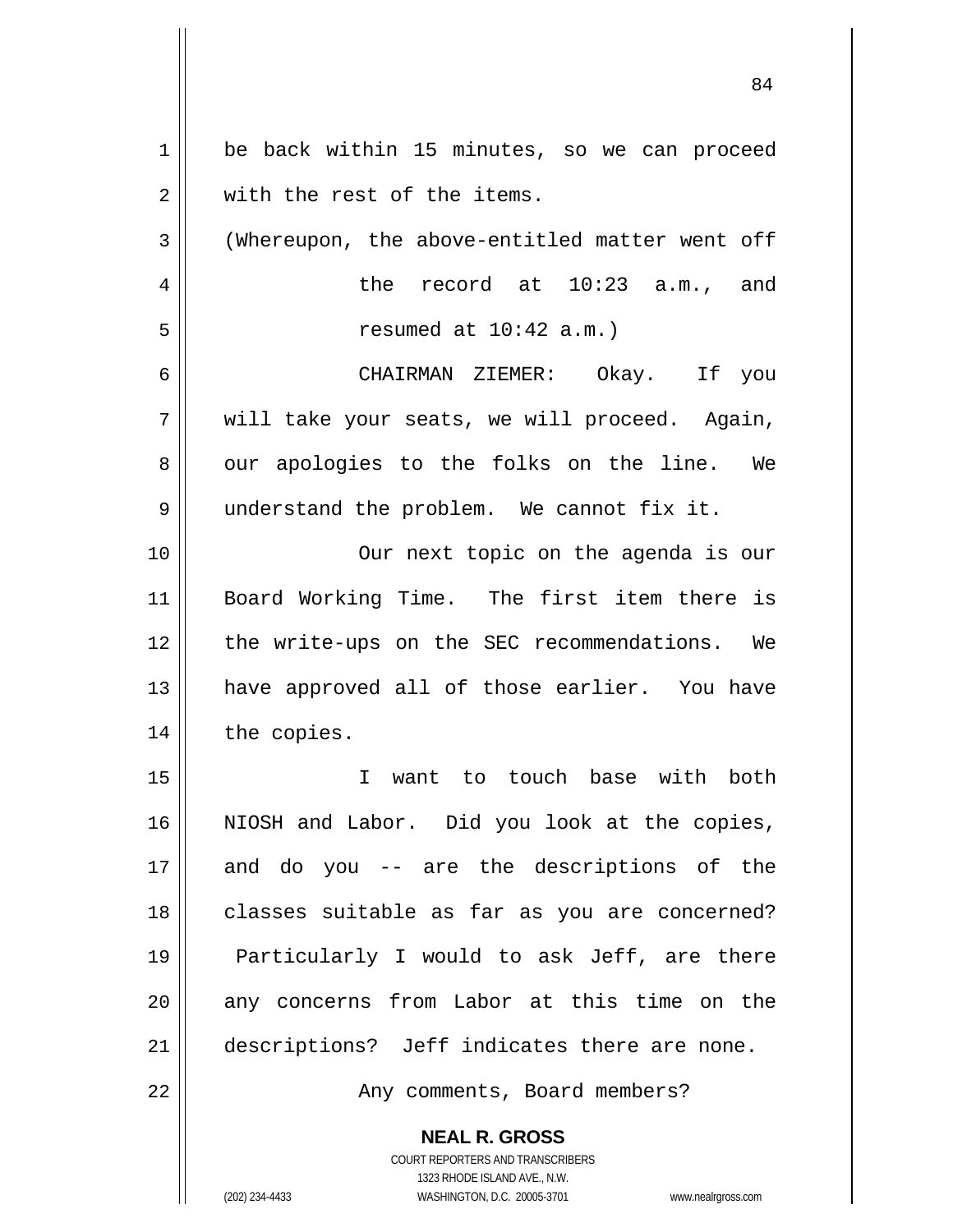**NEAL R. GROSS** COURT REPORTERS AND TRANSCRIBERS 1323 RHODE ISLAND AVE., N.W. 1 2 3 4 5 6 7 8 9 10 11 12 13 14 15 16 17 18 19 20 21 22 (No response.) If not, we will consider that taken care of. No further items with regard to the recommendations to the Secretary. Next, we have a discussion of the dose reconstruction interview scripts, and this is what are typically called the CATI interviews. When Larry Elliott talked with us at the last meeting, he indicated that he was querying the various health physicists to see whether they could simplify the forum, whether there were questions that could be eliminated and the forums be streamlined. I believe you all heard from Larry recently that they could not come to agreement or closure on what should be eliminated, so that we are back to the original forms that were distributed to the Board at our last meeting. At that time, I believe there were some suggested changes, although as far as I was concerned they were fairly minimal, in the

<u>85 and 2001 and 2001 and 2001 and 2001 and 2001 and 2001 and 2001 and 2001 and 2001 and 2001 and 2001 and 200</u>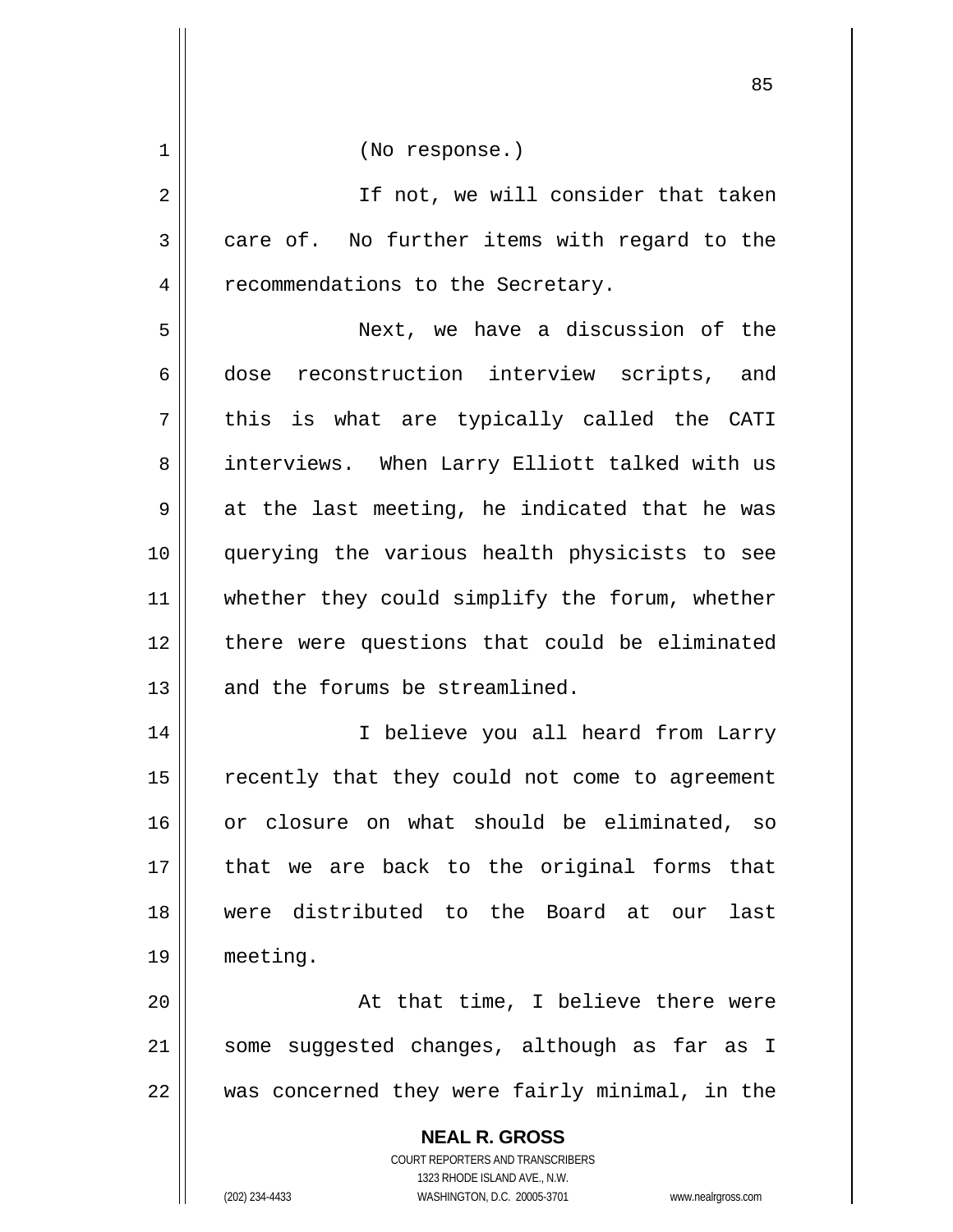CATI interview. There was some language that was eliminated, but most of it, as we had it, was very similar to what has been used right along.

<u>86 and 2001 and 2002 and 2003 and 2003 and 2003 and 2003 and 2003 and 2003 and 2003 and 2003 and 2003 and 200</u>

7 Now, I am uncertain as to the status of the documents in terms of commenting on them. I believe there was also an extension of the comment period. I'm going to ask, Ted, can you clarify for us the status of the documents and what the comment period is?

11 12 13 14 15 16 17 18 19 20 21 22 MR. KATZ: Yes. I believe what the situation is that while I think Larry shared with the Board a proposed revision to the CATI script, what he effectually did after that was instead of going forward with that with OMB he has asked for an extension of the current approval with OMB, so that as far as the Board's work is concerned the Board can proceed and make any recommendations, and then OCAS would integrate those recommendations into the current draft before anything went to OMB. So that when a revised CATI goes to OMB,

**NEAL R. GROSS**

COURT REPORTERS AND TRANSCRIBERS 1323 RHODE ISLAND AVE., N.W. (202) 234-4433 WASHINGTON, D.C. 20005-3701 www.nealrgross.com

1

2

3

4

5

6

8

9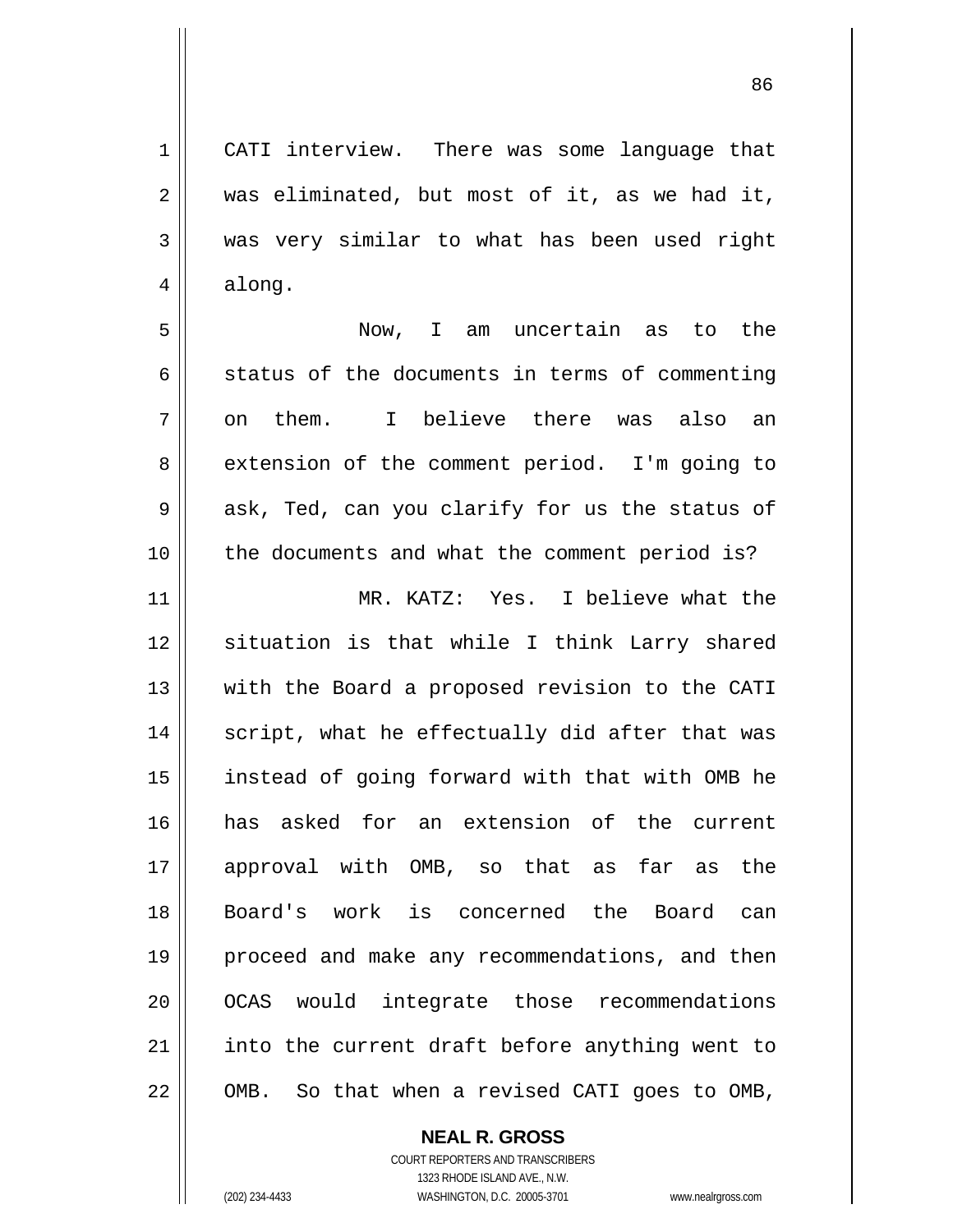**NEAL R. GROSS** 1 2 3 4 5 6 7 8 9 10 11 12 13 14 15 16 17 18 19 20 21 22 it would incorporate the Board's recommendations as well. CHAIRMAN ZIEMER: So does that mean there really is nothing on the official docket at this time as far as the -- MR. KATZ: That means that there is no -- there is no revised CATI script, C-A-T-I script, you know, computer-assisted script, on the OMB docket. That is correct. CHAIRMAN ZIEMER: So, basically, there is an action, however, before OMB simply to renew the current script, and that does not preclude coming in -- MR. KATZ: That is correct. CHAIRMAN ZIEMER: -- whenever -- MR. KATZ: So OMB will presumably grant an extension, so that the current script can be used for a few months more, so that the Board can then wrap up its business, make its recommendations, and then OCAS would submit those to OMB per proposal for a revised CATI. CHAIRMAN ZIEMER: So that gives us

<u>87 and 2014 and 2014 and 2014 and 2014 and 2014 and 2014 and 2014 and 2014 and 2014 and 2014 and 2014 and 201</u>

COURT REPORTERS AND TRANSCRIBERS 1323 RHODE ISLAND AVE., N.W.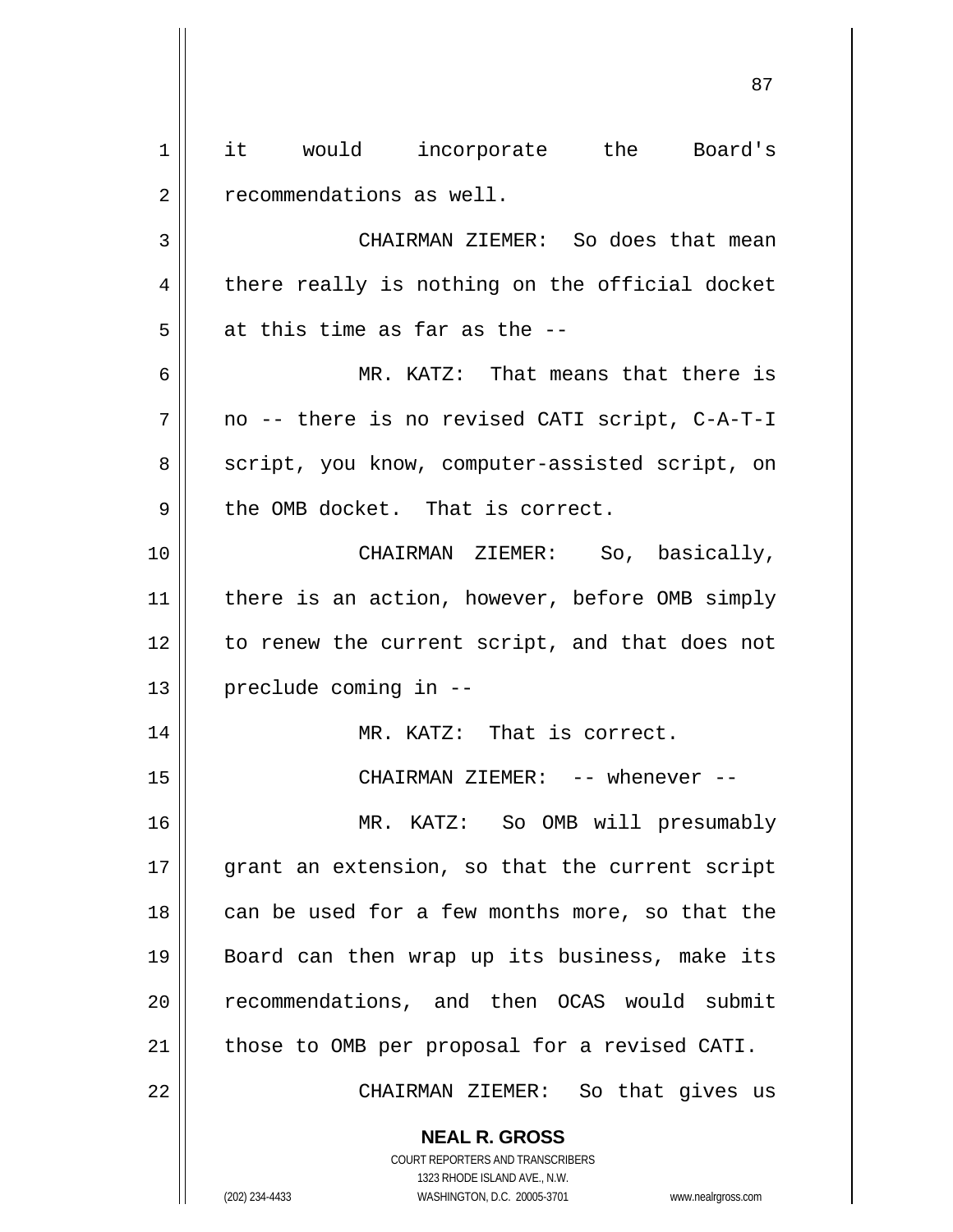**NEAL R. GROSS** COURT REPORTERS AND TRANSCRIBERS 1 2 3 4 5 6 7 8 9 10 11 12 13 14 15 16 17 18 19 20 21 22 a little breathing space. The original plan was to have the procedures work group review the Board's input -- and, Wanda, I'll have you comment on this in just a moment, but -- in the procedures work group had a meeting scheduled. That was one of the ones that got snowed out in Cincinnati last month. But perhaps now we have a little breathing space. Wanda, do you have a comment on this? MEMBER MUNN: Procedures -- we actually discussed -- we originally discussed -- there is no reason why we should have to shift mics. That's silly. CHAIRMAN ZIEMER: Go ahead. MEMBER MUNN: Well, really, it is. We discussed procedures in procedures, what was happening with the CATI, and what changes we felt were reasonable, at quite some length. And our discussions with Larry made it fairly clear that a couple of the concerns that had been expressed by one or more of the

1323 RHODE ISLAND AVE., N.W.

(202) 234-4433 WASHINGTON, D.C. 20005-3701 www.nealrgross.com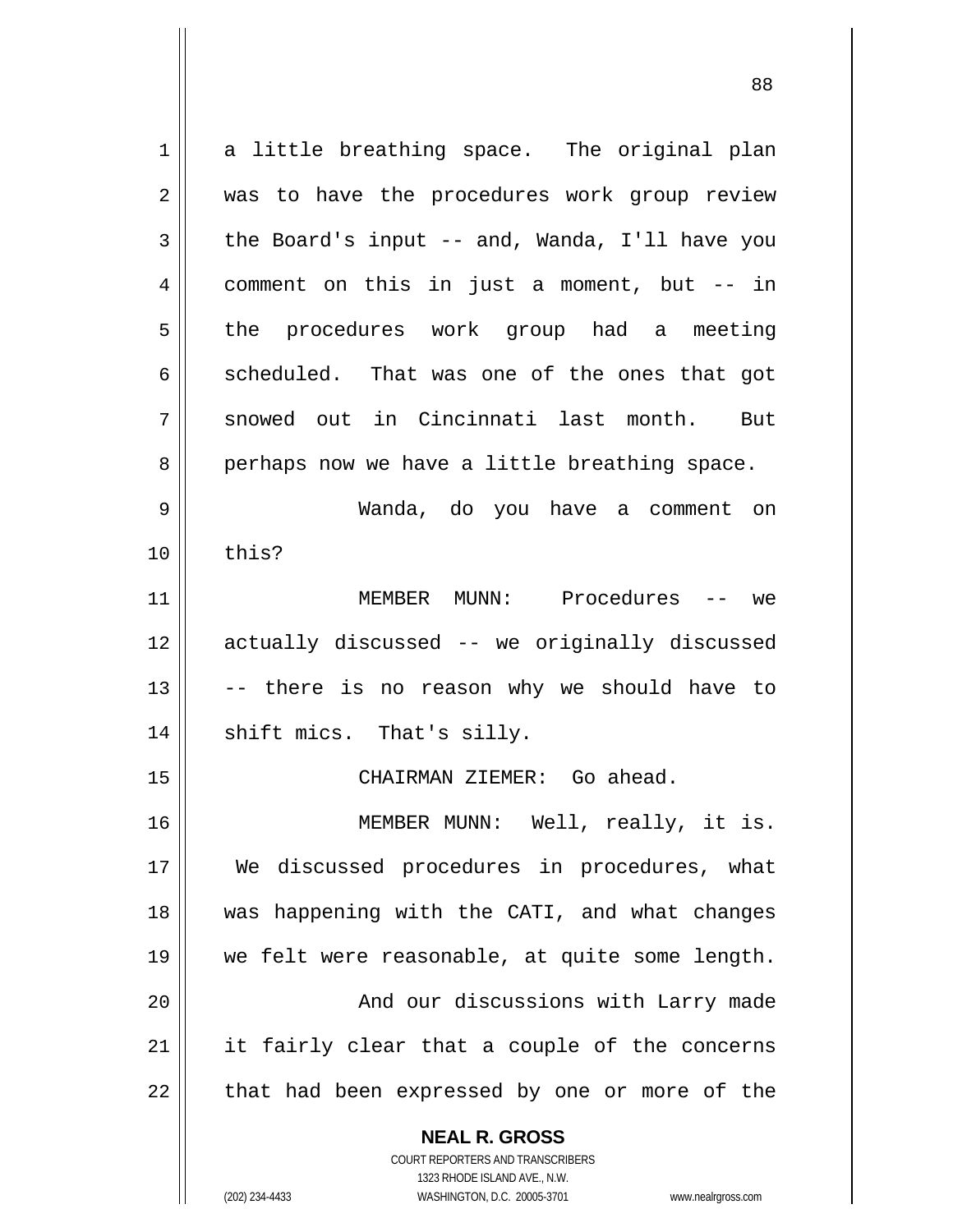1 2 3 4 5 6 7 8 9 10 Board members may not have been concerns of the magnitude that we had first taken them to be when we heard them. One of those, which we have heard repeatedly I think, is the concern about whether the people who were interacting with the claimants were in fact trained properly to discuss these things with the folks. And it would appear that that is the case. I know there was some concern to

<u>89 and 2001 and 2002 and 2003 and 2003 and 2004 and 2004 and 2004 and 2004 and 2004 and 2004 and 2004 and 200</u>

11 12 13 14 15 16 begin with that someone who was familiar with the technical aspects of the file should perhaps be speaking with these folks, but that doesn't seem to be as reasonable as -- or as well intentioned as perhaps was the thinking at the time the suggestion was made.

17 18 19 20 21 22 The concern seems to be more around the fact that people felt they were being tested rather than asked for assistance at the time that they were being interviewed on CATIs. We have been assured that the individuals who perform these CATIs repeatedly

> COURT REPORTERS AND TRANSCRIBERS 1323 RHODE ISLAND AVE., N.W. (202) 234-4433 WASHINGTON, D.C. 20005-3701 www.nealrgross.com

**NEAL R. GROSS**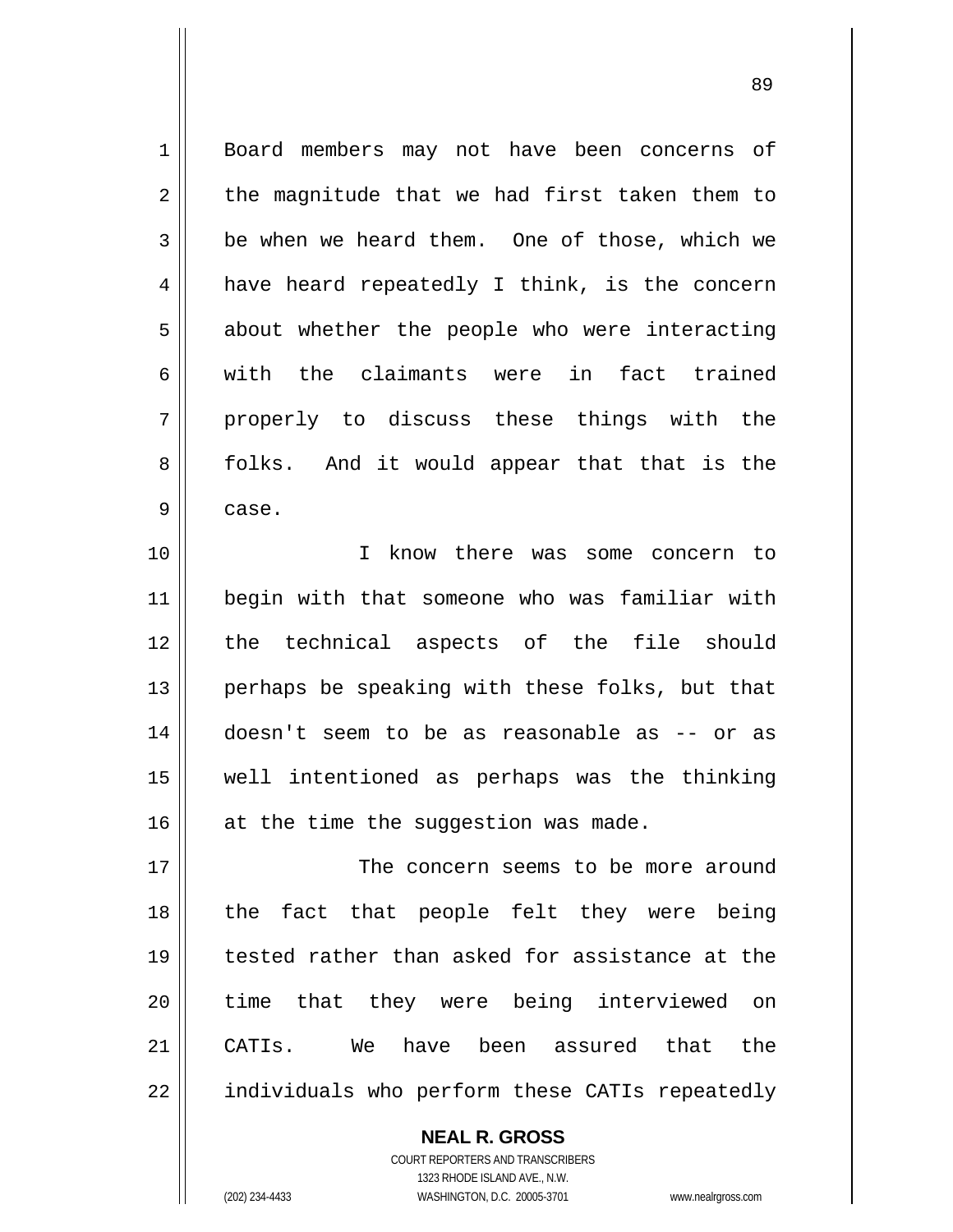90

| $\mathbf 1$    | try to reassure the folks that this is not a   |
|----------------|------------------------------------------------|
| $\sqrt{2}$     | test, this is a request for additional         |
| $\mathfrak{Z}$ | information or just talking to you a little    |
| $\overline{4}$ | bit to see if you have better information that |
| 5              | you weren't aware of the fact that you had.    |
| 6              | Leading that discussion, there were            |
| 7              | less concerns in my mind with respect to how   |
| $\,8\,$        | the CATI was being used than there were going  |
| $\mathsf 9$    | in. We haven't had a significant number of     |
| 10             | suggestions from around the Board with         |
| 11             | specifics that needed to be done to change it. |
| 12             | And in light of the fact that it               |
| 13             | has served a purpose for a number of years     |
| 14             | here, it is always worthwhile I think to       |
| 15             | review them. But the current feeling, at       |
| 16             | least here, is that perhaps the desire to make |
| 17             | real remedial changes to this process might    |
| 18             | not be the wisest thing we could do.           |
| 19             | But, in brief, we have discussed it            |
| 20             | at considerable length, and I am quite sure    |
| 21             | that our transcript will reveal that<br>for    |
| 22             | anyone who wants to follow that discussion.    |
|                | <b>NEAL R. GROSS</b>                           |

 $\mathsf{II}$ 

1323 RHODE ISLAND AVE., N.W. (202) 234-4433 WASHINGTON, D.C. 20005-3701 www.nealrgross.com

COURT REPORTERS AND TRANSCRIBERS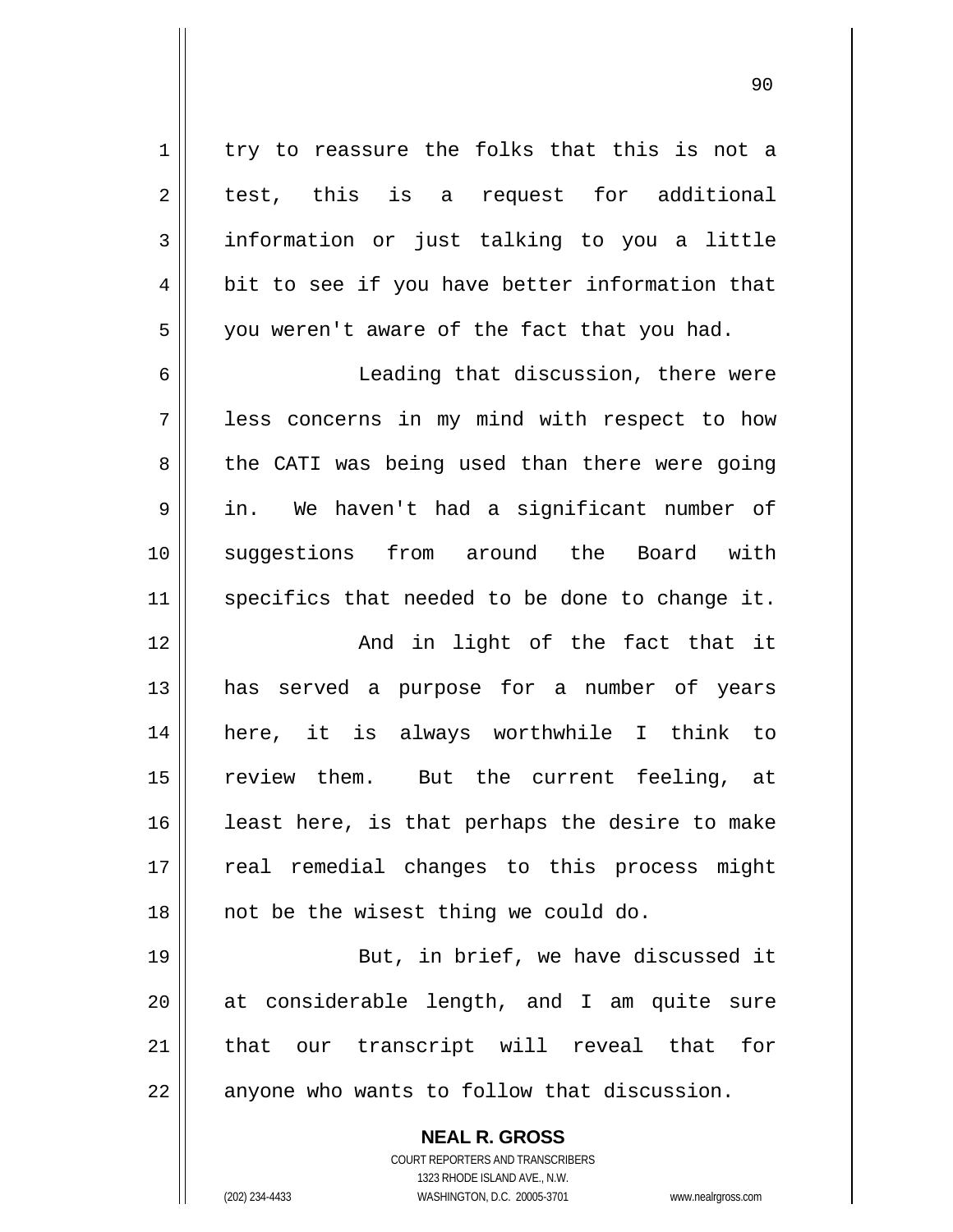Mark?

1

 $\mathbf{I}$ 

| $\overline{2}$ | CHAIRMAN ZIEMER:<br>One of the                                                                                                                                         |
|----------------|------------------------------------------------------------------------------------------------------------------------------------------------------------------------|
| 3              | problems, in my mind, is that this letter goes                                                                                                                         |
| 4              | out before the interview. And although the                                                                                                                             |
| 5              | interview itself may be more reassuring, I                                                                                                                             |
| 6              | believe the letter still has the potential of                                                                                                                          |
| 7              | raising great anxiety prior to the interview,                                                                                                                          |
| 8              | because it is not clear, in my mind, in the                                                                                                                            |
| 9              | letter that the burden is not on the claimant                                                                                                                          |
| 10             | to come up with all of this information. And                                                                                                                           |
| 11             | that I personally would like to see<br>some                                                                                                                            |
| 12             | revisions that spell that out much<br>more                                                                                                                             |
| 13             | clearly.                                                                                                                                                               |
| 14             | $\mathbf{I}$<br>have tried to work on<br>some                                                                                                                          |
| 15             | wording for that myself this week, but I                                                                                                                               |
| 16             | wasn't quite sure on exactly what the status                                                                                                                           |
| 17             | of the whole thing was at this point. But                                                                                                                              |
| 18             | let's get some other input.                                                                                                                                            |
| 19             | Mark, and then Jim.                                                                                                                                                    |
| 20             | MEMBER GRIFFON: Yes.<br>I guess I                                                                                                                                      |
| 21             | agree with one part that Wanda said, that we                                                                                                                           |
| 22             |                                                                                                                                                                        |
|                | <b>NEAL R. GROSS</b><br><b>COURT REPORTERS AND TRANSCRIBERS</b><br>1323 RHODE ISLAND AVE., N.W.<br>(202) 234-4433<br>WASHINGTON, D.C. 20005-3701<br>www.nealrgross.com |

<u>91</u>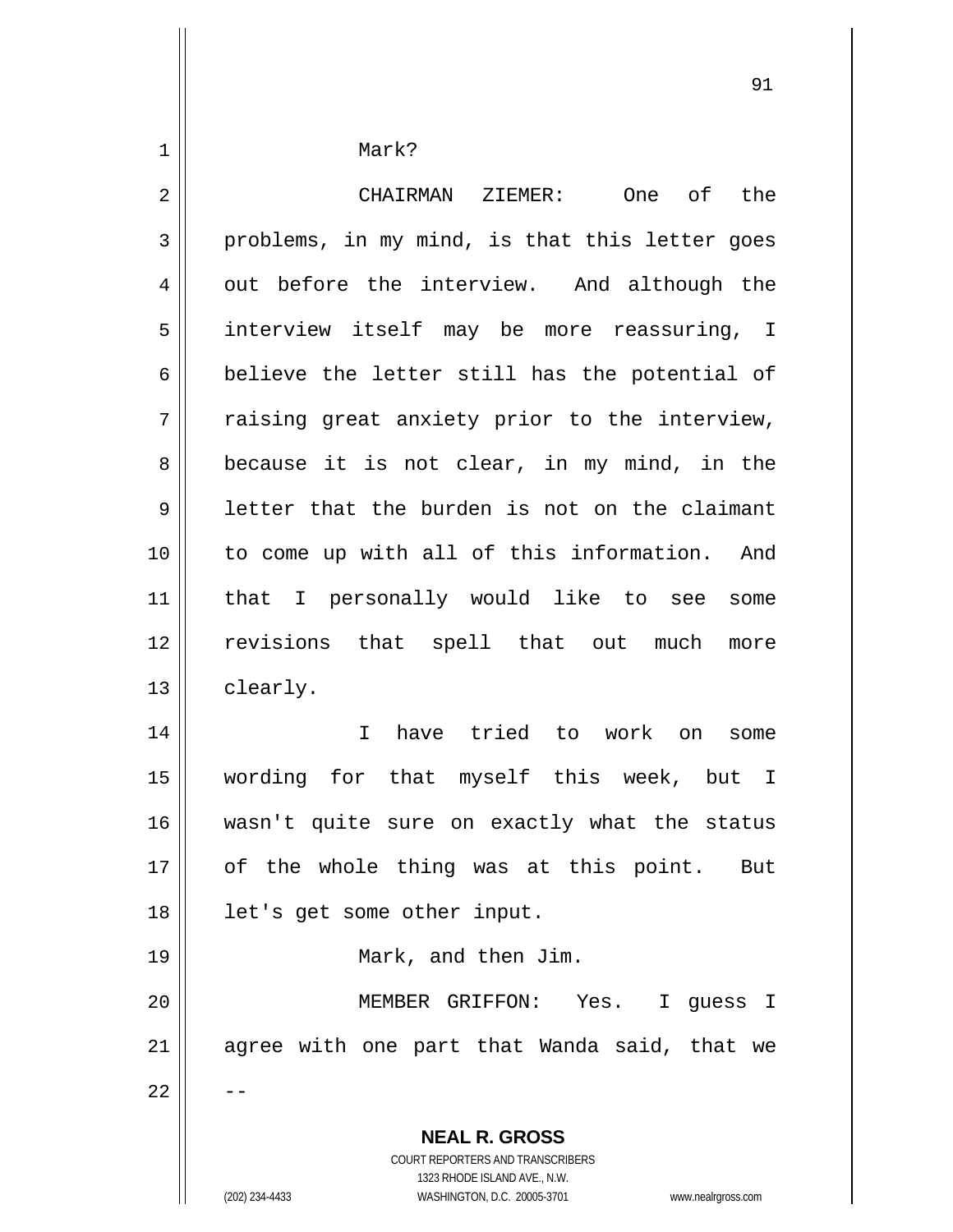|    | 92                                             |
|----|------------------------------------------------|
| 1  | MEMBER MUNN: Oh, good.                         |
| 2  | MEMBER GRIFFON: -- we discussed it             |
| 3  | at length. That was the part I agree with.     |
| 4  | (Laughter.)                                    |
| 5  | MEMBER MUNN: Well, thank you.                  |
| 6  | MEMBER GRIFFON: I think I might                |
| 7  | have a different opinion on the rest of it. I  |
| 8  | think there was concern expressed about the    |
| 9  | question of it could be perceived as a test or |
| 10 | -- you know, and I don't disagree with that.   |
| 11 | I guess the question of technical              |
| 12 | expertise was still an issue in my mind, not   |
| 13 | necessarily for the interviewer but available, |
| 14 | and I think that was still a finding that we   |
| 15 | were going through in one of the procedures.   |
| 16 | And then, the other question -- the            |
| 17 | other comment I had -- and I am trying to      |
| 18 | remember that -- I was just trying to pull up  |
| 19 | the new version of the questionnaire, which    |
| 20 | actually as I look through did look like it    |
| 21 | had some improvements. And the question that   |
| 22 | I have been wrestling with is, to what extent  |
|    | <b>NEAL R. GROSS</b>                           |

COURT REPORTERS AND TRANSCRIBERS 1323 RHODE ISLAND AVE., N.W. (202) 234-4433 WASHINGTON, D.C. 20005-3701 www.nealrgross.com

 $\mathsf{I}$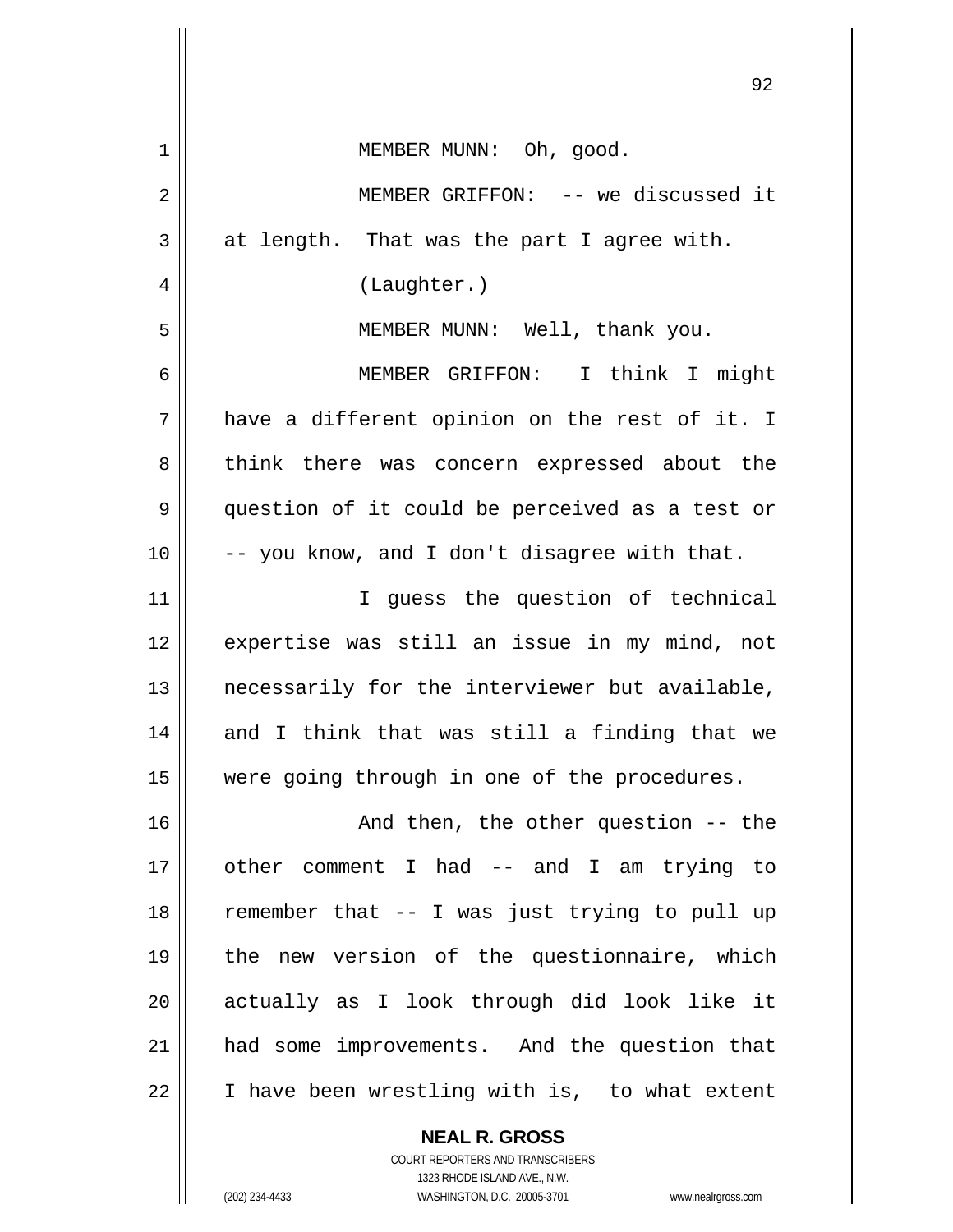$1 \mid$ is it used?

| $\overline{2}$ | And I think there is a frustration             |
|----------------|------------------------------------------------|
| 3              | among the claimant population that this CATI   |
| 4              | is -- the CATIs are not being used. And I'm    |
| 5              | sure NIOSH would disagree with that, but, I    |
| 6              | mean, there is a perception about that. And    |
| 7              | if there is -- you know, and in this revision  |
| 8              | I think -- and, again, I am going by memory,   |
| 9              | but I think a question about co-workers was    |
| 10             | taken out.                                     |
| 11             | And I'm not sure whether the                   |
| 12             | rationale wasn't because it has been kind of   |
| 13             | an embarrassment. And we have asked our co-    |
| 14             | workers for five years to be listed on these   |
| 15             | things, and NIOSH hasn't contacted but four or |
| 16             | five, by their own admission. So these people  |
| 17             | are offering up these supervisors and other    |
| 18             | people that can substantiate their claims in   |
| 19             | their CATI, and they are never contacted.      |
| 20             | And rightly -- I will say, you                 |
| 21             | know, I don't expect that that would be        |
| 22             | necessary in all or even a lot of cases, but   |
|                | <b>NEAL R. GROSS</b>                           |

COURT REPORTERS AND TRANSCRIBERS 1323 RHODE ISLAND AVE., N.W.

(202) 234-4433 WASHINGTON, D.C. 20005-3701 www.nealrgross.com

<u>93 and 200 minutes and 200 minutes and 200 minutes and 200 minutes and 200 minutes and 200 minutes and 200 minutes and 200 minutes and 200 minutes and 200 minutes and 200 minutes and 200 minutes and 200 minutes and 200 mi</u>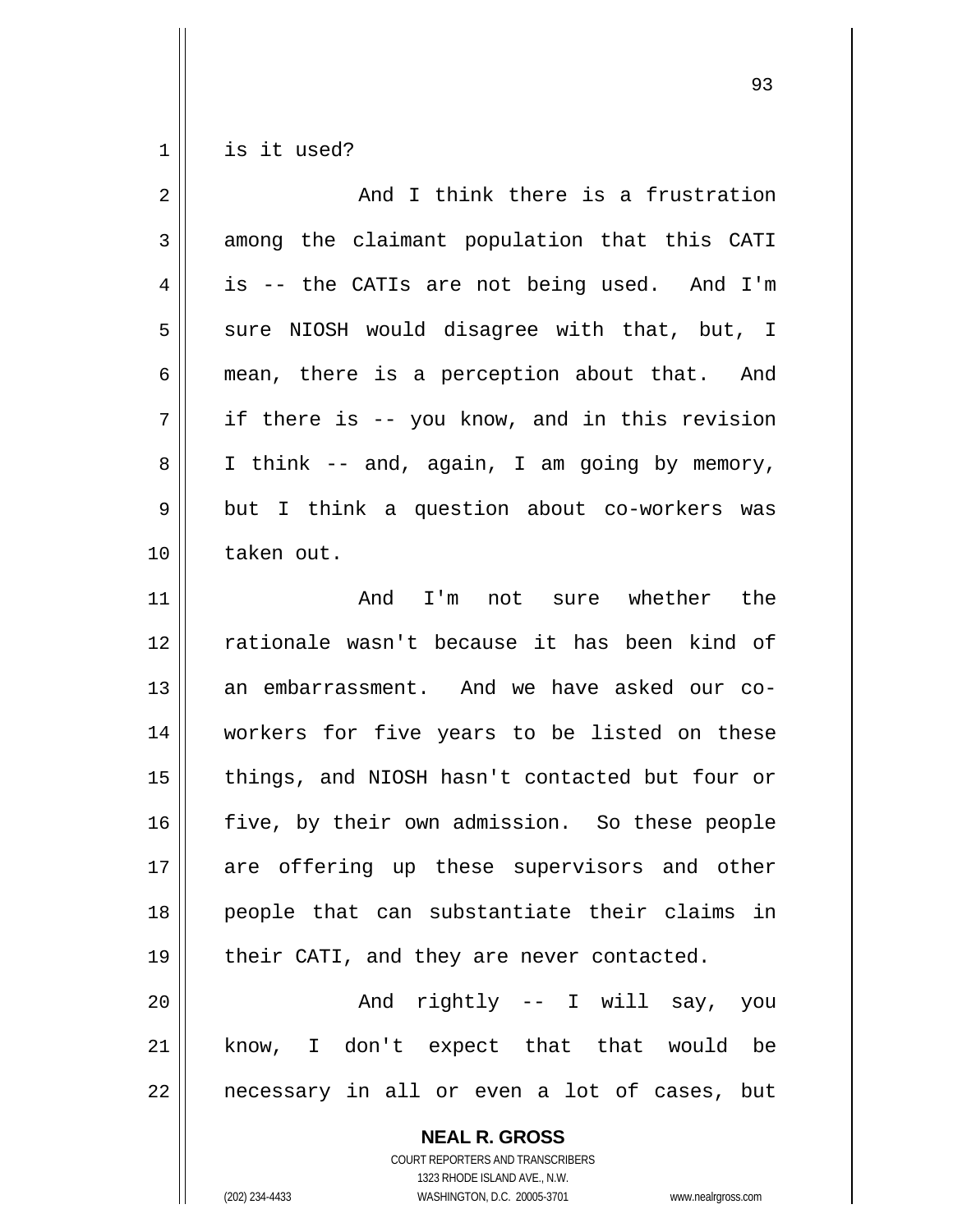1 2 it surprised me when, you know, the answer is a handful have been contacted.

3 4 5 6 7 8 The other -- I think the other thing out there is we asked for information on incidents. And now, the way we are addressing incidents is -- in my opinion -- this is my opinion, but -- and it certainly wouldn't apply for every case.

9 10 11 12 13 14 15 16 17 18 But it seems that incidents are being addressed now by revising the template for the DR report, saying that the methods we employed, you know, are overestimating techniques that bound any incidence that you may have been involved with, including those listed on your CATI report. That, to me, is a little bit concerning that, you know, if people really had issues about certain incidents.

19 20 21 22 On some, I think the thread -- it may be important to pull the thread. Certainly, again, I agree that in all cases many of these incidents are, you know, very

> **NEAL R. GROSS** COURT REPORTERS AND TRANSCRIBERS 1323 RHODE ISLAND AVE., N.W. (202) 234-4433 WASHINGTON, D.C. 20005-3701 www.nealrgross.com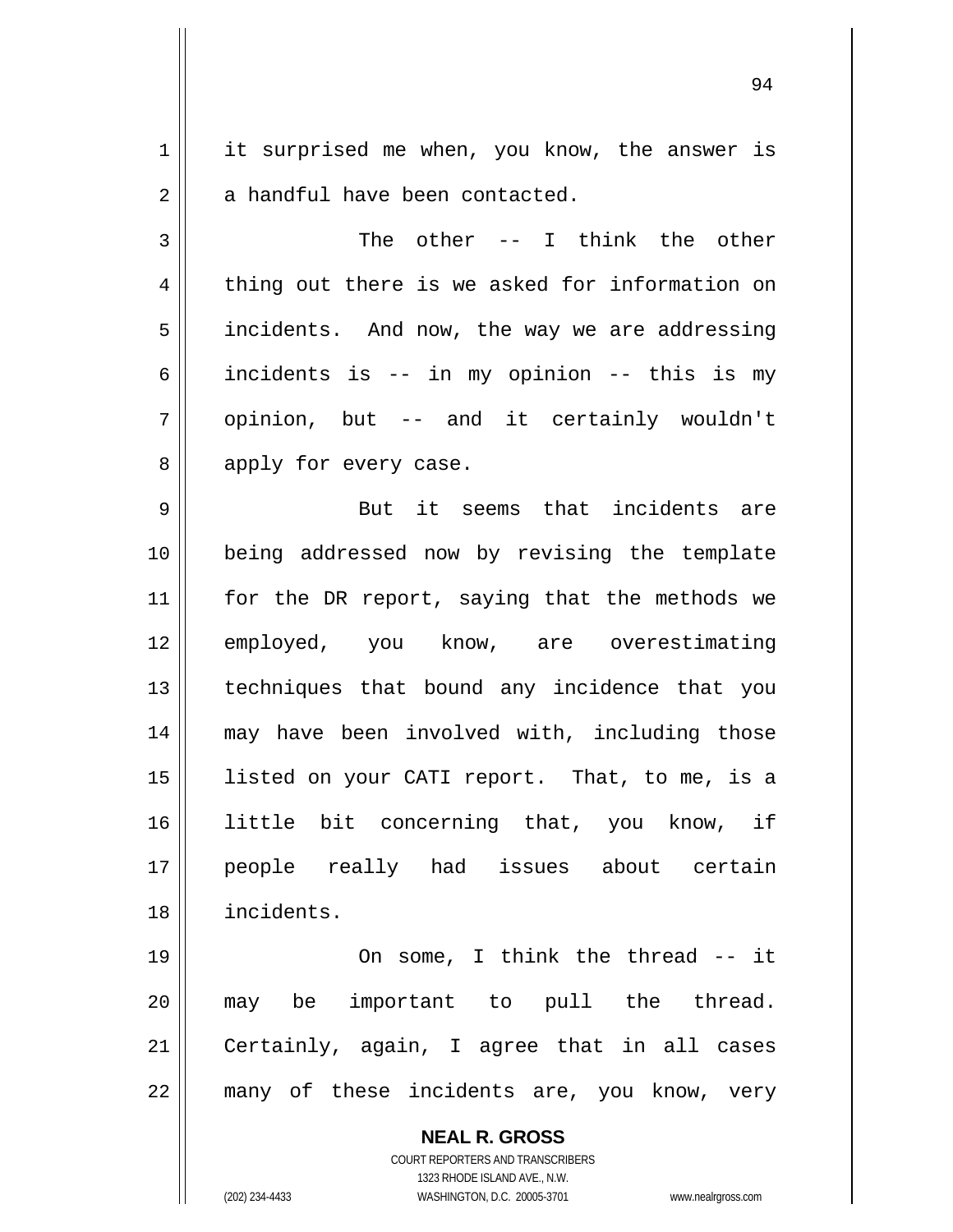**NEAL R. GROSS** COURT REPORTERS AND TRANSCRIBERS 1323 RHODE ISLAND AVE., N.W. 1 2 3 4 5 6 7 8 9 10 11 12 13 14 15 16 17 18 19 20 21 22 commonplace and it is -- you can look at them and say, okay, you know, we know we've got urinalysis data after that fact, and, you know, there are several reasons why. But when it's addressed in sort of this generic form language, I think that creates another perception problem that, you know, they didn't even look into this at all. They just sort of threw some template form language back at me that says it's addressed, trust us, you know? So I think there are still some outstanding issues beyond the question of it just, you know, being up to the claimant to provide the information, that it is a test, that is an issue. But I think there are some other things. So, that's all I have. MEMBER MELIUS: I looked through the information, and also the -- part of the transcript from -- that discussed some of this -- I think Wanda sent down, which I actually

(202) 234-4433 WASHINGTON, D.C. 20005-3701 www.nealrgross.com

<u>95 and 2001 and 2001 and 2001 and 2001 and 2001 and 2001 and 2001 and 2001 and 2001 and 2001 and 2001 and 200</u>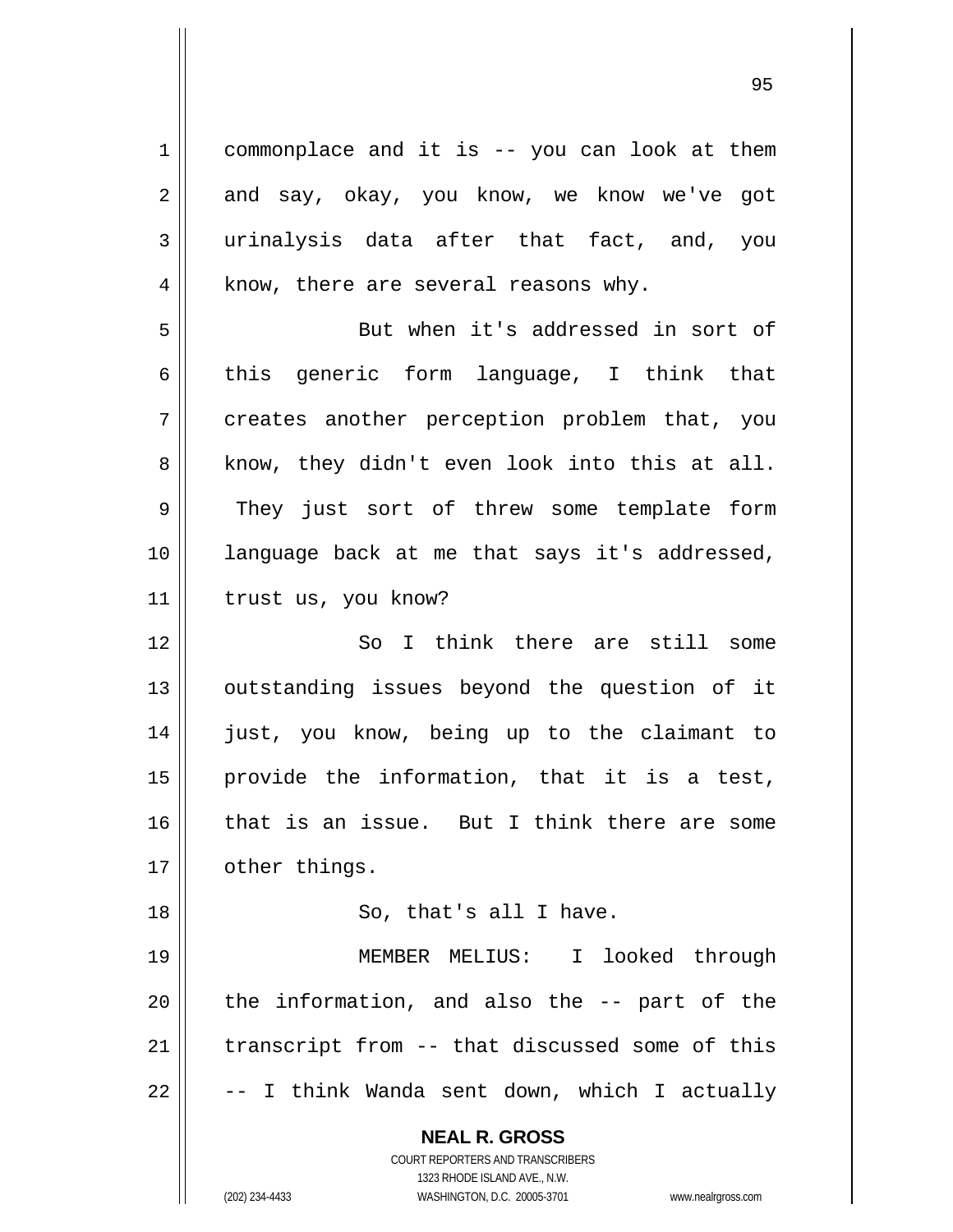thought was very, very helpful. And I think one of the problems with the -- making comments on the interview script per se is that this is -- there is both sort of content issues and there is also process issues.

6 7 8 9 10 11 12 13 14 And I think, Mark, that you had made that point very well in the discussion. And that it is very hard to sort of, you know, figure out where certain things are addressed in the process. And details of one point may not be appropriate. They may be helpful to get them later. But this -- then, what assurance is there that there will be followup.

15 16 17 18 19 20 21 22 And I just also think that there is a terrible amount of frustration with the - with that initial interview document, both the letter that goes out, the way it is handled, and the fact that in the case of survivors they may not be familiar, and the people interviewing them are not familiar with the site. And so it -- I think that raises a

> **NEAL R. GROSS** COURT REPORTERS AND TRANSCRIBERS 1323 RHODE ISLAND AVE., N.W. (202) 234-4433 WASHINGTON, D.C. 20005-3701 www.nealrgross.com

1

2

3

4

5

<u>96 - Paul Barbara, poeta e a filozofoar a 196</u>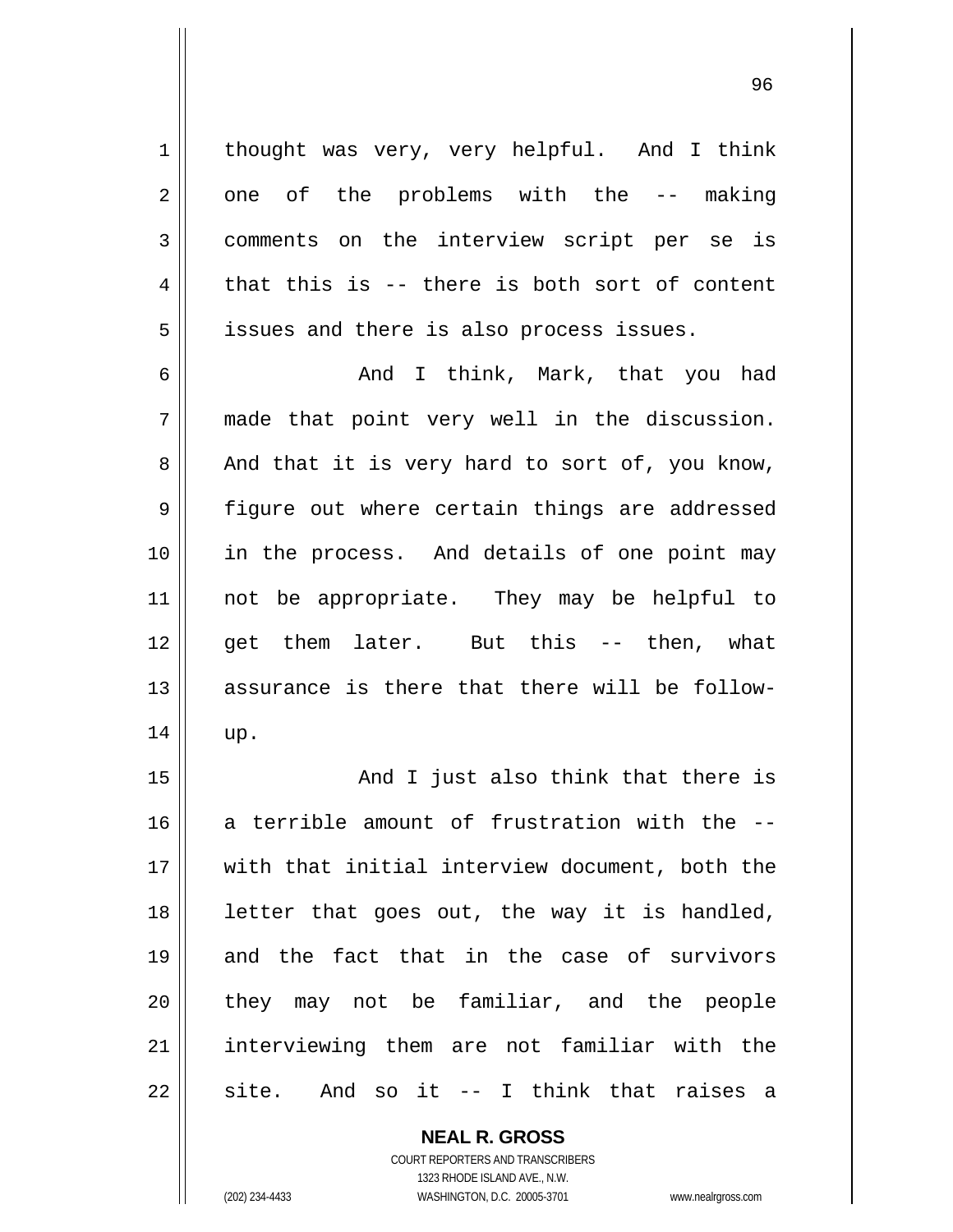1 number of problems.

| $\overline{2}$ | I think that procedurally this is              |
|----------------|------------------------------------------------|
| 3              | best handled within our procedures work group. |
| 4              | What we had planned before the weather         |
| 5              | disrupted was for the procedures work group -- |
| 6              | because you are going over other procedures    |
| 7              | and are familiar with sort of the context and  |
| 8              | reviewing the context for some of them -- for  |
| 9              | them to come back and discuss this and come    |
| 10             | back with a recommendation to the Board.       |
| 11             | And I think we -- if I understand              |
| 12             | right, we have time now. That was<br>my        |
| 13             | understanding of the letter and doing it in    |
| 14             | that way. We have specific comments we can     |
| 15             | put in, but I am little hesitant to -- because |
| 16             | you have already discussed a lot of the        |
| 17             | process part of it, and I think we need both   |
| 18             | -- I think part of the comments included need  |
| 19             | to be put in the context of the process, with  |
| 20             | some agreement for NIOSH, if there are going   |
| 21             | to be changes in the process to address some   |
| 22             | concern that we -- you know, that that be      |

**NEAL R. GROSS** COURT REPORTERS AND TRANSCRIBERS

1323 RHODE ISLAND AVE., N.W.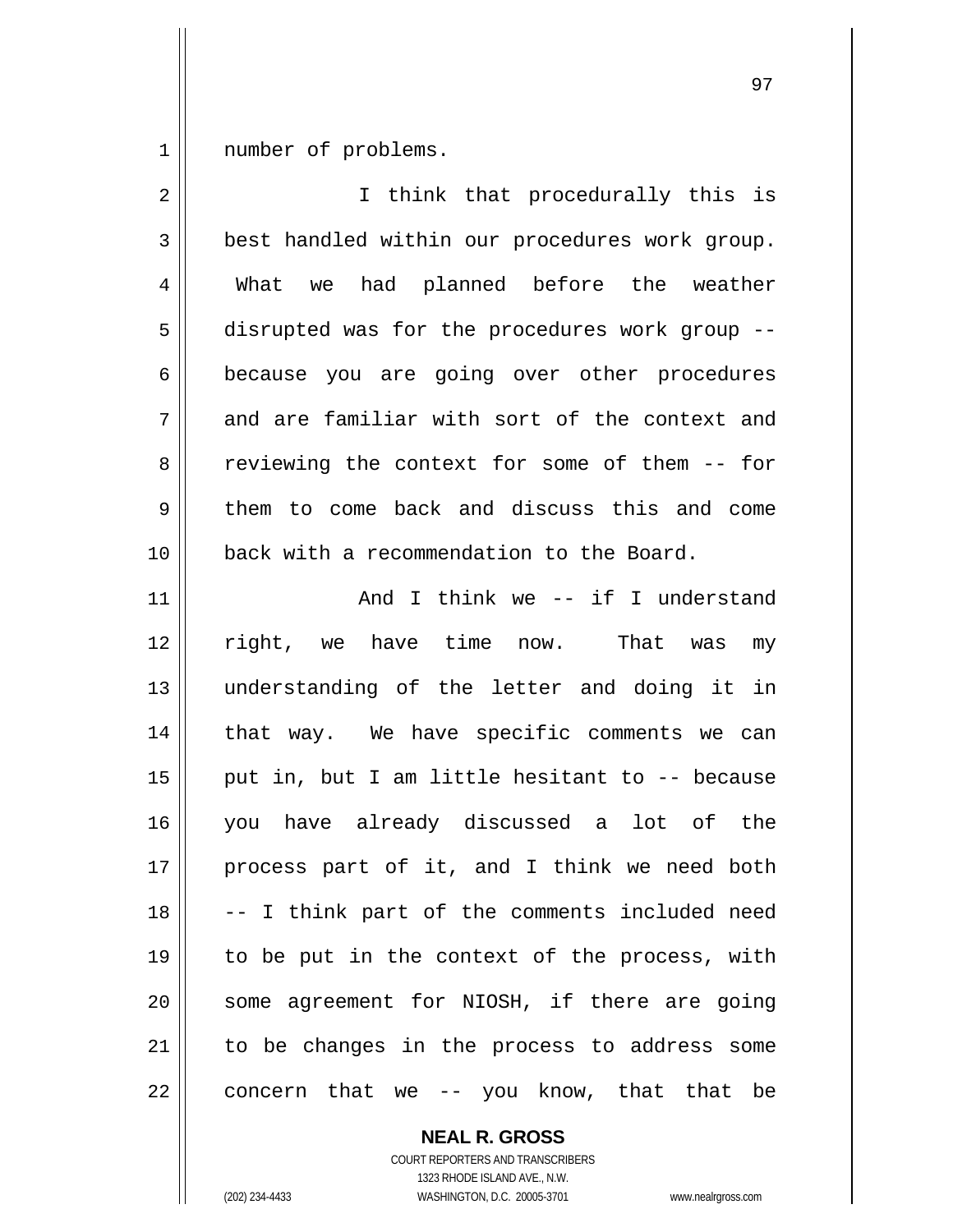1 2 firmed up, so that we know it is going to occur.

4 7 CHAIRMAN ZIEMER: Okay. Thank you. And I should note that -- or maybe repeat that in fact we do have time to do it the way we had originally talked about before we got snowed as it were.

8 9 10 11 12 13 14 15 16 And just to follow up, Mark, on your comment, because as you commented I was looking at the actual questions that -- and, interestingly, it says this. "We will try to speak with your supervisor, co-workers, and others who will help us confirm your dose reconstruction." It says that in the -- just prior to the question where it asks them to name these people.

17 18 19 20 21 22 It sounds like a commitment by NIOSH to do that. So this is part of what the problem is, and I don't think that was -- I think when it first was written that probably was the intention, but it turns out it is usually not necessary to do that with the co-

> COURT REPORTERS AND TRANSCRIBERS 1323 RHODE ISLAND AVE., N.W. (202) 234-4433 WASHINGTON, D.C. 20005-3701 www.nealrgross.com

**NEAL R. GROSS**

3

5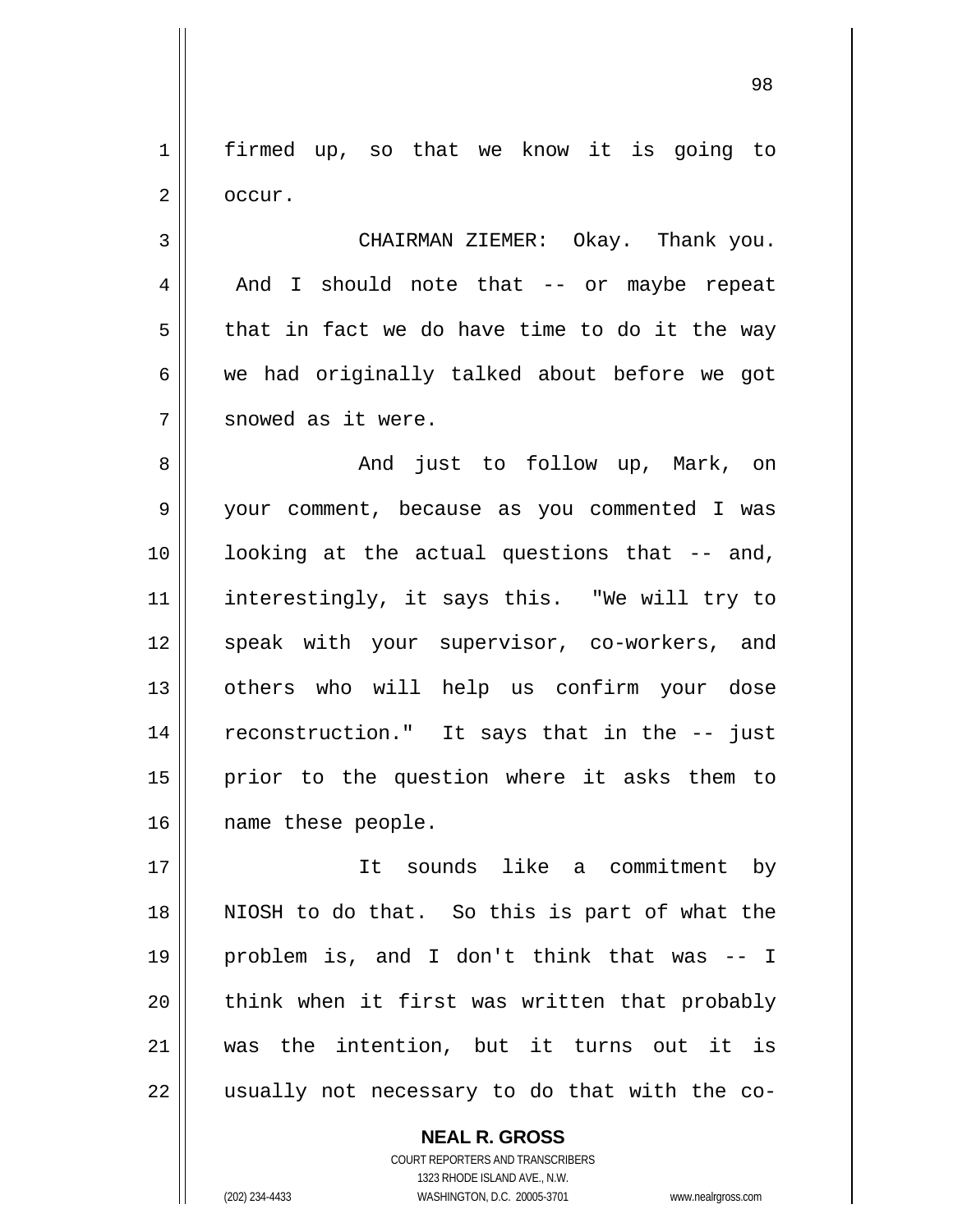1 worker models.

2

3 Wanda, you have an additional comment?

4 5 6 7 8 9 10 MEMBER MUNN: Well, after you have done 35,000 interviews, you know, you have to wrinkle your eyes, and also remember the fact that we are not talking about a single interview form here. We are talking about two different interview forms, one for claimants and one for survivors.

11 12 13 14 15 16 17 And the -- a great deal of concern has been heard from survivors regarding their confusion about what they should do and what they should not do. The survivors themselves are in an entirely different mental state than a live claimant, who would have different expectations of what might come through there.

18 19 20 21 22 But as we discussed in the procedures work group, in one of our earlier work groups where we had been reviewing finalized letters that went out to disallowed SECs, we had suggested that the tenor of the

> **NEAL R. GROSS** COURT REPORTERS AND TRANSCRIBERS 1323 RHODE ISLAND AVE., N.W. (202) 234-4433 WASHINGTON, D.C. 20005-3701 www.nealrgross.com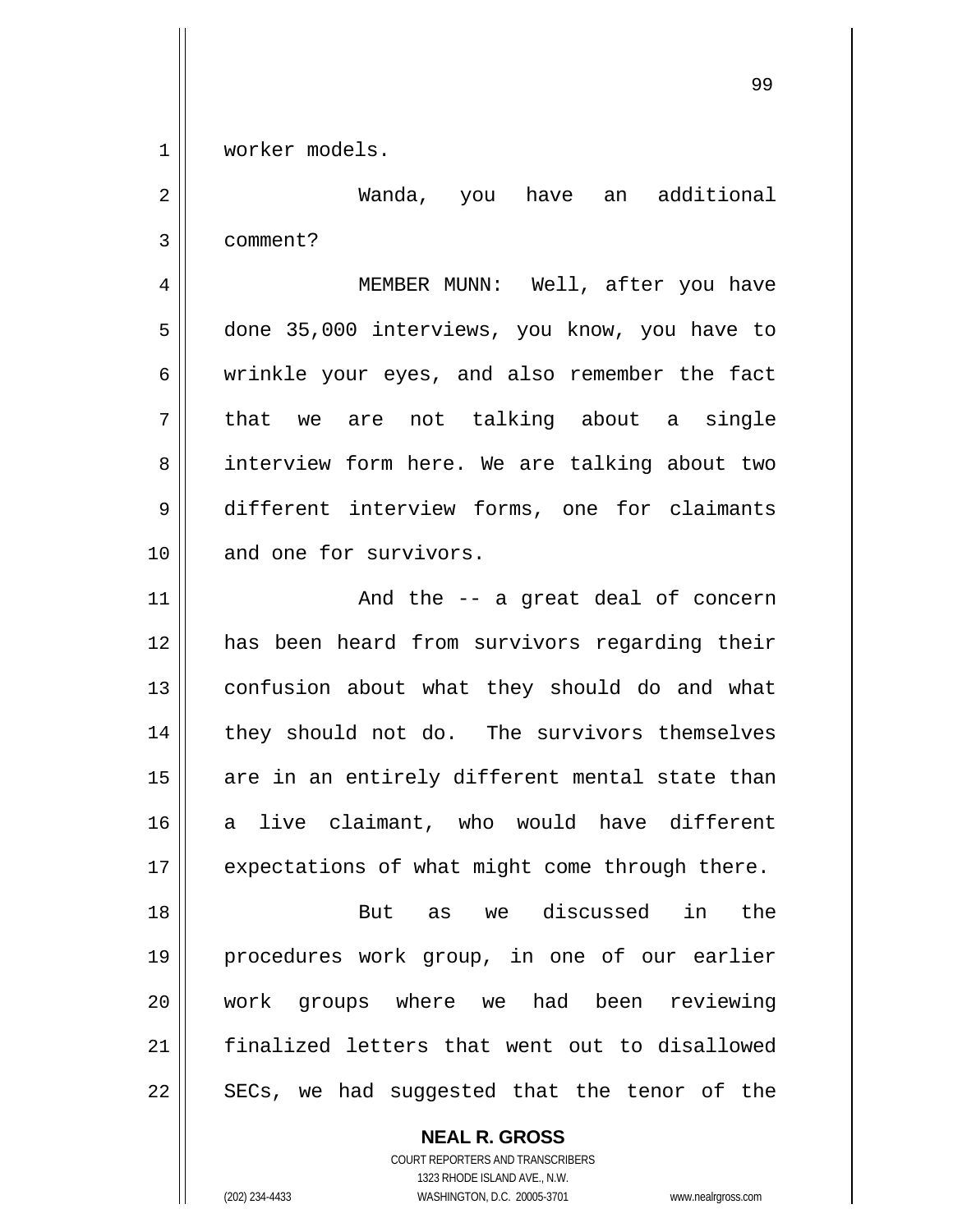letter be changed markedly, because it was very -- it would seem to be unduly harsh and bureaucratic in style, and I think that was well taken at that time and was actually undertaken as a correction to the process.

6 7 8 9 10 11 That was one of the items that we also talked about here. The tenor of the letter itself perhaps needs more attention than the actual questions on the CATI. That was just a part of our deliberations in procedures.

12 13 14 15 16 17 18 19 20 21 CHAIRMAN ZIEMER: Well, I am wondering if, then, the original path forward wouldn't still apply then, and that is for a procedures work group to put this on the agenda for their next meeting. And, again, although we would expect a recommendation from them for the Board to act on, it nonetheless would be helpful if Board -- other Board members who are not on the work group would provide comments.

22

1

2

3

4

5

If you have particular items that

**NEAL R. GROSS** COURT REPORTERS AND TRANSCRIBERS 1323 RHODE ISLAND AVE., N.W. (202) 234-4433 WASHINGTON, D.C. 20005-3701 www.nealrgross.com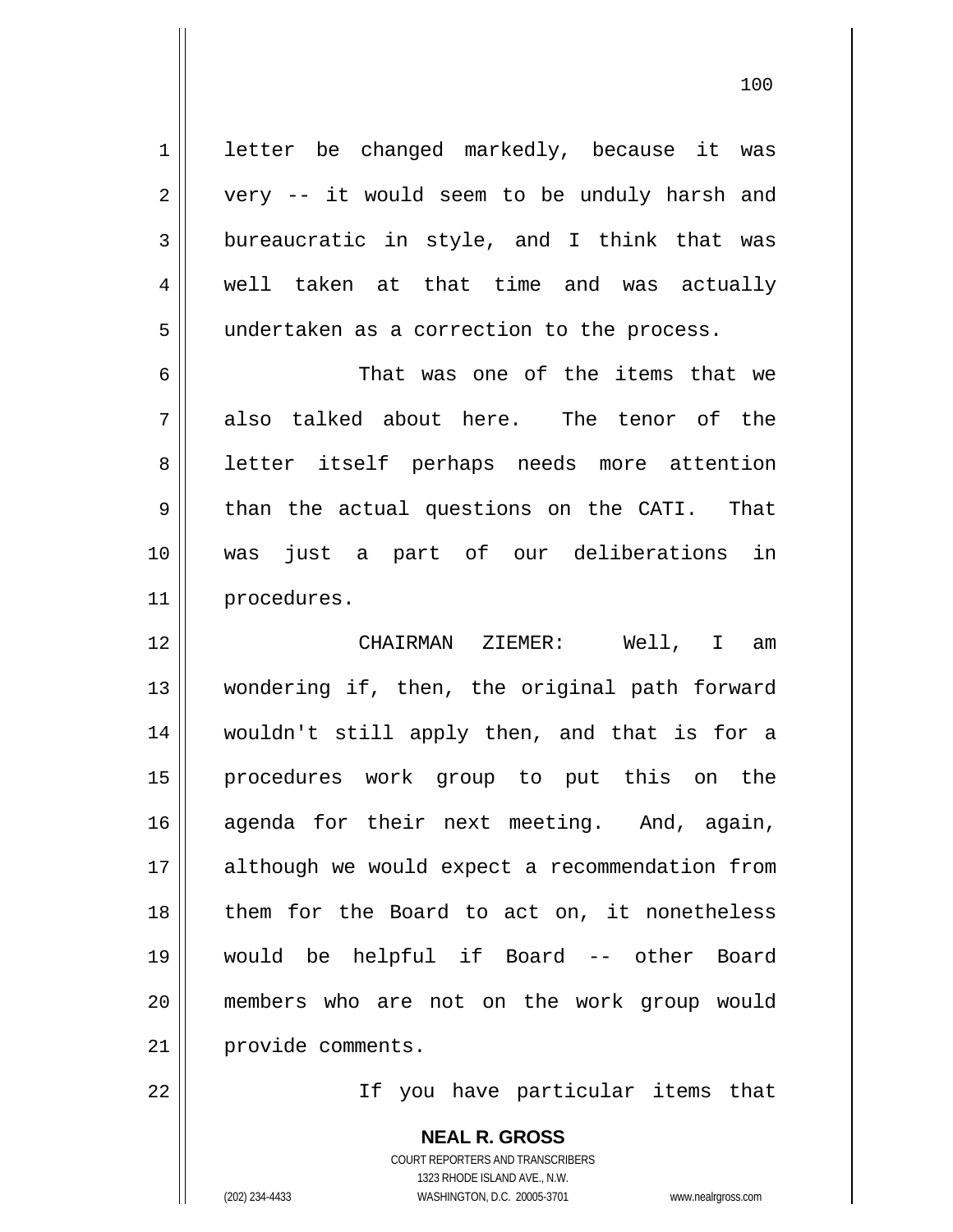**NEAL R. GROSS** 1 2 3 4 5 6 7 8 9 10 11 12 13 14 15 16 17 18 19 20 21 22 have sort of jumped out at you as being of concern, I think the work group would find that helpful -- Wanda, would it not -- to get some additional input from other Board members, in advance of a final discussion. MEMBER MUNN: I would reiterate the request that I made twice by e-mail -- CHAIRMAN ZIEMER: Right. MEMBER MUNN: -- that all Board members who have any interest in this go through the documents, provide some -- CHAIRMAN ZIEMER: Provide those comments. MEMBER MUNN: -- they have to Mr. Katz and to me, and we will see that they are brought to the procedures group. CHAIRMAN ZIEMER: Thank you. Any further discussion on this? (No response.) I don't think we need a formal action, since the previous action or the previous approach that the Board delineated

1323 RHODE ISLAND AVE., N.W. (202) 234-4433 WASHINGTON, D.C. 20005-3701 www.nealrgross.com

COURT REPORTERS AND TRANSCRIBERS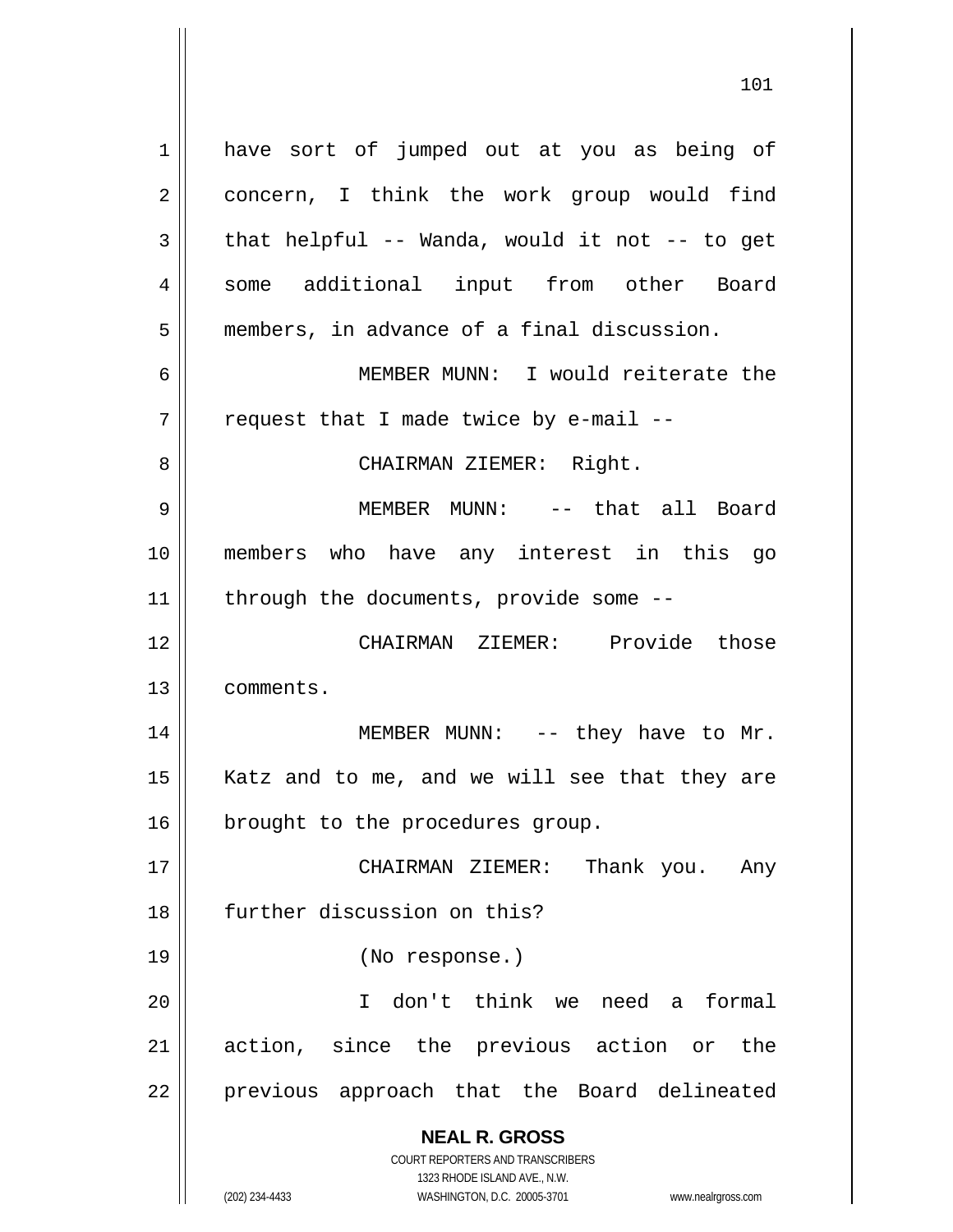1 2 3 now can proceed, and we will look forward to a final resolution of this in the hopefully foreseeable future.

Okay. Thank you.

5 6 7 8 9 10 11 12 13 14 15 Next, we have new SC&A tasks. Well, we have already tasked SC&A several items in this meeting. There is one document -- and, John, I'd like you to take a minute and just remark on it. Everybody should have received from SC&A a document entitled -- I guess it's entitled Planning for New Work Assignments. There is a cover letter with it from John. It's dated February 10th. It says, "Material for consideration by the Board regarding new work for SC&A."

16 17 18 19 20 21 It's a nice summary that I am hopeful SC&A will provide for each of our Board meetings as an update, which gives us both budget information and tasking things that have occurred and things that may be on the horizon.

22

4

John, if you would come to the

**NEAL R. GROSS** COURT REPORTERS AND TRANSCRIBERS 1323 RHODE ISLAND AVE., N.W. (202) 234-4433 WASHINGTON, D.C. 20005-3701 www.nealrgross.com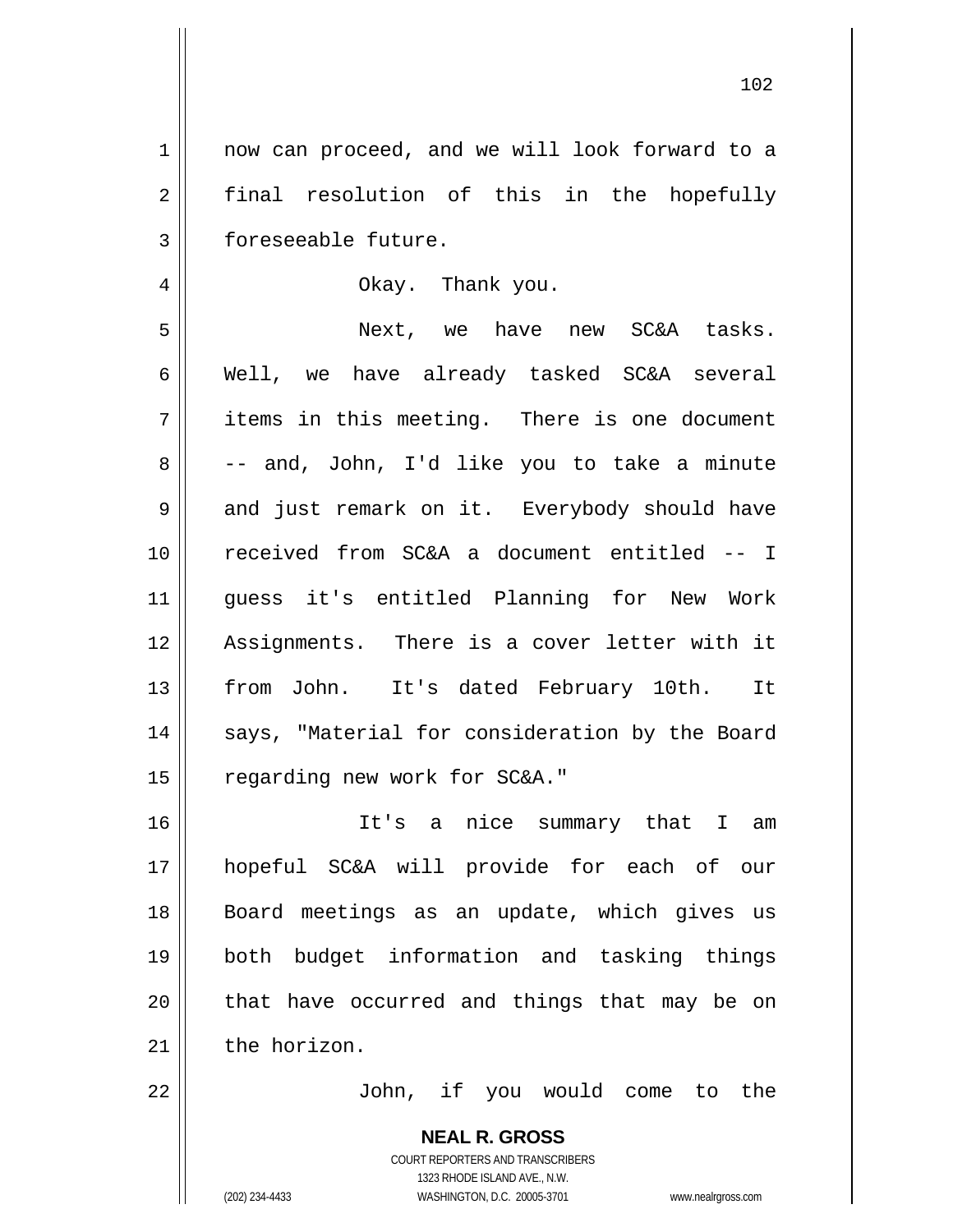1 2 table and give us a brief overview of this document.

3 4 5 MEMBER ROESSLER: Is this a Word file dated February 10th? CHAIRMAN ZIEMER: This was -- yes,

it was a Word file e-mailed to us. Okay.

7 8 9 10 11 12 13 14 DR. MAURO: Yes. This is a Word file that I sent out. In fact, I worked with Ted in putting it together as being something that you folks might find useful. The most important aspect of it is on page 3, and that is the page where I summarize -- first, if everyone has page 3 in front of them, you will see it is pretty straightforward.

15 16 17 18 19 20 21 22 The first row simply says, "This is the amount of resources that are in our contract for this year," which will end at the end of December -- 3.4 million. Now, the next series of items -- the \$400,000 number, the 340,000, those series of numbers are, for all intents and purposes, work that has already been obligated, whereby, for example, the

> **NEAL R. GROSS** COURT REPORTERS AND TRANSCRIBERS 1323 RHODE ISLAND AVE., N.W.

6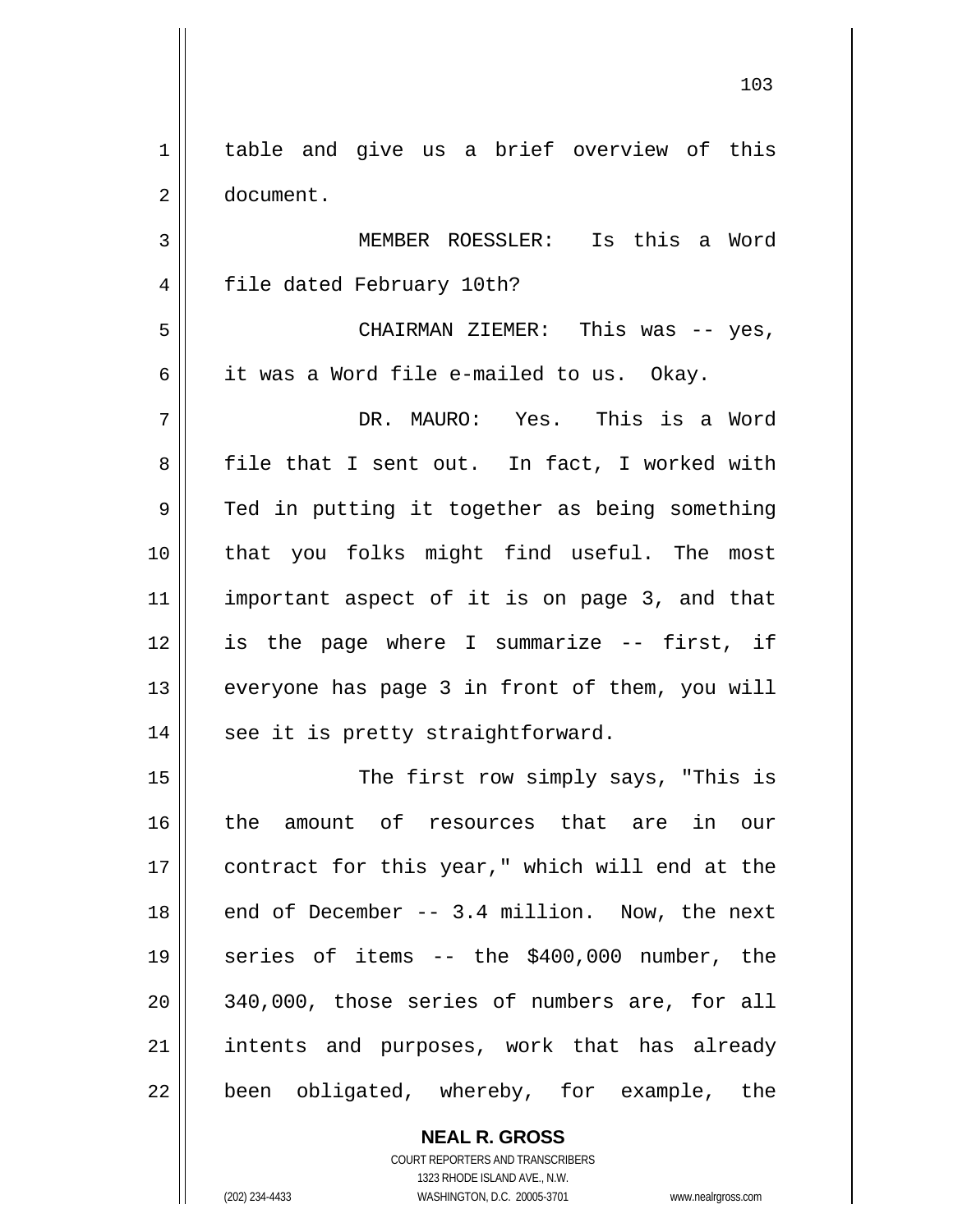1 2 3 4 5 6 7 8 9 10 11 12 13 14 15 16 17 18 19 20 21 22 \$400,000 value is -- that is the amount of work that we are carrying over from last year. In other words, this is the work that goes toward all of those activities, closing out procedures, issues, all of the issues resolution work. When all is said and done, that is what it really comes down to is a lot still needs to be done. And we -- that is our estimate. So for all intents and purposes, unless the Board decides to cut back a bit on some of the closeout, or we find ways to get a little bit more efficient, for example, in closing out, we estimate that \$400,000 is going to be needed to close out all of the work that was done up through the end of the last contract. The next line item is that \$342,000. That is a number that is going to be changing regularly. This is the amount of work that, under the new contract that started February 1st for SC&A, that the Board has

104

**NEAL R. GROSS** COURT REPORTERS AND TRANSCRIBERS 1323 RHODE ISLAND AVE., N.W.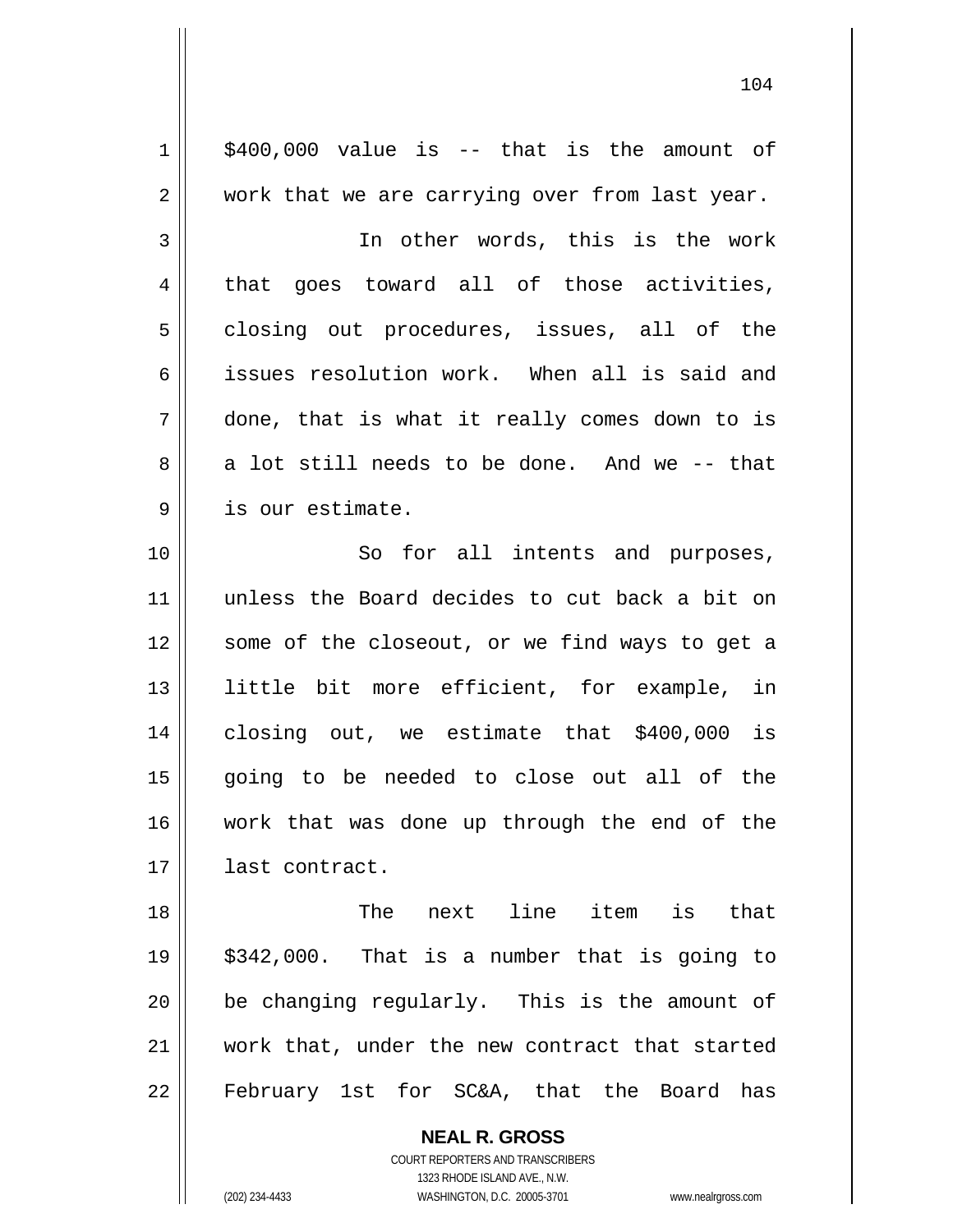**NEAL R. GROSS** COURT REPORTERS AND TRANSCRIBERS 1323 RHODE ISLAND AVE., N.W. 1 2 3 4 5 6 7 8 9 10 11 12 13 14 15 16 17 18 19 20 21 22 already authorized us to work on. This is the work that we have been asked to perform at one of the previous meetings, and, of course, this is going to -- number is going to go up in the next report, because you have already authorized us to do a couple of new tasks during this meeting. So that is the number that is going to be changing. The next one down is program management, \$500,000. By the way, the reason that is a large number is our participation in these full Board meetings, our accounting system, we bill it against that account. So we do -- for all intents and purposes, for SC&A to continue to perform its program management activities and support these full Board meetings, that money is obligated. In other words, that has to be spent in order for us to do what we do. The next number  $-$  \$648,000  $-$  that -- it's my sense that we are going to review 60 dose reconstructions this year, new ones.

(202) 234-4433 WASHINGTON, D.C. 20005-3701 www.nealrgross.com

<u>105</u>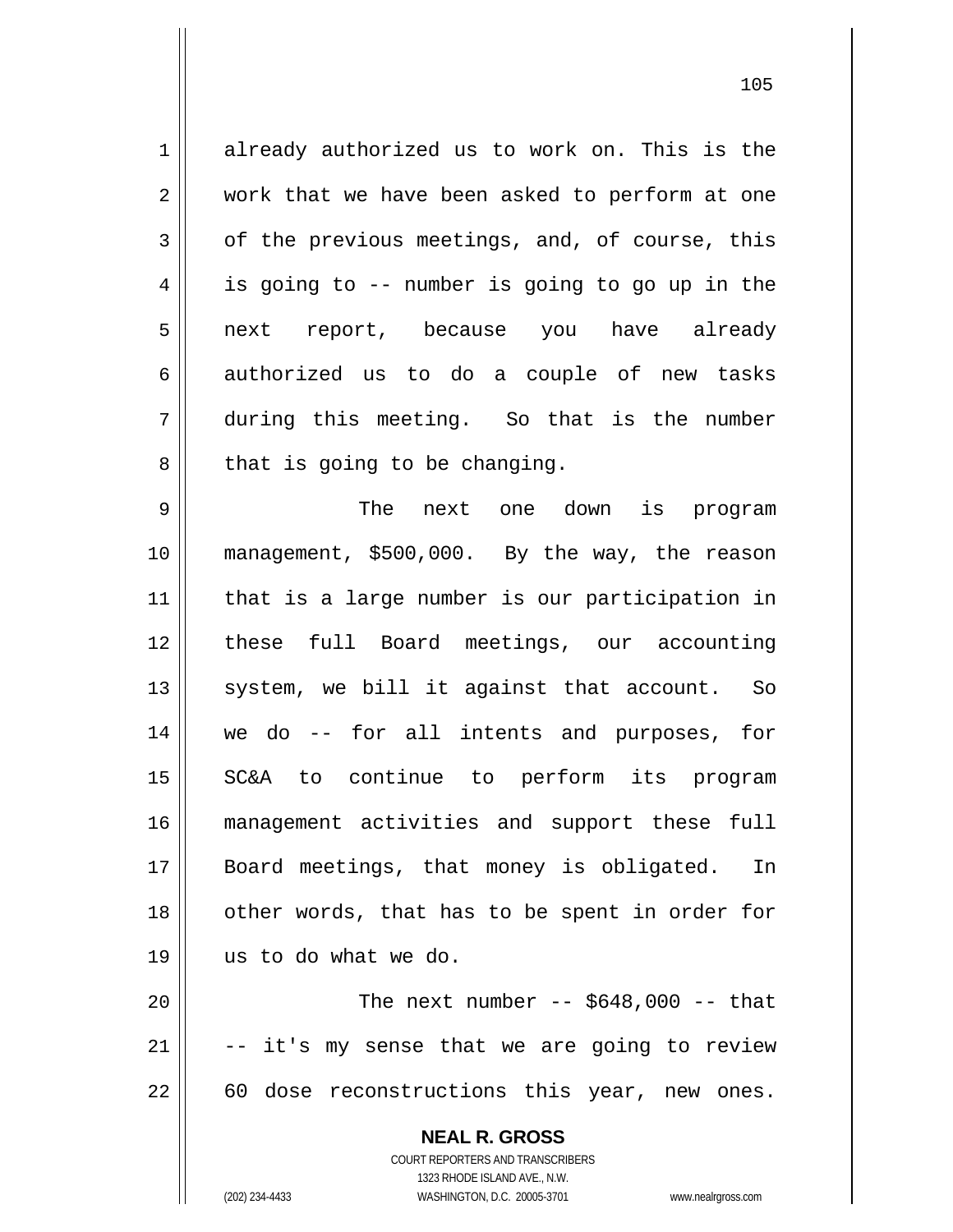| $\mathbf 1$    | That is part of our scope of work, and I know  |
|----------------|------------------------------------------------|
| $\overline{2}$ | that is -- for all intents and purposes, that  |
| $\mathfrak{Z}$ | has to be done, that will be done, so I put    |
| $\overline{4}$ | this in as effectively obligated resources.    |
| 5              | Which leads us to the number that              |
| 6              | says 1.89 million. That means as of this       |
| 7              | date, for all intents and purposes, the Board  |
| $\,8\,$        | has committed SC&A to spend effectively \$1.89 |
| $\mathsf 9$    | million.                                       |
| 10             | And that leads us to the<br>last               |
| 11             | number, which I like to call discretionary     |
| 12             | funds. Right now, the Board has available to   |
| 13             | it approximately \$1.59 million to draw down   |
| 14             | from. That is, that is the resources           |
| 15             | available. So at every meeting you will get    |
| 16             | an update of this, so that you have a good     |
| 17             | one-page feel of how much resources is left.   |
| 18             | But, then, the following pages,                |
| 19             | which go on quite a bit, and I'm not going to  |
| 20             | go into detail. For example, the next one is   |
| 21             | a list of all of the unreviewed and new site   |
| 22             | profiles and AWEs that have not yet been       |

106

 $\mathsf{I}$ 

COURT REPORTERS AND TRANSCRIBERS 1323 RHODE ISLAND AVE., N.W. (202) 234-4433 WASHINGTON, D.C. 20005-3701 www.nealrgross.com

**NEAL R. GROSS**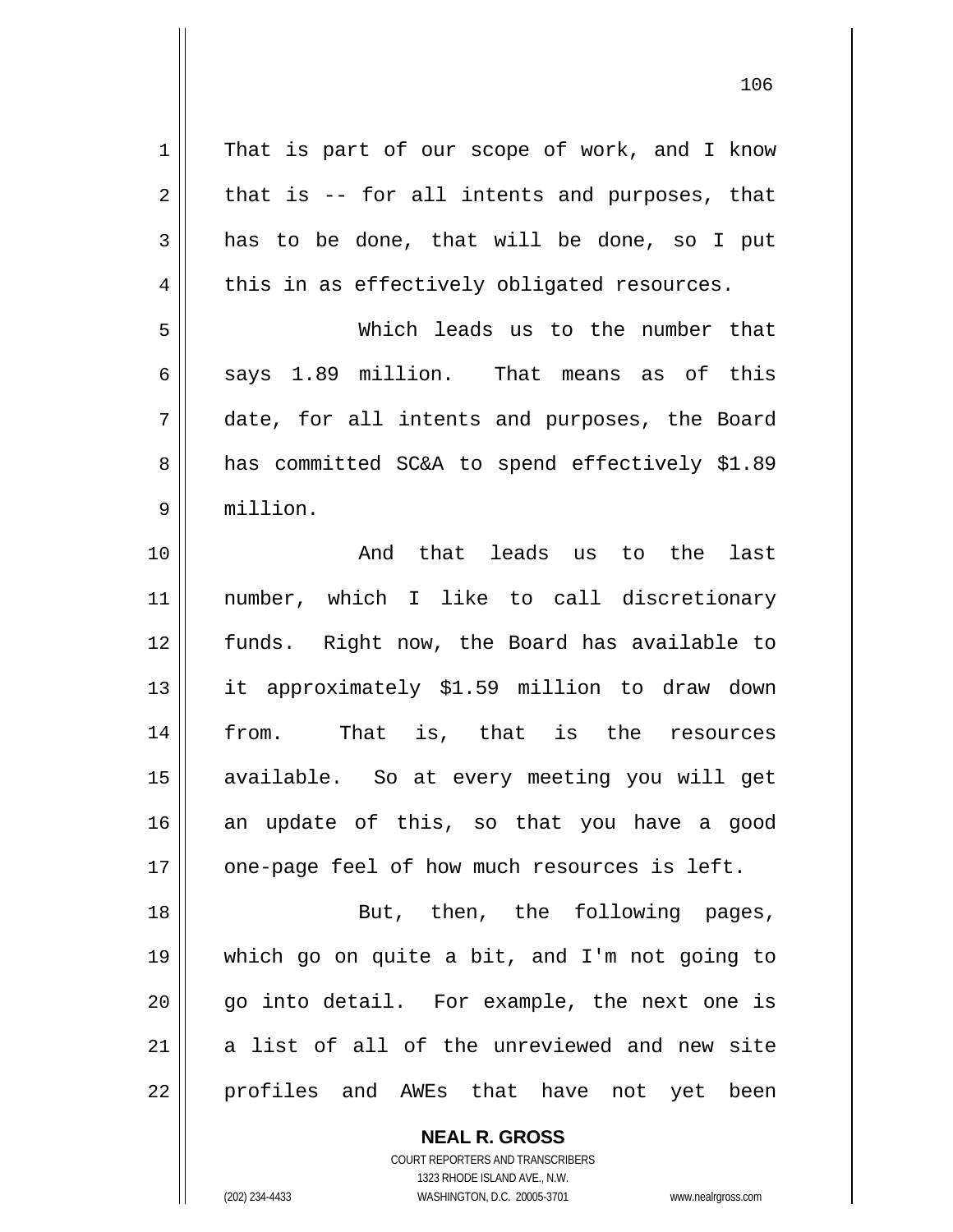**NEAL R. GROSS** 1 2 3 4 5 6 7 8 9 10 11 12 13 14 15 16 17 18 19 20 21 22 reviewed. That is, they're out there, they are sitting on the web, that were not reviewed yet. So it is a menu, so to speak. And what I have indicated -- and I am only going -- and I have a sheet like this for PERs, I have a sheet like this for procedures. So, in effect, you will have an idea of what has not been reviewed, what is sitting out there on the website by way of site profiles, by way of PERs, by way of procedures, that have not yet been reviewed. And to give you an idea of their importance -- for example, on this page I indicate, for example, Pacific Northwest Laboratory is a -- has 424 cases. We have not reviewed that site profile, and we estimate that to perform that review will cost about \$70,000. So, in effect, what you have is what I see as a high level view of work that the Board may or may not want done, set its priorities, decide what is important, what is

107

COURT REPORTERS AND TRANSCRIBERS 1323 RHODE ISLAND AVE., N.W.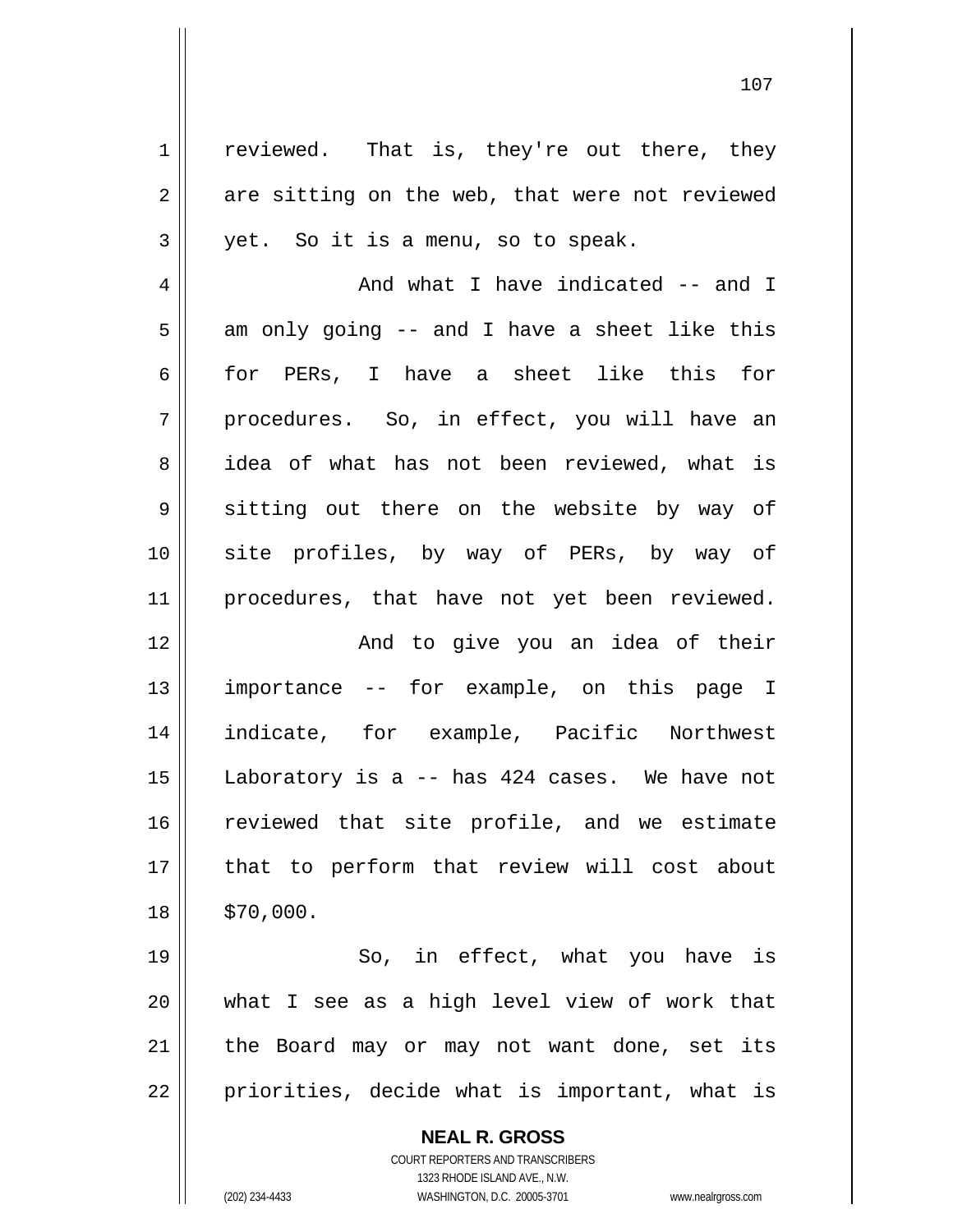1 2 3 4 5 6 7 8 9 not, and where you would like to invest those resources. So this series of tables lays all of that out. What work is out there that you might or might not want to be done, how much that work for our best estimate at this time will cost, and how much resources is left this year in order to do that work. I thought this would be useful for you folks to decide what type of work you

10 11 12 13 14 15 would like done. One of the things that is not in here that is very important is SECs. We have no way of knowing, you know, which ones might or might not -- the Board might want reviewed. We do not have the list. You know, so as the new SEC

16 17 18 19 20 21 22 positions emerge from meetings like this, you know, you -- I presume that is going to be a high priority item. So, and keep in mind that a full SEC review typically costs on the order -- so when you authorize us to do a full SEC review, it typically costs about \$100,000 to \$150,000. So, and I know that's very high

> **NEAL R. GROSS** COURT REPORTERS AND TRANSCRIBERS

> > 1323 RHODE ISLAND AVE., N.W.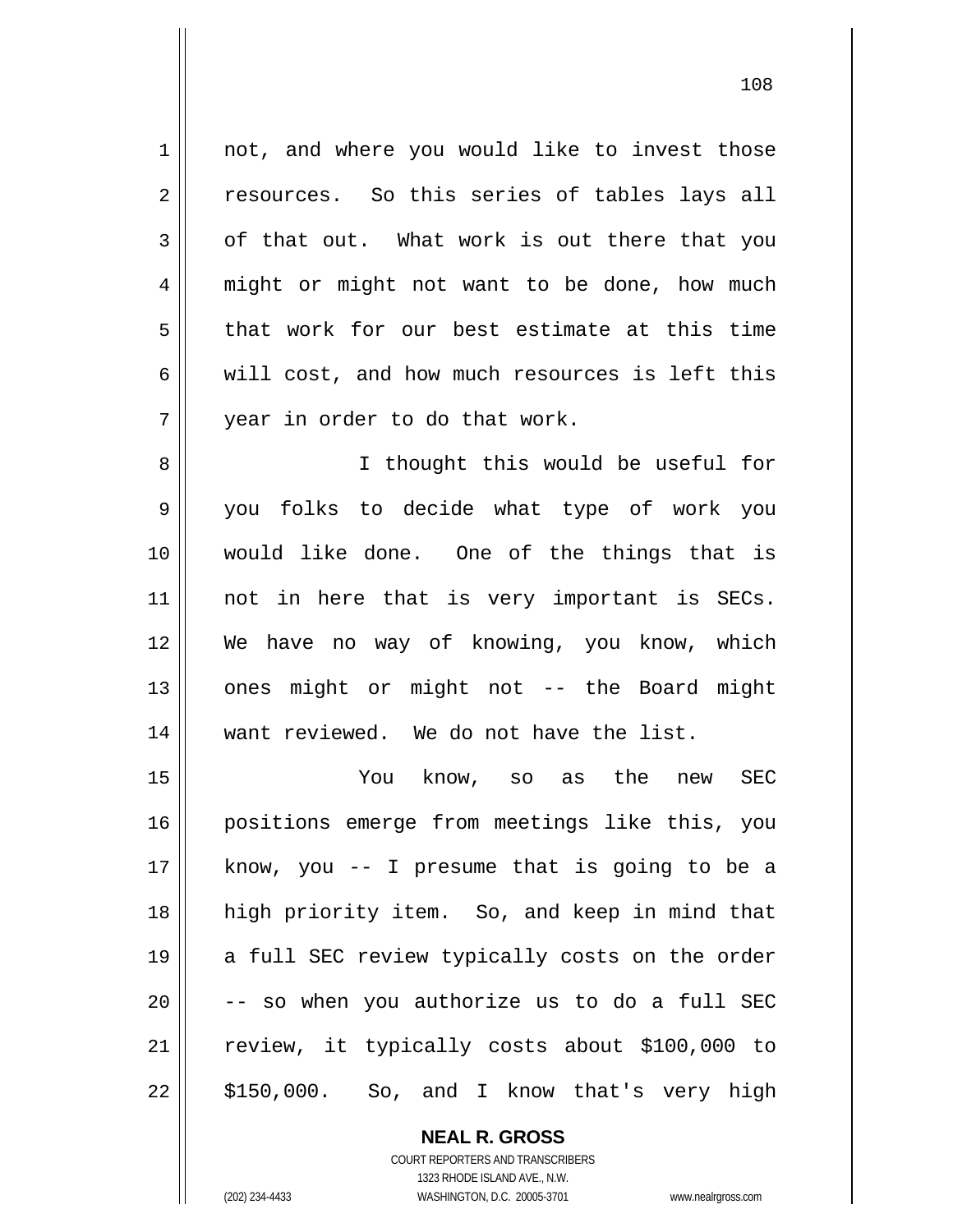| 1  | priority to the Board, to stay in front of     |
|----|------------------------------------------------|
| 2  | those SEC issues. So I guess that $-$ and that |
| 3  | is in the cover letter, by the way.            |
| 4  | So I don't have a table in here                |
| 5  | listing all of the unreviewed SECs that are -- |
| 6  | because that is something we are not in a      |
| 7  | position to put into a table. So you'll want   |
| 8  | to keep that in mind.                          |
| 9  | And I am hoping that if you found              |
| 10 | this -- or find this to be useful, I will      |
| 11 | update you a couple of weeks before every full |
| 12 | Board meeting.                                 |
| 13 | CHAIRMAN ZIEMER: Regarding the                 |
| 14 | SECs -- and, John, this is very helpful.       |
| 15 | Thank you very much.                           |
| 16 | Regarding the SECs, we do have a $-$ -         |
| 17 | we have the 180-day period that we know in     |
| 18 | advance when something has qualified, so we do |
| 19 | know a little bit what is coming down the      |
| 20 | pike, and perhaps that listing of upcoming     |
| 21 | SECs could be included each time from -- for   |
| 22 | example, LaVon gave us today the next group    |
|    |                                                |

**NEAL R. GROSS** COURT REPORTERS AND TRANSCRIBERS 1323 RHODE ISLAND AVE., N.W.

 $\mathbf{I}$ 

(202) 234-4433 WASHINGTON, D.C. 20005-3701 www.nealrgross.com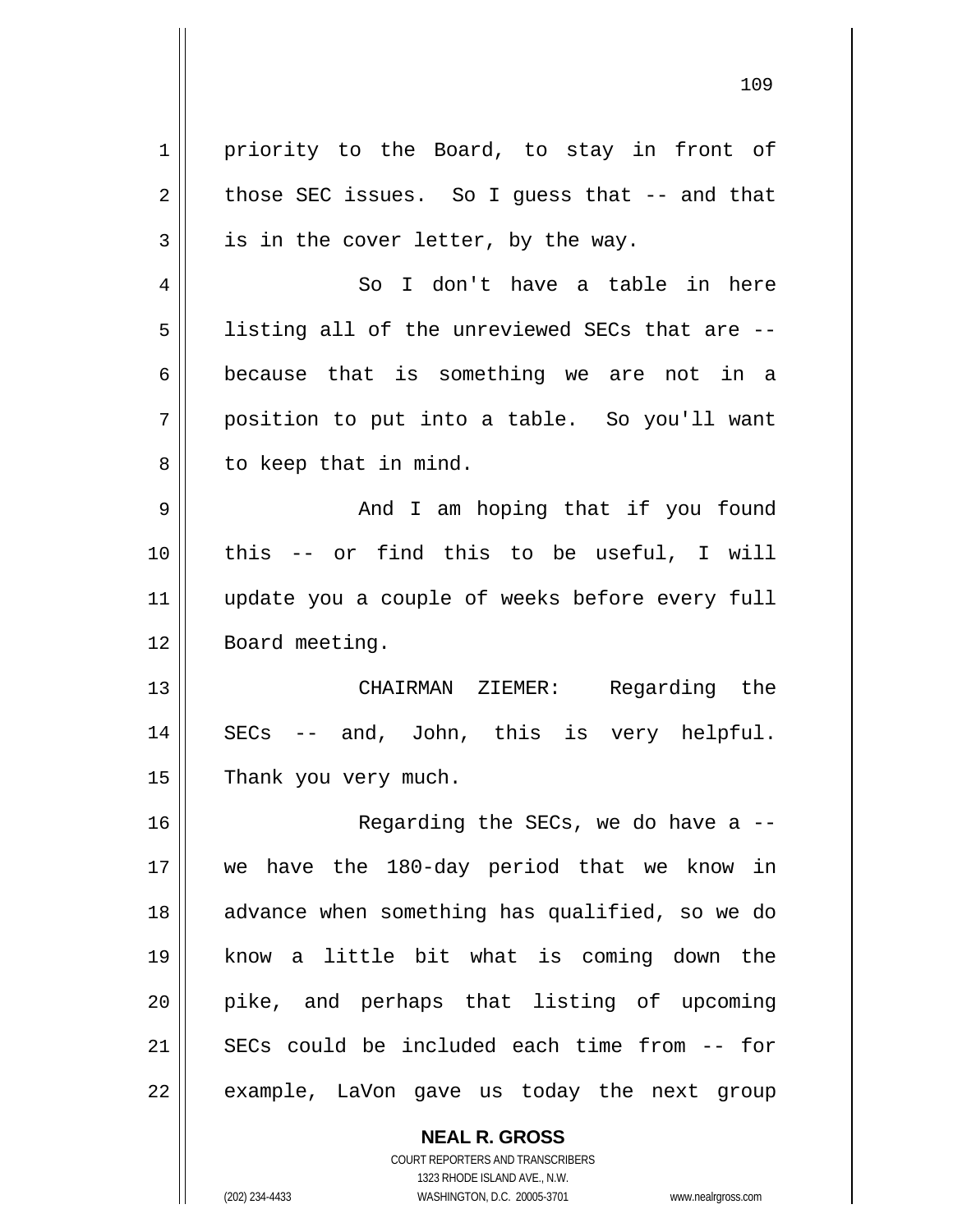**NEAL R. GROSS** COURT REPORTERS AND TRANSCRIBERS 1 2 3 4 5 6 7 8 9 10 11 12 13 14 15 16 17 18 19 20 21 22 that have qualified and that are coming down the pipeline. So we have the -- roughly a six-months notice of what is there. DR. MAURO: The reason they are there, though, we don't know whether they are going to be recommended for -- CHAIRMAN ZIEMER: Right. Understood. But I am just saying that we could have that -- well, LaVon gives it to us. But in any event, that is a changing picture, and we don't know what will come in. Thank you very much. Are there questions or comments for John? Yes. Dr. Roessler? MEMBER ROESSLER: John, I assume you have the personnel and the infrastructure in place to expend this -- to be able to handle this kind of a budget? DR. MAURO: When we put our proposal together for the new contract, we greatly expanded access to more resources. What we did was we brought in associates.

1323 RHODE ISLAND AVE., N.W.

(202) 234-4433 WASHINGTON, D.C. 20005-3701 www.nealrgross.com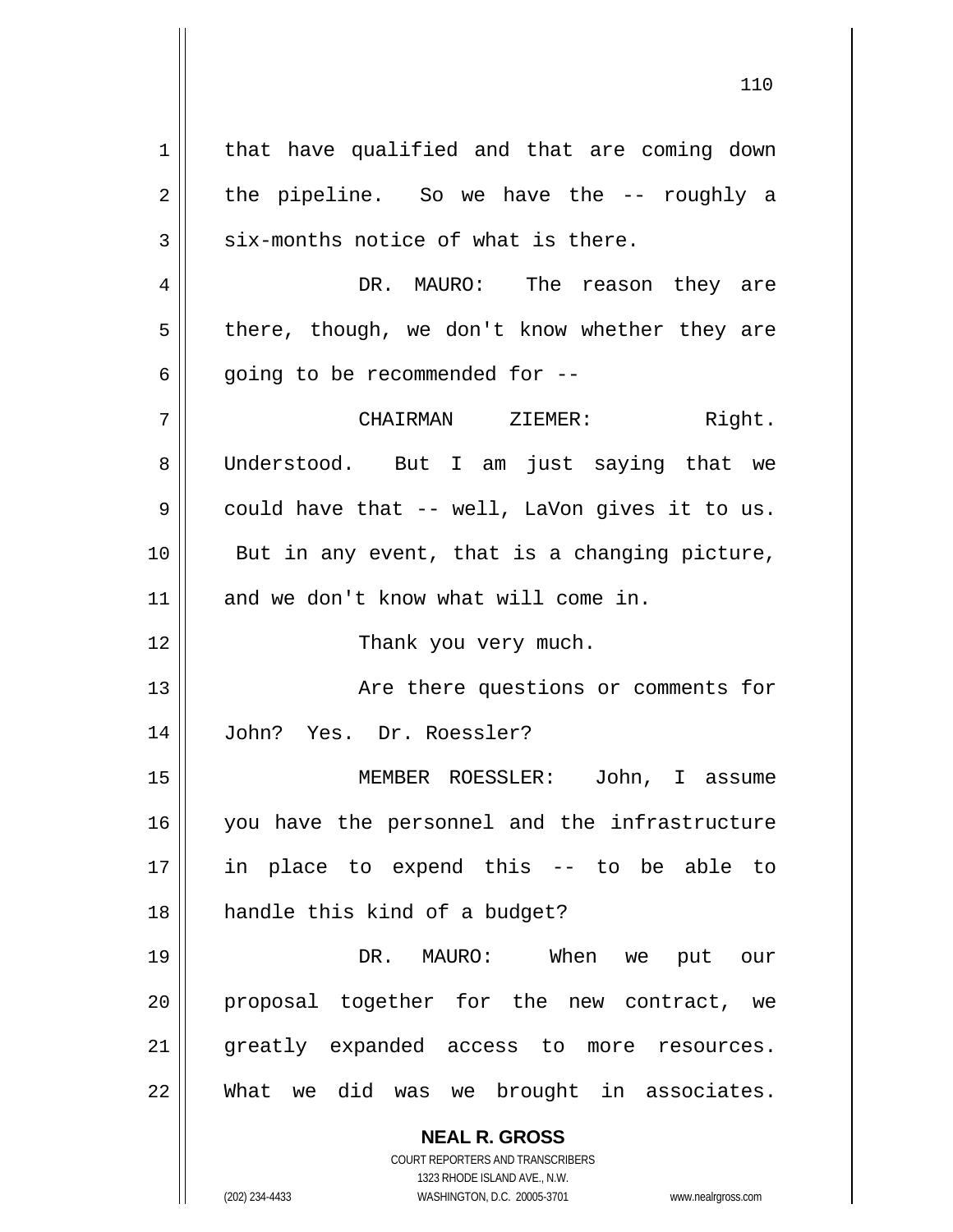**NEAL R. GROSS** COURT REPORTERS AND TRANSCRIBERS 1323 RHODE ISLAND AVE., N.W. 1 2 3 4 5 6 7 8 9 10 11 12 13 14 15 16 17 18 19 20 21 22 These are individuals with lots of experience who have agreed that if the workload starts to grow we could draw upon. Bottom line is we could -- 3.4 million is the budget. We could handle twice as much work as that. CHAIRMAN ZIEMER: Okay. Other questions or comments? Ms. Munn? MEMBER MUNN: Just a comment. It would be -- I may cut this out and plasticize it, because it is one of the things that one has a tendency to not have fully in mind at the time we would likely say, "Let's task our contractor to do this." CHAIRMAN ZIEMER: Right. MEMBER MUNN: And having this kind of numerical data in front of one keeps you sort of aware of the fact that there are real dollars involved here when we set about making these requests. CHAIRMAN ZIEMER: Right. And there is an annual budget, and we have some

111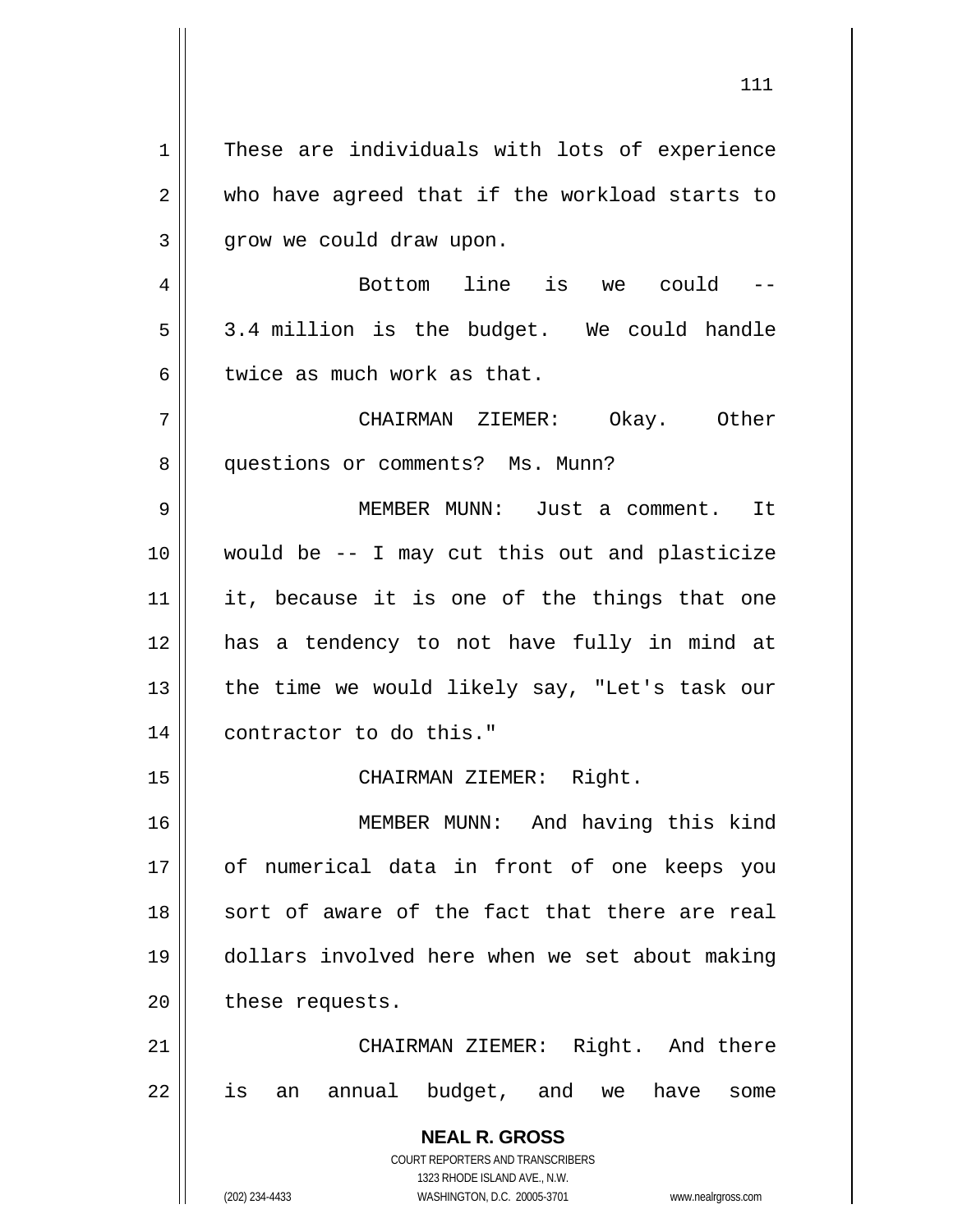**NEAL R. GROSS** COURT REPORTERS AND TRANSCRIBERS 1323 RHODE ISLAND AVE., N.W. 1 2 3 4 5 6 7 8 9 10 11 12 13 14 15 16 17 18 19 20 21 22 discretion on where we spend that money. And this will help us make those decisions in a more informed manner. So, again, it is a useful tool I think to assist the Board. Dr. Melius? MEMBER MELIUS: Yes. I was intrigued by John's mention of new staff people, or new associates I guess is a better way of putting it. And those of us who weren't involved in reviewing the application have no idea who those people are or what their capabilities are. And I think it would be useful for us to have some sort of summary of that. And it is also -- in terms of work group and issues as they come up, and in terms of how we think about getting various documents reviewed -- CHAIRMAN ZIEMER: That certainly can be complied with. DR. MAURO: I would be glad to forward it to you. It's a table, a large table, 11 by 17 table, in our proposal that

112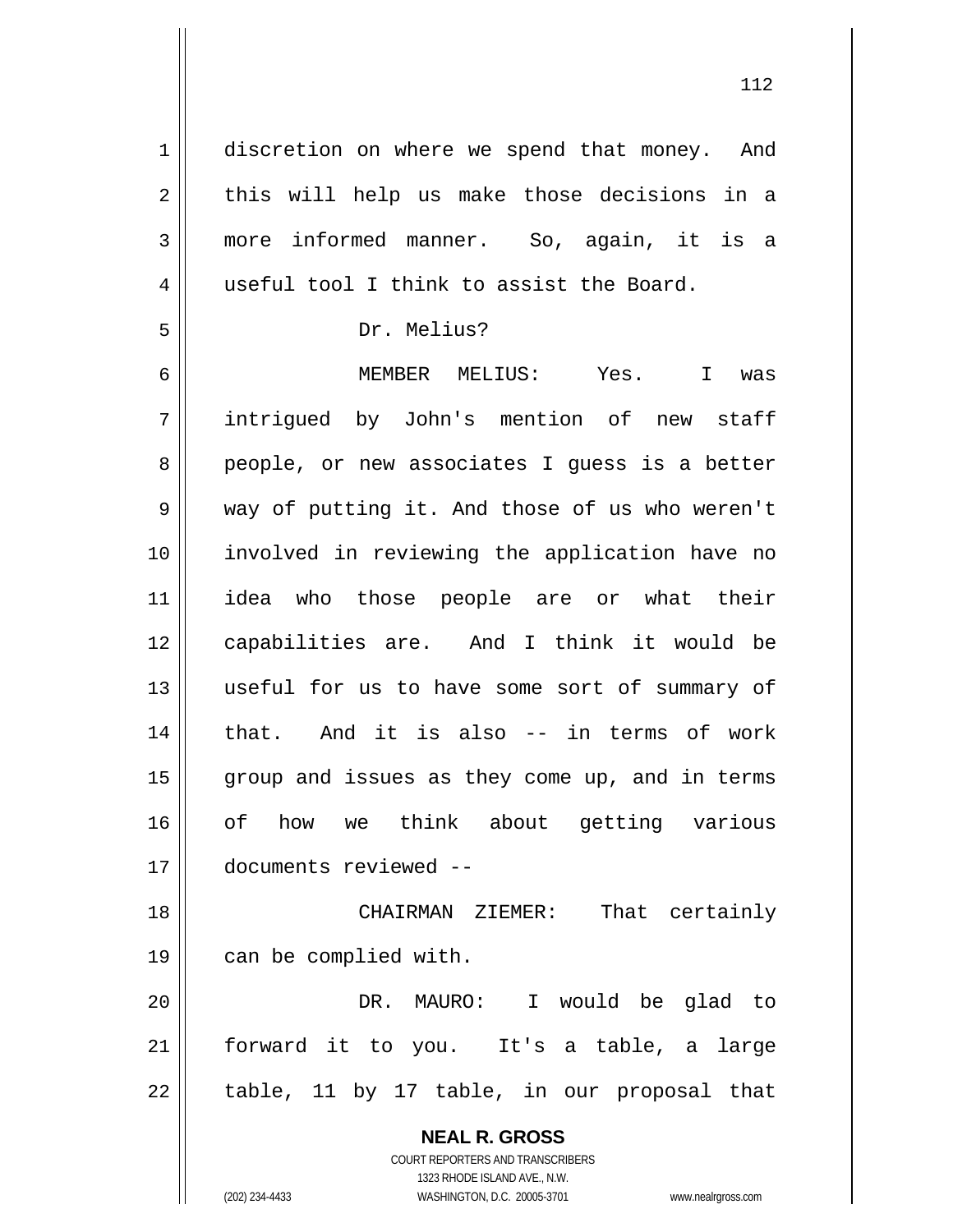**NEAL R. GROSS** COURT REPORTERS AND TRANSCRIBERS 1323 RHODE ISLAND AVE., N.W. (202) 234-4433 WASHINGTON, D.C. 20005-3701 www.nealrgross.com 1 2 3 4 5 6 7 8 9 10 11 12 13 14 15 16 17 18 19 20 21 22 lists everyone on the team. And you will see it greatly increases the number of folks that we had previously. I would be glad to forward it to you. CHAIRMAN ZIEMER: Why don't we make it available to all of the Board members. That would be excellent. MEMBER MELIUS: And it would be even better if you could make it available in normal size, so that we don't have to -- DR. MAURO: Well, you know what it is? It has their qualifications in each of the areas. When you write these proposals, you like to say, "Here is the person's name, and here is his experience in this area, this area, this area." MEMBER MELIUS: So it is a way of beating the page limit. (Laughter.) Smaller font, bigger tables -- (Laughter.) CHAIRMAN ZIEMER: In any event,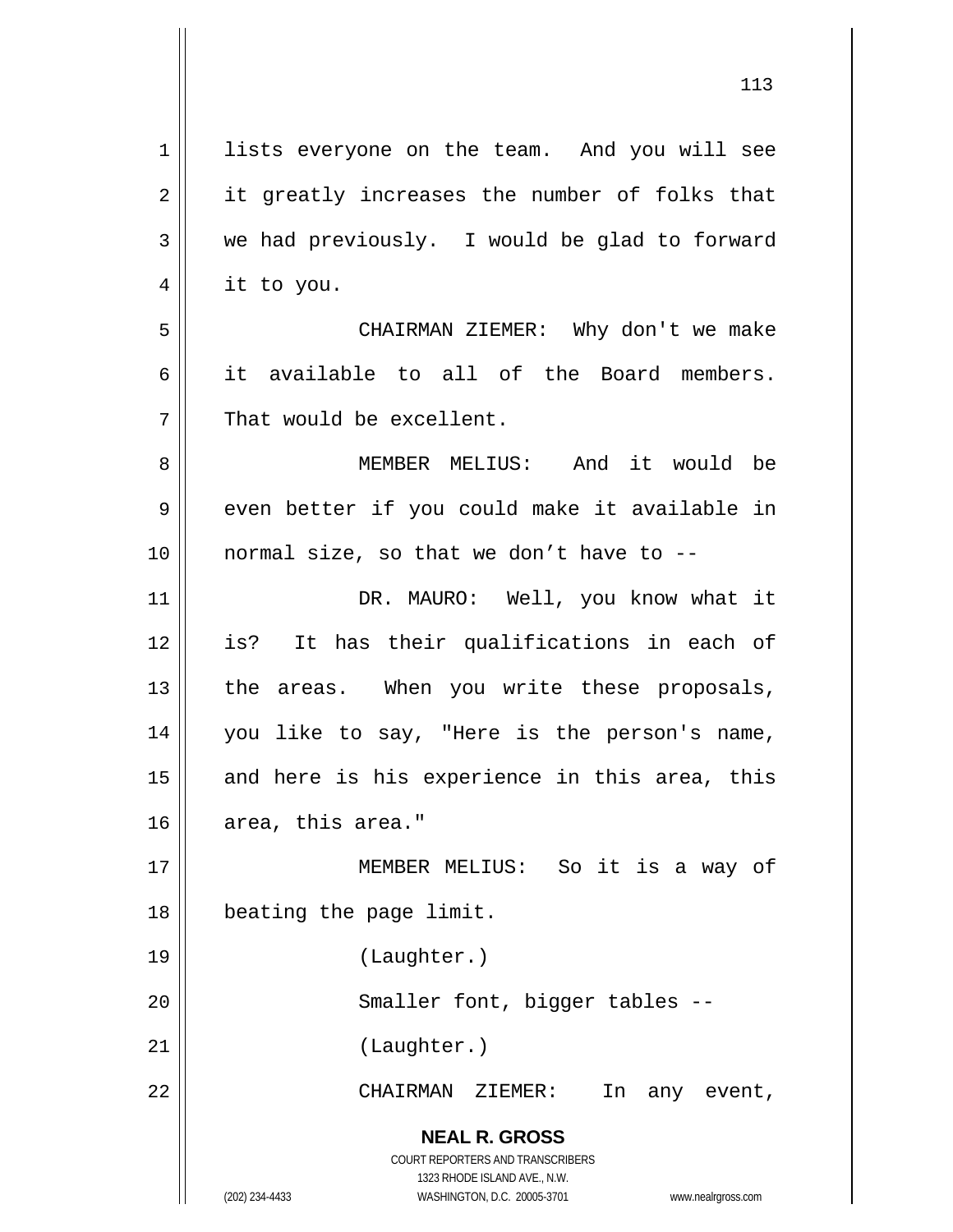1 2 we'll get you the material. That will be excellent.

MEMBER MELIUS: Yes.

 CHAIRMAN ZIEMER: Okay. While we are talking about SC&A, and we have done a lot of tasking already, there is one item that relates to their tasking. And I distributed this I think last week.

9 10 11 12 13 14 15 16 17 18 19 20 We received a letter -- or, actually, it was an e-mail with a letter attachment that came from [Identifying Information Redacted] regarding Linde, with a specific request that the Board task SC&A to begin the review of the Linde SEC petition and the evaluation report. We have not tasked that, and one reason we haven't is the evaluation report has not been actually presented to the Board yet. Normally, we don't do that tasking until we hear the evaluation report.

21 22 But I did commit to [Identifying Information Redacted] that -- and her request

> **NEAL R. GROSS** COURT REPORTERS AND TRANSCRIBERS 1323 RHODE ISLAND AVE., N.W. (202) 234-4433 WASHINGTON, D.C. 20005-3701 www.nealrgross.com

3

4

5

6

7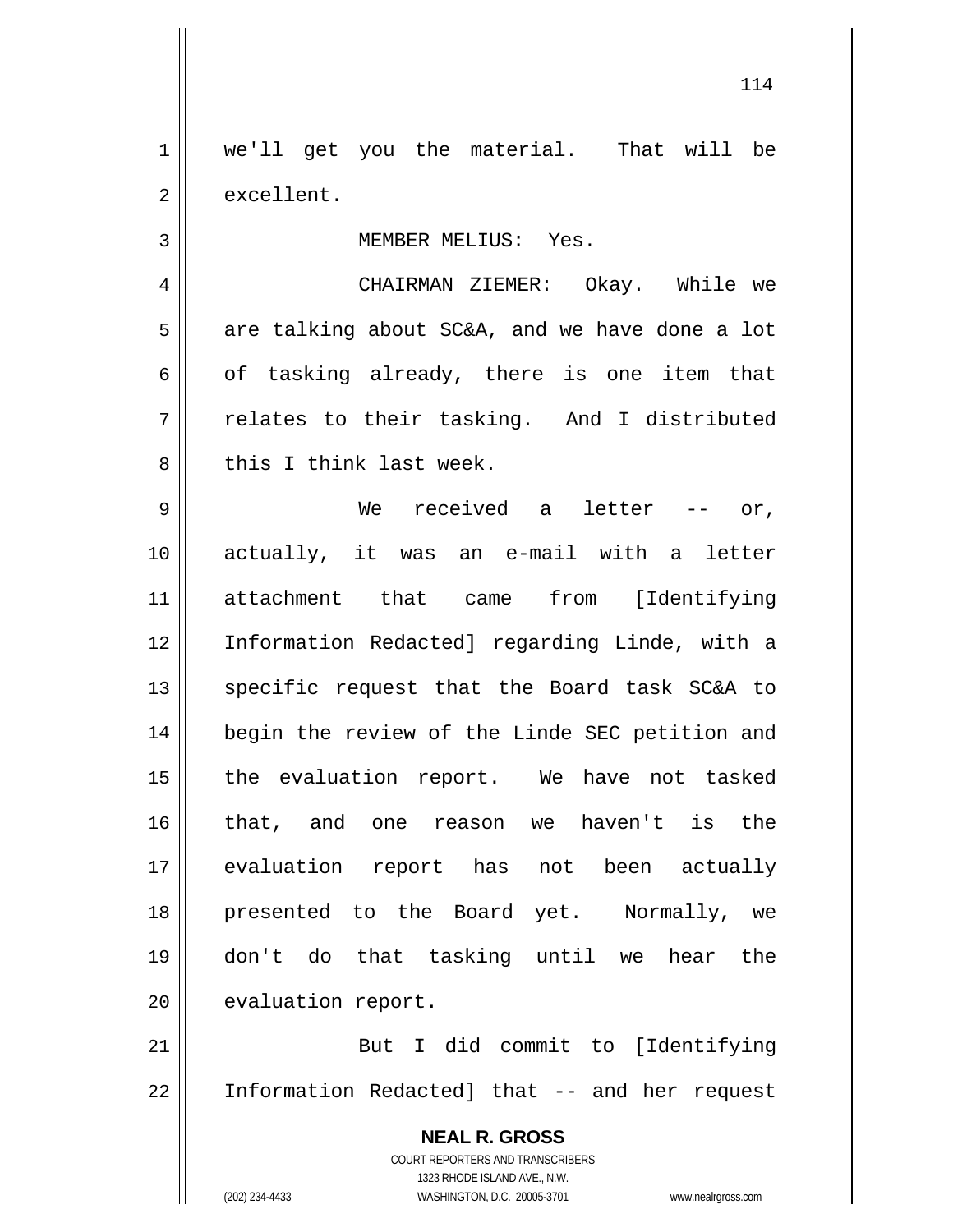that I would bring to the Board her request. I did distribute it by e-mail to all of you, and the attached letter, which comes from - was written on behalf of the Linde Ceramics facility and the workers there.

6 7 8 9 10 11 12 13 So, I bring that to you and ask the Board if you do wish to task SC&A at this time to begin this effort, or do you prefer to wait until the evaluation report is formally presented? And the evaluation report is available, but it has not been formally presented to us in open meeting. I believe we all have it, though. You should have it.

Josie?

15 16 17 18 19 20 MEMBER BEACH: I think we should entertain tasking SC&A with looking at that report. I also think that we need to possibly reenact the work group that was closed out. I don't know how Gen feels about that. She was the chair of the site profile, Linde group.

21 22 MEMBER ROESSLER: I agree with you on both points. I think since we have the

> **NEAL R. GROSS** COURT REPORTERS AND TRANSCRIBERS

> > 1323 RHODE ISLAND AVE., N.W.

1

2

3

4

5

14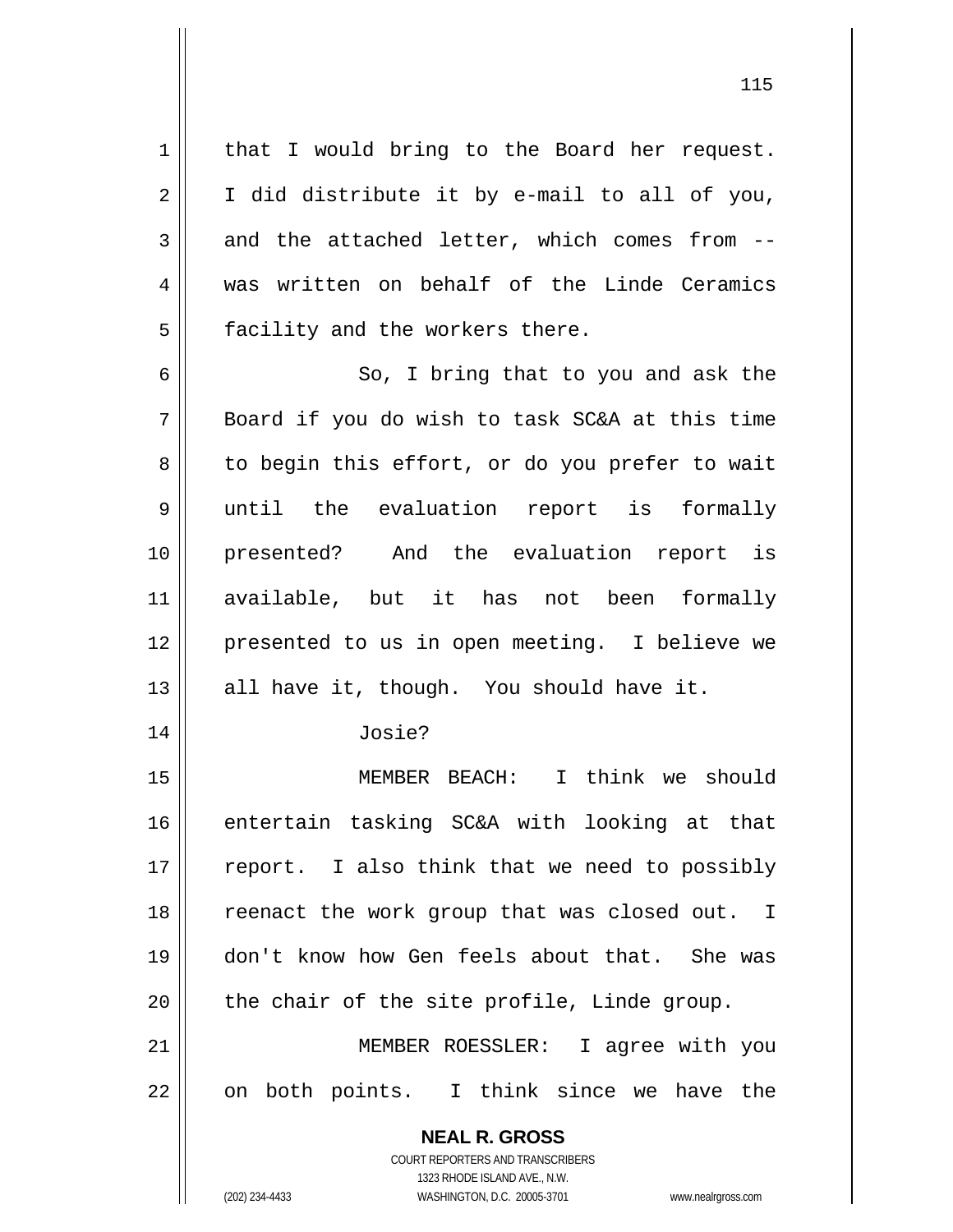evaluation report, and since we would like to get things moving as soon as possible, we should task SC&A -- and I agree with you on the work group. I would agree to continue as chair with the same work group.

6 7 8 9 10 11 12 13 CHAIRMAN ZIEMER: Since the work group is familiar with the Linde site and materials, it would seem appropriate that we can -- if others found that -- did not wish to continue, they could be replaced. But I would entertain a formal motion to the effect that Josie has suggested and that Gen has suggested.

14 15 16 17 MEMBER BEACH: Then, I would like to propose a formal motion that we reenact the Linde group, and we task SC&A to look at the evaluation report.

18 19 20 CHAIRMAN ZIEMER: Okay. Is there a second? MEMBER MUNN: Yes.

21 CHAIRMAN ZIEMER: It has been

22 seconded. Comment? Any comments?

> **NEAL R. GROSS** COURT REPORTERS AND TRANSCRIBERS 1323 RHODE ISLAND AVE., N.W.

1

2

3

4

5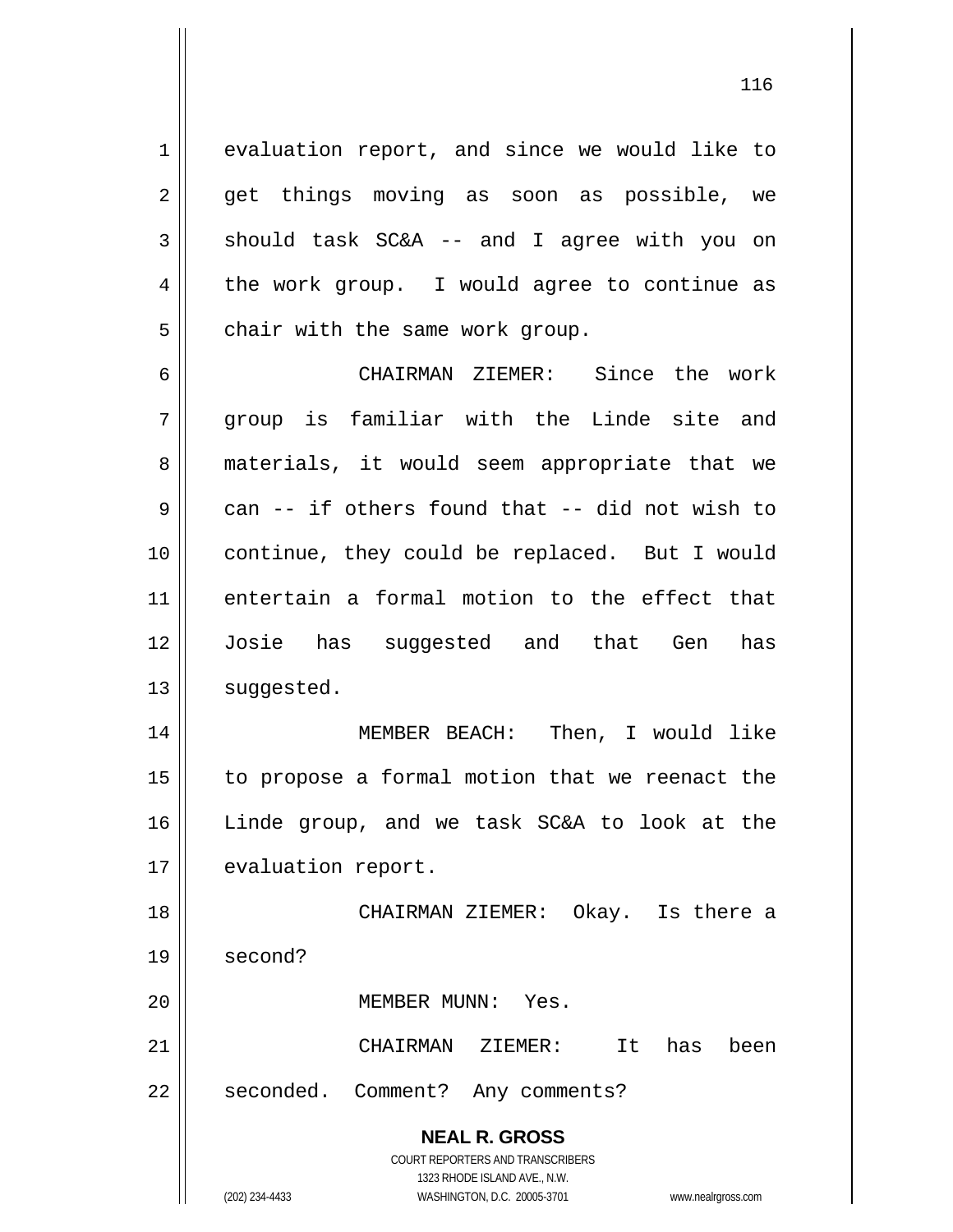|    | 117                                                                     |
|----|-------------------------------------------------------------------------|
| 1  | (No response.)                                                          |
| 2  | We will vote by voice vote. All in                                      |
| 3  | favor, aye?                                                             |
| 4  | (Chorus of ayes.)                                                       |
| 5  | Any opposed?                                                            |
| 6  | (No response.)                                                          |
| 7  | Mike, if you are on the line, did                                       |
| 8  | you hear the motion? And do you wish to vote?                           |
| 9  | MEMBER GIBSON: Well, I'm going to                                       |
| 10 | have to abstain. I couldn't really hear                                 |
| 11 | enough of the discussion to know what I am                              |
| 12 | voting on.                                                              |
| 13 | CHAIRMAN ZIEMER: Yes. Okay, Mike.                                       |
| 14 | We will e-mail you -- can we e-mail Mike with                           |
| 15 | -- we don't actually need the vote at this                              |
| 16 | time. Mike, it was a vote to proceed with the                           |
| 17 | -- to task SC&A to evaluate the Linde petition                          |
| 18 | and evaluation report.                                                  |
| 19 | MEMBER GIBSON: Okay. If that's                                          |
| 20 | the case, I vote yes.                                                   |
| 21 | CHAIRMAN ZIEMER: Thank you. And                                         |
| 22 | so the vote is unanimous to proceed with that.                          |
|    | <b>NEAL R. GROSS</b>                                                    |
|    | <b>COURT REPORTERS AND TRANSCRIBERS</b><br>1323 RHODE ISLAND AVE., N.W. |
|    | (202) 234-4433<br>WASHINGTON, D.C. 20005-3701<br>www.nealrgross.com     |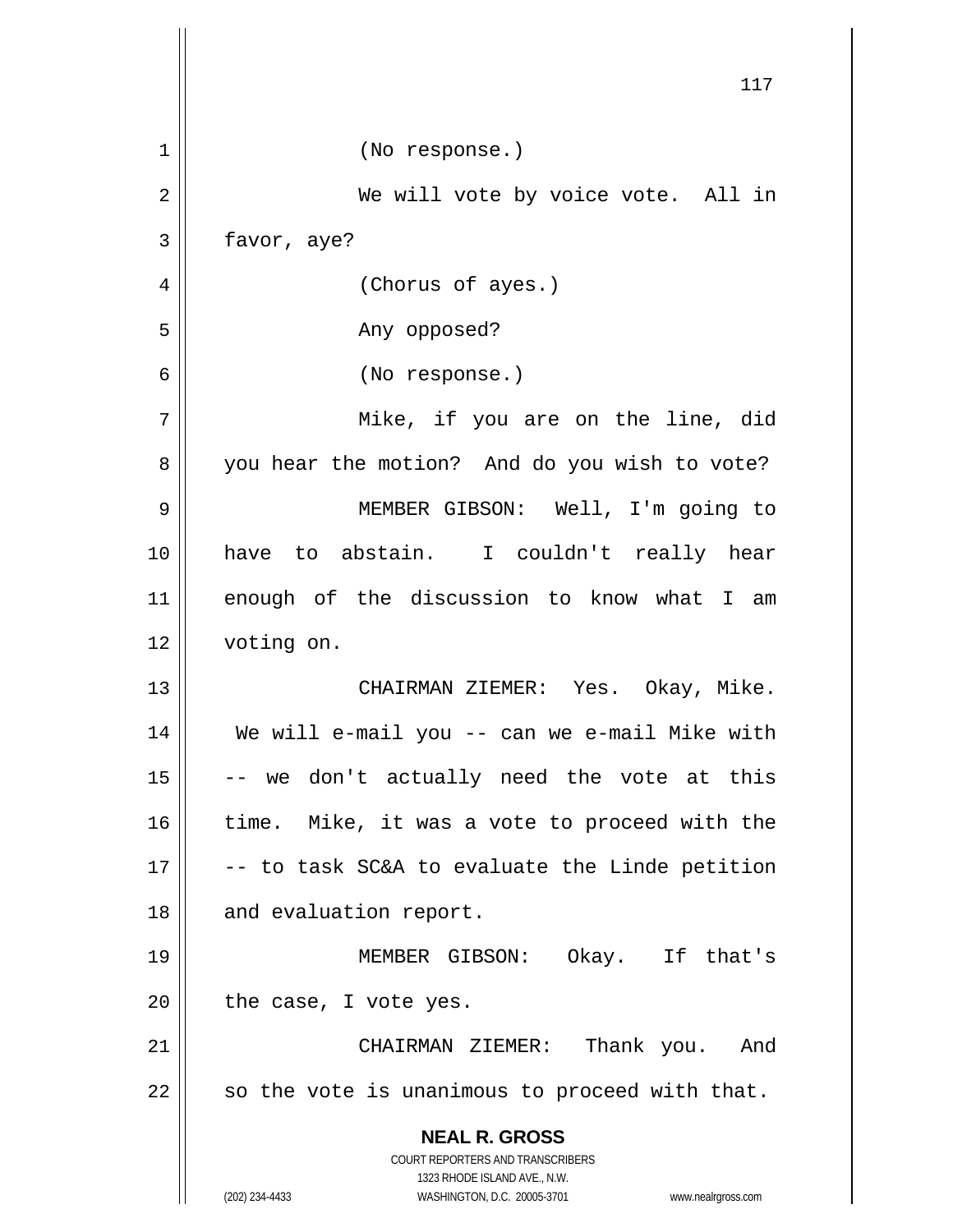| $\mathbf 1$    | MR. KATZ: And, Mike, the other                                                                                                                                  |
|----------------|-----------------------------------------------------------------------------------------------------------------------------------------------------------------|
| $\overline{2}$ | part of this I believe is to reactivate the                                                                                                                     |
| 3              | Linde work group. Is that correct, Dr.                                                                                                                          |
| 4              | Ziemer?                                                                                                                                                         |
| 5              | CHAIRMAN ZIEMER: Yes. The Linde                                                                                                                                 |
| 6              | work group will -- that was evaluating the                                                                                                                      |
| 7              | site profile or the equivalent of the site                                                                                                                      |
| 8              | profile will have the responsibility for                                                                                                                        |
| 9              | handling the SEC portion now. It will be the                                                                                                                    |
| 10             | same work group chaired by Dr. Roessler.                                                                                                                        |
| 11             | MR. KATZ: So I raise this, Mike,                                                                                                                                |
| 12             | because you were a member of that work group.                                                                                                                   |
| 13             | It is Dr. Lockey, Mike, Ms. Beach, and Dr.                                                                                                                      |
| 14             | Roessler as chair.                                                                                                                                              |
| 15             | CHAIRMAN ZIEMER: So we are tasking                                                                                                                              |
| 16             | you with work, Mike, while you are unable to                                                                                                                    |
| 17             | protest very well.                                                                                                                                              |
| 18             | Okay. We will proceed. Are there                                                                                                                                |
| 19             | -- while we are talking about SC&A, is there                                                                                                                    |
| 20             | any other tasking that needs to be done<br>for                                                                                                                  |
| 21             | them today?                                                                                                                                                     |
| 22             | (No response.)                                                                                                                                                  |
|                | <b>NEAL R. GROSS</b><br>COURT REPORTERS AND TRANSCRIBERS<br>1323 RHODE ISLAND AVE., N.W.<br>(202) 234-4433<br>WASHINGTON, D.C. 20005-3701<br>www.nealrgross.com |
|                |                                                                                                                                                                 |

118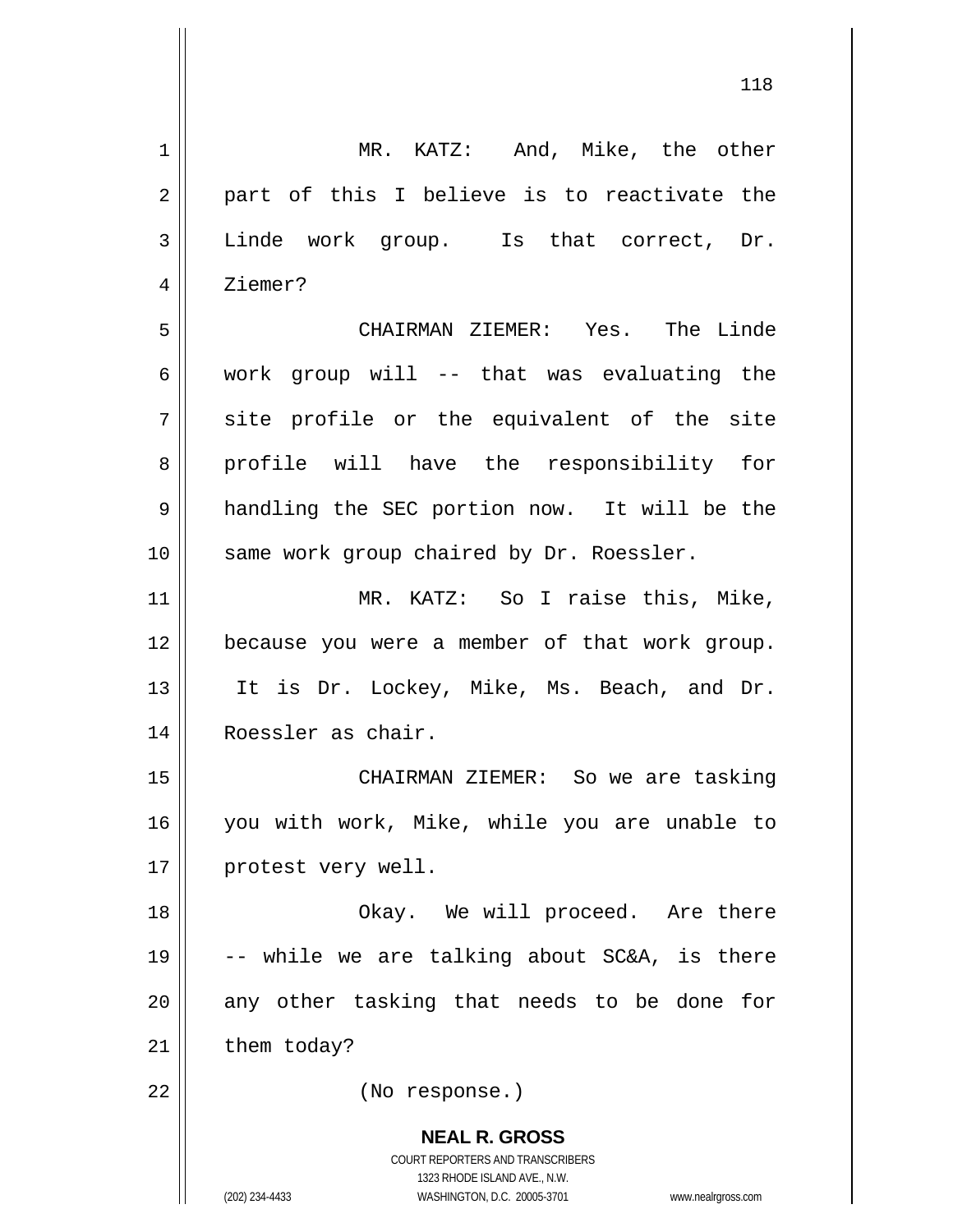1 2 3 4 5 6 7 8 9 10 11 12 13 14 15 16 17 18 19 20 21 22 There is a sort of related issue. John pointed out when we had the report from the Subcommittee on Dose Reconstruction that they are ready to proceed with the next group, and expressed some concern about the delay, since the Board won't be meeting for a while. During the break, we checked on the possible dates that the subcommittee would meet to review or to select cases versus the time when the Board would meet next by phone to affirm cases. And there still, it appears, will be a several week time lag between the date Mark has selected, which is early March -- that is not finalized yet, but early March -- and the Board's conference call on March 31st. So it has been suggested that -and I indicated earlier that we can certainly empower the subcommittee to do the tasking if we wish to give them that responsibility. And I think it would be in order for us to do so to empower the subcommittee to make the

> **NEAL R. GROSS** COURT REPORTERS AND TRANSCRIBERS 1323 RHODE ISLAND AVE., N.W.

(202) 234-4433 WASHINGTON, D.C. 20005-3701 www.nealrgross.com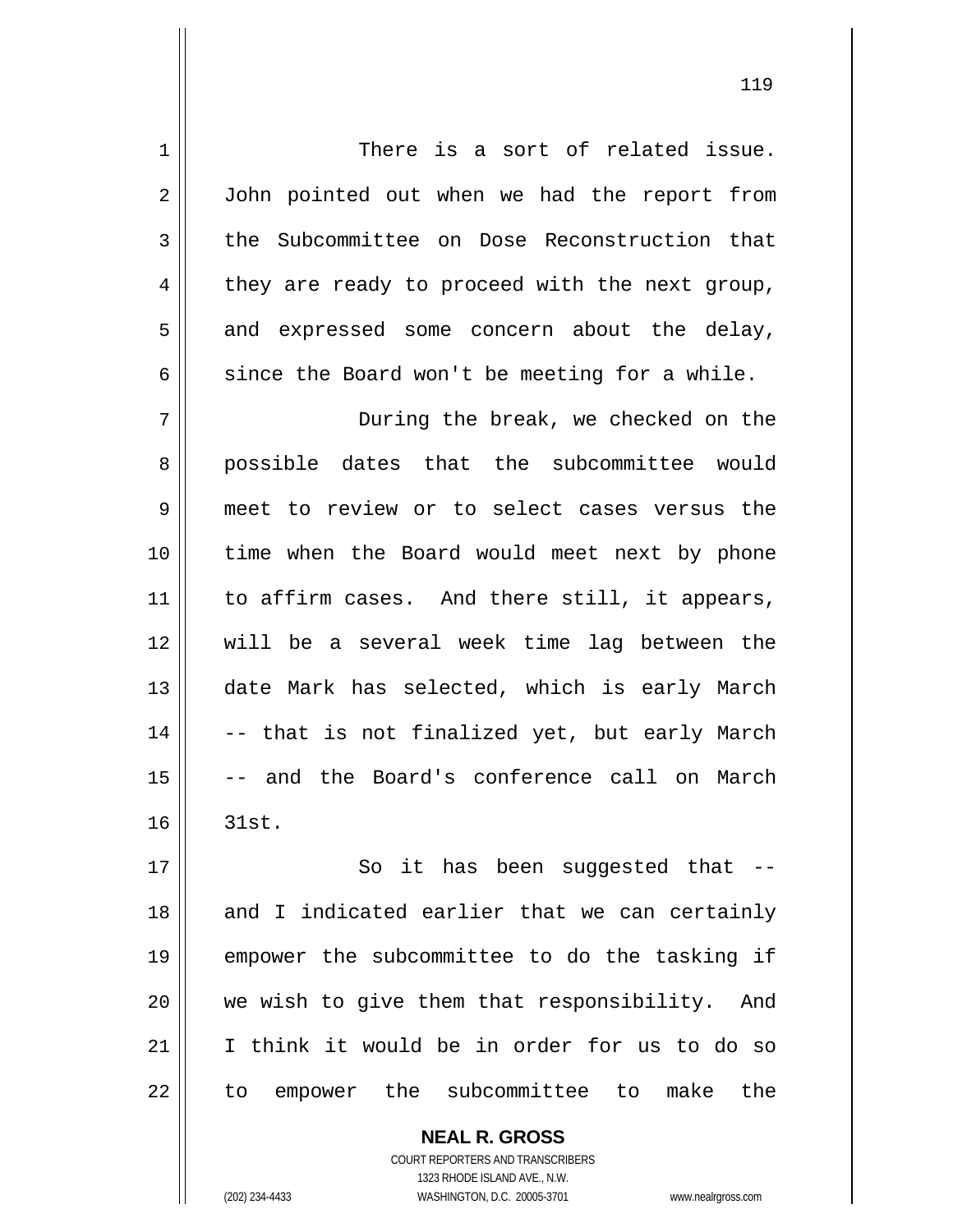**NEAL R. GROSS** COURT REPORTERS AND TRANSCRIBERS 1323 RHODE ISLAND AVE., N.W. (202) 234-4433 WASHINGTON, D.C. 20005-3701 www.nealrgross.com 1 2 3 4 5 6 7 8 9 10 11 12 13 14 15 16 17 18 19 20 21 22 selection of cases from the proposed list and assign or task SC&A to begin work on those. If the Board believes that that is appropriate, we can certainly entertain a motion to do so. Dr. Melius? MEMBER MELIUS: Yes. I will move that on this one-time basis we task the subcommittee with selecting the next round of cases for review, and then tasking SC&A with that review. CHAIRMAN ZIEMER: All right. You have heard the motion. And there is a second? MEMBER BEACH: I'll second it. CHAIRMAN ZIEMER: Josie has seconded. Any discussion? (No response.) I will simply ask as part of the discussion that when the selection is made that the subcommittee inform the Board members of the selections, so that we have that information early on as well. Are you ready to vote, then?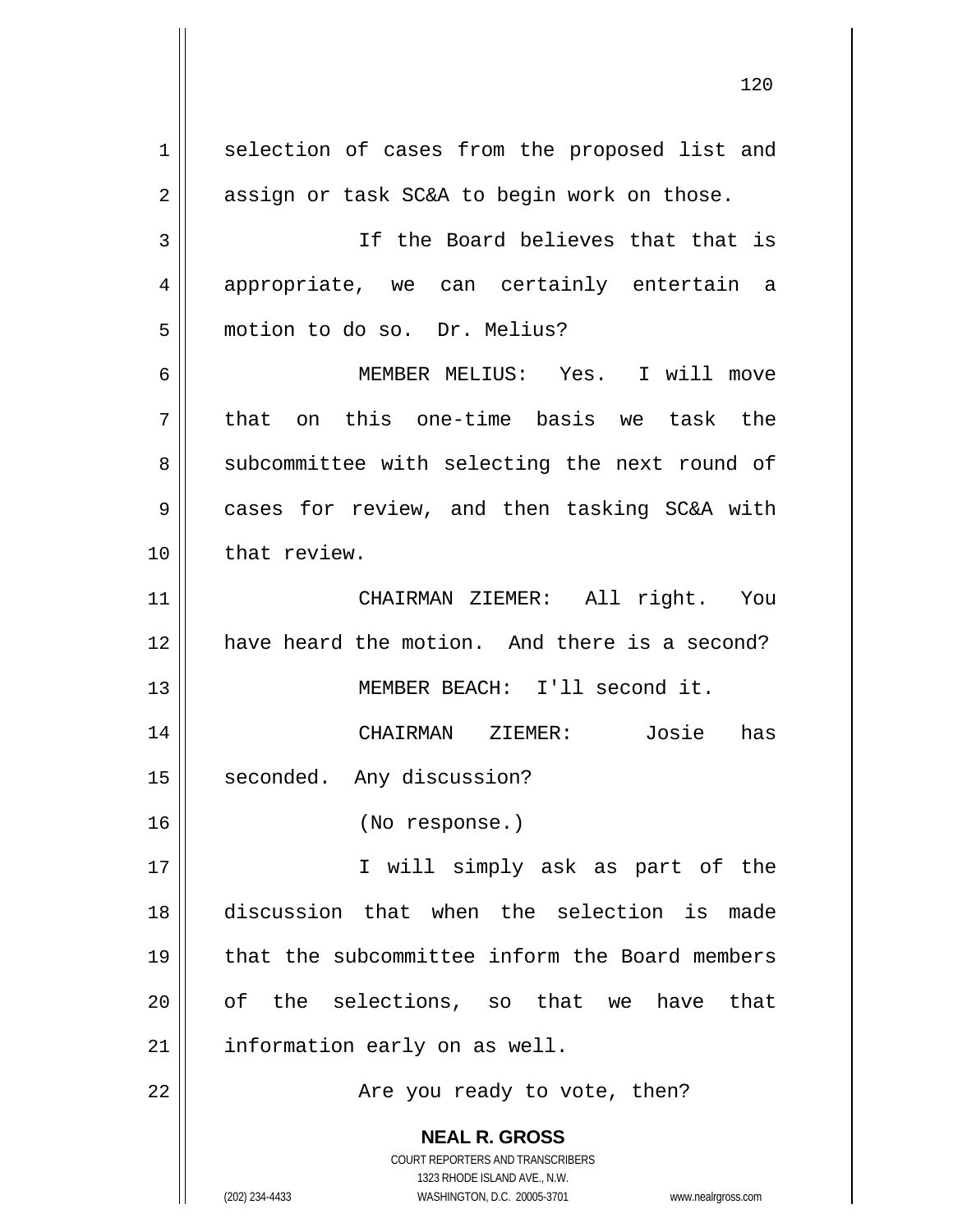|    | 121                                                                                      |
|----|------------------------------------------------------------------------------------------|
| 1  | MR. KATZ: Mark?                                                                          |
| 2  | MEMBER GRIFFON: I would just add                                                         |
| 3  | that it $-$ - you know, if we generate a list of                                         |
| 4  | cases for review, I will get them to all of                                              |
| 5  | the other Board members, but also to Paul to                                             |
| 6  | assign the teams, because you have done that                                             |
| 7  | all the time, so --                                                                      |
| 8  | CHAIRMAN ZIEMER: So there will be                                                        |
| 9  | a team tasking, but the actual work of the                                               |
| 10 | teams won't occur until SC&A completes their                                             |
| 11 | reviews in any event. So that will not be so                                             |
| 12 | critical at that point.                                                                  |
| 13 | Okay. Josie, another comment?                                                            |
| 14 | MEMBER BEACH: It is related, but                                                         |
| 15 | not -- go ahead.                                                                         |
| 16 | CHAIRMAN ZIEMER: Okay. So we can                                                         |
| 17 | do a voice vote on this. All in favor, aye?                                              |
| 18 | (Chorus of ayes.)                                                                        |
| 19 | Mike, if you heard any of that?                                                          |
| 20 | MEMBER GIBSON: No. Could<br>you                                                          |
| 21 | repeat it for me?                                                                        |
| 22 | CHAIRMAN ZIEMER: We were tasking --                                                      |
|    | <b>NEAL R. GROSS</b><br>COURT REPORTERS AND TRANSCRIBERS<br>1323 RHODE ISLAND AVE., N.W. |
|    | (202) 234-4433<br>WASHINGTON, D.C. 20005-3701<br>www.nealrgross.com                      |

Ш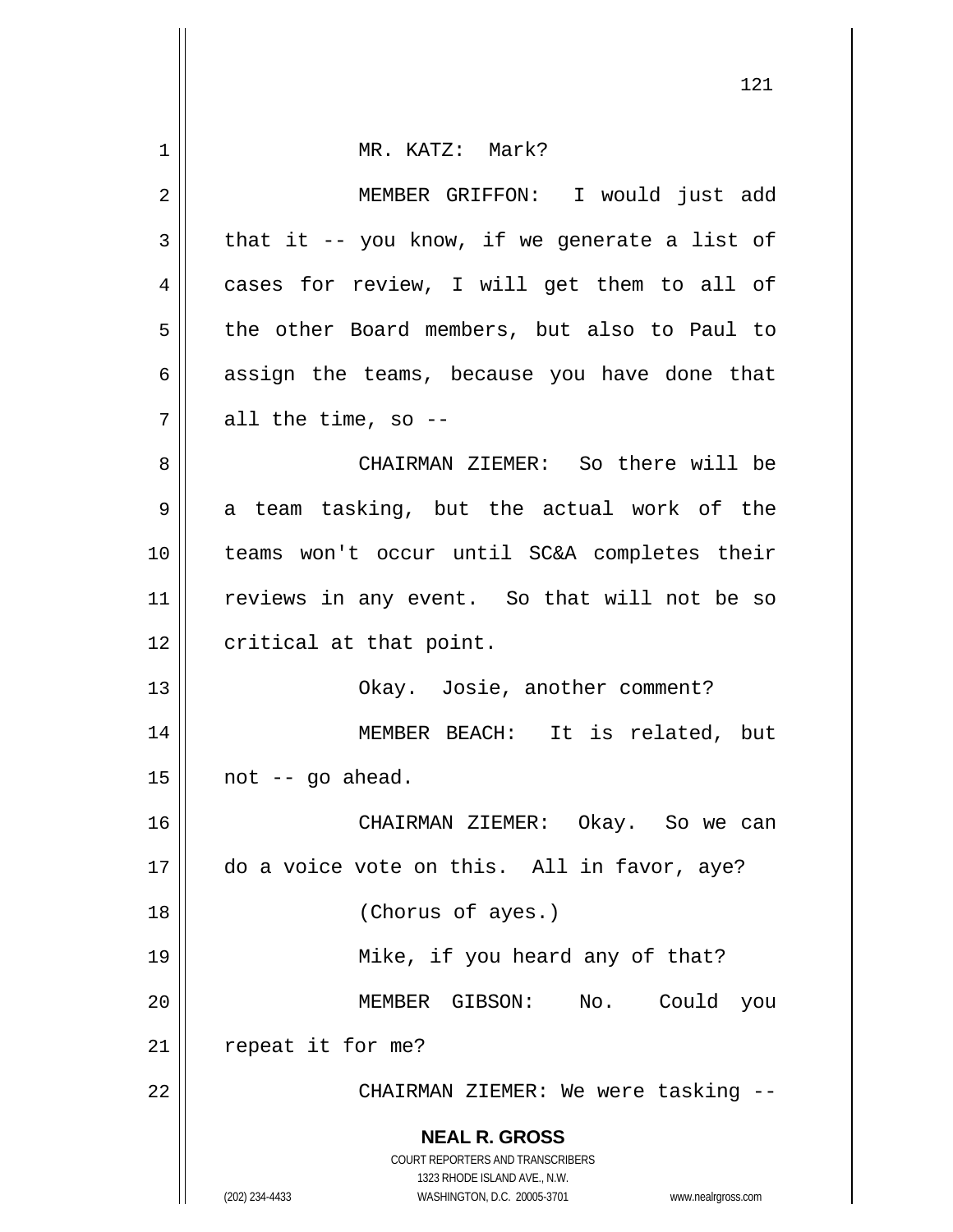or we were authorizing the Subcommittee on Dose Reconstruction to task SC&A with the next group, without having to bring it back to the next Board meeting, because of the delay before that could be done.

6 7 8 9 10 11 So the motion was to authorize the Subcommittee on Dose Reconstruction to select the next set of cases and to task SC&A to begin work on them. And that was -- there was a motion to authorize the subcommittee to do that tasking on behalf of the Board.

12 13 MEMBER GIBSON: Yes, I agree. CHAIRMAN ZIEMER: Thank you.

14 15 So the motion carries, and it is so ordered.

16 17 18 19 20 Under Board discussion, I have added to our annotated version that many of you have to return to the discussion on the Board's -- or on the DOE security plan, and the Board's role in the security issues.

21 22 I would like to -- and we have had we had a fair bit of discussion on that

> **NEAL R. GROSS** COURT REPORTERS AND TRANSCRIBERS

1

2

3

4

5

1323 RHODE ISLAND AVE., N.W. (202) 234-4433 WASHINGTON, D.C. 20005-3701 www.nealrgross.com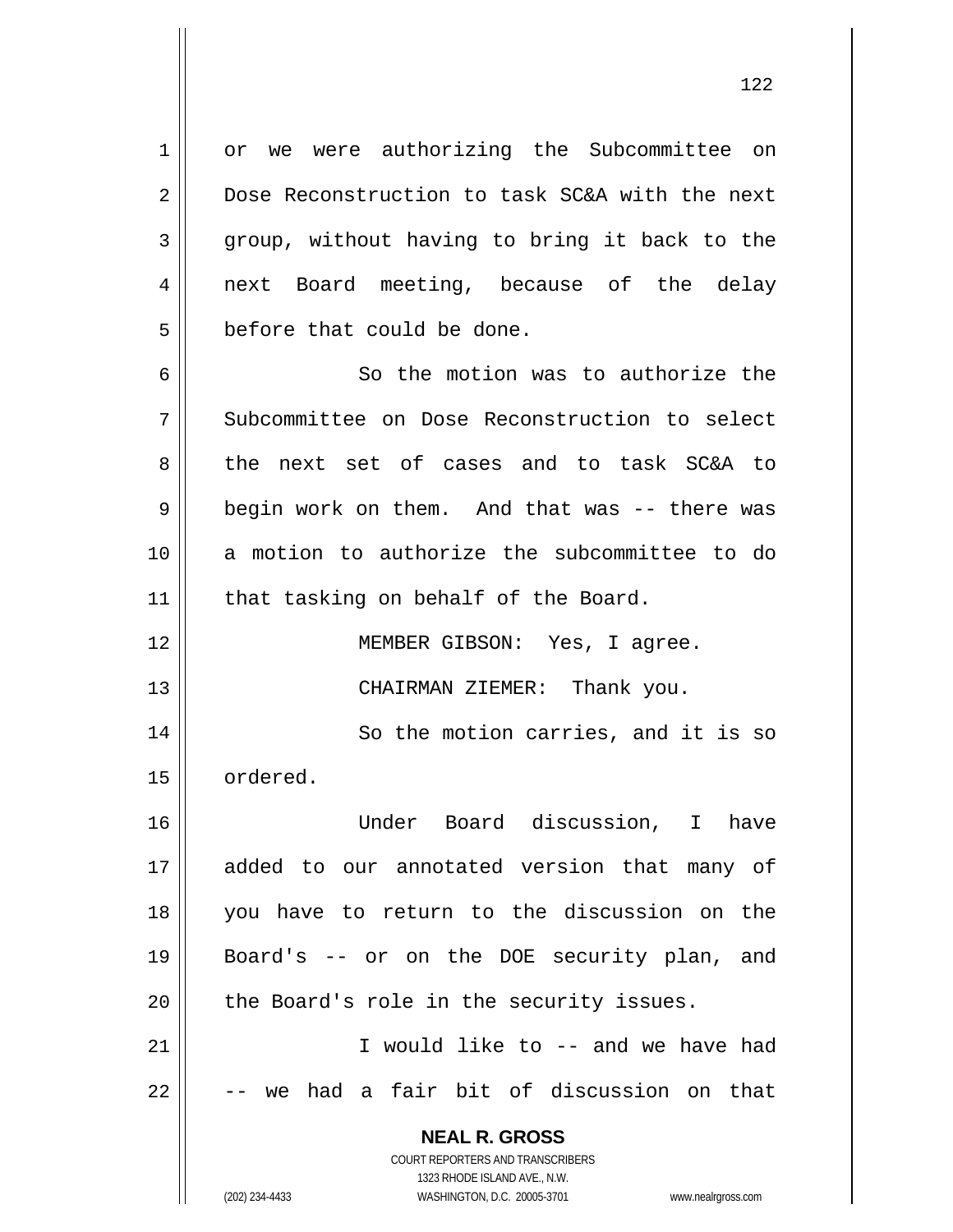earlier in the session, and I would like to have the Board now consider how it wishes to proceed with respect to the DOE security plan and the role of the Board and its contractor

vis-a-vis that plan.

123

6 7 8 9 10 11 12 13 14 15 16 17 18 19 20 21 It was quite clear during the discussion that there were concerns about the manner in which the Board's role was spelled out in the NIOSH security plan. And subsequent to that discussion there have been some inquiries made by our federal official as to what the legal issues were -- that is, discussions with counsel -- in terms of what the Board's legal stance could be on this in terms of whether or not -- let me just state it this way -- whether or not there could or -- could be, for example, a separate Board security plan, perhaps somewhat similar to the NIOSH but being its own entity, or something like that, including things such as the point of contact, and so on.

22

1

2

3

4

5

So, Ted, if you would frame for us

COURT REPORTERS AND TRANSCRIBERS 1323 RHODE ISLAND AVE., N.W. (202) 234-4433 WASHINGTON, D.C. 20005-3701 www.nealrgross.com

**NEAL R. GROSS**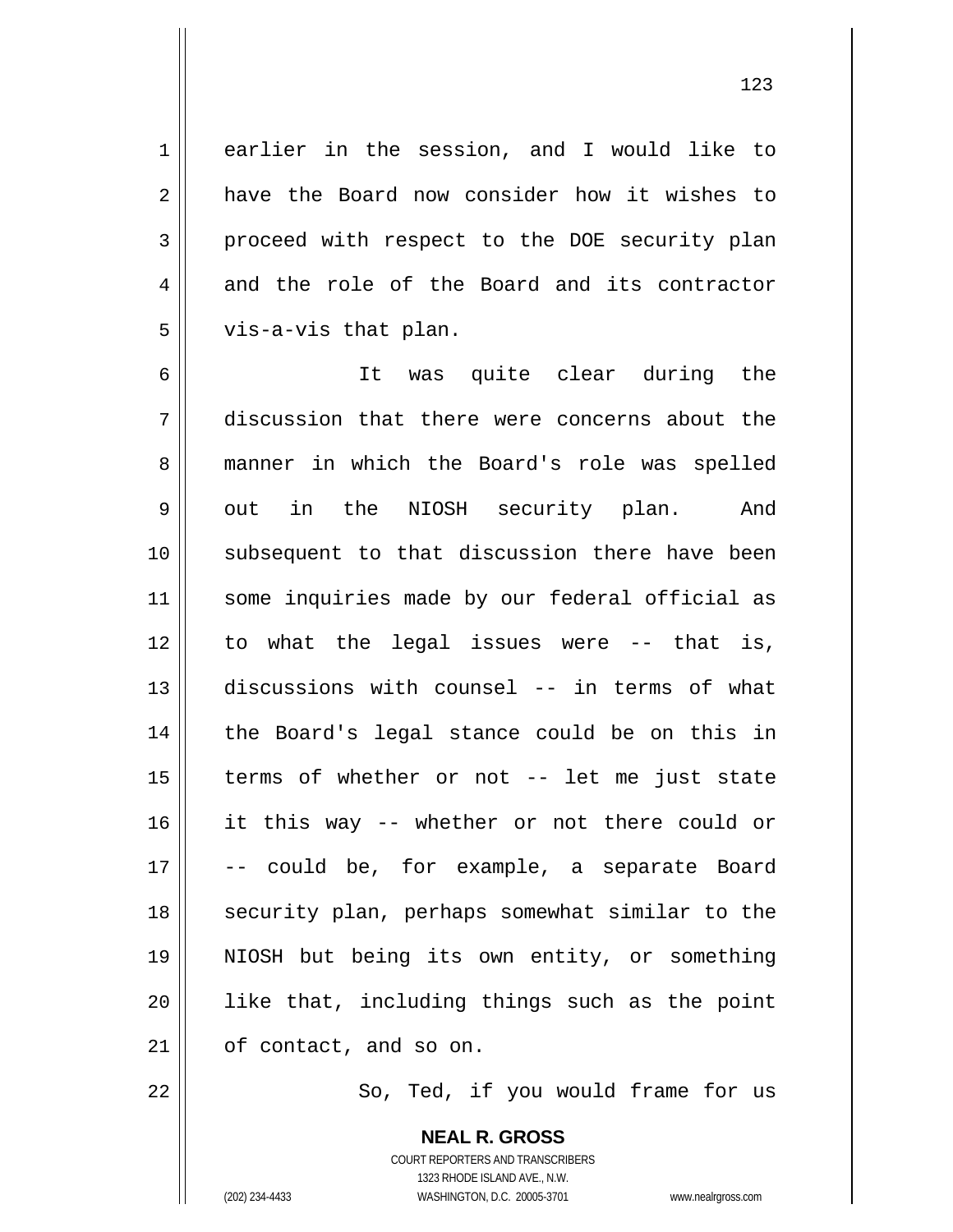1 2 at least the boundaries as you see them, and then we can proceed from there.

3 4 5 6 7 8 9 10 11 12 13 14 15 MR. KATZ: Sure. I mean, let me clarify this. This really isn't a legal - this wasn't a legal discussion, but a discussion with DOE actually to see what is workable and acceptable with them. And let me just preface it and say, I mean, I fully appreciate -- understand and appreciate the importance of the Board's independence. And it is not just a matter of practical independence, but also the perception, the image, of its independence. I think that is critical to the public's, you know, substantial trust in this Board.

16 17 18 19 20 21 22 So I did speak to DOE subsequent to the initial discussion of the Board on this, and they are very accommodating. With respect to, for example, the point of contact question, it is perfectly acceptable to Department of Energy for the Board to have, for example, if this is its wish, for SC&A,

> **NEAL R. GROSS** COURT REPORTERS AND TRANSCRIBERS 1323 RHODE ISLAND AVE., N.W. (202) 234-4433 WASHINGTON, D.C. 20005-3701 www.nealrgross.com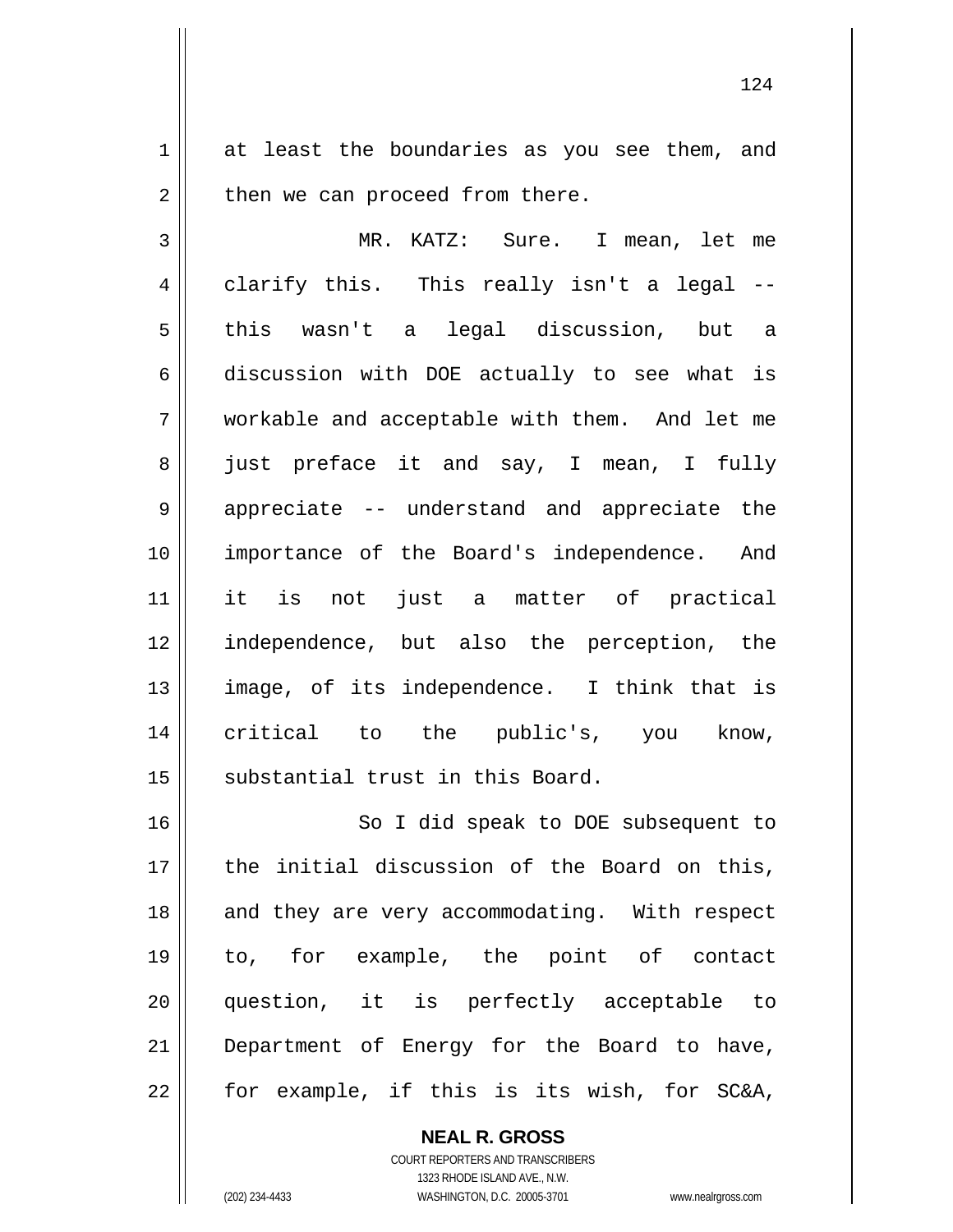for each site -- for SC&A to have its own point of contact to serve both the Board members and SC&A in terms of making requests for information and access to the site and all of these things.

6 7 8 9 10 11 12 13 14 15 You know, the critical issue for DOE is that we still do the coordination that was envisioned in the current arrangement that we have right now. So there is not duplicative requests, and so that when things need to be coordinated they can be coordinated. But absolutely, however the Board wants to configure it, it can have its own point of contact, make its own requests, and so on, for access documents, etcetera.

16 17 18 19 20 21 So that was one point. And, secondly, there is no issue as far as DOE is concerned with respect to documents of the Board's, you know, policies for implementing its compliance with the DOE security requirements.

22

1

2

3

4

5

If the Board wishes to have its own

**NEAL R. GROSS** COURT REPORTERS AND TRANSCRIBERS 1323 RHODE ISLAND AVE., N.W. (202) 234-4433 WASHINGTON, D.C. 20005-3701 www.nealrgross.com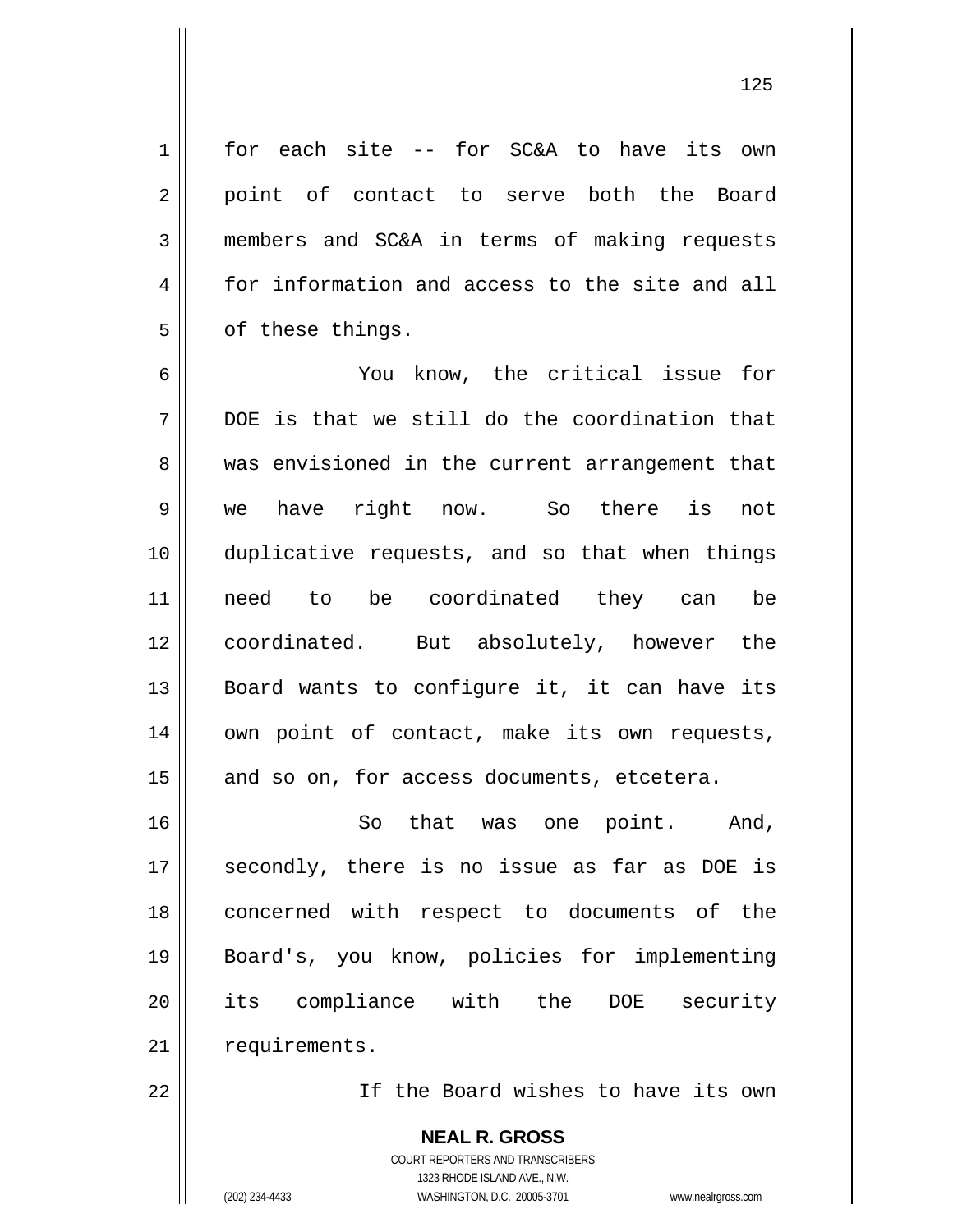1 2 3 4 5 6 7 8 9 10 11 12 13 14 15 16 17 18 19 20 21 stand-alone documents that are not OCAS documents whatsoever, that is perfectly acceptable to DOE. If the Board decides it wants to, you know, modify the OCAS documents, whatever, that is all acceptable. I just wanted to make those parameters clear. CHAIRMAN ZIEMER: Okay. Thank you. So it provides a fair amount of opportunity I think for the Board to delineate how it wishes to address these. So let's hear some discussion. Dr. Melius, Ms. Beach, Mr. Clawson. MEMBER MELIUS: Yes. I would suggest that we have a small work group work on this as expeditiously as possible to, you know, pull the other -- I don't know if we'll call it a policy or a document or at least what would be needed. Whether it's part of the OCAS document or how it is done I don't think is as important as we just delineate the procedures.

126

And to the extent they can rely on

**NEAL R. GROSS** COURT REPORTERS AND TRANSCRIBERS 1323 RHODE ISLAND AVE., N.W. (202) 234-4433 WASHINGTON, D.C. 20005-3701 www.nealrgross.com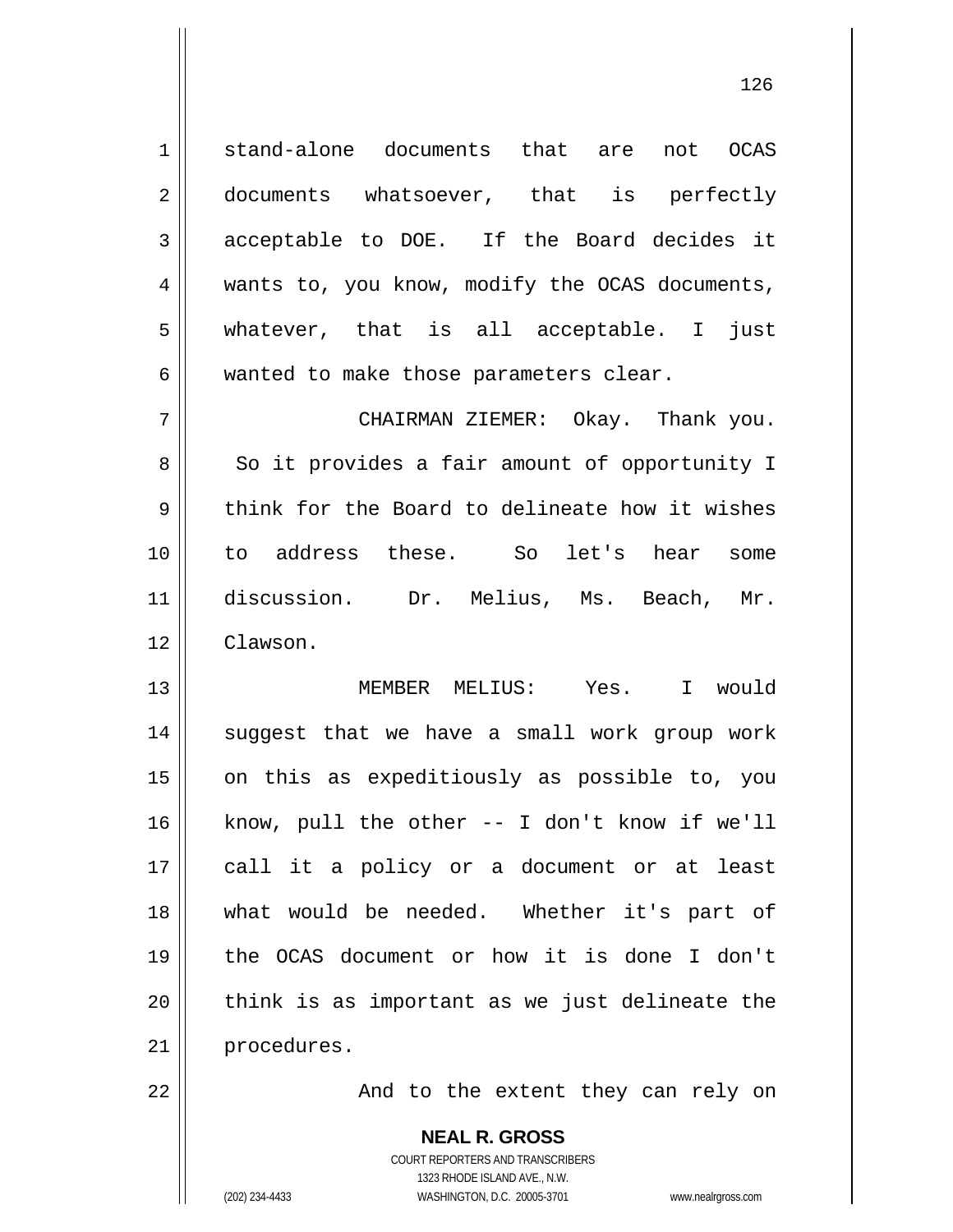**NEAL R. GROSS** COURT REPORTERS AND TRANSCRIBERS 1 2 3 4 5 6 7 8 9 10 11 12 13 14 15 16 17 18 19 20 21 22 OCAS procedures, and so forth, in place that is fine. But I think it just -- the independence needs to be delineated, and, certainly, with SC&A for access to information and documents needs to be clearly spelled out. But I think if we had a small work group that could work with SC&A on this. Joe Fitzgerald has already done a lot of work, had some very good comments on the documents, is familiar with DOE procedures. And I think working with Joe or whoever else from SC&A would be satisfactory. CHAIRMAN ZIEMER: Okay. Thank you. Josie? MEMBER BEACH: We had asked on Monday to hear from SC&A on how this is affecting them. Is it possible to do that now? CHAIRMAN ZIEMER: Joe is here, and we will hear from Joe in just a moment. Let me see -- Brad, did you have an additional comment?

127

1323 RHODE ISLAND AVE., N.W.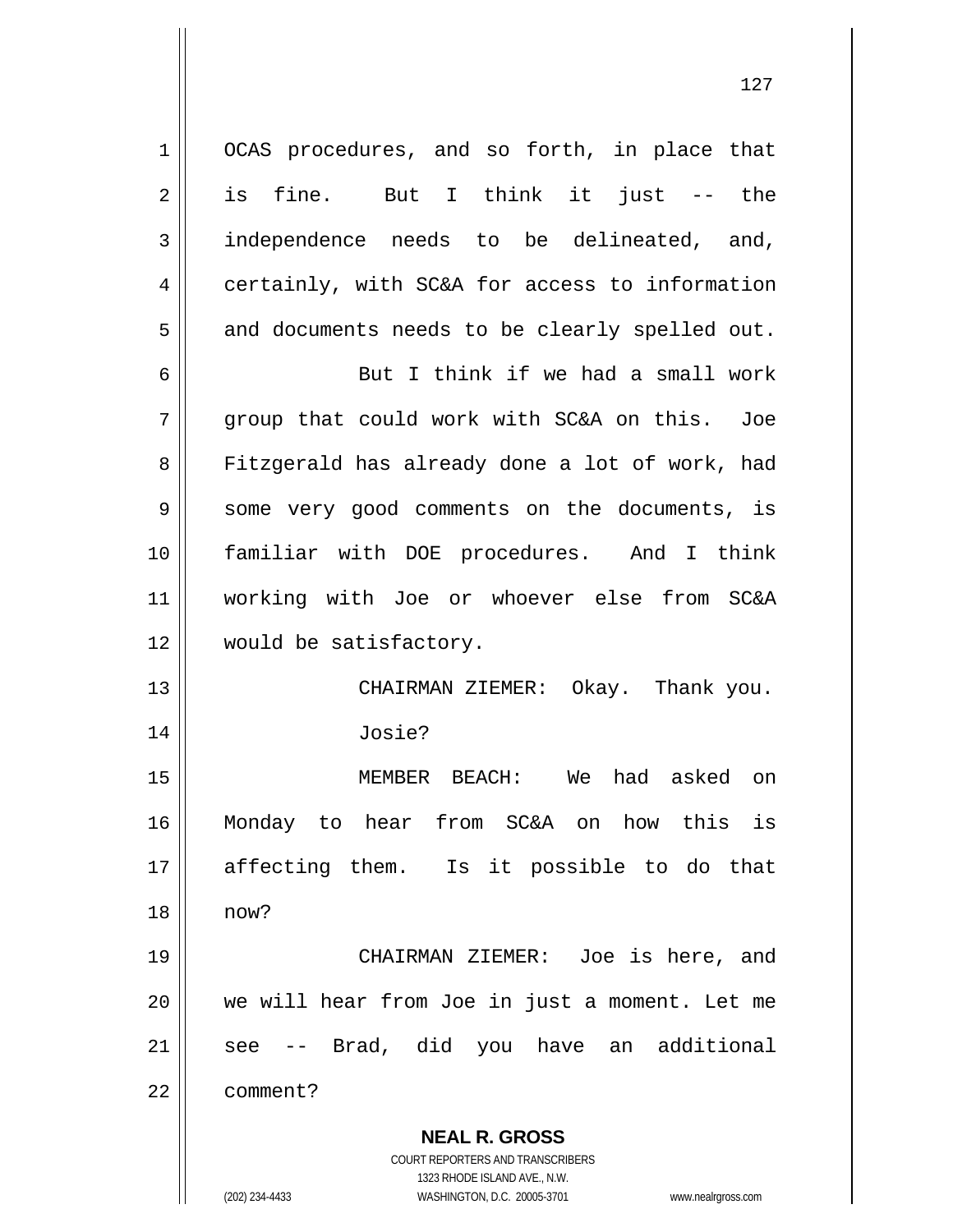**NEAL R. GROSS** COURT REPORTERS AND TRANSCRIBERS 1323 RHODE ISLAND AVE., N.W. 1 2 3 4 5 6 7 8 9 10 11 12 13 14 15 16 17 18 19 20 21 22 MEMBER CLAWSON: Yes. I just wanted to further expand on what Dr. Melius had already said. I think that would be a good idea. I think another thing that we really need to look at is we can understand the information, so we don't double request and everything else like this. But that also means that when NIOSH, or even SC&A, go in and they do these site profiles that means that they need to give -- they need to communicate and give all of the information to the other groups. I think our biggest problem is there is not the communication that needs to be there. It seems like it is a little bit one-sided on things. From what I've seen, at the site where I was at, and what NIOSH people understand this procedure to say, is two totally different things, too. CHAIRMAN ZIEMER: Okay. Thank you. Joe, I wonder if you would mind

128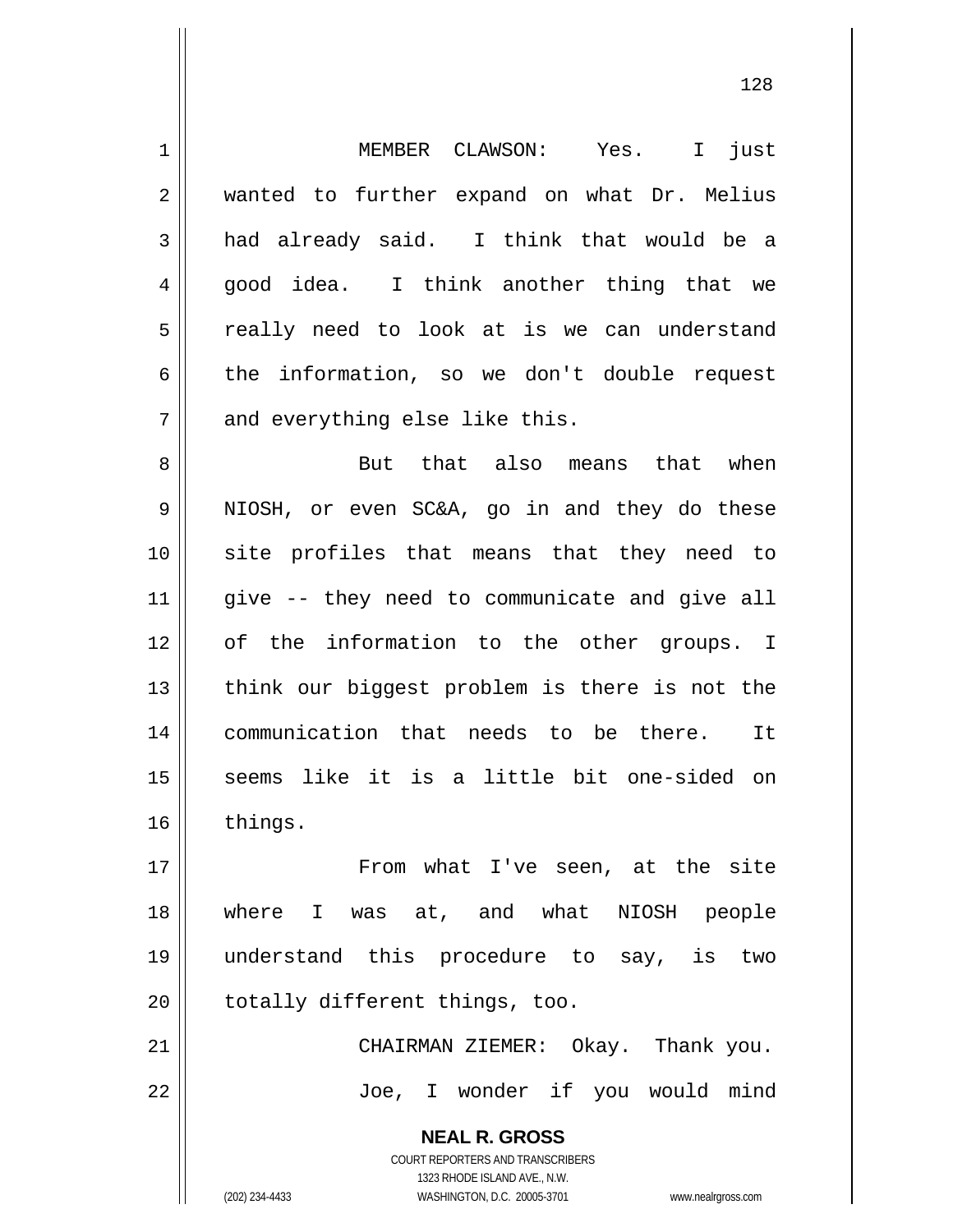**NEAL R. GROSS** COURT REPORTERS AND TRANSCRIBERS 1323 RHODE ISLAND AVE., N.W. 1 2 3 4 5 6 7 8 9 10 11 12 13 14 15 16 17 18 19 20 21 22 just making some general remarks. I don't think we need to go through the matrix or to -- we have all seen that. And I think we understand the concerns you raised, and there was a lot of agreement amongst Board members in any event. But do you have some additional comments that would help us as we think about this? MR. FITZGERALD: Yes. I think, first off, this has been a work in progress. And, you know, this notion of -- CHAIRMAN ZIEMER: Get close. MR. FITZGERALD: How is that? This notion of coordinating onsite activities I think -- MEMBER GIBSON: Is anybody there? CHAIRMAN ZIEMER: We are going to bring -- MEMBER GIBSON: What is going on? CHAIRMAN ZIEMER: Yes. Hang on. We are going to bring the speaker up here by the phone thing. We are still having problems. I

129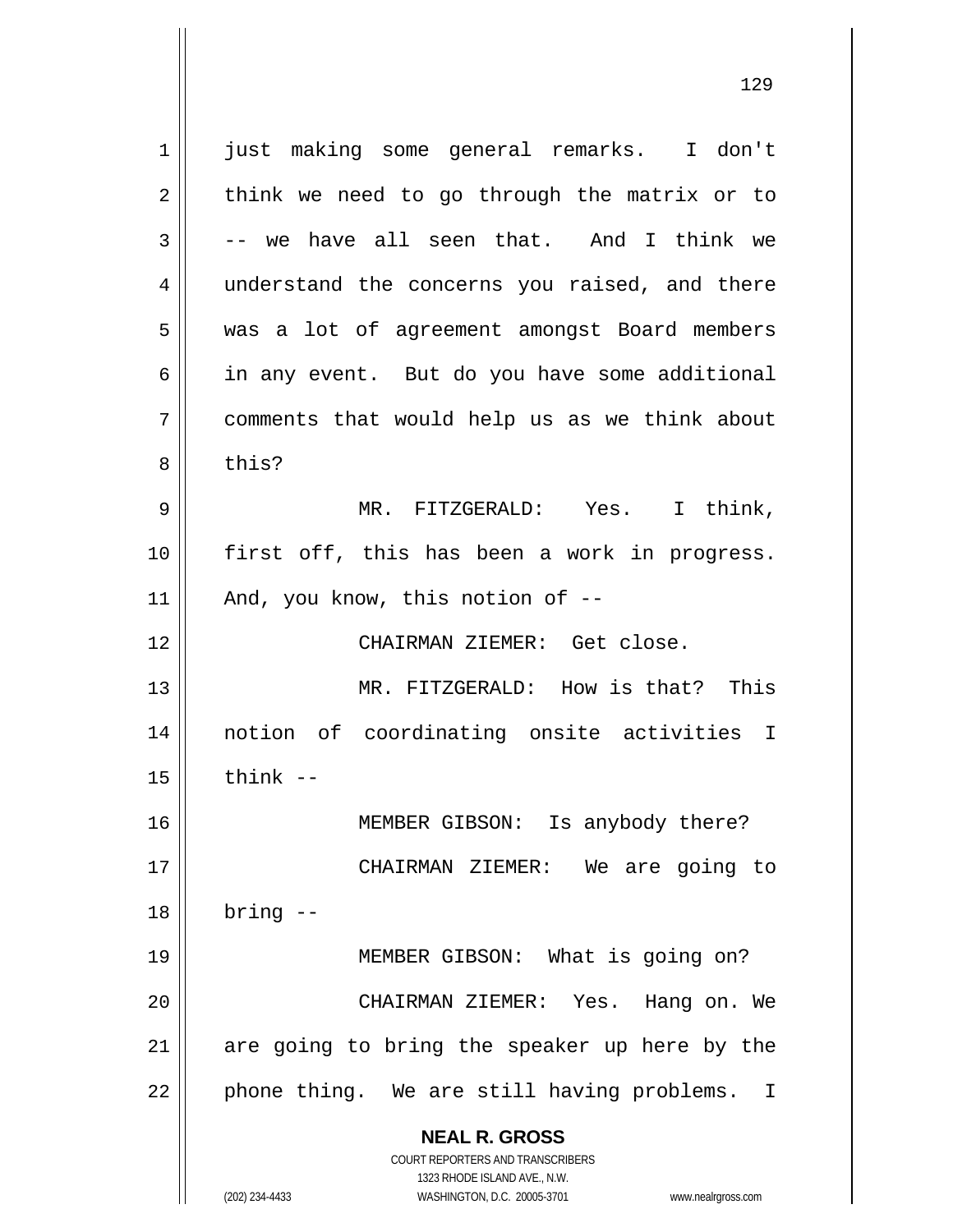1 2 know you are having problems hearing us, but here is Mr. Fitzgerald.

3 4 5 6 7 8 9 10 11 12 13 MR. FITZGERALD: Yes, thank you. First off, you know, this has been an evolving thing. We started out I think with the Mound site profile, working with NIOSH trying to figure out how we could meet DOE's desire for a coordinated onsite review, meaning is there any efficiencies that could be gained, any duplications that could be avoided. And I thought that prototype worked pretty well, which probably led to some of the activities to kind of formalize this.

14 15 16 17 18 19 20 Now, in our comments, I think we were just pointing toward the future more than the present. At the present, under this new policy, I think we haven't gotten very far. We are probably, you know, just beginning to get into a number of new SECs and site profiles using this approach.

21 22 I don't think we have changed anything we have done before. I think what we

> **NEAL R. GROSS** COURT REPORTERS AND TRANSCRIBERS 1323 RHODE ISLAND AVE., N.W. (202) 234-4433 WASHINGTON, D.C. 20005-3701 www.nealrgross.com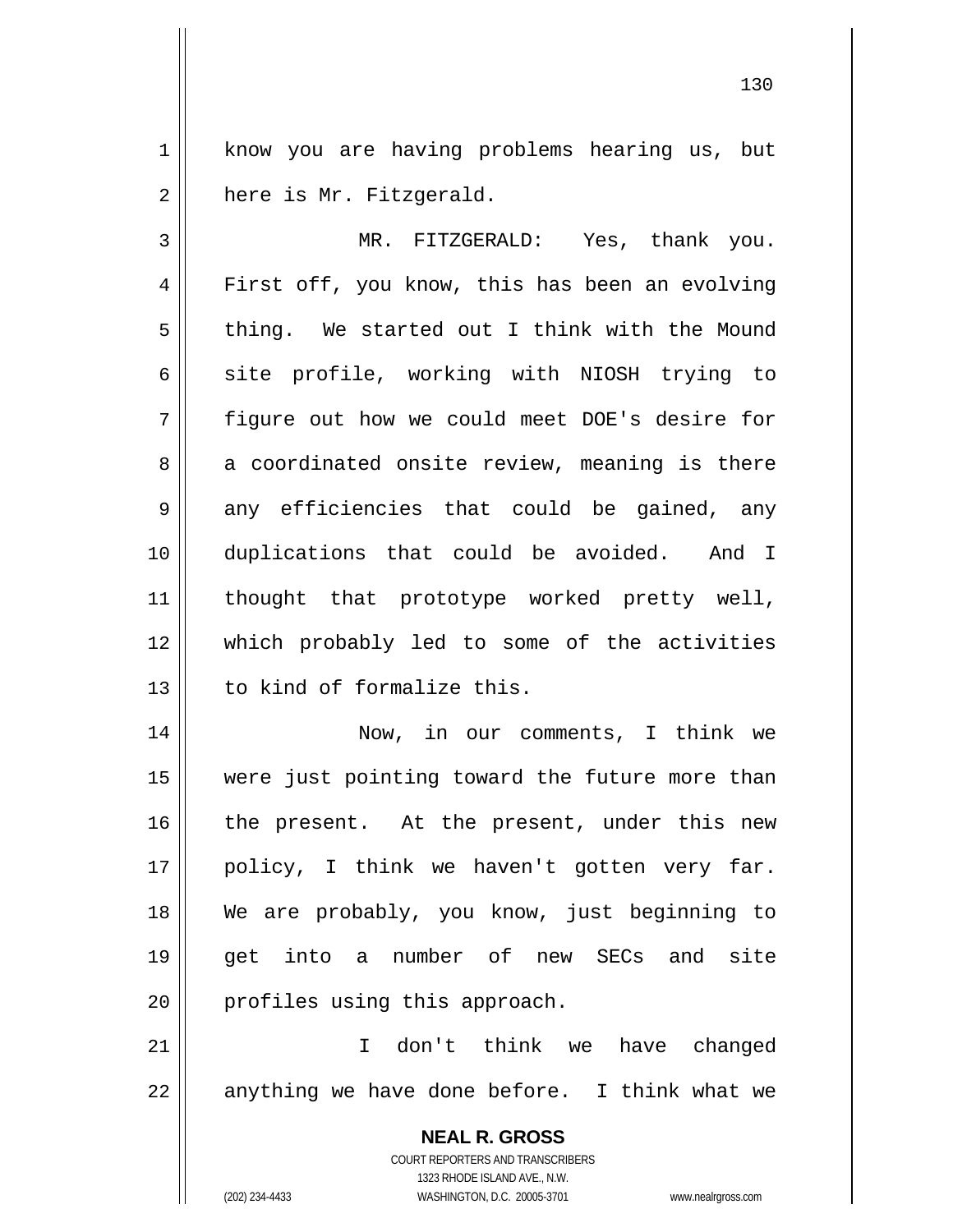have done, though, and done this more systematically, is to baseline our request for documentation against all of the documents that NIOSH has collected on the site to date.

 Now, we have done that in the past, but not as systematically as we are doing now. And the intent -- and this is something that DOE supports -- is to really make sure we are not asking for anything that has already been collected in the process.

11 12 13 14 15 16 17 18 19 And some of these evaluation report collection processes are very extensive, so, you know, this is the step I think Brad was referring to, which is there is a real need for SC&A to communicate with NIOSH, to make sure that we have the benefit of their listings, their holdings, before we submit something to DOE. And I think that is what DOE is looking for.

20 21 22 That is the heart, I think, of this process. Now, what we identified in our comments was some concerns about the interface

> **NEAL R. GROSS** COURT REPORTERS AND TRANSCRIBERS 1323 RHODE ISLAND AVE., N.W. (202) 234-4433 WASHINGTON, D.C. 20005-3701 www.nealrgross.com

1

2

3

4

5

6

7

8

9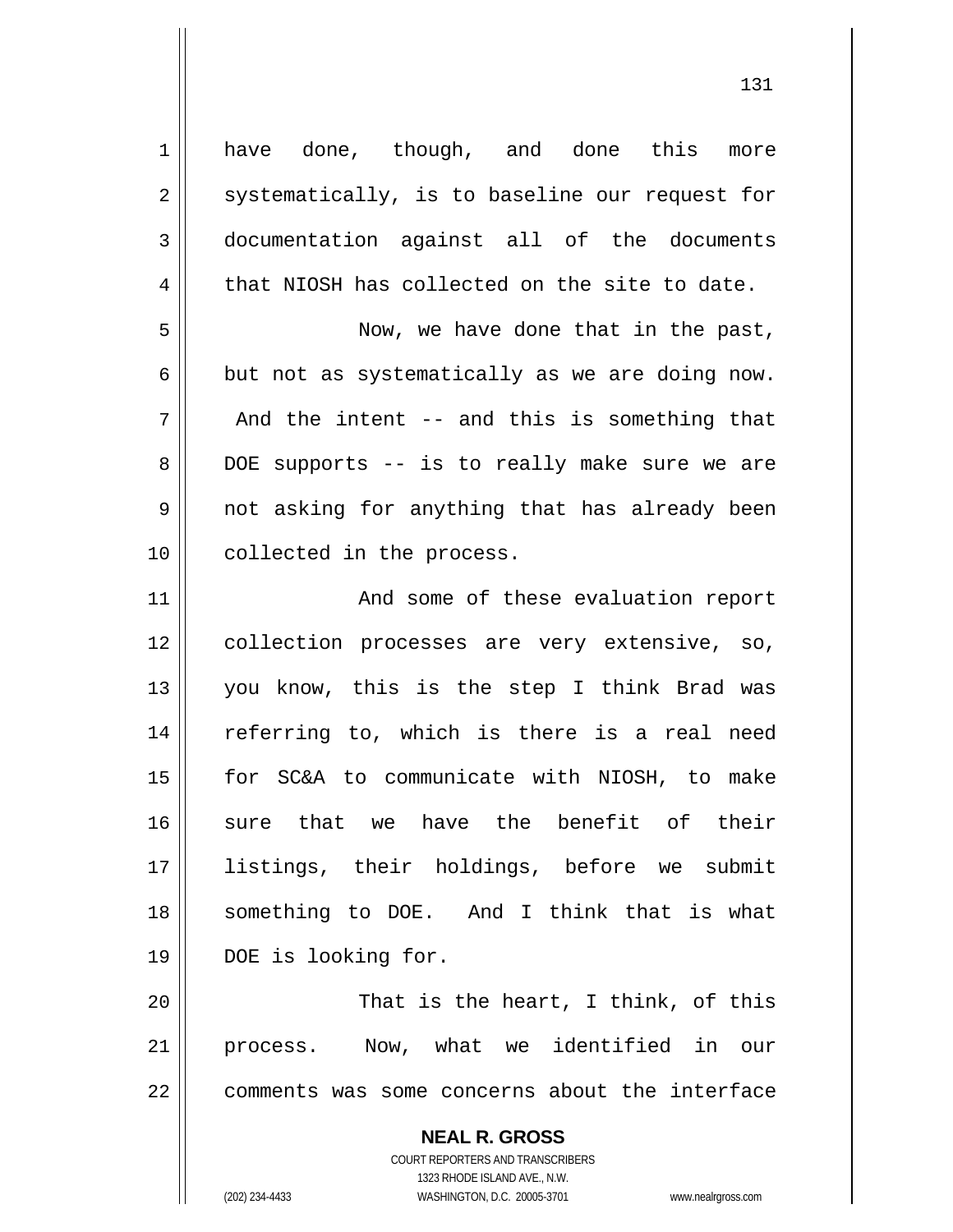that we would enjoy at the site or that we have traditionally enjoyed at the site with DOE. And it is not so much the process as the advantage of having this iterative interaction with DOE that permits us to do interviews, collect information, in a very effective manner.

8 9 10 11 12 13 And I think the concerns we expressed in our comments were the filtering process may both slow that down and may cause, you know, communication issues and also maybe, just because you are going through these different steps, cause some misunderstandings.

14 15 16 17 18 19 20 21 22 And that is -- that was the caution I think we expressed in our comments. But the process of coordinating on site, I think we are already doing that. I think it has a lot of merit to it, and so far I don't think there are any issues. I think we have worked very effectively with the NIOSH and ORAU context. They have been forthgiving -- forthcoming with the lists of documentation and interviews they

> **NEAL R. GROSS** COURT REPORTERS AND TRANSCRIBERS 1323 RHODE ISLAND AVE., N.W. (202) 234-4433 WASHINGTON, D.C. 20005-3701 www.nealrgross.com

1

2

3

4

5

6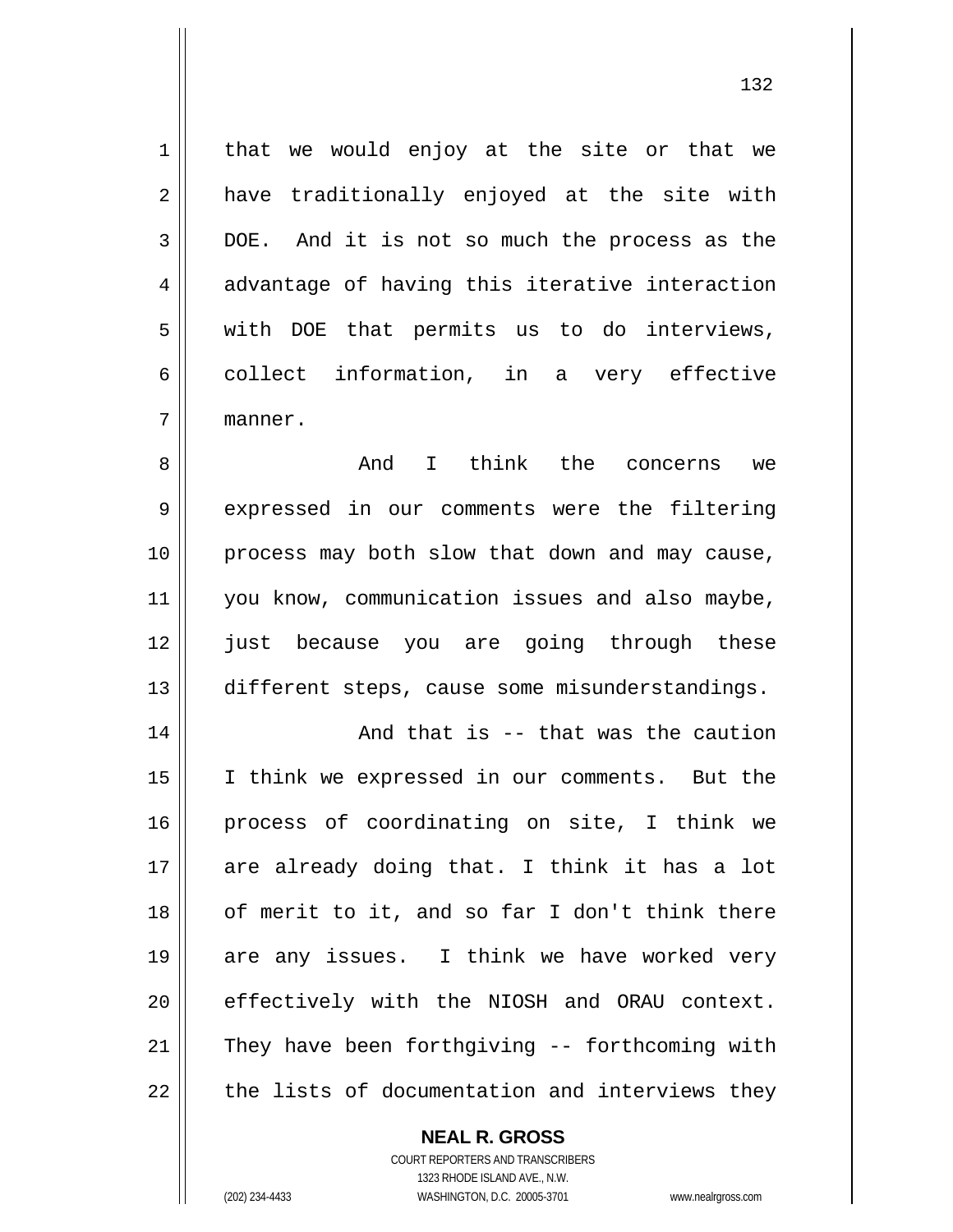1 have done.

| $\overline{2}$ | So I think that process is already             |
|----------------|------------------------------------------------|
| $\mathfrak{Z}$ | working, so I would just tell the Board that   |
| $\overline{4}$ | that -- you know, that is the core of this,    |
| 5              | and the rest of it I think we just need to     |
| 6              | focus on what process would work effectively.  |
| 7              | CHAIRMAN ZIEMER: Very good, Joe,               |
| 8              | and we appreciate those comments. And as was   |
| 9              | indicated, part of the overall issue is also   |
| 10             | the perception from outside. And even when     |
| 11             | the process works good, and<br>it could        |
| 12             | conceivably work very well even under the      |
| 13             | proposed NIOSH document, but there still is    |
| 14             | the perception that we need to deal with.      |
| 15             | And I think it probably will do us             |
| 16             | well either to ask for a revision of the NIOSH |
| 17             | document or to develop our own.<br>The chair's |
| 18             | preference would be for us to have our own,    |
| 19             | but I am -- that is just one opinion.          |
| 20             | I have taken the liberty of<br>But             |
| 21             | going through the NIOSH security plan and      |
| 22             | looking at how we would frame out our own      |
|                | <b>NEAL R. GROSS</b>                           |

COURT REPORTERS AND TRANSCRIBERS 1323 RHODE ISLAND AVE., N.W.

 $\mathsf{II}$ 

(202) 234-4433 WASHINGTON, D.C. 20005-3701 www.nealrgross.com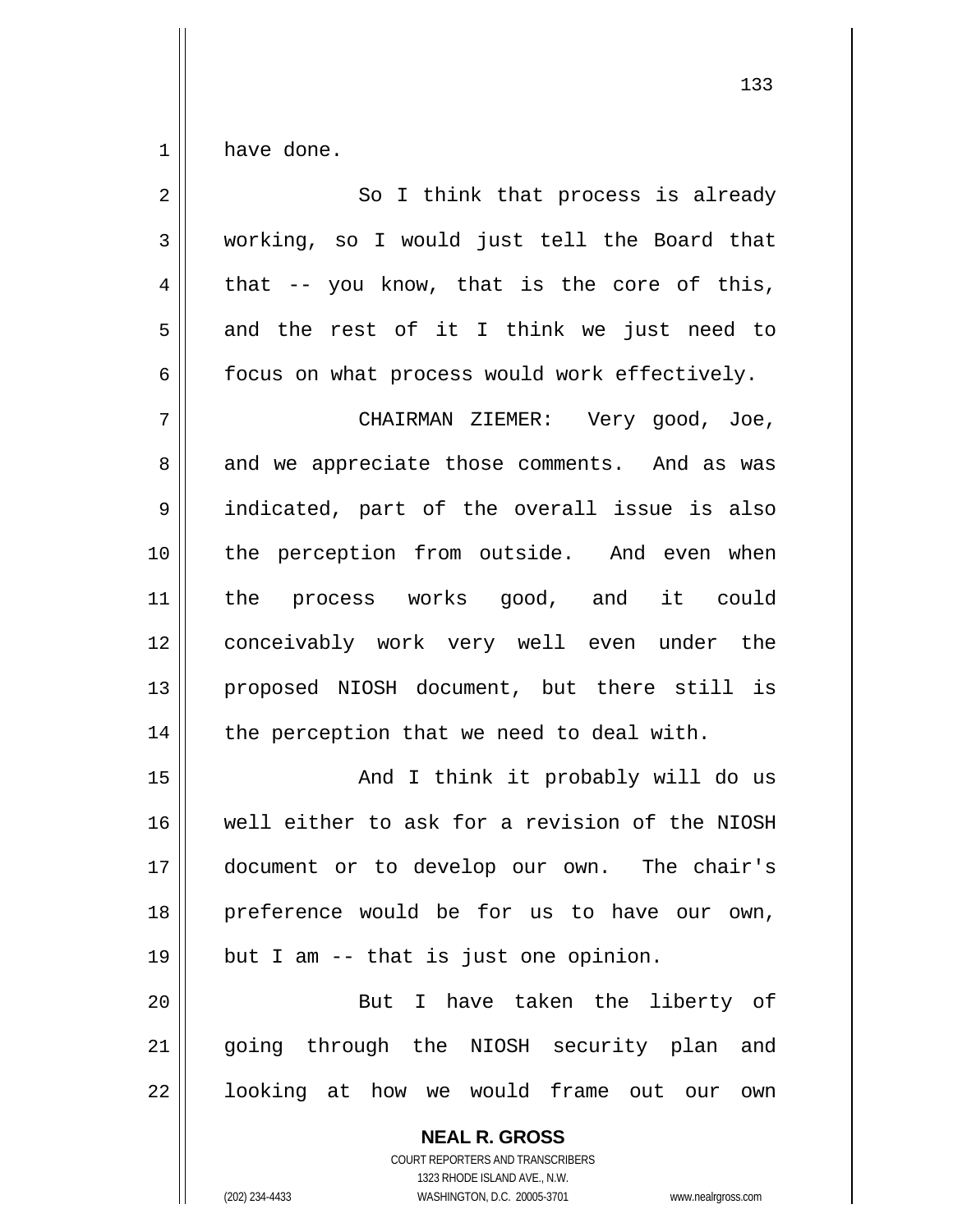1 2 3 4 5 6 7 8 9 10 11 12 13 14 15 16 17 18 19 20 21 22 plan. And it appears to me that we can do this very readily. We could have a document -- it would look very much like the NIOSH document in structure. There would be some different identities. We would have our own points of contact, and so on. And other than -- and it has to - it has to meet the DOE requirements. And so it would have to go to DOE for approval as well, but it's -- it would appear to me that it would not be a difficult task to do this. And I had already talked with Ted about an approach. I just wish I had said this before Dr. Melius, so I could take credit for it. But it is basically the same idea, and that is a small group, which would be, really, a work group that would come together and outline for us either a revision to the NIOSH document, a proposed revision, or a stand-alone document that would be the Board's security document. And it would spell out what the points of contact would be for us and

> **NEAL R. GROSS** COURT REPORTERS AND TRANSCRIBERS 1323 RHODE ISLAND AVE., N.W.

(202) 234-4433 WASHINGTON, D.C. 20005-3701 www.nealrgross.com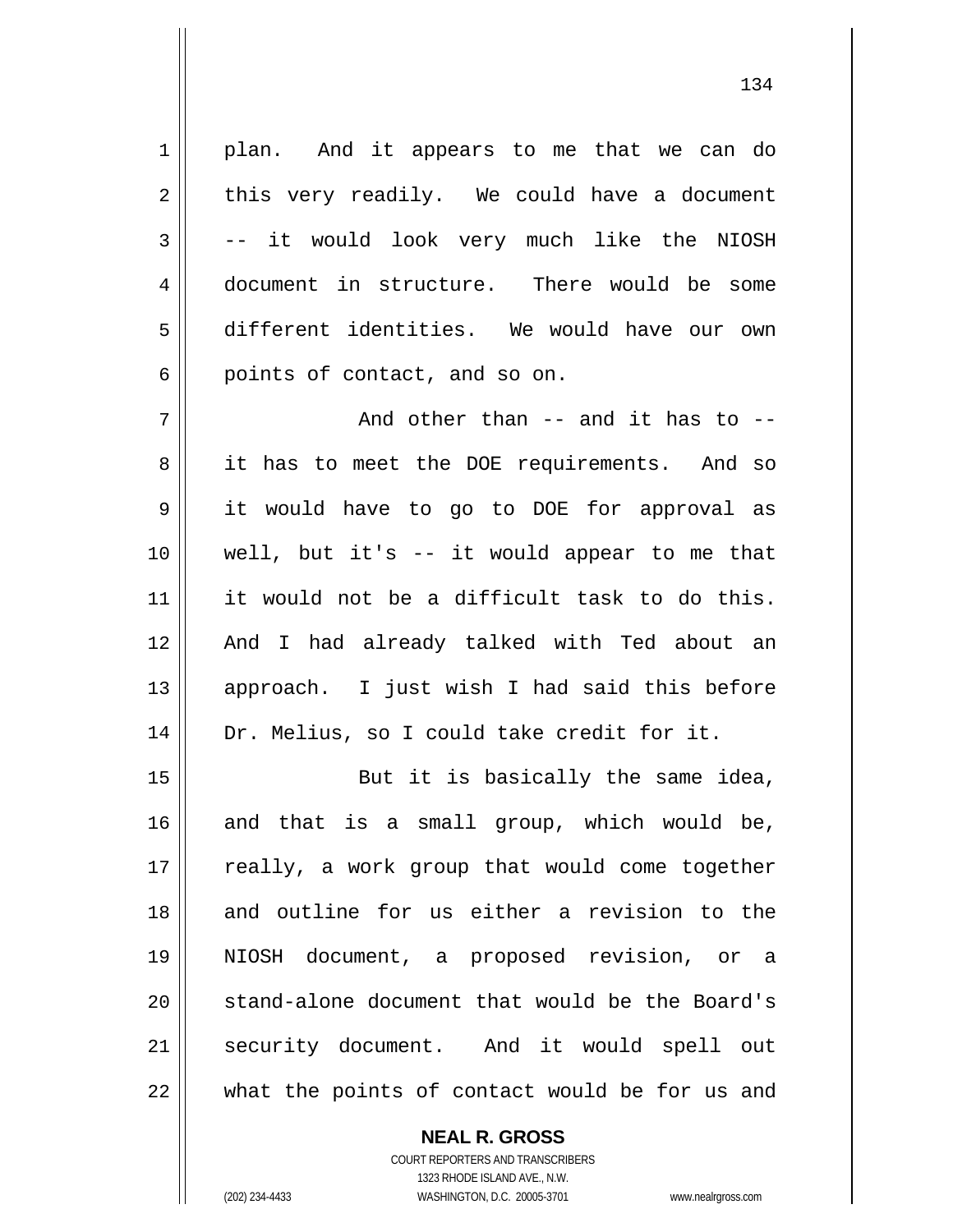1 the contractor.

| $\overline{a}$ | This would be a work group that we                                                                                                                              |
|----------------|-----------------------------------------------------------------------------------------------------------------------------------------------------------------|
| 3              | would have. We would have SC&A sitting on it                                                                                                                    |
| $\overline{4}$ | as -- with us as well, and probably could work                                                                                                                  |
| 5              | out between now and the next Board<br>this                                                                                                                      |
| 6              | meeting even. I don't think it is a big task.                                                                                                                   |
| 7              | Brad?                                                                                                                                                           |
| 8              | MEMBER CLAWSON: But my question is                                                                                                                              |
| $\mathsf 9$    | now we have a document that sits before us                                                                                                                      |
| 10             | that is already in place, and already has put                                                                                                                   |
| 11             | -- been put in place. And through some of the                                                                                                                   |
| 12             | phone calls that we have had, they do not                                                                                                                       |
| 13             | represent what is basically in that procedure.                                                                                                                  |
| 14             | So until that time, how are we going to be                                                                                                                      |
| 15             | able to function? Because from what I                                                                                                                           |
| 16             | witnessed myself, there was a difference of                                                                                                                     |
| 17             | opinion from the head of NIOSH to the points                                                                                                                    |
| 18             | of contact of NIOSH of how this was to work.                                                                                                                    |
| 19             | And this is -- this is a very difficult thing                                                                                                                   |
| 20             | to be able to work through.                                                                                                                                     |
| 21             | CHAIRMAN ZIEMER:<br>It appears to me                                                                                                                            |
| 22             | that in the interim we will have to proceed                                                                                                                     |
|                | <b>NEAL R. GROSS</b><br>COURT REPORTERS AND TRANSCRIBERS<br>1323 RHODE ISLAND AVE., N.W.<br>(202) 234-4433<br>WASHINGTON, D.C. 20005-3701<br>www.nealrgross.com |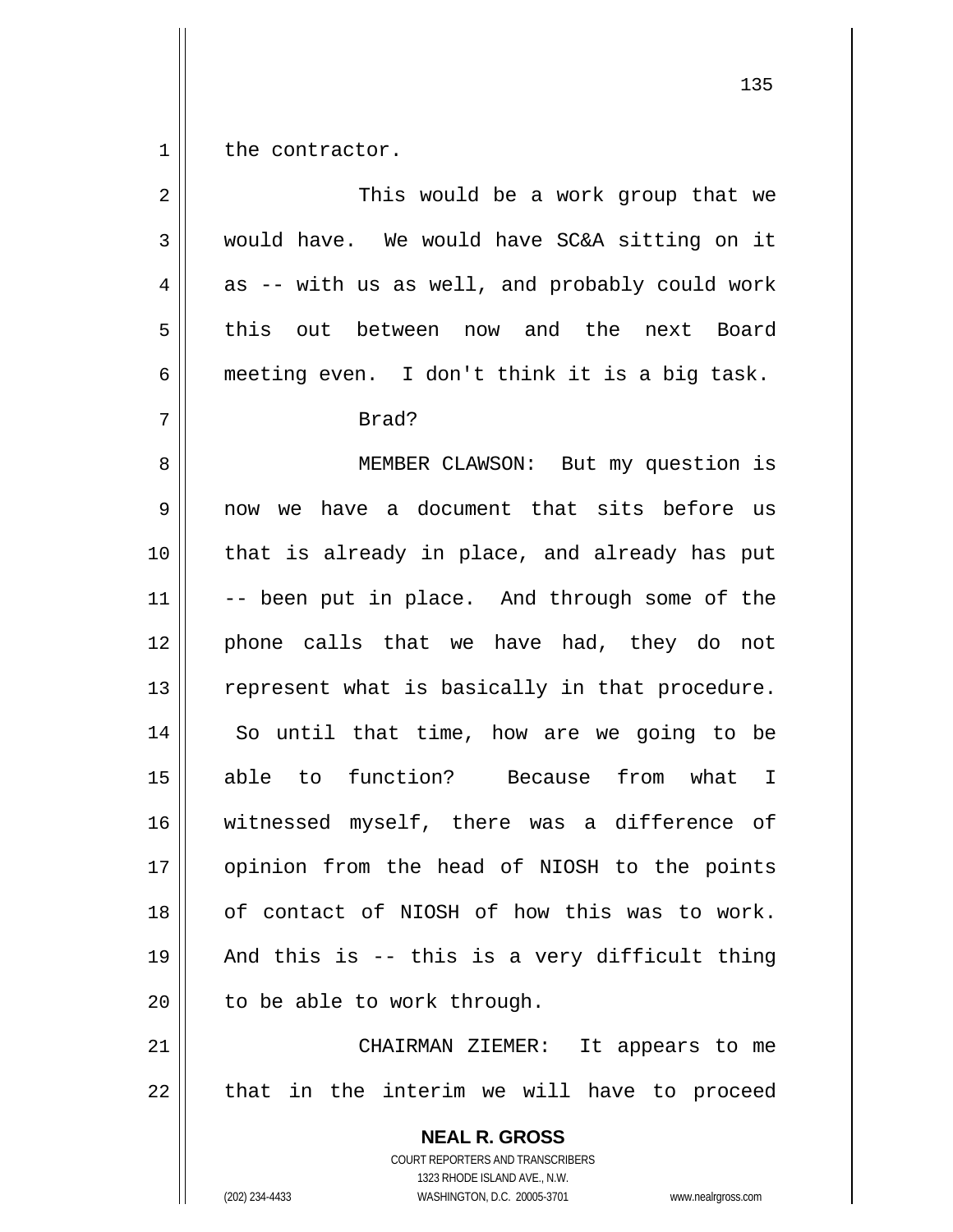under those existing documents. We will have to -- to the extent that Greg and Gina can help us when needed, and Joe and others, with SC&A, I think, you know, in a sense we are working under the existing plans in any event. MEMBER CLAWSON: So --

7 8 9 10 11 12 CHAIRMAN ZIEMER: And then, I don't think we can avoid -- until we have our own plan that has been accepted by DOE, we are working within the existing framework. In a sense, we have been anyway, with or without those individual documents.

13 14 15 16 17 18 19 20 21 22 MEMBER CLAWSON: And I understand that, but there has been communications back and forth. There had been a letter of clarification to this procedure that all people weren't involved in. And I want to make sure that we are working to that letter of communication, because it -- the procedure created quite a bit of friction in any kind of a site profile, retrieving documents or whatever.

> **NEAL R. GROSS** COURT REPORTERS AND TRANSCRIBERS 1323 RHODE ISLAND AVE., N.W. (202) 234-4433 WASHINGTON, D.C. 20005-3701 www.nealrgross.com

1

2

3

4

5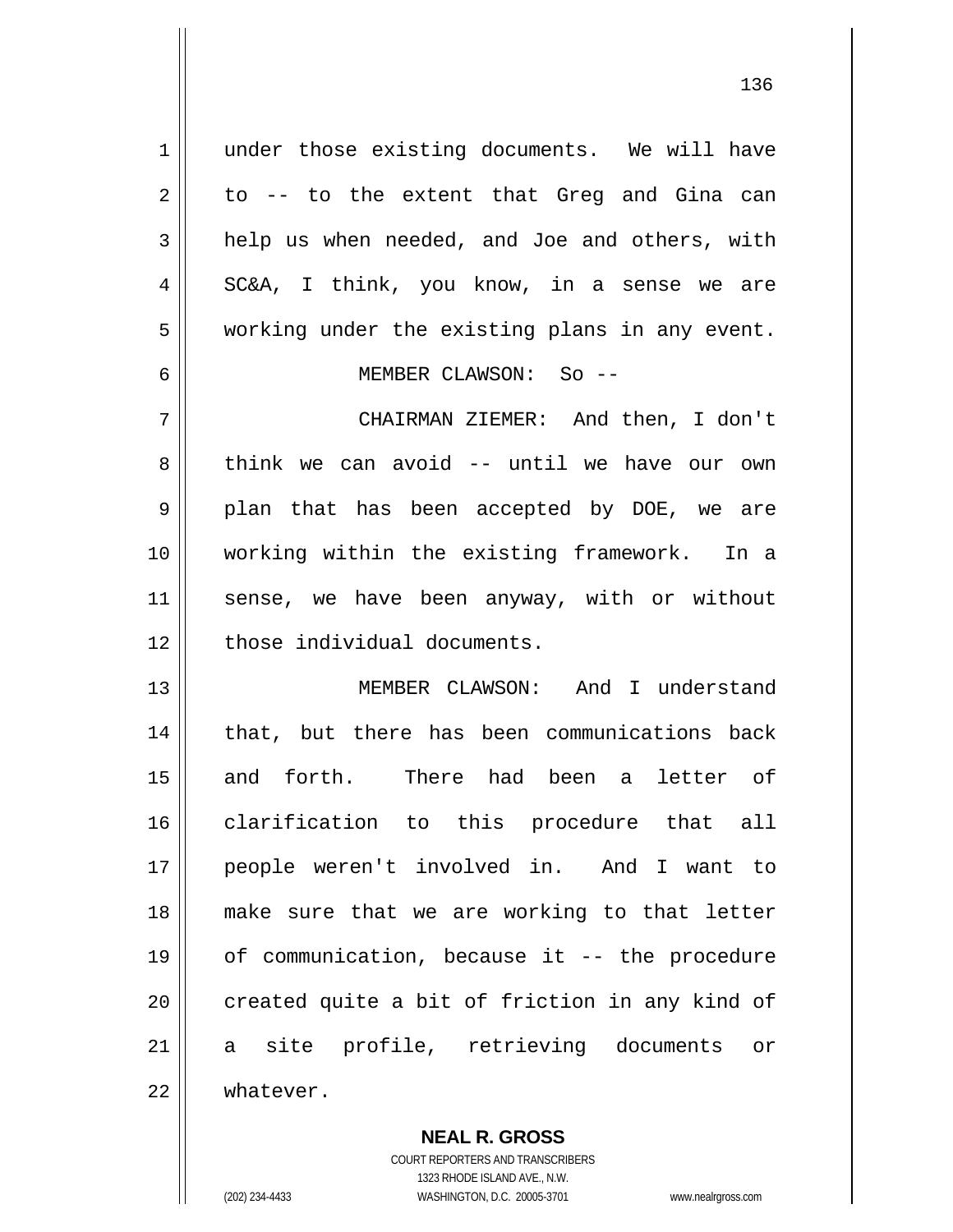| 1  | And we understand the basis of it.             |
|----|------------------------------------------------|
| 2  | But in the phone call that was discussed with  |
| 3  | Larry Elliott, I want to make sure that -- and |
| 4  | John sent out a very good clarification of     |
| 5  | what that was. I want to make sure that we     |
| 6  | are working to that, so that we are all on the |
| 7  | page, because right now we have a<br>same      |
| 8  | procedure and we have a letter that basically  |
| 9  | contradict one another.                        |
| 10 | So I just want to be clarified that            |
| 11 | we are going to work to the procedure, but the |
| 12 | clarification of what Mr. Elliott put out.     |
| 13 | CHAIRMAN ZIEMER: I don't -- I                  |
| 14 | can't comment on that. I don't know the        |
| 15 | answer to that.                                |
| 16 | MR. KATZ: I think I understand                 |
| 17 | what Brad is saying. I haven't been privy to   |
| 18 | some of this. I think -- and maybe even John   |
| 19 | can provide more clarification than I can.     |
| 20 | But part of it is I think the letter of the    |
| 21 | current procedures would have SC&A at more of  |
|    |                                                |

**NEAL R. GROSS** COURT REPORTERS AND TRANSCRIBERS

1323 RHODE ISLAND AVE., N.W.

(202) 234-4433 WASHINGTON, D.C. 20005-3701 www.nealrgross.com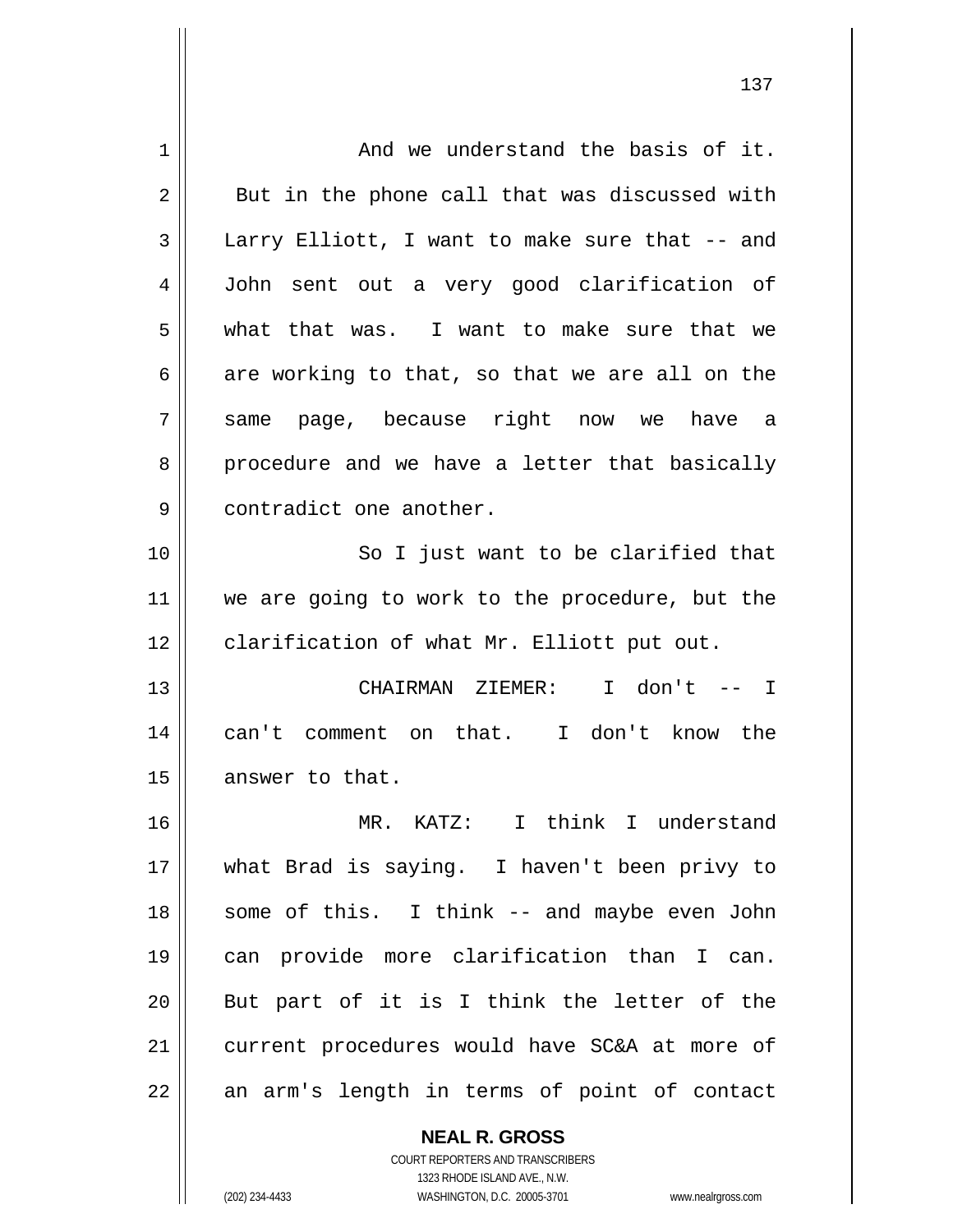138 once things get going than the clarification letter. Is that right, Brad? Is that what you are discussing? MEMBER CLAWSON: Yes. Part of the thing is, the way the procedure reads out is, the way it read was that everything had to go through the point of contact for NIOSH, dah, dah, dah, dah, dah, dah. In the telephone conversation, no, that's not right, it was the initial site interview. After that, then SC&A would be able to start to function. But if there was any allocation of any kind of DOE money, then we would have to work through the point of contact for NIOSH. That is what I wanted to make sure, because

16 17 18 we've got a lot of outreach and a lot of worker information coming up, and I want to make sure we do this right.

19 20 21 22 MR. KATZ: John, do you -- I am not clear about the money -- the money point. I do know that it was relaxed, so that SC&A could have this iterative interactions with --

**NEAL R. GROSS**

1

2

3

4

5

6

7

8

9

10

11

12

13

14

15

COURT REPORTERS AND TRANSCRIBERS 1323 RHODE ISLAND AVE., N.W. (202) 234-4433 WASHINGTON, D.C. 20005-3701 www.nealrgross.com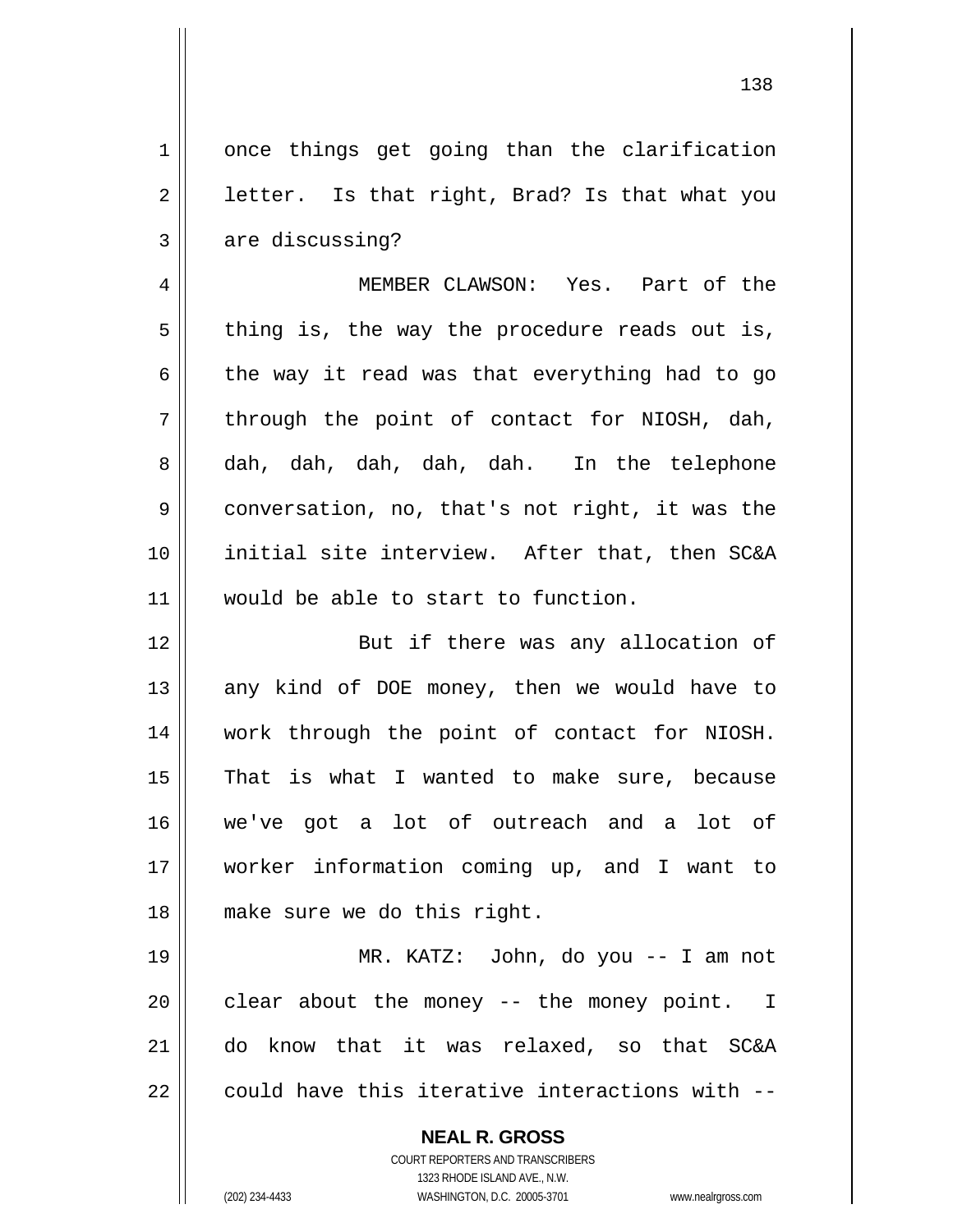1 2 on their own without having to go through the point of contact, but --

3 4 5 6 7 8 9 10 11 12 13 DR. MAURO: Yes. Brad, you hit the nail on the head. The procedures that are in place right now, both the plan -- the security plan put together by DOE, and the implementing procedures prepared, there is a level of granularity there that is not there that we clarified in a series of conference calls with Larry, and that I did the best I could to communicate that understanding to everyone regarding the way we understand that it would work.

14 15 16 17 18 19 20 21 22 And up until this point -- now I know things are changing now, which is, in our opinion, you know, to the advantage of the Board and SC&A, but the way in which it would work is as soon as the Board authorized SC&A to do any work, which would require data capture and a site visit, the first thing we do is to get in touch with the NIOSH point of contact, very first thing we do.

> **NEAL R. GROSS** COURT REPORTERS AND TRANSCRIBERS

> > 1323 RHODE ISLAND AVE., N.W.

(202) 234-4433 WASHINGTON, D.C. 20005-3701 www.nealrgross.com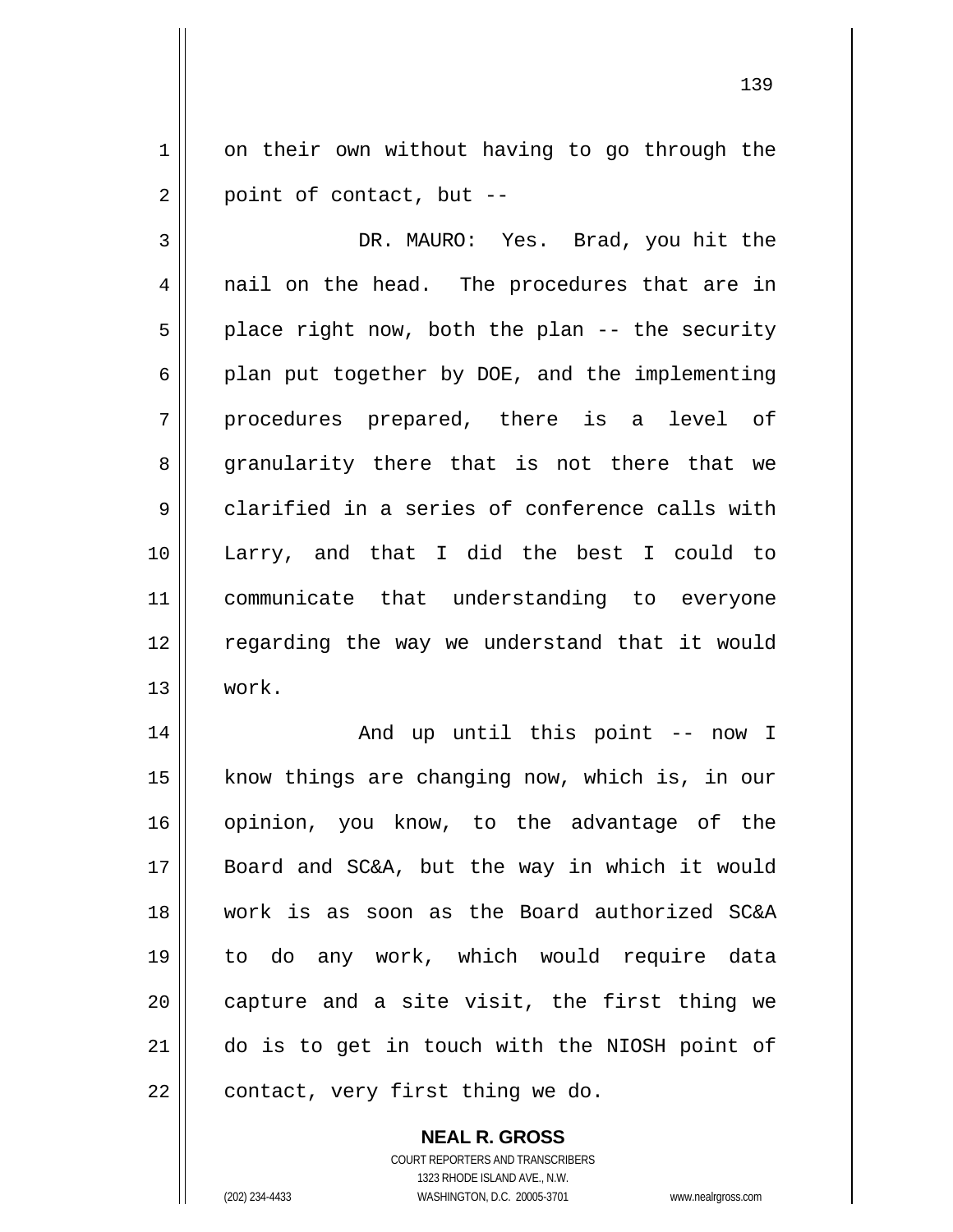| $\mathbf 1$ | At that point in time, we are free                       |
|-------------|----------------------------------------------------------|
| 2           | to open up a communication with DOE for                  |
| 3           | clarification purposes on ground rules, how to           |
| 4           | proceed, the types of material. But we do not            |
| 5           | have the authority to ask them to do any work.           |
| 6           | In other words, we just gather information,              |
| 7           | so that, then, we can communicate to the NIOSH           |
| 8           | point of contact our needs, the people we                |
| 9           | would like to interview, the record searches             |
| 10          | we would like to perform, the records we would           |
| 11          | like to look at.                                         |
| 12          | The way it is right now, how we are                      |
| 13          | operating right now, we communicate that to              |
| 14          | the NIOSH point of contact, who then                     |
| 15          | communicates it to DOE, and at the same time             |
| 16          | arranges for all of the sigmas and opening up            |
| 17          | all of the doorways that need to be opened up            |
| 18          | so that visit can be made.                               |
| 19          | Once we are there at the site, we                        |
| 20          | are free to interact and communicate with the            |
| 21          | DOE representative, but we are not free to ask           |
| 22          | them to do work over and above that which was            |
|             | <b>NEAL R. GROSS</b><br>COURT REPORTERS AND TRANSCRIBERS |

1323 RHODE ISLAND AVE., N.W.

 $\prod$ 

(202) 234-4433 WASHINGTON, D.C. 20005-3701 www.nealrgross.com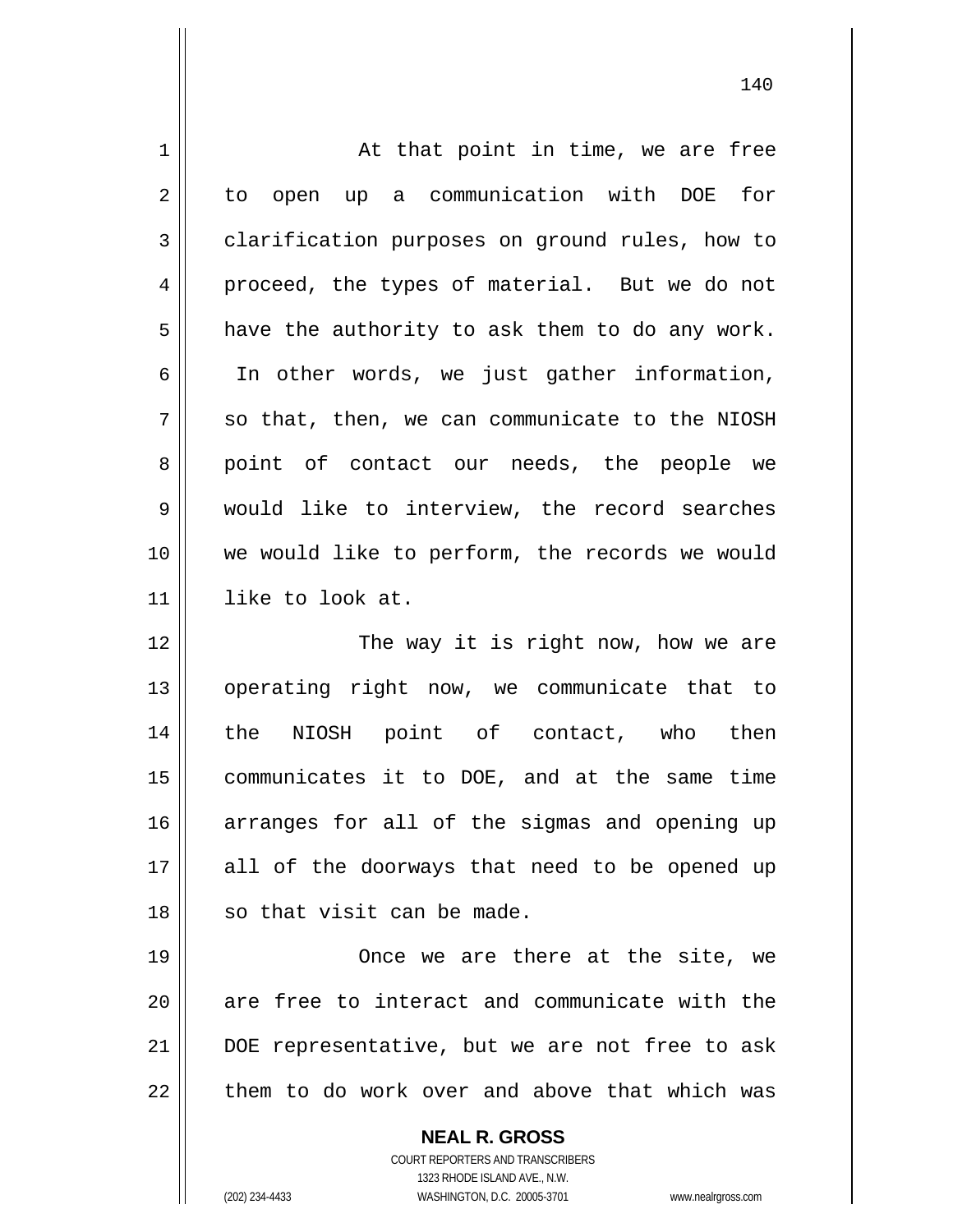1 2 3 4 5 6 7 8 9 10 11 12 13 14 15 16 17 18 19 20 21 22 originally laid out in the original plan for the site visit. So, really, the essence of it was, as a contractor, we are not in the position under the current set of guidelines and -- to direct or ask -- or ask DOE to do work on our behalf. It is something that only NIOSH can do. So that is the way in which we have been operating. That is the way we are operating right now, as of this moment. And until that protocol is changed as a result of any revisions to the procedures, that is the way in which we will continue to operate. CHAIRMAN ZIEMER: Thank you, John. And it is not obvious to me at this point whether or not such a plan that we are talking about solves that problem on the budgetary issue. I assume that DOE is using its own dollars for this. They are not back billing NIOSH or anybody, so they have a budget. Pat Worthington has a budget for this. But the way it stands now, if we

141

**NEAL R. GROSS** COURT REPORTERS AND TRANSCRIBERS 1323 RHODE ISLAND AVE., N.W. (202) 234-4433 WASHINGTON, D.C. 20005-3701 www.nealrgross.com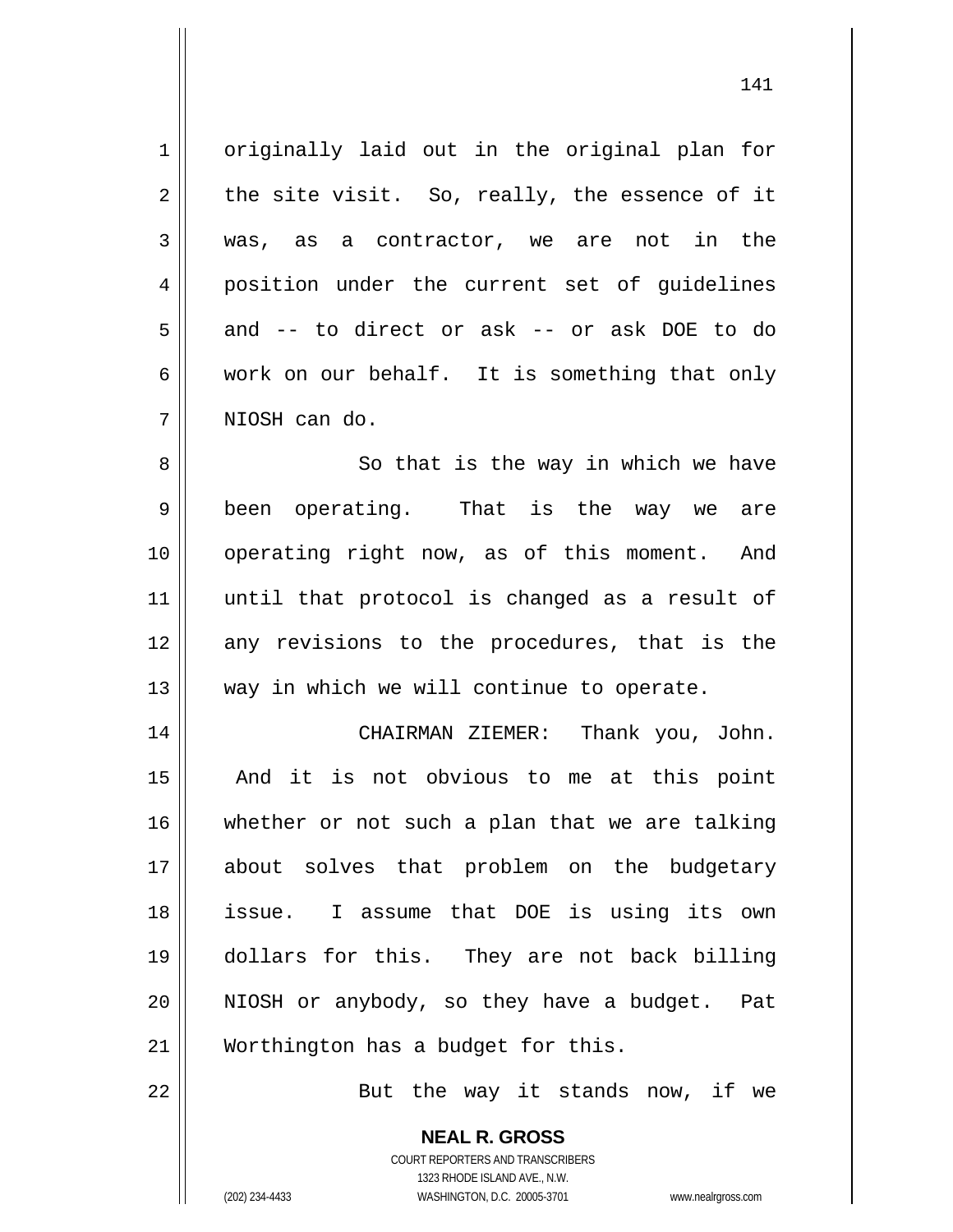**NEAL R. GROSS** 1 2 3 4 5 6 7 8 9 10 11 12 13 14 15 16 17 18 19 20 21 22 had such a document and DOE approved it, I assume that gives some sort of tacit approval for them to be able to expend from their budget for this activity. Is that correct? MR. KATZ: Absolutely. I mean, they were very clear about this, that SC&A could serve as the point of contact, make requests for documents, requests for entry, all of those things. It would not require a point of contact from OCAS. I mean, the only -- the only thing is if there are issues that arise that they need a federal person with their problems that arise -- and that could be the designated federal official, it doesn't need to be someone in OCAS. CHAIRMAN ZIEMER: Okay. Other comments? Did you have another one, Brad? MEMBER CLAWSON: Yes. I just wanted to make sure that we were clarified on that, because that is -- that is the issue that I had in mind, because even the

> COURT REPORTERS AND TRANSCRIBERS 1323 RHODE ISLAND AVE., N.W.

(202) 234-4433 WASHINGTON, D.C. 20005-3701 www.nealrgross.com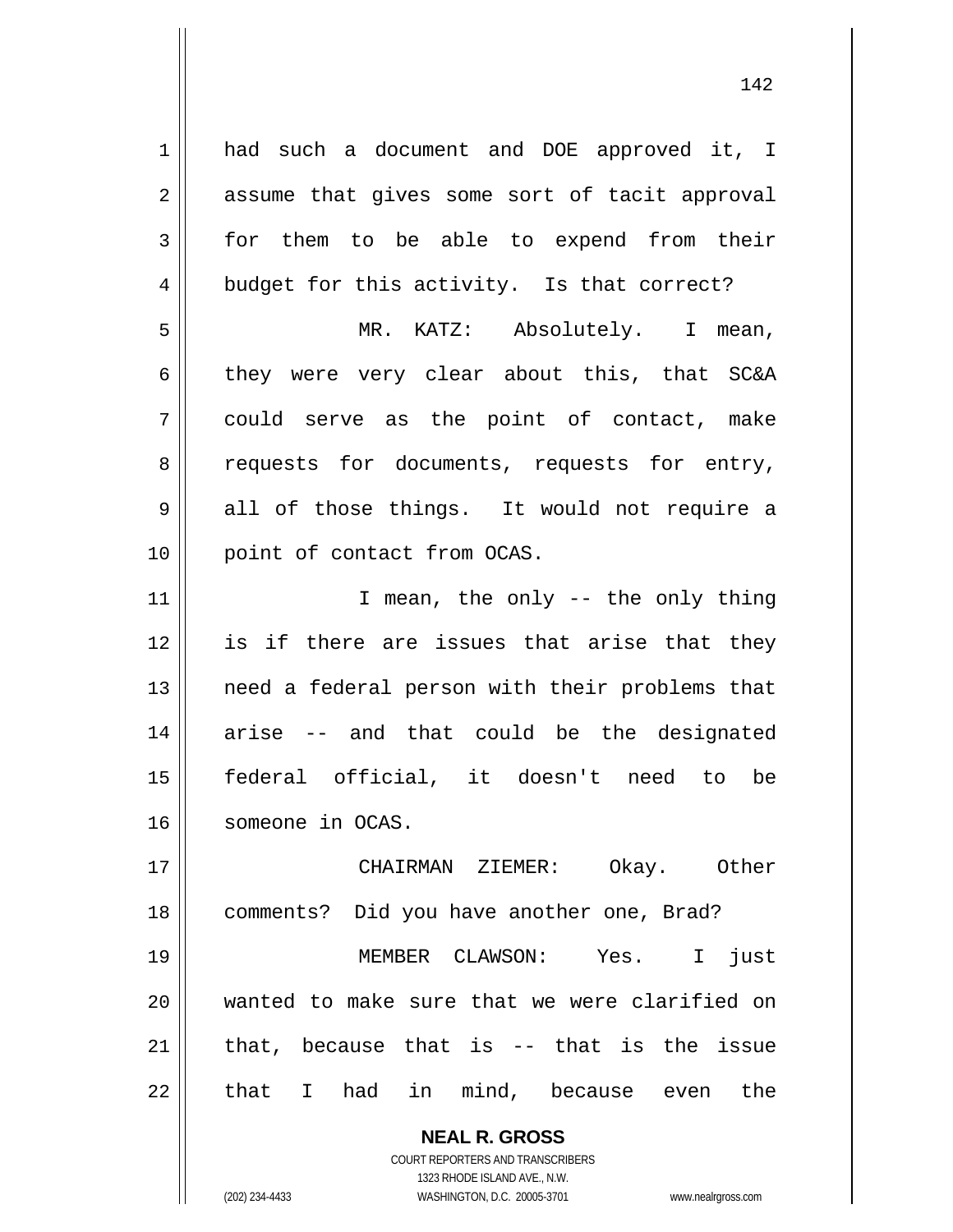**NEAL R. GROSS** COURT REPORTERS AND TRANSCRIBERS 1323 RHODE ISLAND AVE., N.W. (202) 234-4433 WASHINGTON, D.C. 20005-3701 www.nealrgross.com 1 2 3 4 5 6 7 8 9 10 11 12 13 14 15 16 17 18 19 20 21 22 perception we -- we need to be able to keep this independent, or so forth, and the questions already arise, everything going through NIOSH, and they are basically controlling what we were seeing, or so forth. CHAIRMAN ZIEMER: Yes. Dr. Melius? MEMBER MELIUS: But until then, we will operate as was laid out. CHAIRMAN ZIEMER: Yes. MEMBER MELIUS: I'm sorry, I got called out. But I don't -- I think what Ted just was talking about is -- can be made to work. I don't think it has to be the SC&A - there can certainly be involvement from the NIOSH. I think we just need to have it outside the line of command of the OCAS program -- CHAIRMAN ZIEMER: Right. MEMBER MELIUS: -- to do that. So -- CHAIRMAN ZIEMER: Okay. MEMBER MELIUS: -- but much as we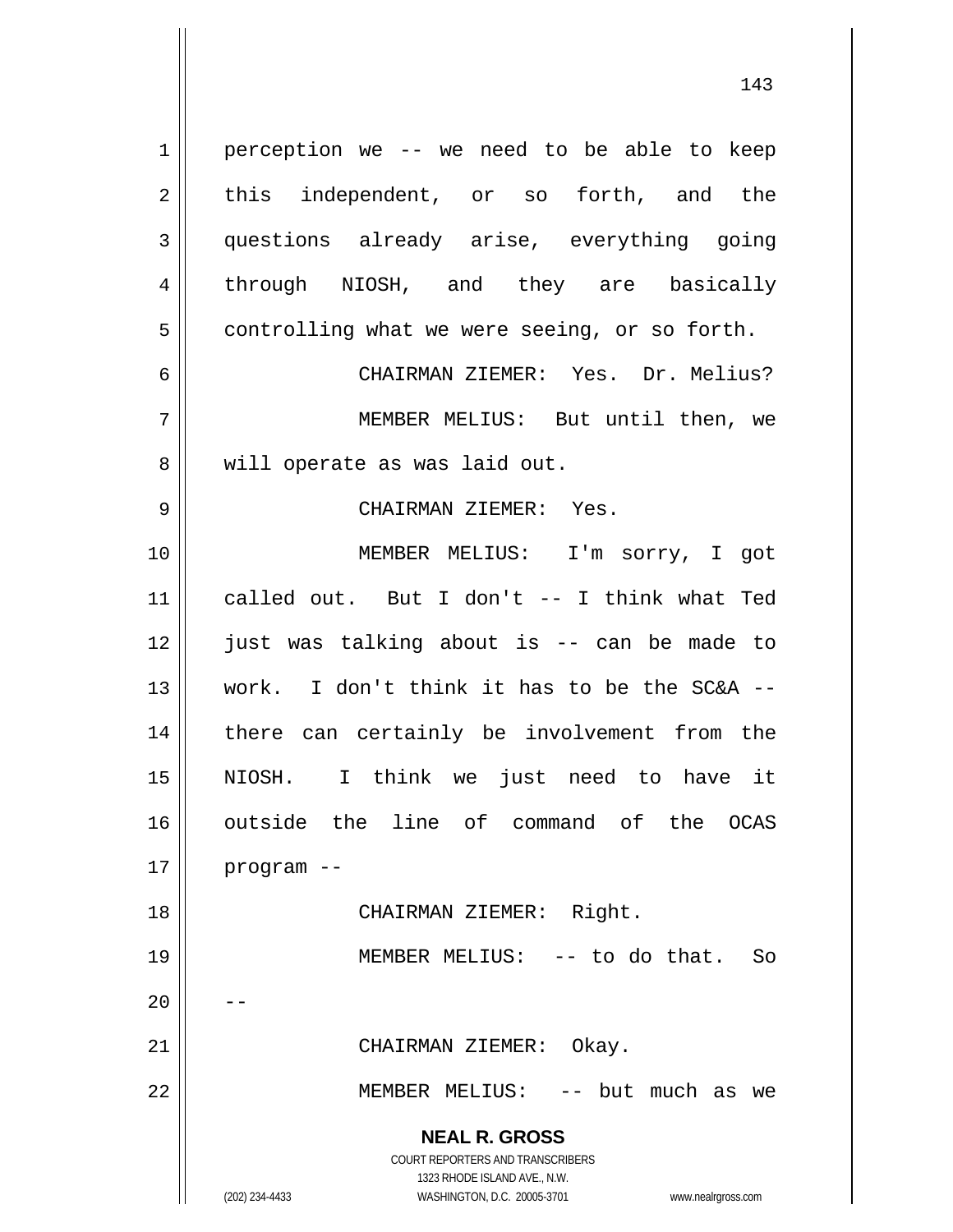**NEAL R. GROSS** COURT REPORTERS AND TRANSCRIBERS 1323 RHODE ISLAND AVE., N.W. 1 2 3 4 5 6 7 8 9 10 11 12 13 14 15 16 17 18 19 20 21 22 have handle the contract. I mean, that's -- CHAIRMAN ZIEMER: I think we are ready for a motion, and a motion would be to the effect  $-$ - I am going to use  $-$ - try to use the Melius idea, which while you were out I claimed was also mine, but -- (Laughter.) But the idea would be to have  $a -$  MEMBER MELIUS: I was patenting it. CHAIRMAN ZIEMER: -- a work group that would make -- develop a recommendation to the Board either in the form of an amendment to the NIOSH document or a separate Board document, security plan, within the framework of the requirements of the DOE, and present to the Board, hopefully at its next face-to-face meeting, a proposed security plan, either a self-standing one or an amendment to the NIOSH plan. And I would entertain a motion to that effect. And if the motion passes, we will populate the work group. And who made

144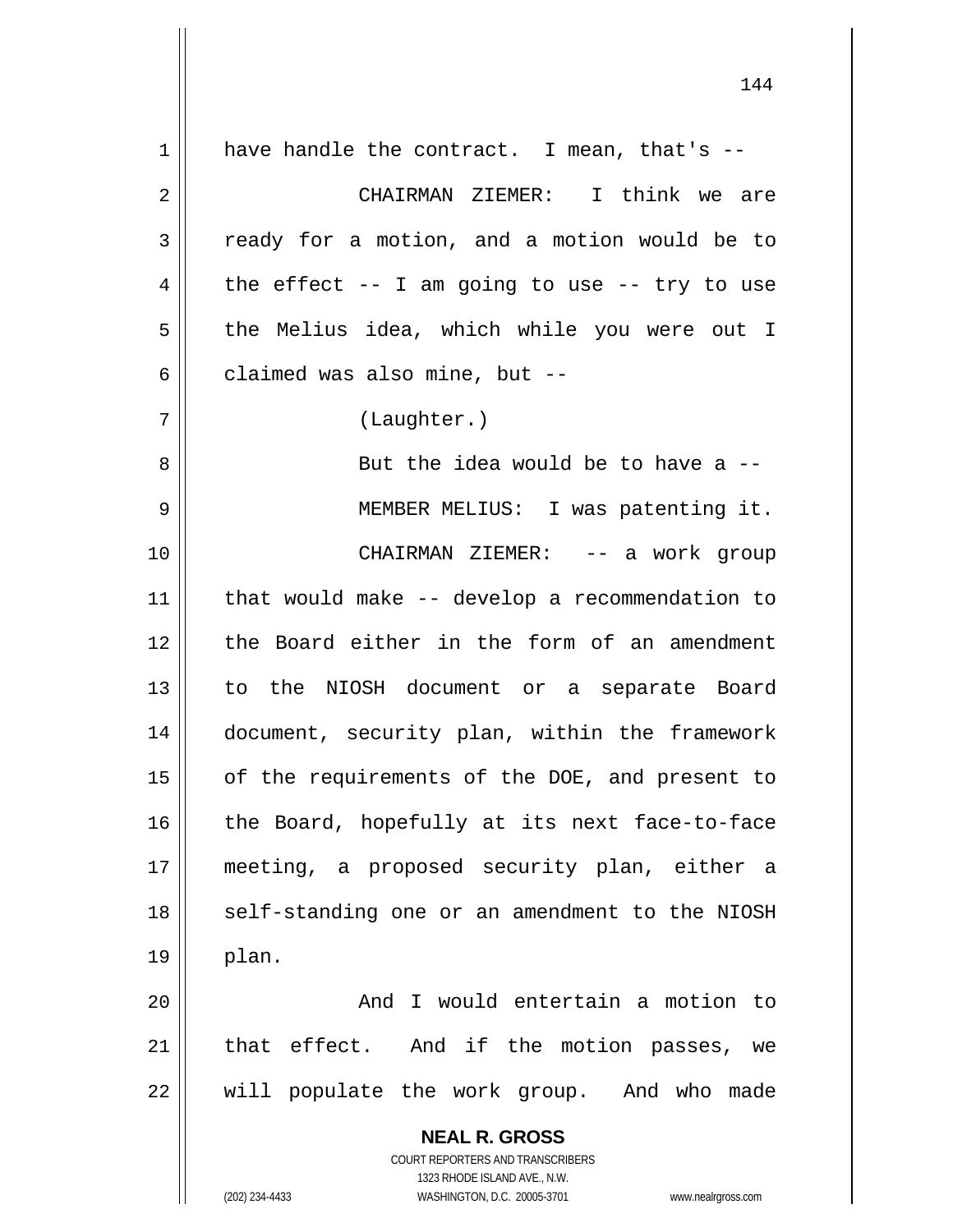|             | 145                                                                 |
|-------------|---------------------------------------------------------------------|
| $\mathbf 1$ | the motion? Phil?                                                   |
| $\mathbf 2$ | MEMBER SCHOFIELD: I think actually                                  |
| 3           | Jim -- I will make the motion for the work                          |
| 4           | group.                                                              |
| 5           | CHAIRMAN ZIEMER: Okay. Phil                                         |
| 6           | Schofield has made a motion that we establish                       |
| 7           | a work group to do what the chair has just                          |
| 8           | described. And Brad --                                              |
| 9           | MEMBER CLAWSON: I second it.                                        |
| 10          | CHAIRMAN ZIEMER: -- seconded it.                                    |
| 11          | Is there further discussion?                                        |
| 12          | (No response.)                                                      |
| 13          | If not, I am going to ask for,                                      |
| 14          | first of all, volunteers. I want to keep this                       |
| 15          | small, so I don't want six -- you know, two or                      |
| 16          | three people, so that we can get the meeting                        |
| 17          | done quickly. Are you -- Josie, are you                             |
| 18          | volunteering?                                                       |
| 19          | MEMBER BEACH: Yes.                                                  |
| 20          | CHAIRMAN ZIEMER: And Mr. Presley                                    |
| 21          | is volunteering. And Brad. The three of you,                        |
| 22          | and Ted will work with them. And who will --                        |
|             | <b>NEAL R. GROSS</b><br>COURT REPORTERS AND TRANSCRIBERS            |
|             | 1323 RHODE ISLAND AVE., N.W.                                        |
|             | (202) 234-4433<br>WASHINGTON, D.C. 20005-3701<br>www.nealrgross.com |

 $\mathsf{l}$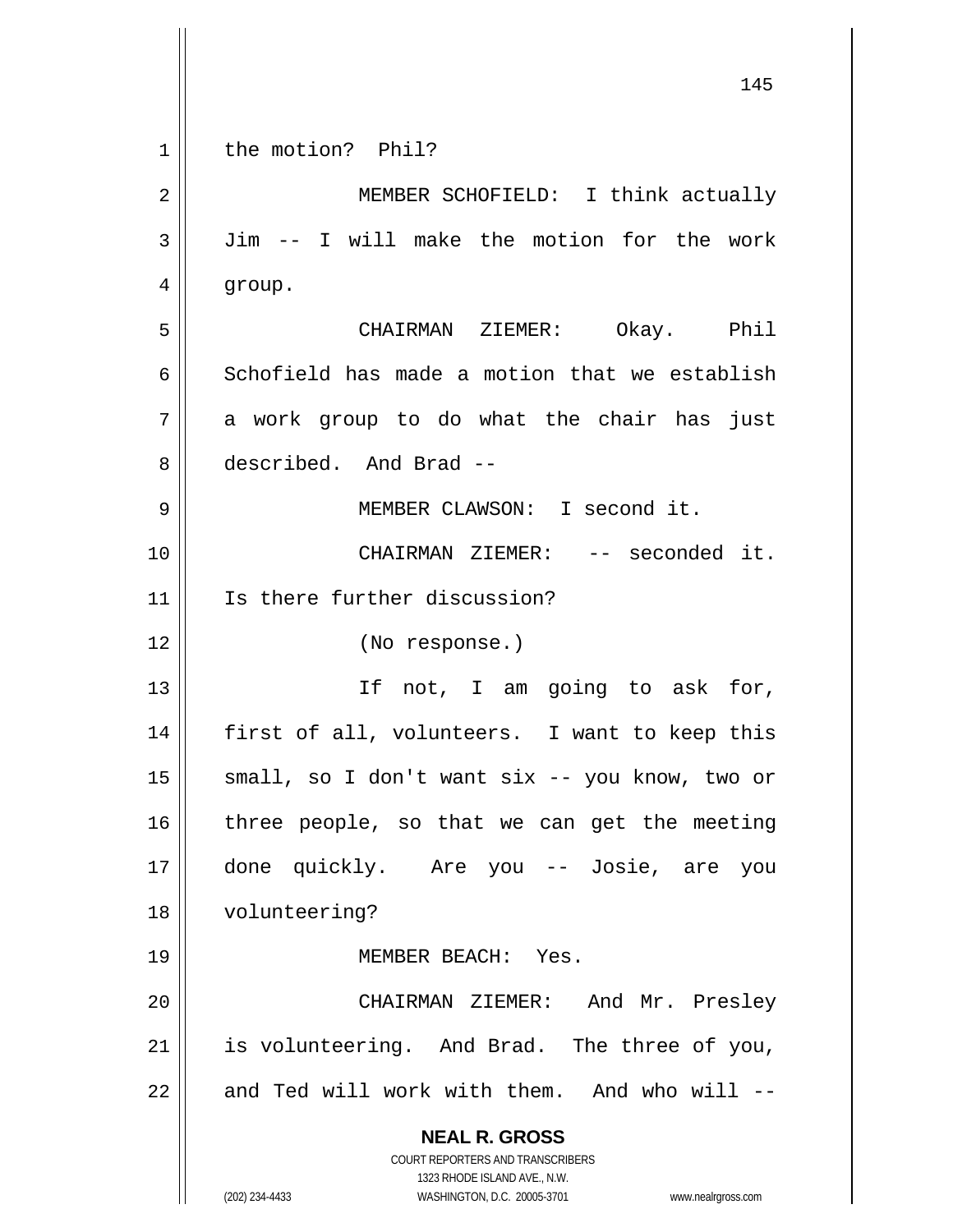**NEAL R. GROSS** COURT REPORTERS AND TRANSCRIBERS 1323 RHODE ISLAND AVE., N.W. 1 2 3 4 5 6 7 8 9 10 11 12 13 14 15 16 17 18 19 20 21 22 Joe, will you be the contact from SC&A to work with this group? MR. FITZGERALD: Yes. CHAIRMAN ZIEMER: Okay. And OCAS will certainly be welcome to sit in on this, whoever they wish to provide I think will be fine. We are not appointing Joe. I was really asking who SC&A would provide for this activity. MEMBER MELIUS: But it should be Joe. CHAIRMAN ZIEMER: Brad, will you be willing to chair this activity with -- MEMBER CLAWSON: Sure. CHAIRMAN ZIEMER: -- your two colleagues there? And we will ask you to try to get it underway as soon as possible. I am going to provide you some ideas that I have independently, but keep us all informed and we would like to move this along as rapidly as possible. MEMBER CLAWSON: Okay.

146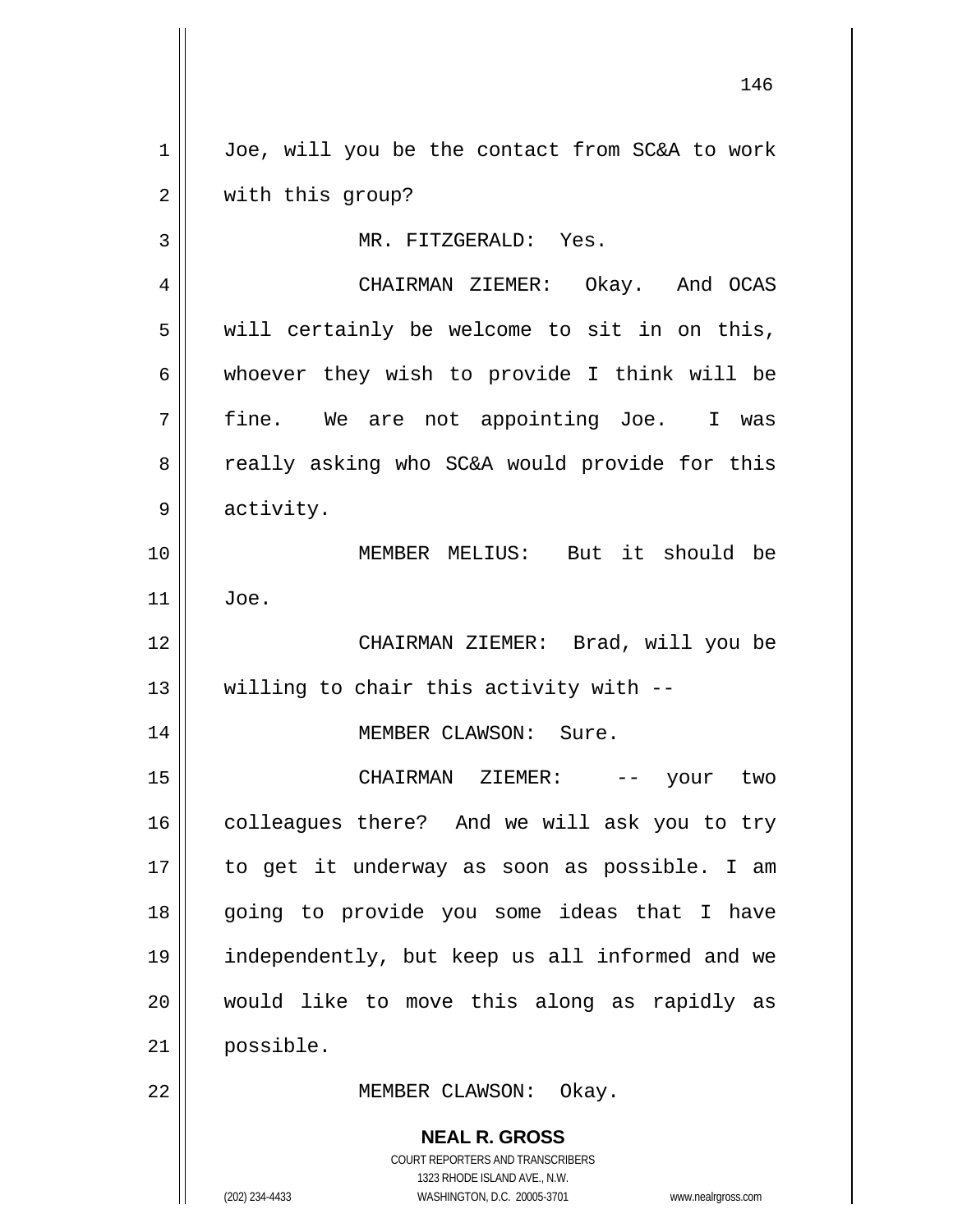**NEAL R. GROSS** COURT REPORTERS AND TRANSCRIBERS 1323 RHODE ISLAND AVE., N.W. (202) 234-4433 WASHINGTON, D.C. 20005-3701 www.nealrgross.com 147 1 2 3 4 5 6 7 8 9 10 11 12 13 14 15 16 17 18 19 20 21 22 CHAIRMAN ZIEMER: Thank you very much. MEMBER MUNN: Call the question. CHAIRMAN ZIEMER: Oh, we do need to vote. (Laughter.) Okay. Well, I'm just moving along so fast. Did you miss the vote, John? (Laughter.) Okay. All in favor of the motion, say aye. (Chorus of ayes.) Any opposed to the motion? (No response.) And, again, I don't know, Mike Gibson, if you heard all of those deliberations. It was -- are you on the line, Mike? MEMBER GIBSON: I'm here, Paul, but I'm not sure what we're voting on. CHAIRMAN ZIEMER: Okay. Well, what we have done is we had a motion to establish a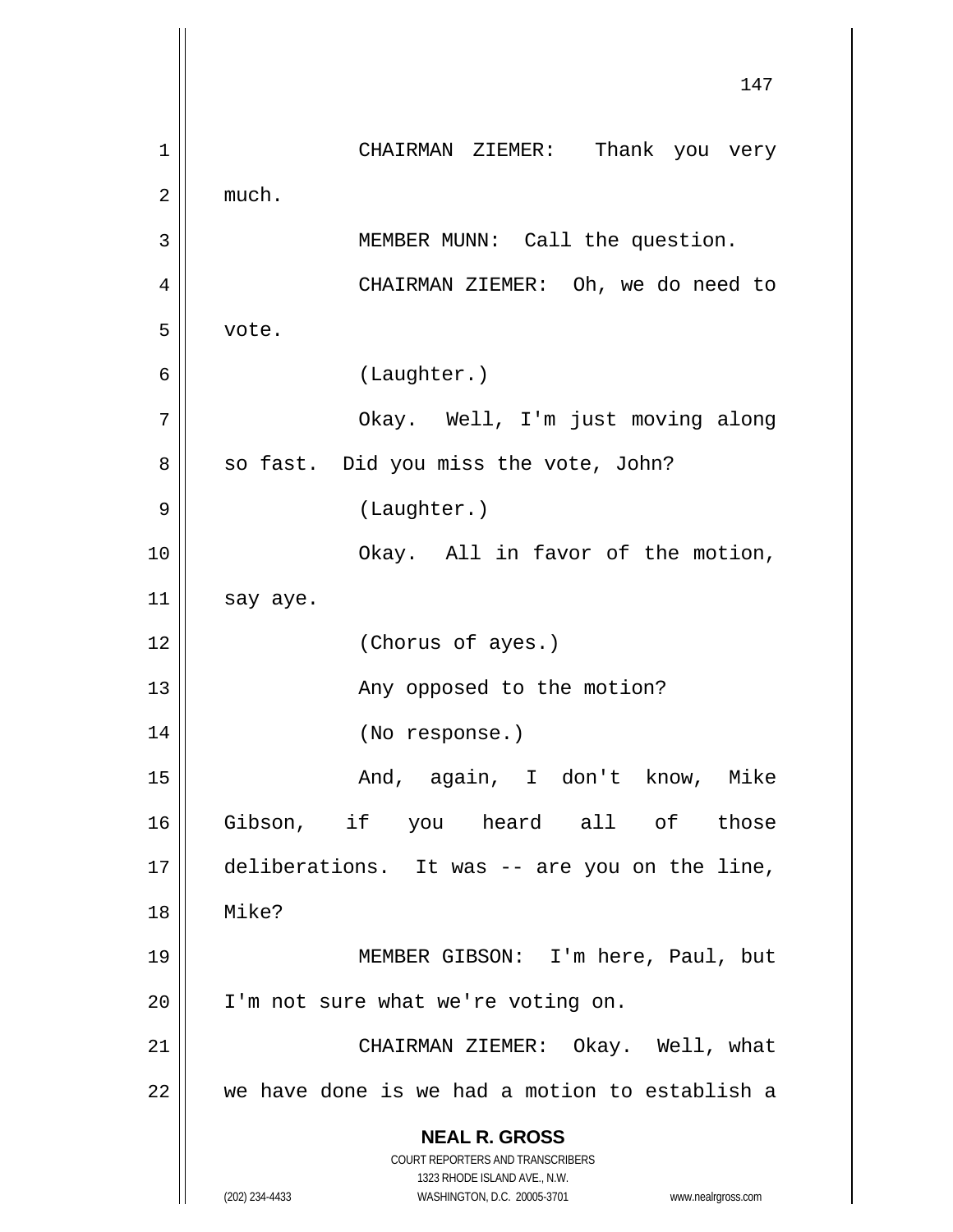**NEAL R. GROSS** COURT REPORTERS AND TRANSCRIBERS 1323 RHODE ISLAND AVE., N.W. (202) 234-4433 WASHINGTON, D.C. 20005-3701 www.nealrgross.com 1 2 3 4 5 6 7 8 9 10 11 12 13 14 15 16 17 18 19 20 21 22 work group to develop a Board security plan, which would provide some independence for the Board from the NIOSH security plan. And Ms. Beach and Mr. Clawson and Mr. Presley have volunteered to serve on a work group for such a -- on the work group, which we just called for the vote. It was unanimous here. But if -- for the record, we would be pleased to have you vote as well. MEMBER GIBSON: I vote yes, but I would also like to volunteer if you need me. CHAIRMAN ZIEMER: Okay. Yes, we can certainly put your name in as the alternate. Okay. But we are going to need to move very rapidly on this, so -- MEMBER CLAWSON: We don't need - this doesn't need a security clearance, to be able to discuss this. CHAIRMAN ZIEMER: No. You do not need a security clearance to be on this group. No. This is just to develop the plan. MEMBER CLAWSON: Okay.

148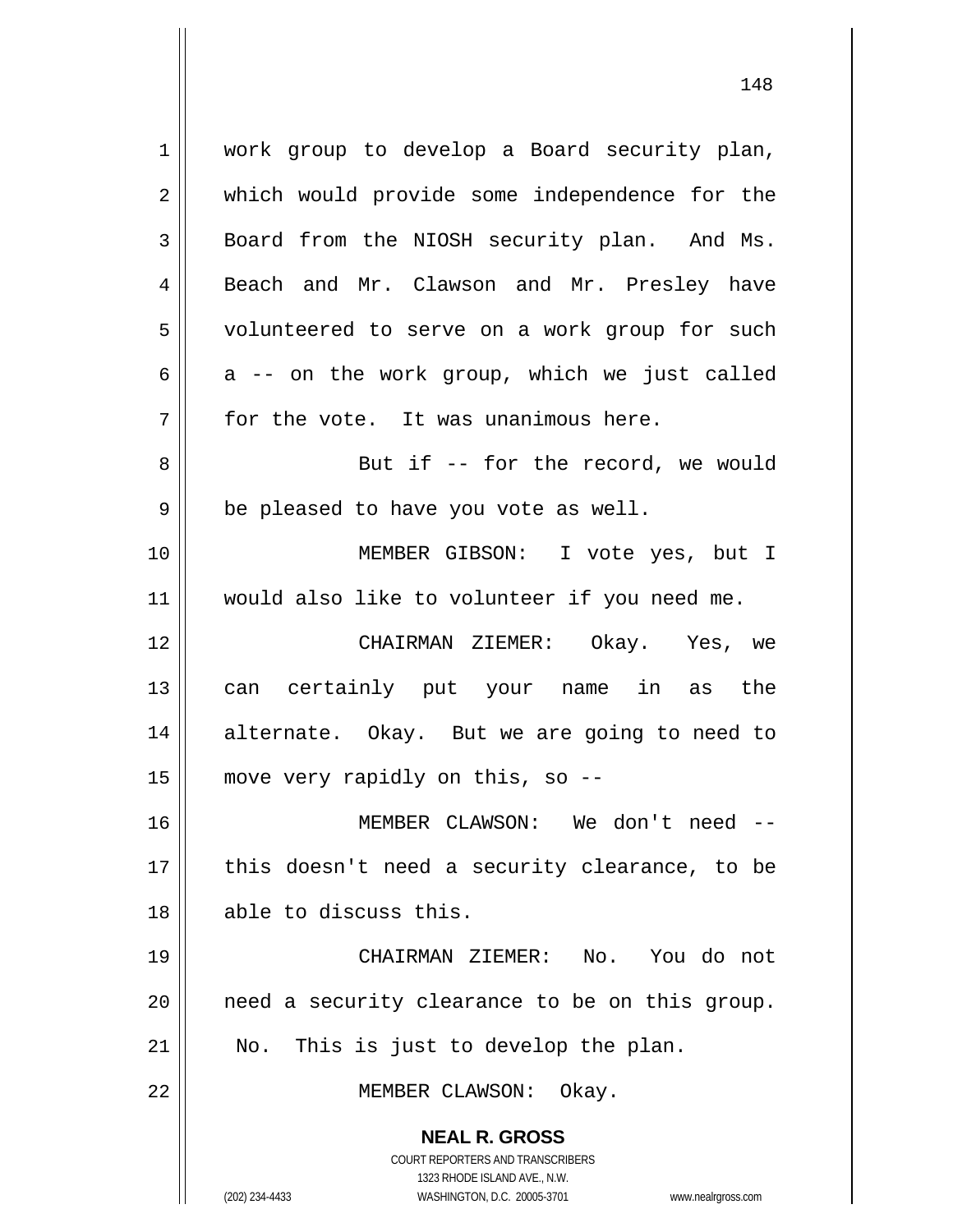|    | 149                                                                 |
|----|---------------------------------------------------------------------|
| 1  | CHAIRMAN ZIEMER: Right.                                             |
| 2  | Future meetings. We all have the                                    |
| 3  | schedule. We don't need to add any right now,                       |
| 4  | do we?                                                              |
| 5  | MR. KATZ: We do not need to add                                     |
| 6  | any meetings. And I also do not believe we                          |
| 7  | need to pin down any more locations at this                         |
| 8  | point --                                                            |
| 9  | CHAIRMAN ZIEMER: Okay.                                              |
| 10 | $MR.$ KATZ: $--$ because we<br>are                                  |
| 11 | scheduled with locations all the way until                          |
| 12 | next February.                                                      |
| 13 | CHAIRMAN ZIEMER: Okay. Let's take                                   |
| 14 | IT arrangements. Give us -- question first.                         |
| 15 | MEMBER ROESSLER: One question on                                    |
| 16 | the Amarillo meeting. On the Amarillo                               |
| 17 | meeting, do you know what time it will start?                       |
| 18 | MR. KATZ: I don't know. Until we                                    |
| 19 | have sort of a sense of the agenda, it is hard                      |
| 20 | to -- I just haven't looked. I don't know at                        |
| 21 | this moment, but I can get something out soon                       |
| 22 | on that. I don't even know what day of the                          |
|    | <b>NEAL R. GROSS</b><br>COURT REPORTERS AND TRANSCRIBERS            |
|    | 1323 RHODE ISLAND AVE., N.W.                                        |
|    | (202) 234-4433<br>WASHINGTON, D.C. 20005-3701<br>www.nealrgross.com |

 $\begin{array}{c} \hline \end{array}$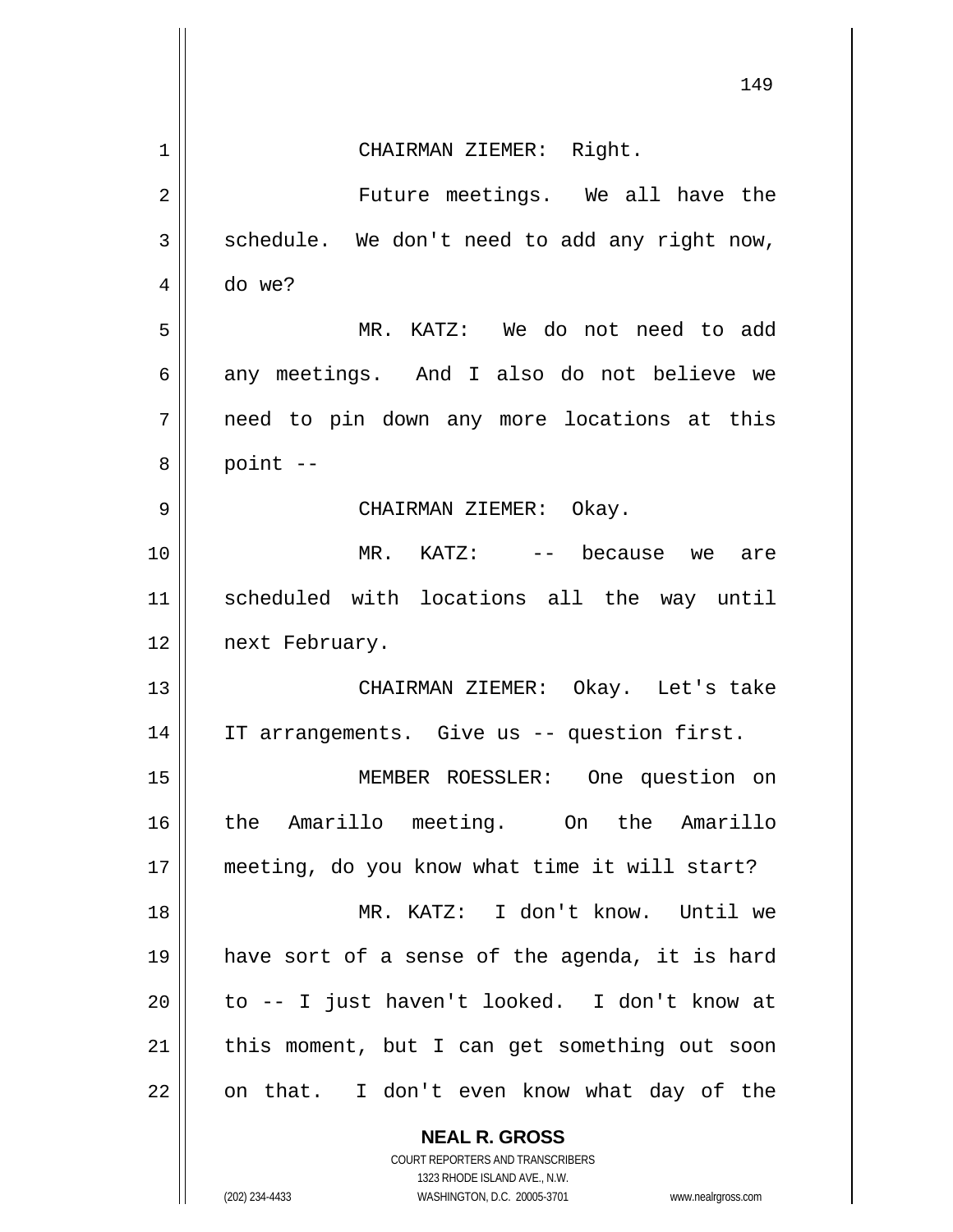**NEAL R. GROSS** COURT REPORTERS AND TRANSCRIBERS 1323 RHODE ISLAND AVE., N.W. 150 1 2 3 4 5 6 7 8 9 10 11 12 13 14 15 16 17 18 19 20 21 22 week it begins on. MEMBER MELIUS: Do we have the locations for the October meeting? MR. KATZ: October we do. I believe we are going to be in Port Jefferson. This is -- Long Island. CHAIRMAN ZIEMER: Brookhaven area. MR. KATZ: Brookhaven area, right. Because there is an SEC -- Brookhaven SEC that should be -- Brookhaven, right. CHAIRMAN ZIEMER: Okay. IT arrangements? MR. KATZ: Just very quick. So all of the Board members I believe at this point but two are fully ready for their laptops when Dell should provide them. And then, it is amazing the government has worked ahead of the private sector here. But, so that is what - we are still awaiting the computers is the main hang-up. And just related to the Board, of course, SC&A we have got processes underway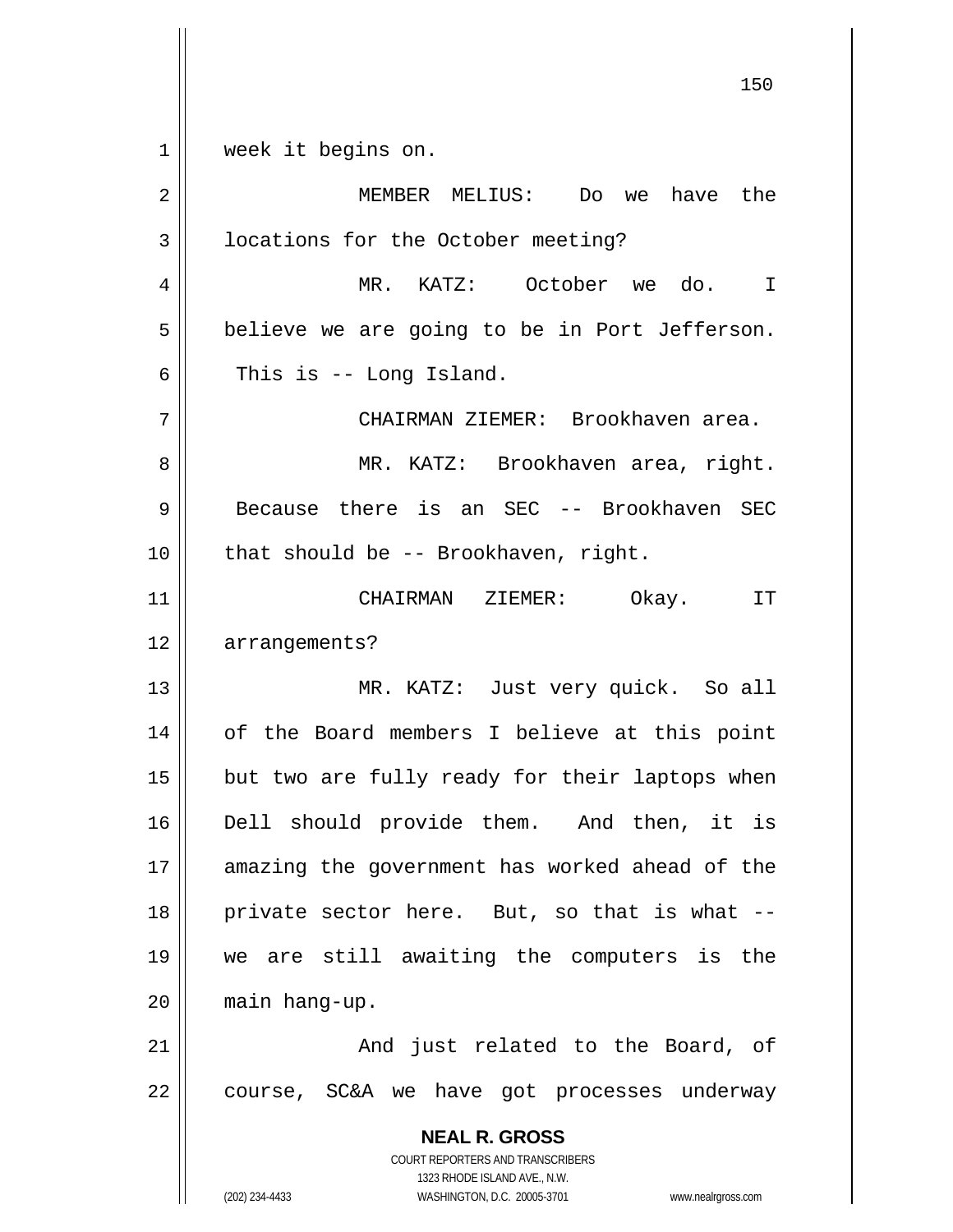1 2 for that quite big job of getting them all lined up as well.

3 4 CHAIRMAN ZIEMER: Okay. Any questions on IT?

5 6 7 8 9 10 11 12 MEMBER CLAWSON: One of my questions was is I have been told that no more information is going on to the -- our O drive at this time for -- for this. It was told to me that until we start -- nothing new was going to go onto the O drive. It was going to go onto the new system. I need to make sure. Is that correct, or --

13 14 15 16 DR. NETON: I'm not aware of any restrictions on adding new information to the O drive at this time, so I'm not sure where that came from.

17 18 19 20 21 22 MEMBER CLAWSON: Well, maybe this kind of came from the Pantex part of it, but they were saying that we were going to be switching over to this new system, and that no new data would be put on there. And I need to make sure that is not so, because --

> **NEAL R. GROSS** COURT REPORTERS AND TRANSCRIBERS 1323 RHODE ISLAND AVE., N.W. (202) 234-4433 WASHINGTON, D.C. 20005-3701 www.nealrgross.com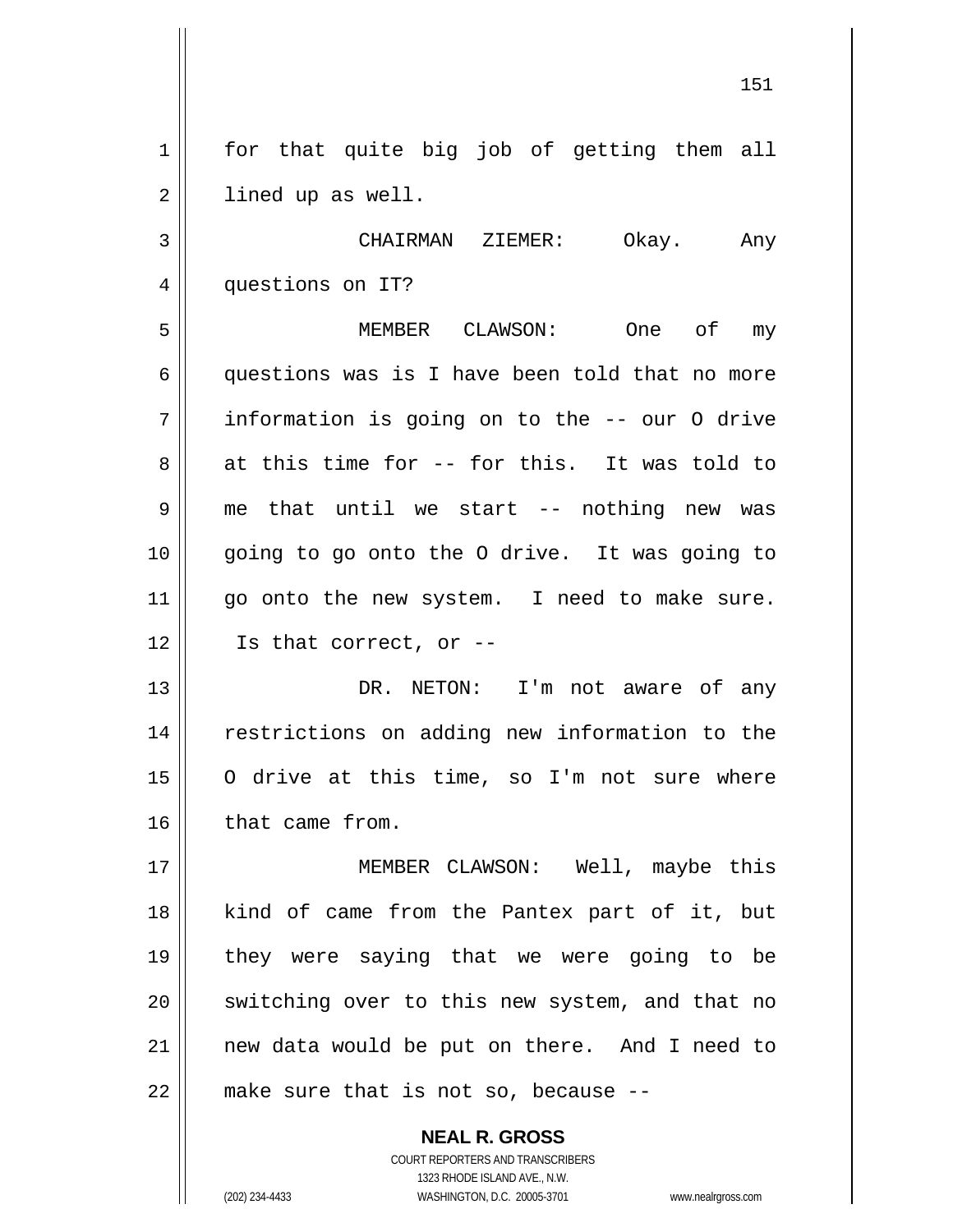| $\mathbf 1$ | MR. KATZ: They may be switching,             |
|-------------|----------------------------------------------|
| 2           | you know, the arrangements, I know, and I    |
| 3           | don't -- I don't really follow O drive, K    |
| 4           | drive, what have you. But there is certainly |
| 5           | going to be full Board access until we --    |
| 6           | until the Board is inside the CDC firewall.  |
| 7           | So there will be no interruption in Board    |
| 8           | access, I can assure you that.               |
| 9           | MEMBER CLAWSON: Okay. That's all             |
| 10          | I need to make sure.                         |
| 11          | CHAIRMAN ZIEMER: Phil?                       |
| 12          | MEMBER SCHOFIELD: Any idea when              |
| 13          | this is going to take place, that we will    |
| 14          | actually start --                            |
| 15          | MR. KATZ: Well, I just inquired as           |
| 16          | recently as last week with Dell, I mean,     |
| 17          | through CDC to Dell, and they were thinking  |
| 18          | that towards the end of the month they would |
| 19          | get the computers in. But then, the CDC IT   |
| 20          | people have to load software, security       |
| 21          |                                              |
|             | encryption, and all that business onto these |

**NEAL R. GROSS** COURT REPORTERS AND TRANSCRIBERS

1323 RHODE ISLAND AVE., N.W.

(202) 234-4433 WASHINGTON, D.C. 20005-3701 www.nealrgross.com

 $\mathsf{II}$ 

152